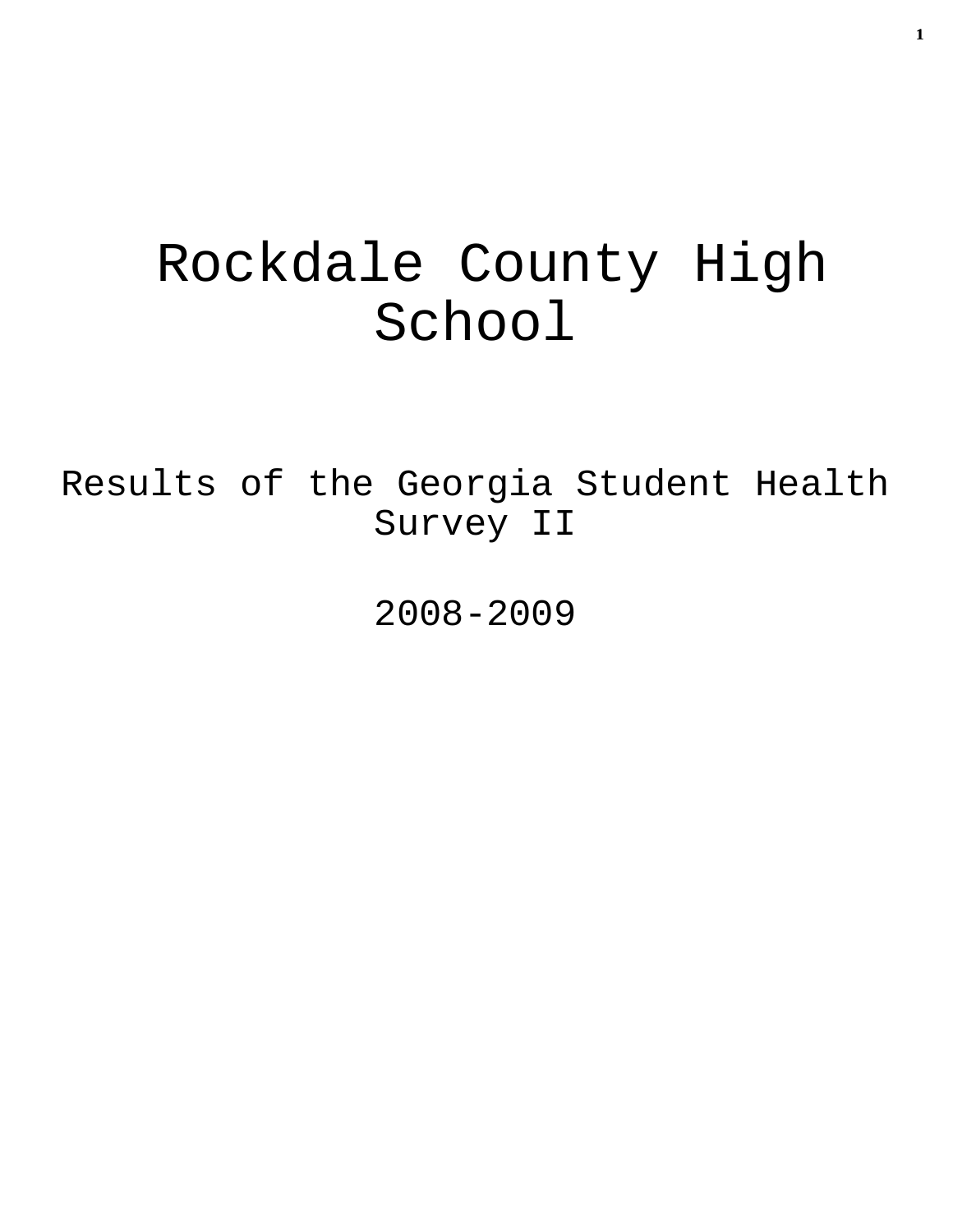# *Demographics* **2**

| Grade                    |     |  |  |  |
|--------------------------|-----|--|--|--|
| <b>Grade   Frequency</b> |     |  |  |  |
| 10                       | 165 |  |  |  |
| 12                       | 167 |  |  |  |

| <b>Frequency</b> | <b>Table of Gender by Grade</b> |              |             |              |  |
|------------------|---------------------------------|--------------|-------------|--------------|--|
| <b>Col Pct</b>   |                                 | Grade(Grade) |             |              |  |
|                  | Gender(Gender)                  | 10           | 12          | <b>Total</b> |  |
|                  | <b>Female</b>                   | 98<br>59.39  | 86<br>51.50 | 184          |  |
|                  | <b>Male</b>                     | 67<br>40.61  | 81<br>48.50 | 148          |  |
|                  | <b>Total</b>                    | 165          | 167         | 332          |  |

| Frequency<br>Col Pct |
|----------------------|

| <b>Table of Ethnicity by Grade</b> |              |             |              |  |  |  |
|------------------------------------|--------------|-------------|--------------|--|--|--|
|                                    | Grade(Grade) |             |              |  |  |  |
| <b>Ethnicity</b> (Ethnicity)       | 10           | 12          | <b>Total</b> |  |  |  |
| <b>Black</b>                       | 78<br>47.27  | 90<br>53.89 | 168          |  |  |  |
| <b>Hispanic</b>                    | 9<br>5.45    | 8<br>4.79   | 17           |  |  |  |
| <b>White</b>                       | 59<br>35.76  | 55<br>32.93 | 114          |  |  |  |
| <b>Asian</b>                       | 8<br>4.85    | 10<br>5.99  | 18           |  |  |  |
| <b>Other</b>                       | 11<br>6.67   | 4<br>2.40   | 15           |  |  |  |
| <b>Total</b>                       | 165          | 167         | 332          |  |  |  |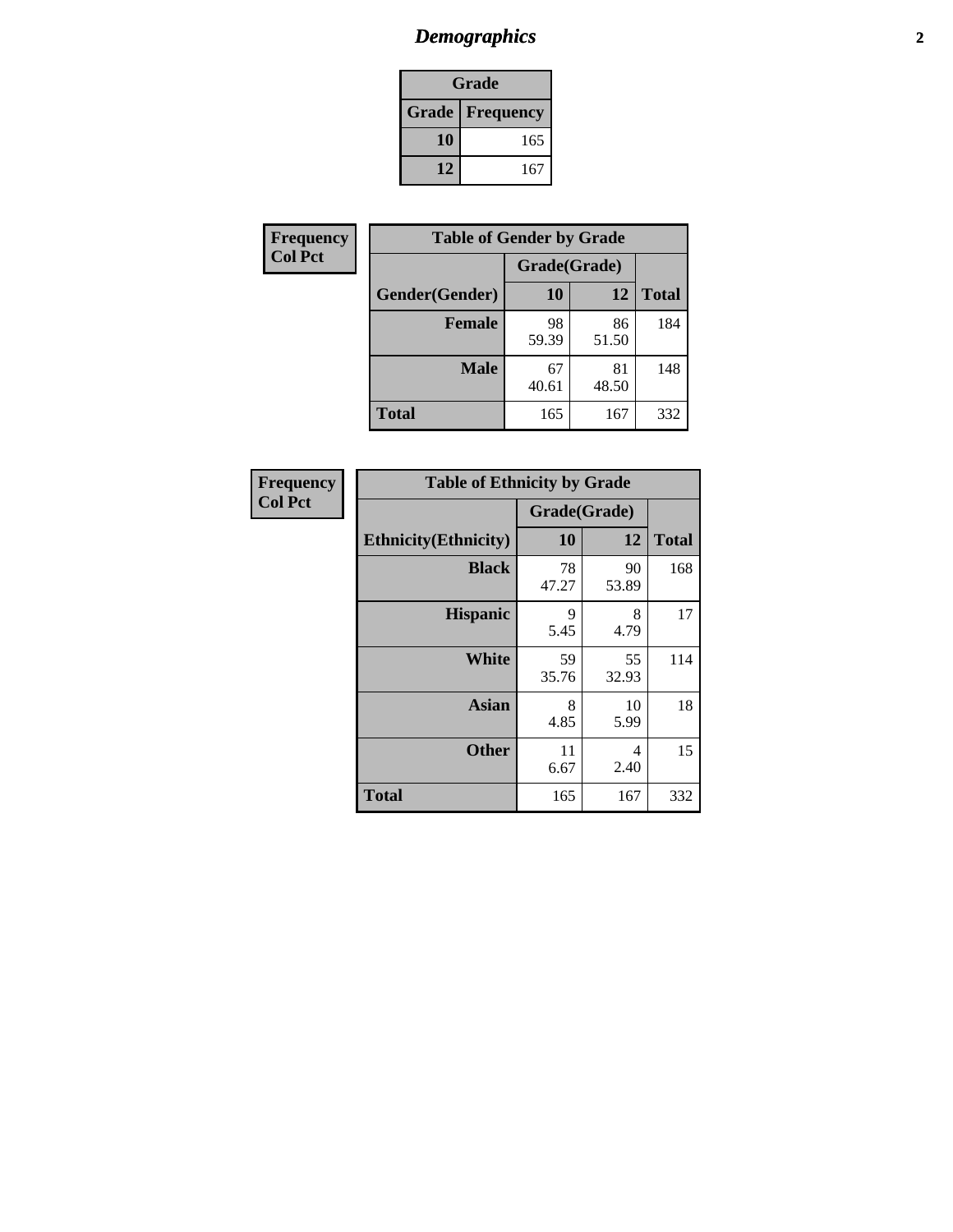#### *Title IV, Part A, Schedule A* **3** *Goal 1: Ensure that all schools are drug-free Baseline Data: Year 2008-2009 Prevalence of Drug Use*

| Frequency<br><b>Col Pct</b> | <b>Table of AlcoholAlt by Grade</b> |              |              |              |  |
|-----------------------------|-------------------------------------|--------------|--------------|--------------|--|
|                             | AlcoholAlt(Alcohol                  | Grade(Grade) |              |              |  |
|                             | use, past 30 days)                  | <b>10</b>    | 12           | <b>Total</b> |  |
|                             | Yes                                 | 26<br>15.76  | 35<br>20.96  | 61           |  |
|                             | N <sub>0</sub>                      | 139<br>84.24 | 132<br>79.04 | 271          |  |
|                             | <b>Total</b>                        | 165          | 167          | 332          |  |

| Frequency<br><b>Col Pct</b> | <b>Table of TobaccoAny by Grade</b> |              |              |              |  |
|-----------------------------|-------------------------------------|--------------|--------------|--------------|--|
|                             | <b>TobaccoAny(Tobacco</b>           | Grade(Grade) |              |              |  |
|                             | use, past 30 days)                  | <b>10</b>    | 12           | <b>Total</b> |  |
|                             | Yes                                 | 12<br>7.27   | 23<br>13.77  | 35           |  |
|                             | N <sub>0</sub>                      | 153<br>92.73 | 144<br>86.23 | 297          |  |
|                             | <b>Total</b>                        | 165          | 167          | 332          |  |

| Frequency          | <b>Table of MarijuanaAlt by Grade</b> |              |              |     |  |
|--------------------|---------------------------------------|--------------|--------------|-----|--|
| <b>Col Pct</b>     | MarijuanaAlt(Marijuana                | Grade(Grade) |              |     |  |
| use, past 30 days) | 10                                    | 12           | <b>Total</b> |     |  |
|                    | <b>Yes</b>                            | 16<br>9.70   | 18<br>10.78  | 34  |  |
|                    | N <sub>0</sub>                        | 149<br>90.30 | 149<br>89.22 | 298 |  |
|                    | <b>Total</b>                          | 165          | 167          | 332 |  |

| <b>Frequency</b> | <b>Table of OtherDrugAny by Grade</b>  |              |              |              |  |
|------------------|----------------------------------------|--------------|--------------|--------------|--|
| <b>Col Pct</b>   | <b>OtherDrugAny(Other</b><br>drug use, | Grade(Grade) |              |              |  |
|                  | past 30 days)                          | 10           | 12           | <b>Total</b> |  |
|                  | Yes                                    | 10<br>6.06   | 12<br>7.19   | 22           |  |
|                  | N <sub>0</sub>                         | 155<br>93.94 | 155<br>92.81 | 310          |  |
|                  | <b>Total</b>                           | 165          | 167          | 332          |  |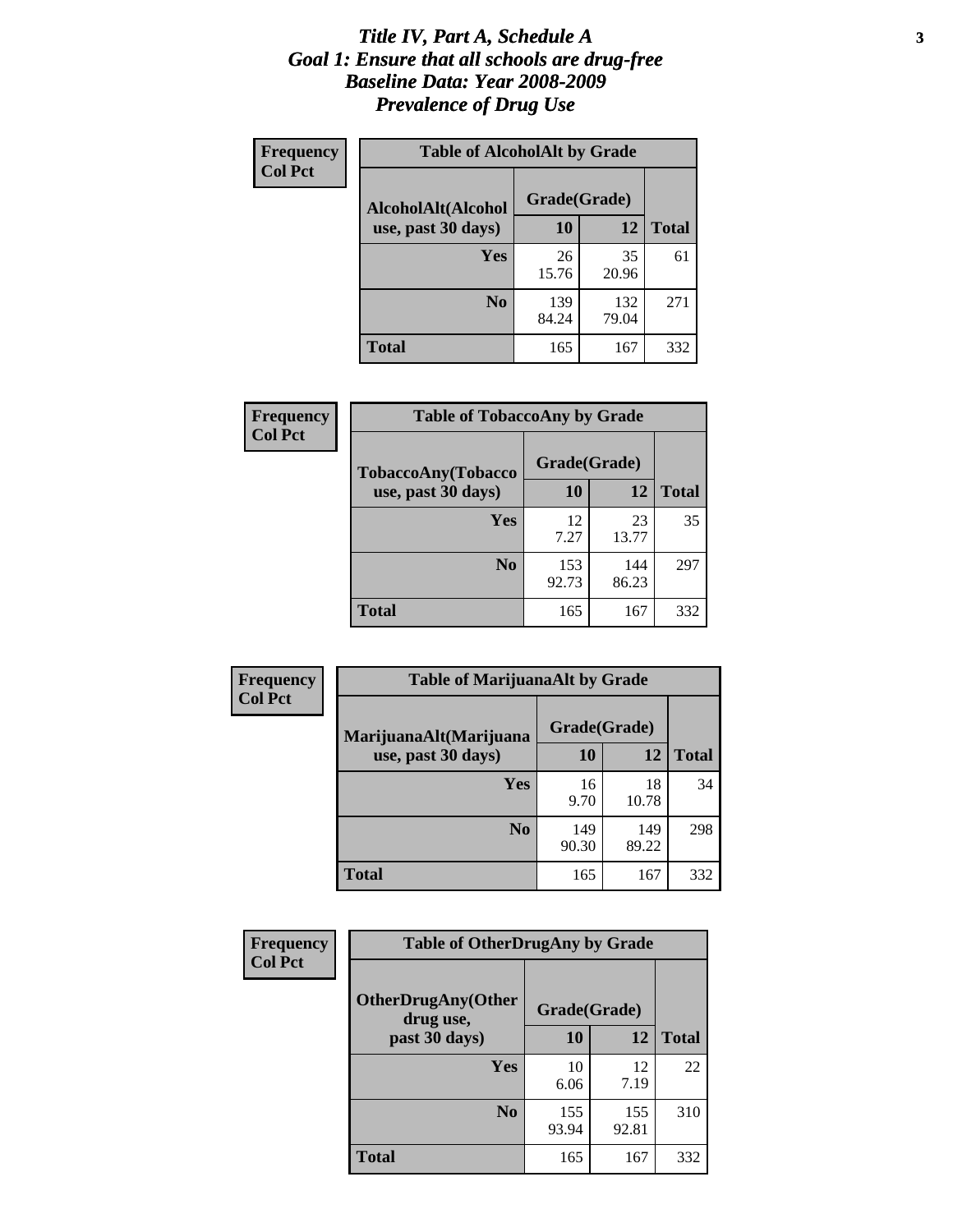#### *Average Age of Onset of Use* **4** *Results for "Average Age of Onset of Use" questions exclude students who said they did not use that substance*

| <b>Variable</b>    | Label                                                              | <b>Mean</b> |
|--------------------|--------------------------------------------------------------------|-------------|
| Alcoholinit2       | I started using alcohol when I was                                 | 13.29       |
| Cigarettesinit2    | I started smoking tobacco when I was                               | 13.69       |
| Smokelessinit2     | I started chewing tobacco when I was                               | 12.56       |
| Marijuanainit2     | I started using marijuana when I was                               | 13.85       |
| Cocaineinit2       | I started using cocaine when I was                                 | 12.83       |
| Inhalantsinit2     | I started using inhalants when I was                               | 10.33       |
| Steroidsinit2      | I started using steroids when I was                                | 13.25       |
| Ecstasyinit2       | I started using ecstasy when I was                                 | 14.58       |
| Methinit2          | I started using methamphetamines when I was                        | 14.00       |
| Hallucinogensinit2 | I started using hallucinogens when I was                           | 14.14       |
| Prescriptioninit2  | I started using prescription drugs not prescribed to me when I was | 13.85       |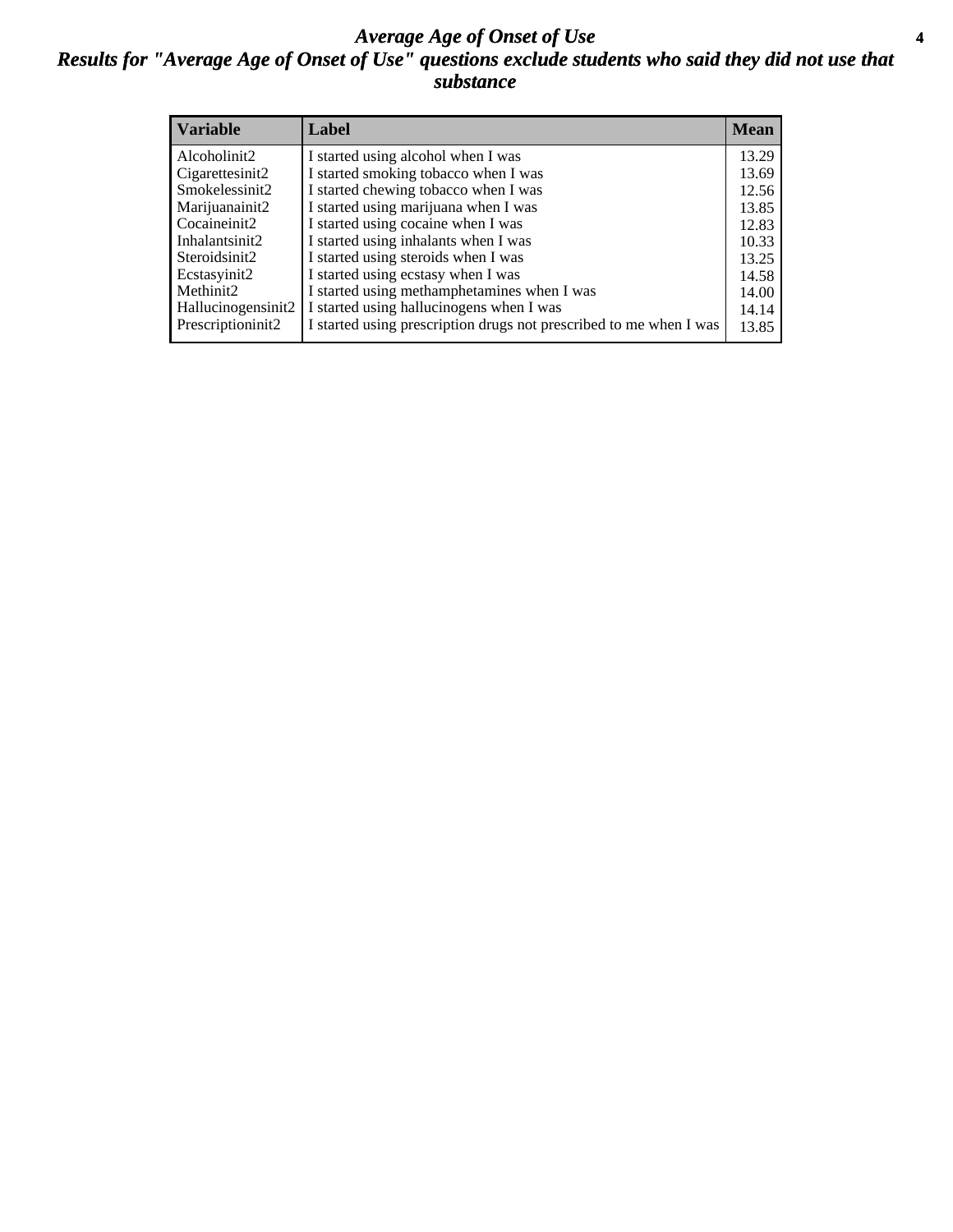# *Perception of Health Risk* **5**

| Frequency      | <b>Table of Alcoholharmdich by Grade</b> |              |              |              |  |
|----------------|------------------------------------------|--------------|--------------|--------------|--|
| <b>Col Pct</b> | Alcoholharmdich(I<br>think alcohol is    | Grade(Grade) |              |              |  |
|                | harmful)                                 | 10           | 12           | <b>Total</b> |  |
|                | <b>Yes</b>                               | 135<br>81.82 | 122<br>73.05 | 257          |  |
|                | N <sub>0</sub>                           | 30<br>18.18  | 45<br>26.95  | 75           |  |
|                | <b>Total</b>                             | 165          | 167          | 332          |  |

| <b>Frequency</b> | <b>Table of Tobaccoharmdich by Grade</b> |              |              |              |
|------------------|------------------------------------------|--------------|--------------|--------------|
| <b>Col Pct</b>   | Tobaccoharmdich(I<br>think tobacco is    | Grade(Grade) |              |              |
|                  | harmful)                                 | 10           | 12           | <b>Total</b> |
|                  | Yes                                      | 159<br>96.36 | 153<br>91.62 | 312          |
|                  | N <sub>0</sub>                           | 6<br>3.64    | 14<br>8.38   | 20           |
|                  | Total                                    | 165          | 167          | 332          |

| Frequency      | <b>Table of Marijuanaharmdich by Grade</b> |              |              |              |  |  |
|----------------|--------------------------------------------|--------------|--------------|--------------|--|--|
| <b>Col Pct</b> | Marijuanaharmdich(I<br>think marijuana is  | Grade(Grade) |              |              |  |  |
|                | harmful)                                   | 10           | 12           | <b>Total</b> |  |  |
|                | Yes                                        | 141<br>85.45 | 122<br>73.05 | 263          |  |  |
|                | N <sub>0</sub>                             | 24<br>14.55  | 45<br>26.95  | 69           |  |  |
|                | <b>Total</b>                               | 165          | 167          | 332          |  |  |

| <b>Frequency</b> | <b>Table of Otherdrugharmdich by Grade</b>   |              |              |              |  |  |  |  |
|------------------|----------------------------------------------|--------------|--------------|--------------|--|--|--|--|
| <b>Col Pct</b>   | Otherdrugharmdich(I<br>think other drugs are | Grade(Grade) |              |              |  |  |  |  |
|                  | harmful)                                     | 10           | 12           | <b>Total</b> |  |  |  |  |
|                  | Yes                                          | 157<br>95.15 | 157<br>94.01 | 314          |  |  |  |  |
|                  | N <sub>0</sub>                               | 8<br>4.85    | 10<br>5.99   | 18           |  |  |  |  |
|                  | <b>Total</b>                                 | 165          | 167          | 332          |  |  |  |  |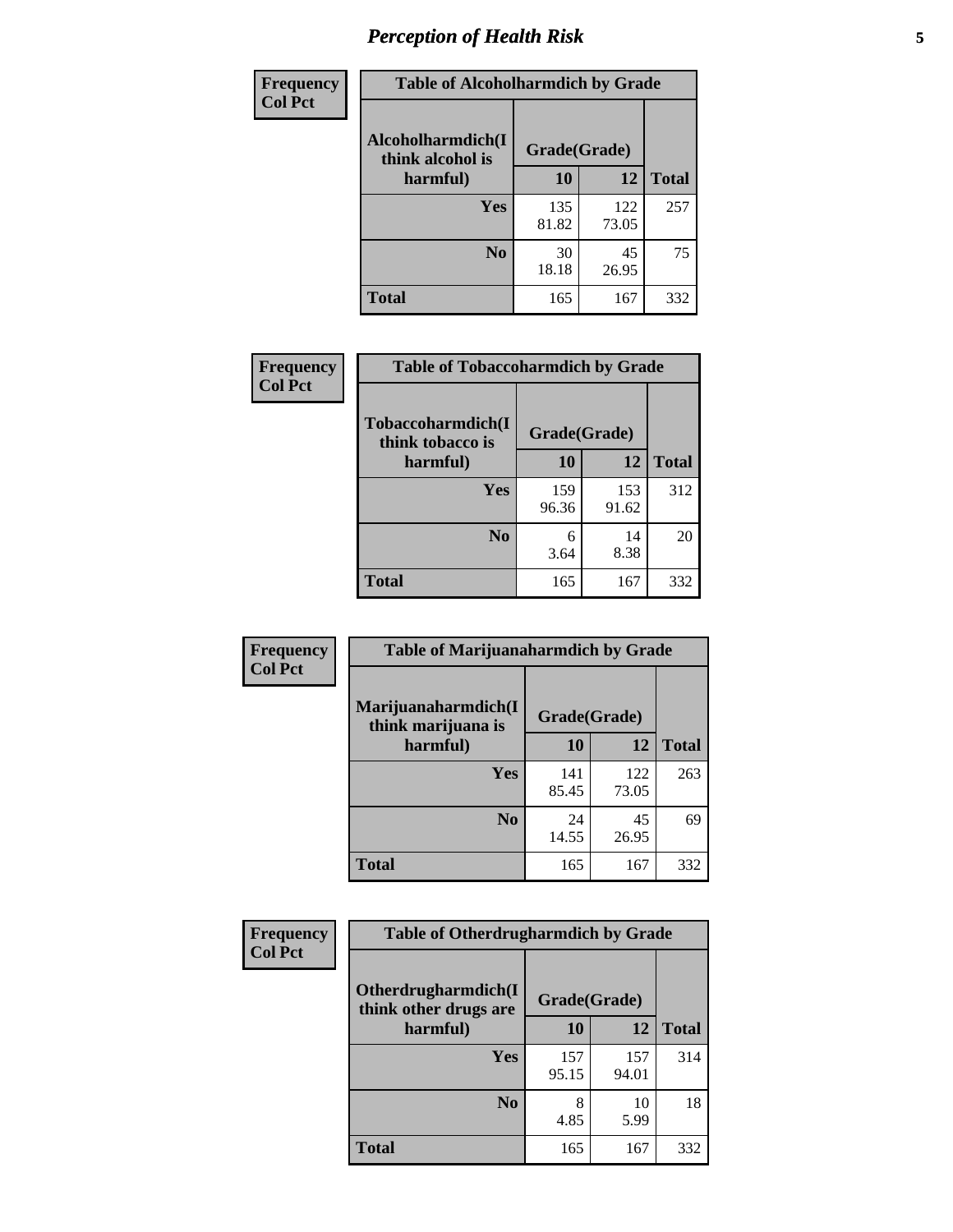# *Social Disapproval* **6**

| Frequency      | <b>Table of Alcoholpeerdich by Grade</b>                    |              |             |              |  |  |  |
|----------------|-------------------------------------------------------------|--------------|-------------|--------------|--|--|--|
| <b>Col Pct</b> | Alcoholpeerdich(My<br>friends would<br>disapprove if I used | Grade(Grade) |             |              |  |  |  |
|                | alcohol)                                                    | 10           | 12          | <b>Total</b> |  |  |  |
|                | <b>Yes</b>                                                  | 84<br>50.91  | 75<br>44.91 | 159          |  |  |  |
|                | N <sub>0</sub>                                              | 81<br>49.09  | 92<br>55.09 | 173          |  |  |  |
|                | <b>Total</b>                                                | 165          | 167         | 332          |  |  |  |

| <b>Frequency</b> |
|------------------|
| <b>Col Pct</b>   |

| <b>Table of Tobaccopeerdich by Grade</b>                    |              |              |              |  |  |  |  |
|-------------------------------------------------------------|--------------|--------------|--------------|--|--|--|--|
| Tobaccopeerdich(My<br>friends would<br>disapprove if I used | Grade(Grade) |              |              |  |  |  |  |
| tobacco)                                                    | 10           | 12           | <b>Total</b> |  |  |  |  |
| Yes                                                         | 116<br>70.30 | 108<br>64.67 | 224          |  |  |  |  |
| $\bf N$ <sub>0</sub>                                        | 49<br>29.70  | 59<br>35.33  | 108          |  |  |  |  |
| <b>Total</b>                                                | 165          | 167          | 332          |  |  |  |  |

| <b>Frequency</b> | <b>Table of Marijuanapeerdich by Grade</b>                    |              |             |              |  |  |  |  |
|------------------|---------------------------------------------------------------|--------------|-------------|--------------|--|--|--|--|
| <b>Col Pct</b>   | Marijuanapeerdich(My<br>friends would<br>disapprove if I used | Grade(Grade) |             |              |  |  |  |  |
|                  | marijuana)                                                    | 10           | 12          | <b>Total</b> |  |  |  |  |
|                  | Yes                                                           | 107<br>64.85 | 86<br>51.50 | 193          |  |  |  |  |
|                  | N <sub>0</sub>                                                | 58<br>35.15  | 81<br>48.50 | 139          |  |  |  |  |
|                  | <b>Total</b>                                                  | 165          | 167         | 332          |  |  |  |  |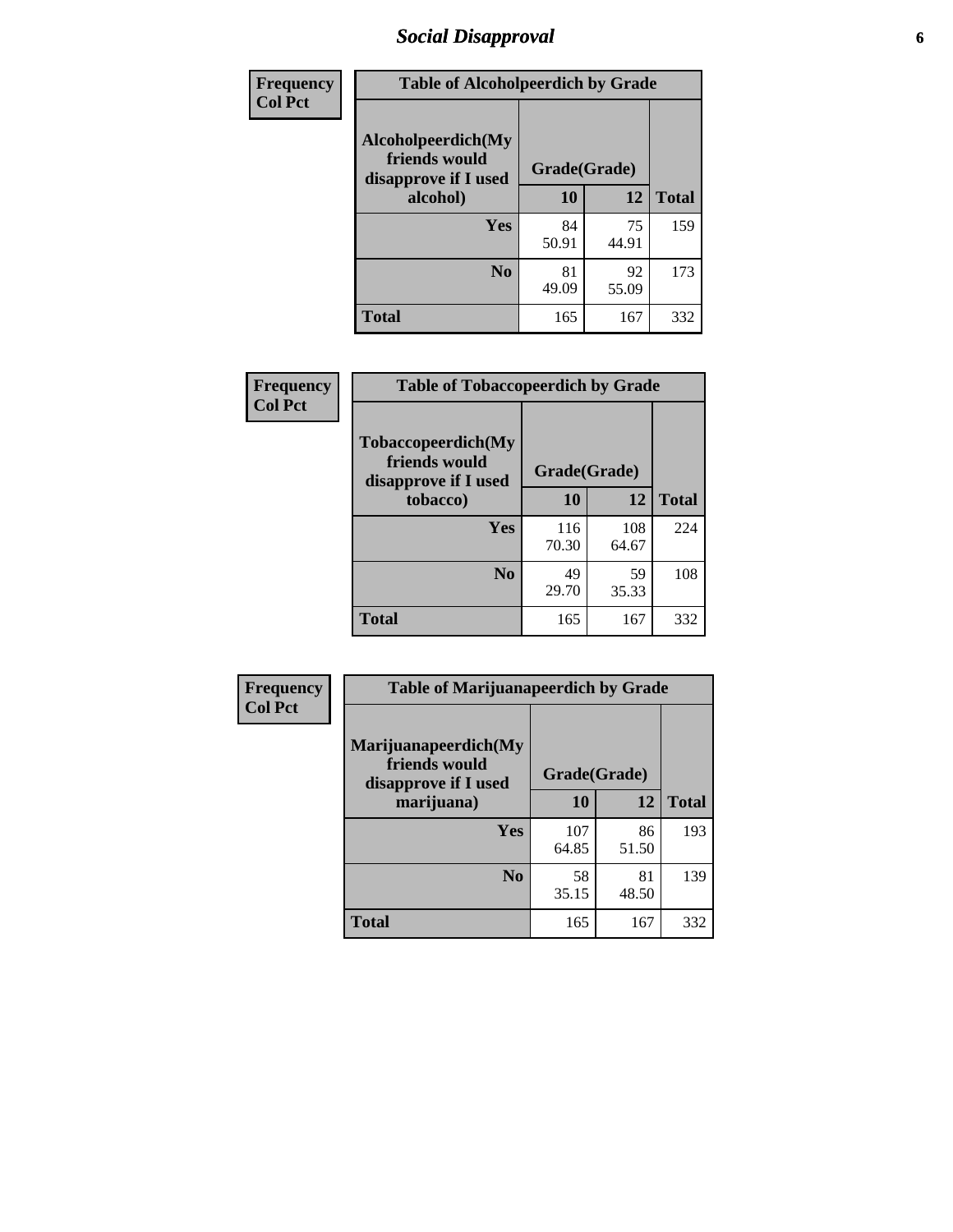# *Social Disapproval* **7**

| Frequency      | <b>Table of Otherdrugpeerdich by Grade</b>                    |              |              |              |  |  |  |  |
|----------------|---------------------------------------------------------------|--------------|--------------|--------------|--|--|--|--|
| <b>Col Pct</b> | Otherdrugpeerdich(My<br>friends would<br>disapprove if I used | Grade(Grade) |              |              |  |  |  |  |
|                | other drugs)                                                  | 10           | 12           | <b>Total</b> |  |  |  |  |
|                | Yes                                                           | 124<br>75.15 | 126<br>75.45 | 250          |  |  |  |  |
|                | N <sub>0</sub>                                                | 41<br>24.85  | 41<br>24.55  | 82           |  |  |  |  |
|                | <b>Total</b>                                                  | 165          | 167          | 332          |  |  |  |  |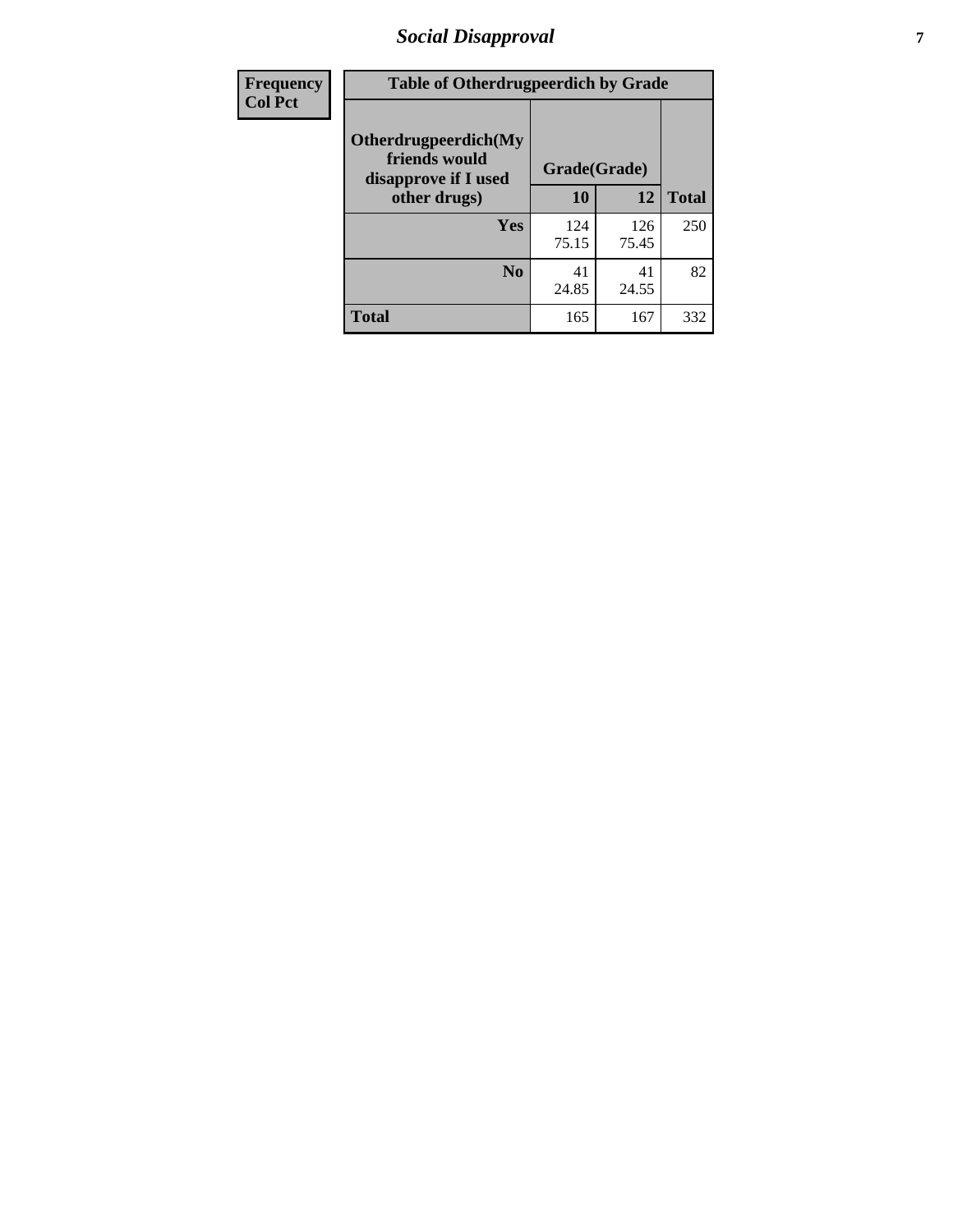### Title IV, Part A, Schedule A **8** *Goal 2: To help ensure that all schools are safe and disciplined Baseline Data: Year 2008-2009 Student Involvement in Gang Activity*

| Frequency      | <b>Table of Gangself by Grade</b>                                                                 |                    |              |              |
|----------------|---------------------------------------------------------------------------------------------------|--------------------|--------------|--------------|
| <b>Col Pct</b> | Gangself(I<br>have<br>participated<br>in illegal<br>gang<br>activities in<br>the past 30<br>days) | Grade(Grade)<br>10 | 12           | <b>Total</b> |
|                | Yes                                                                                               | 8<br>4.85          | 9<br>5.39    | 17           |
|                | N <sub>0</sub>                                                                                    | 157<br>95.15       | 158<br>94.61 | 315          |
|                | Total                                                                                             | 165                | 167          | 332          |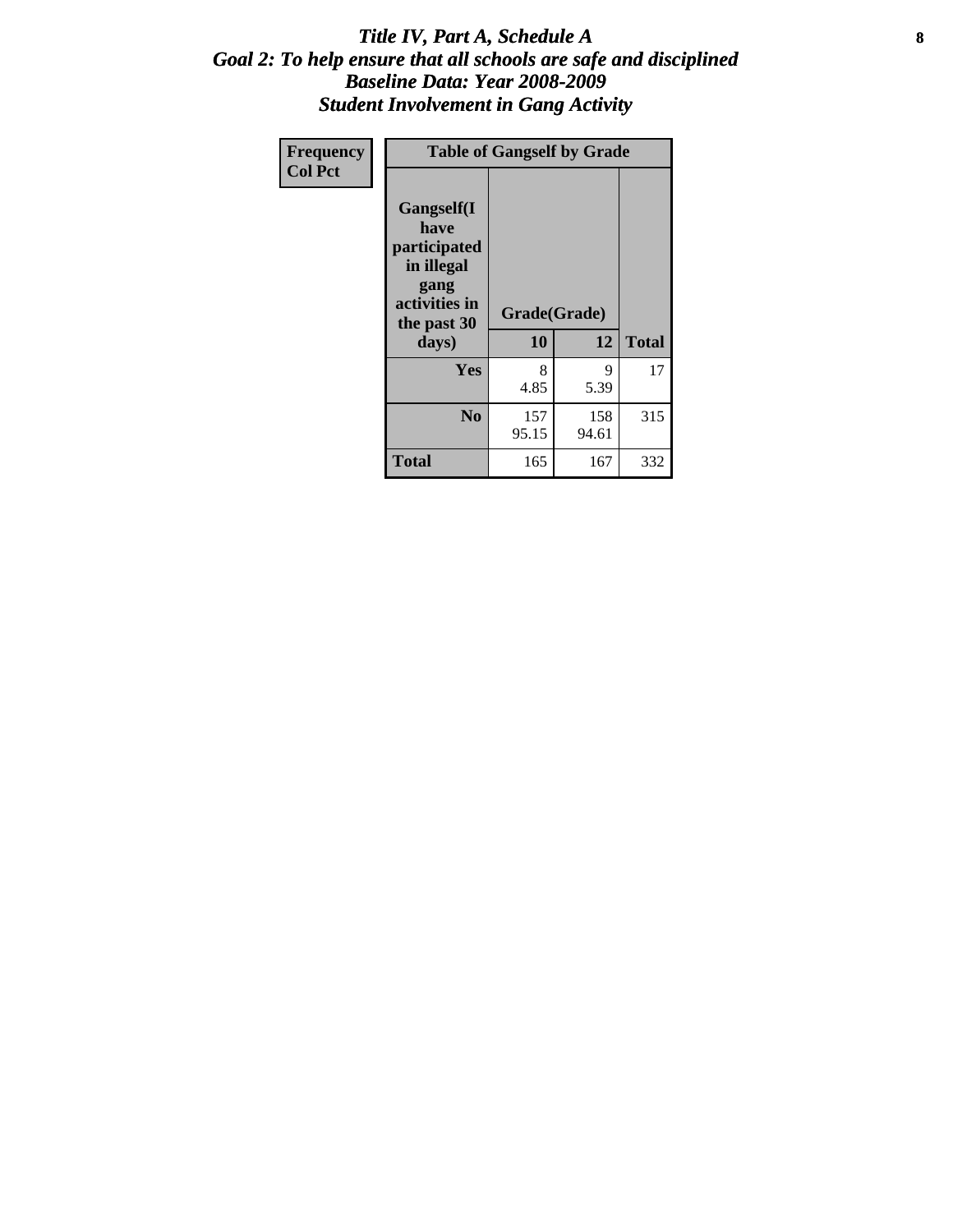# *Student Perception of School Safety* **9**

| <b>Frequency</b><br>Row Pct |
|-----------------------------|
|                             |

| <b>Table of Grade by Safeschool</b> |                                                                                                            |             |             |             |     |  |  |
|-------------------------------------|------------------------------------------------------------------------------------------------------------|-------------|-------------|-------------|-----|--|--|
|                                     | Safeschool (School is a place at which I feel<br>safe)                                                     |             |             |             |     |  |  |
| Grade(Grade)                        | Somewhat   Somewhat<br><b>Strongly</b><br><b>Strongly</b><br><b>Disagree</b><br>Agree<br>Disagree<br>Agree |             |             |             |     |  |  |
| 10                                  | 9<br>5.45                                                                                                  | 81<br>49.09 | 51<br>30.91 | 24<br>14.55 | 165 |  |  |
| 12                                  | 19<br>11.38                                                                                                | 81<br>48.50 | 33<br>19.76 | 34<br>20.36 | 167 |  |  |
| <b>Total</b>                        | 28                                                                                                         | 162         | 84          | 58          | 332 |  |  |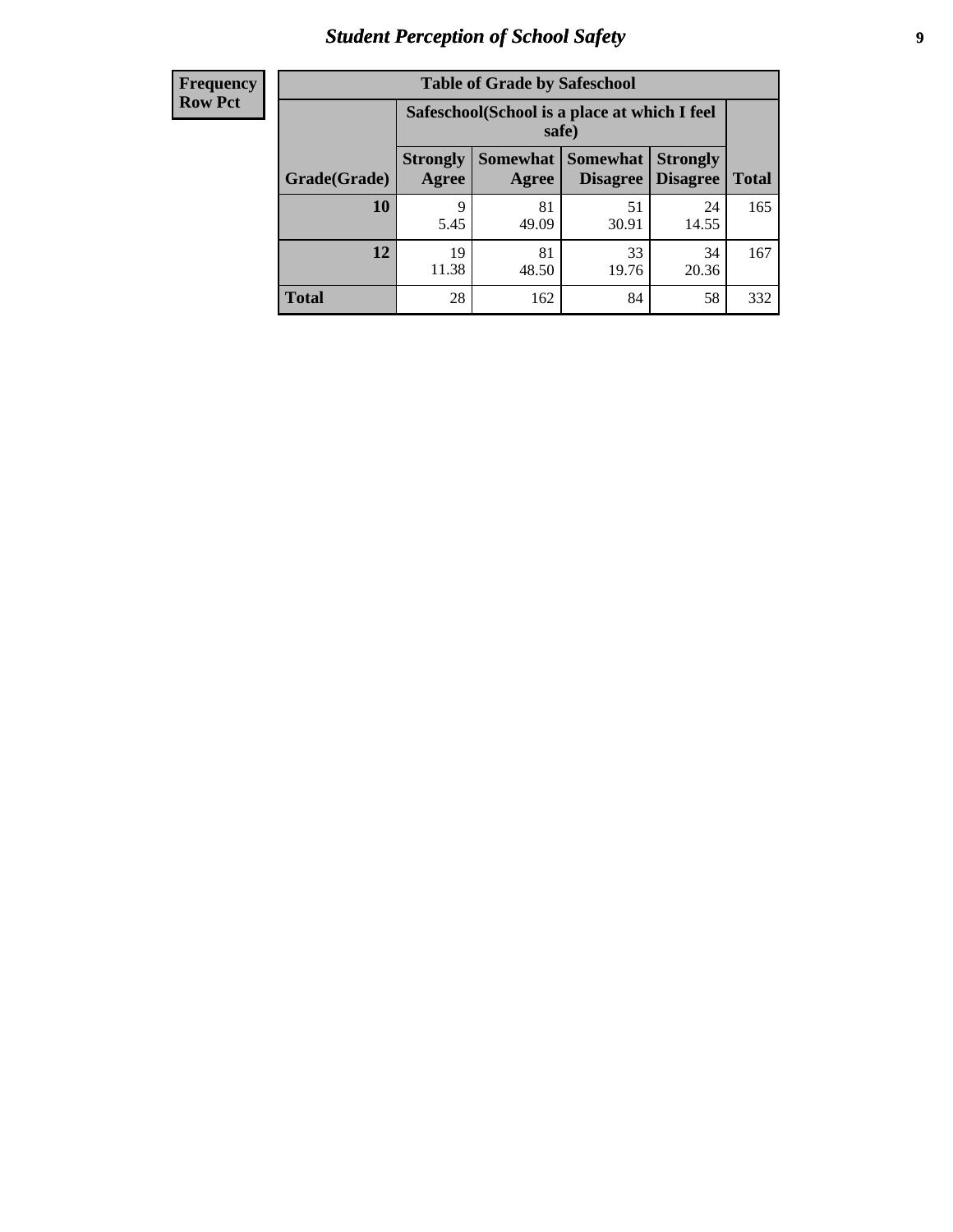### *Students Who Have Been Bullied* **10**

| <b>Frequency</b> |
|------------------|
| Row Pct          |

| <b>Table of Grade by Bullied</b> |                            |                                                                               |                              |                   |                        |                        |                                 |              |
|----------------------------------|----------------------------|-------------------------------------------------------------------------------|------------------------------|-------------------|------------------------|------------------------|---------------------------------|--------------|
|                                  |                            | <b>Bullied</b> (I have been bullied by other<br>students in the past 30 days) |                              |                   |                        |                        |                                 |              |
| Grade(Grade)                     | $\mathbf 0$<br><b>Days</b> | 1 or<br>2<br>days                                                             | 3 <sub>to</sub><br>5<br>days | 6 to<br>9<br>days | 10<br>to<br>19<br>days | 20<br>to<br>29<br>days | <b>All</b><br><b>30</b><br>days | <b>Total</b> |
| 10                               | 144<br>87.27               | 8<br>4.85                                                                     | 4<br>2.42                    | $\theta$<br>0.00  | 5<br>3.03              | 3<br>1.82              | 0.61                            | 165          |
| 12                               | 148<br>88.62               | 12<br>7.19                                                                    | 2<br>1.20                    | 0.60              | $\Omega$<br>0.00       | 0.60                   | 3<br>1.80                       | 167          |
| Total                            | 292                        | 20                                                                            | 6                            |                   | 5                      | 4                      | 4                               | 332          |

 $\blacksquare$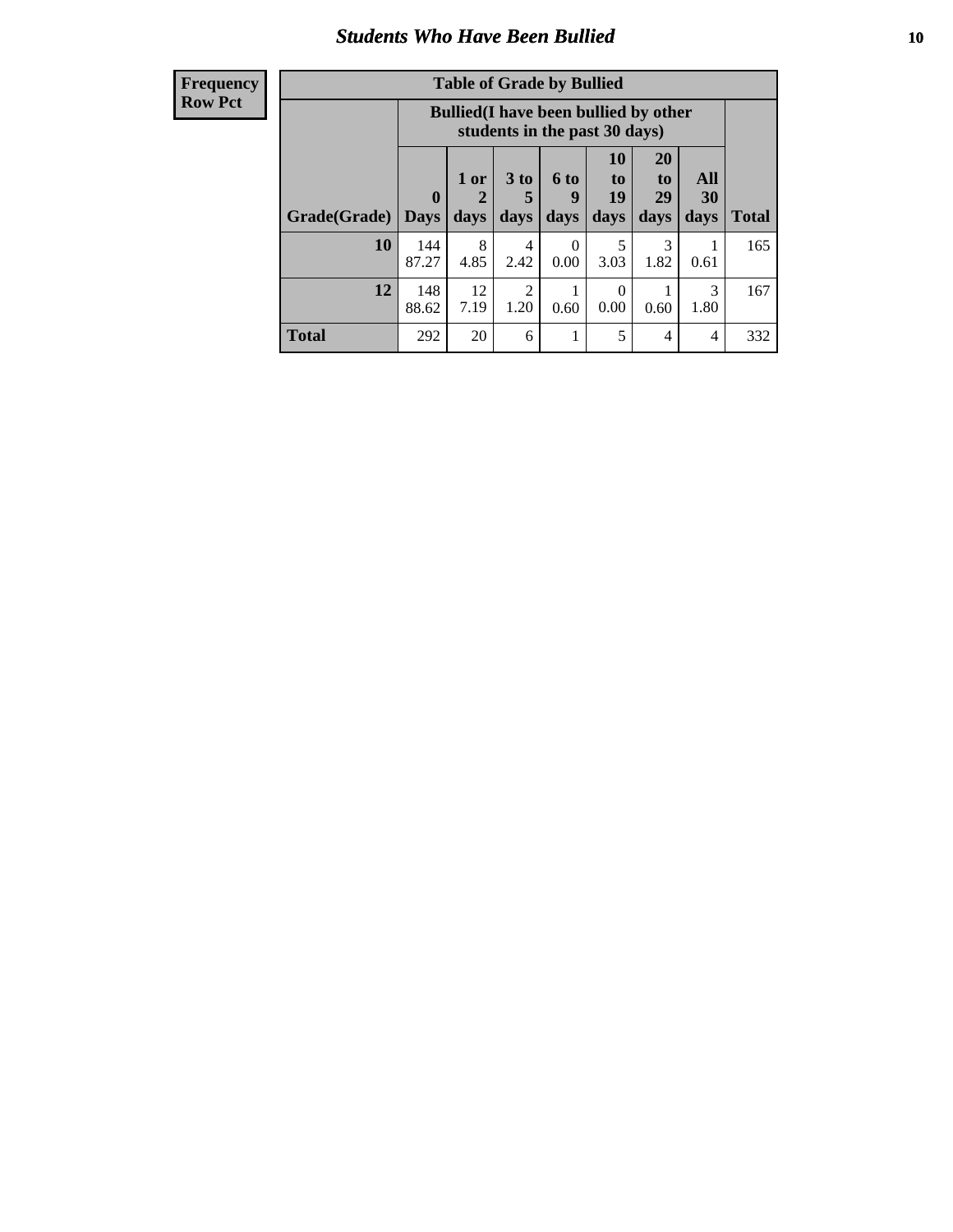### *School Climate* **11**

| Frequency      | <b>Table of SchoolClimate1 by Grade</b> |                    |             |              |  |  |  |
|----------------|-----------------------------------------|--------------------|-------------|--------------|--|--|--|
| <b>Col Pct</b> | SchoolClimate1(I<br>like school)        | Grade(Grade)<br>10 | 12          | <b>Total</b> |  |  |  |
|                | <b>Strongly Agree</b>                   | 17<br>10.30        | 34<br>20.36 | 51           |  |  |  |
|                | <b>Somewhat Agree</b>                   | 109<br>66.06       | 79<br>47.31 | 188          |  |  |  |
|                | <b>Somewhat Disagree</b>                | 29<br>17.58        | 33<br>19.76 | 62           |  |  |  |
|                | <b>Strongly Disagree</b>                | 10<br>6.06         | 21<br>12.57 | 31           |  |  |  |
|                | <b>Total</b>                            | 165                | 167         | 332          |  |  |  |

| Frequency      |                                                   | <b>Table of SchoolClimate2 by Grade</b> |             |              |  |
|----------------|---------------------------------------------------|-----------------------------------------|-------------|--------------|--|
| <b>Col Pct</b> | SchoolClimate2(I<br>feel successful at<br>school) | Grade(Grade)<br>10                      | 12          | <b>Total</b> |  |
|                | <b>Strongly Agree</b>                             | 68<br>41.21                             | 50<br>29.94 | 118          |  |
|                | <b>Somewhat Agree</b>                             | 79<br>47.88                             | 95<br>56.89 | 174          |  |
|                | <b>Somewhat Disagree</b>                          | 15<br>9.09                              | 18<br>10.78 | 33           |  |
|                | <b>Strongly Disagree</b>                          | 3<br>1.82                               | 4<br>2.40   | 7            |  |
|                | <b>Total</b>                                      | 165                                     | 167         | 332          |  |

| Frequency<br><b>Col Pct</b> | <b>Table of SchoolClimate3 by Grade</b>                                      |                                 |             |              |
|-----------------------------|------------------------------------------------------------------------------|---------------------------------|-------------|--------------|
|                             | <b>SchoolClimate3(My</b><br>school has high<br>standards for<br>achievement) | Grade(Grade)<br><b>10</b><br>12 |             | <b>Total</b> |
|                             | <b>Strongly Agree</b>                                                        | 35<br>21.21                     | 38<br>22.75 | 73           |
|                             | <b>Somewhat Agree</b>                                                        | 78<br>47.27                     | 72<br>43.11 | 150          |
|                             | <b>Somewhat Disagree</b>                                                     | 38<br>23.03                     | 34<br>20.36 | 72           |
|                             | <b>Strongly Disagree</b>                                                     | 14<br>8.48                      | 23<br>13.77 | 37           |
|                             | Total                                                                        | 165                             | 167         | 332          |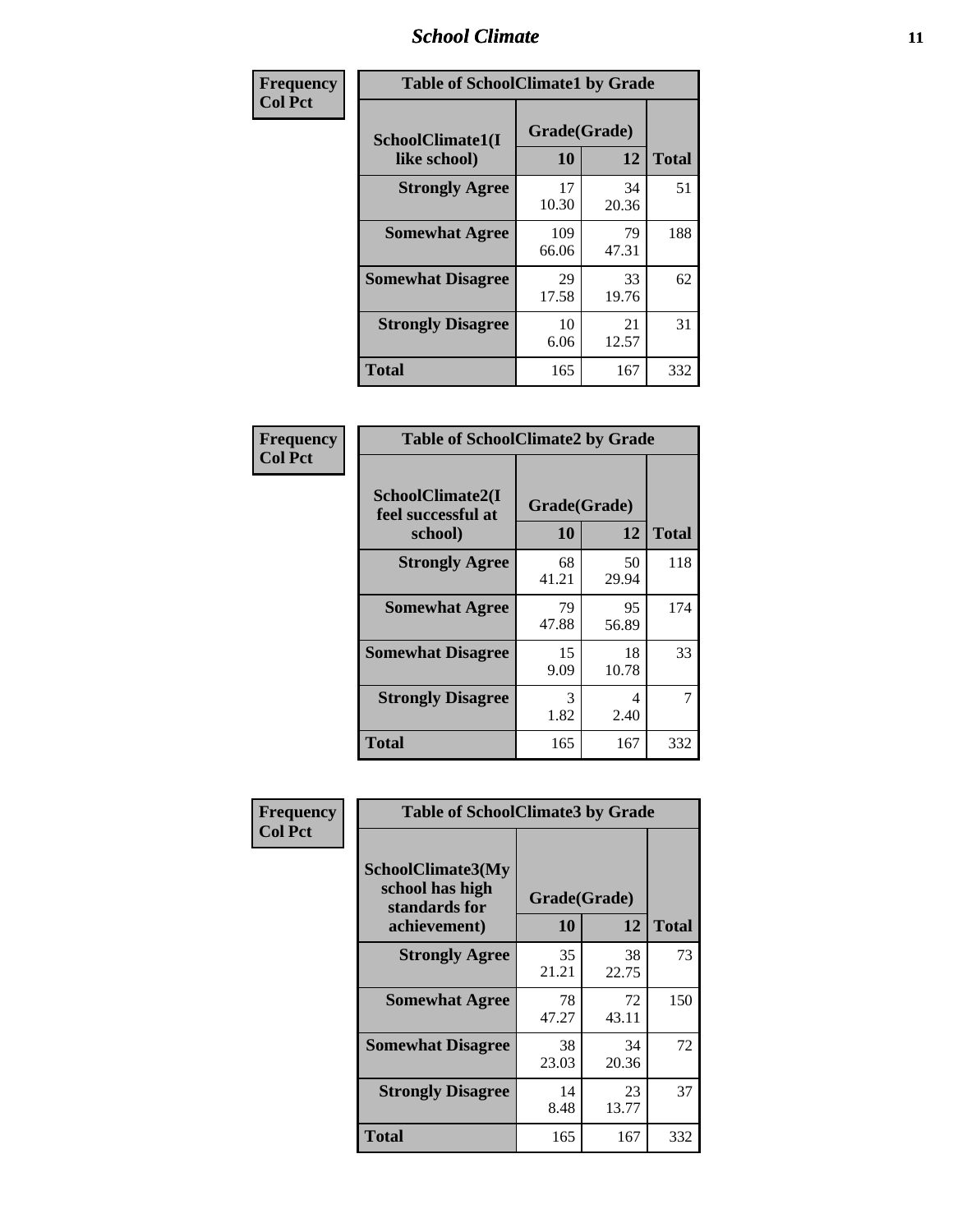### *School Climate* **12**

| Frequency      | <b>Table of SchoolClimate4 by Grade</b>                       |                    |             |              |
|----------------|---------------------------------------------------------------|--------------------|-------------|--------------|
| <b>Col Pct</b> | SchoolClimate4(My<br>school sets clear<br>rules for behavior) | Grade(Grade)<br>10 | 12          | <b>Total</b> |
|                | <b>Strongly Agree</b>                                         | 58<br>35.15        | 58<br>34.73 | 116          |
|                | <b>Somewhat Agree</b>                                         | 67<br>40.61        | 75<br>44.91 | 142          |
|                | <b>Somewhat Disagree</b>                                      | 29<br>17.58        | 25<br>14.97 | 54           |
|                | <b>Strongly Disagree</b>                                      | 11<br>6.67         | 9<br>5.39   | 20           |
|                | <b>Total</b>                                                  | 165                | 167         | 332          |

| <b>Table of SchoolClimate5 by Grade</b>                              |                    |             |              |  |  |
|----------------------------------------------------------------------|--------------------|-------------|--------------|--|--|
| SchoolClimate5(I<br>know what to do in<br>an emergency at<br>school) | Grade(Grade)<br>10 | 12          | <b>Total</b> |  |  |
| <b>Strongly Agree</b>                                                | 58<br>35.15        | 95<br>56.89 | 153          |  |  |
| <b>Somewhat Agree</b>                                                | 70<br>42.42        | 51<br>30.54 | 121          |  |  |
| <b>Somewhat Disagree</b>                                             | 24<br>14.55        | 12<br>7.19  | 36           |  |  |
| <b>Strongly Disagree</b>                                             | 13<br>7.88         | 9<br>5.39   | 22           |  |  |
| Total                                                                | 165                | 167         | 332          |  |  |

| Frequency      | <b>Table of SchoolClimate6 by Grade</b>                  |                    |             |              |
|----------------|----------------------------------------------------------|--------------------|-------------|--------------|
| <b>Col Pct</b> | <b>SchoolClimate6(Teachers</b><br>treat me with respect) | Grade(Grade)<br>10 | 12          | <b>Total</b> |
|                | <b>Strongly Agree</b>                                    | 42<br>25.45        | 47<br>28.14 | 89           |
|                | <b>Somewhat Agree</b>                                    | 88<br>53.33        | 76<br>45.51 | 164          |
|                | <b>Somewhat Disagree</b>                                 | 27<br>16.36        | 21<br>12.57 | 48           |
|                | <b>Strongly Disagree</b>                                 | 8<br>4.85          | 23<br>13.77 | 31           |
|                | <b>Total</b>                                             | 165                | 167         | 332          |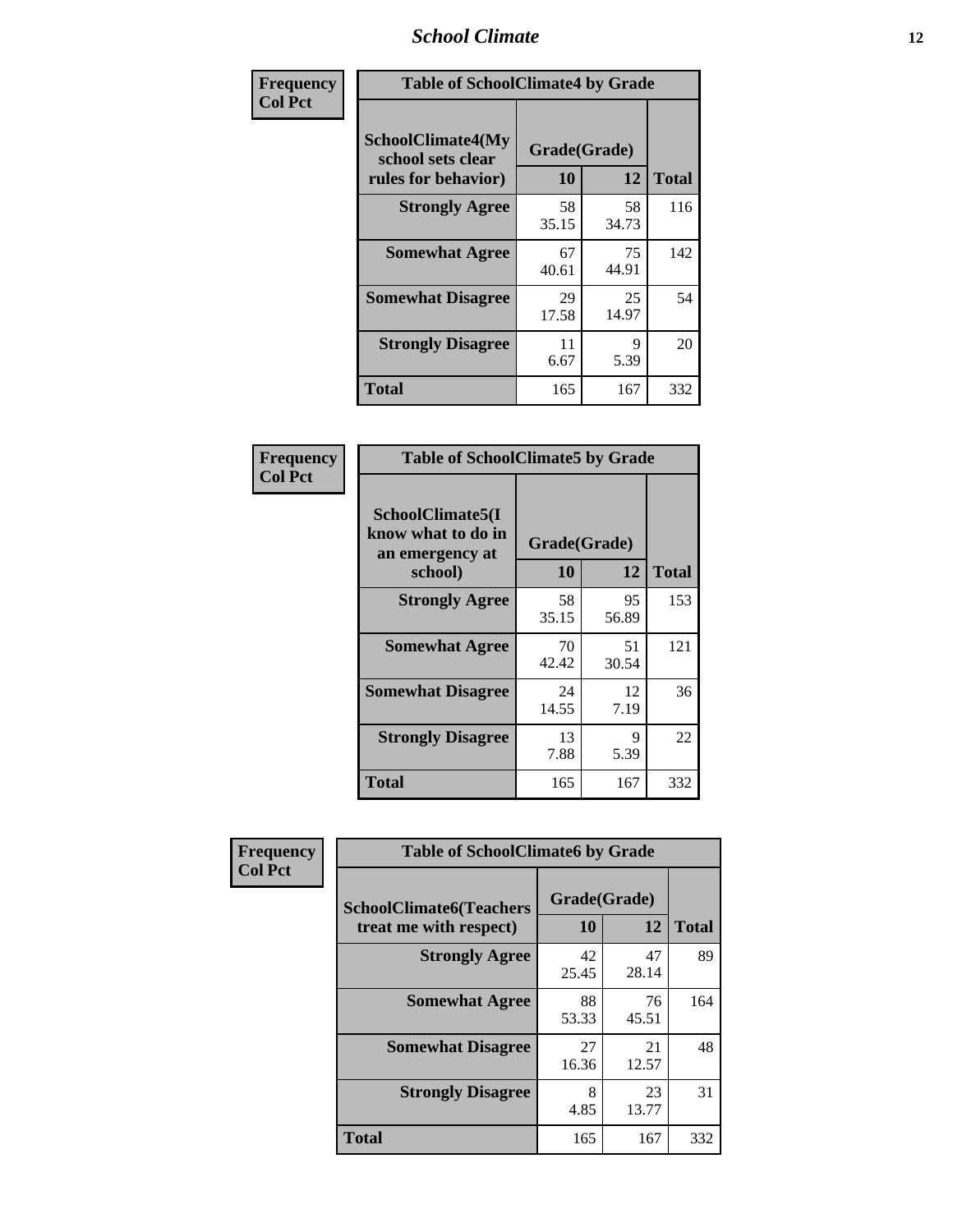### *School Climate* **13**

| Frequency      | <b>Table of SchoolClimate7 by Grade</b>                                       |                    |             |              |
|----------------|-------------------------------------------------------------------------------|--------------------|-------------|--------------|
| <b>Col Pct</b> | <b>SchoolClimate7(Behaviors</b><br>in my class allow the<br>teacher to teach) | Grade(Grade)<br>10 | 12          | <b>Total</b> |
|                | <b>Strongly Agree</b>                                                         | 23<br>13.94        | 28<br>16.77 | 51           |
|                | <b>Somewhat Agree</b>                                                         | 69<br>41.82        | 77<br>46.11 | 146          |
|                | <b>Somewhat Disagree</b>                                                      | 47<br>28.48        | 37<br>22.16 | 84           |
|                | <b>Strongly Disagree</b>                                                      | 26<br>15.76        | 25<br>14.97 | 51           |
|                | <b>Total</b>                                                                  | 165                | 167         | 332          |

| Frequency      | <b>Table of SchoolClimate8 by Grade</b>                                              |                    |             |              |
|----------------|--------------------------------------------------------------------------------------|--------------------|-------------|--------------|
| <b>Col Pct</b> | <b>SchoolClimate8(Students</b><br>are frequently<br>recognized for good<br>behavior) | Grade(Grade)<br>10 | 12          | <b>Total</b> |
|                | <b>Strongly Agree</b>                                                                | 15                 | 15          | 30           |
|                |                                                                                      | 9.09               | 8.98        |              |
|                | <b>Somewhat Agree</b>                                                                | 67<br>40.61        | 55<br>32.93 | 122          |
|                | <b>Somewhat Disagree</b>                                                             | 48<br>29.09        | 59<br>35.33 | 107          |
|                | <b>Strongly Disagree</b>                                                             | 35<br>21.21        | 38<br>22.75 | 73           |
|                | Total                                                                                | 165                | 167         | 332          |

| Frequency      | <b>Table of SchoolClimate9 by Grade</b>                                           |                    |             |              |
|----------------|-----------------------------------------------------------------------------------|--------------------|-------------|--------------|
| <b>Col Pct</b> | SchoolClimate9(School<br>counselor would be<br>helpful if I needed<br>assistance) | Grade(Grade)<br>10 | 12          | <b>Total</b> |
|                | <b>Strongly Agree</b>                                                             | 40<br>24.24        | 71<br>42.51 | 111          |
|                | <b>Somewhat Agree</b>                                                             | 77<br>46.67        | 60<br>35.93 | 137          |
|                | <b>Somewhat Disagree</b>                                                          | 28<br>16.97        | 18<br>10.78 | 46           |
|                | <b>Strongly Disagree</b>                                                          | 20<br>12.12        | 18<br>10.78 | 38           |
|                | <b>Total</b>                                                                      | 165                | 167         | 332          |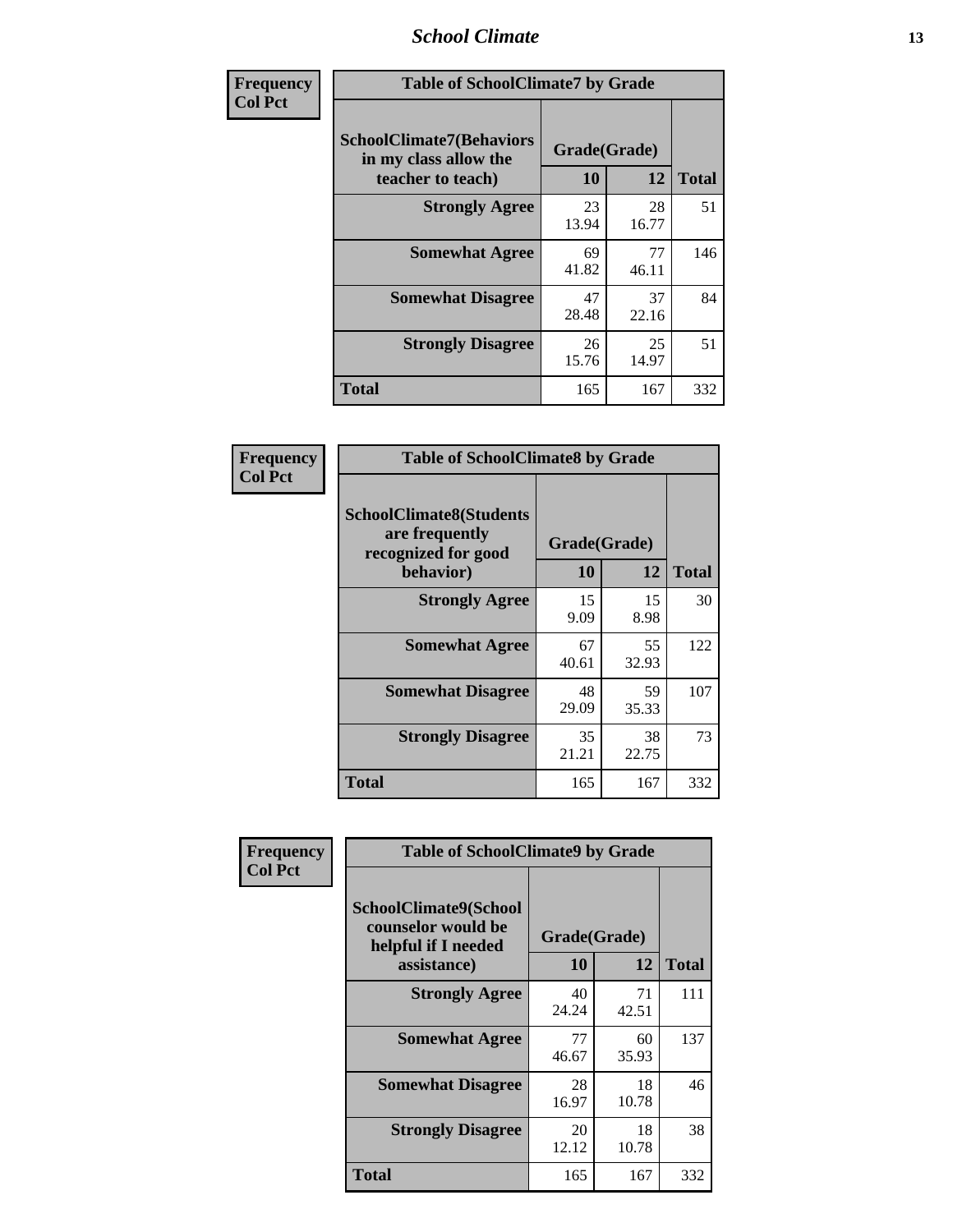### *Reasons for Dropping Out* **14**

| Frequency      | <b>Table of Dropoutreason by Grade</b>                                   |                    |             |              |
|----------------|--------------------------------------------------------------------------|--------------------|-------------|--------------|
| <b>Col Pct</b> | Dropoutreason(If<br>I dropped out the<br>reason would<br>most likely be) | Grade(Grade)<br>10 | 12          | <b>Total</b> |
|                | Won't Drop out                                                           | 100<br>60.61       | 90<br>53.89 | 190          |
|                | <b>Bored</b>                                                             | 30<br>18.18        | 27<br>16.17 | 57           |
|                | <b>Family Reasons</b>                                                    | 10<br>6.06         | 13<br>7.78  | 23           |
|                | <b>Being Bullied</b>                                                     | 2<br>1.21          | 0<br>0.00   | 2            |
|                | <b>Other</b>                                                             | 23<br>13.94        | 37<br>22.16 | 60           |
|                | <b>Total</b>                                                             | 165                | 167         | 332          |

| Frequency      | <b>Table of Dropout by Grade</b>                                       |              |                    |     |  |  |
|----------------|------------------------------------------------------------------------|--------------|--------------------|-----|--|--|
| <b>Col Pct</b> | Dropout(I<br>have<br>thought<br>about<br>dropping<br>out of<br>school) | 10           | Grade(Grade)<br>12 |     |  |  |
|                | Yes                                                                    | 43<br>26.06  | 52<br>31.14        | 95  |  |  |
|                | N <sub>0</sub>                                                         | 122<br>73.94 | 115<br>68.86       | 237 |  |  |
|                | <b>Total</b>                                                           | 165          | 167                | 332 |  |  |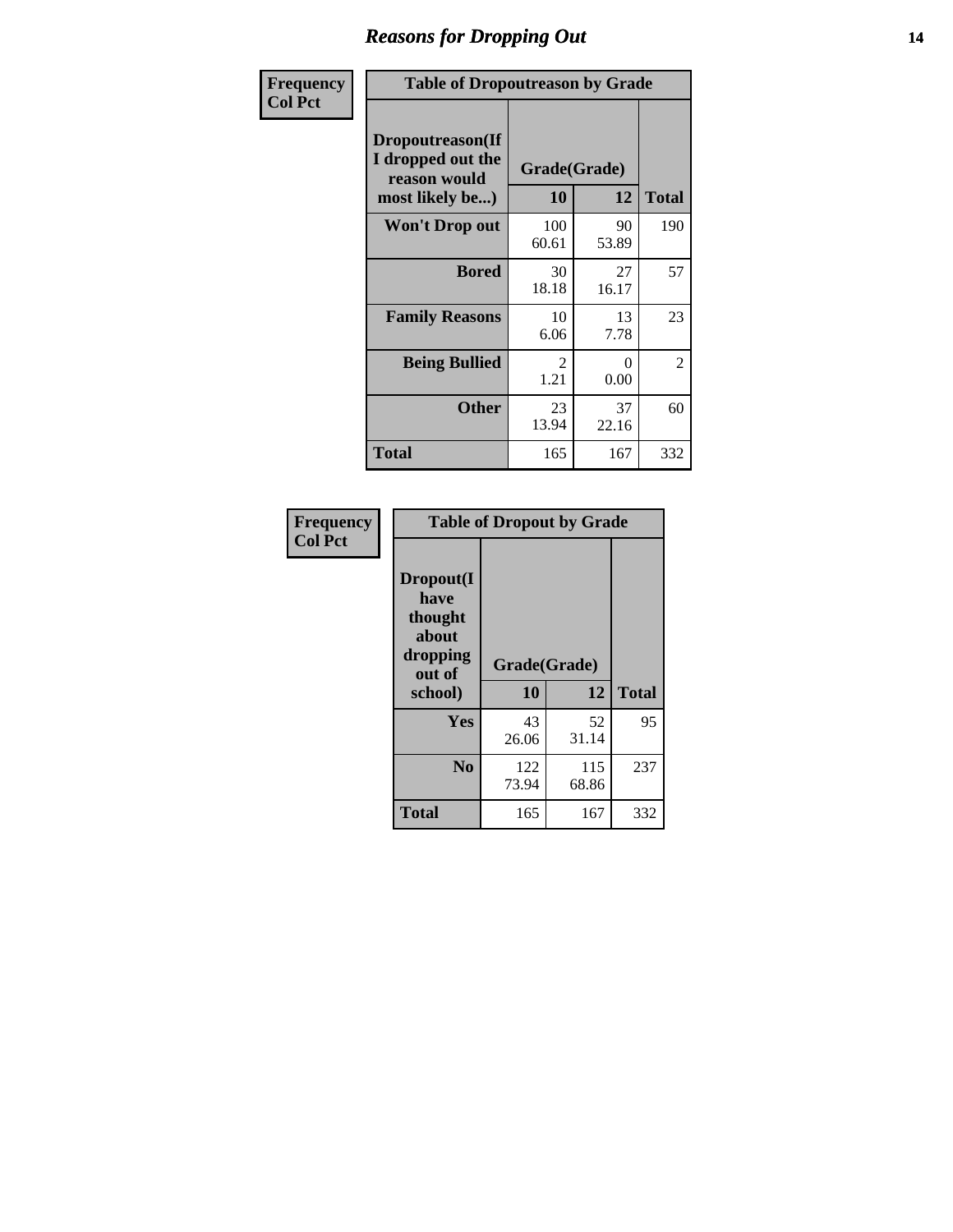*School Safety* **15**

| Frequency      | <b>Table of Gangself by Grade</b>                                                                 |                          |              |              |
|----------------|---------------------------------------------------------------------------------------------------|--------------------------|--------------|--------------|
| <b>Col Pct</b> | Gangself(I<br>have<br>participated<br>in illegal<br>gang<br>activities in<br>the past 30<br>days) | Grade(Grade)<br>10<br>12 |              | <b>Total</b> |
|                | Yes                                                                                               | 8                        | 9            | 17           |
|                |                                                                                                   | 4.85                     | 5.39         |              |
|                | N <sub>o</sub>                                                                                    | 157<br>95.15             | 158<br>94.61 | 315          |
|                | <b>Total</b>                                                                                      | 165                      | 167          | 332          |

| Frequency<br><b>Col Pct</b> | <b>Table of Gangpeers by Grade</b>                                                                                             |                    |              |              |  |
|-----------------------------|--------------------------------------------------------------------------------------------------------------------------------|--------------------|--------------|--------------|--|
|                             | <b>Gangpeers</b> (I<br>have friends<br>who have<br>participated<br>in illegal<br>gang<br>activities in<br>the past 30<br>days) | Grade(Grade)<br>10 | 12           | <b>Total</b> |  |
|                             | <b>Yes</b>                                                                                                                     | 67<br>40.61        | 63<br>37.72  | 130          |  |
|                             | N <sub>0</sub>                                                                                                                 | 98<br>59.39        | 104<br>62.28 | 202          |  |
|                             | <b>Total</b>                                                                                                                   | 165                | 167          | 332          |  |

| Frequency      | <b>Table of Pickedon by Grade</b>                                  |              |             |              |  |  |  |  |  |
|----------------|--------------------------------------------------------------------|--------------|-------------|--------------|--|--|--|--|--|
| <b>Col Pct</b> | <b>Pickedon(I have</b><br>been picked on or<br>teased at school in | Grade(Grade) |             |              |  |  |  |  |  |
|                | the past 30 days)                                                  | 10           | 12          | <b>Total</b> |  |  |  |  |  |
|                | <b>Strongly Agree</b>                                              | 17<br>10.30  | 11<br>6.59  | 28           |  |  |  |  |  |
|                | <b>Somewhat Agree</b>                                              | 24<br>14.55  | 21<br>12.57 | 45           |  |  |  |  |  |
|                | <b>Somewhat Disagree</b>                                           | 30<br>18.18  | 24<br>14.37 | 54           |  |  |  |  |  |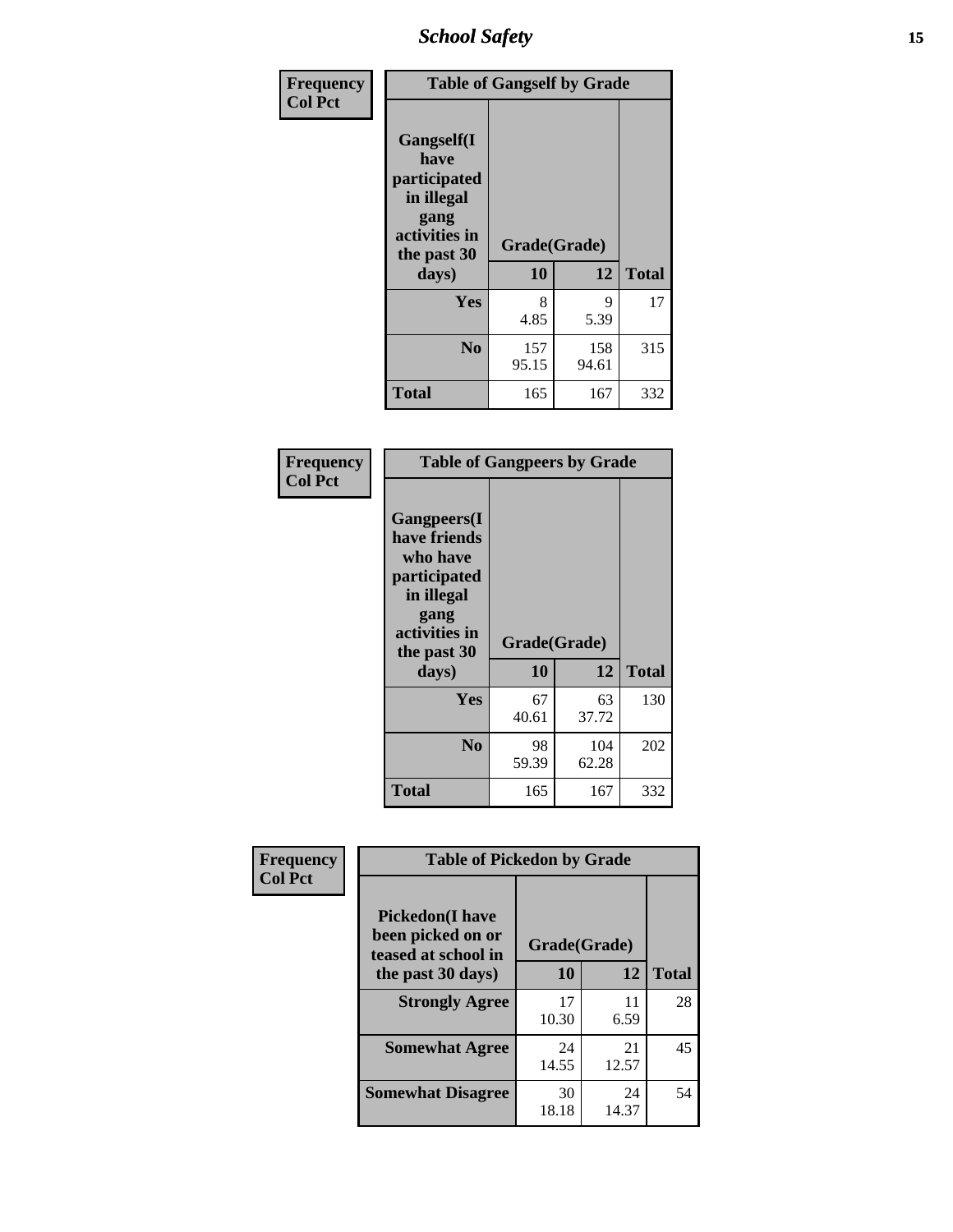# *School Safety* **16**

| <b>Frequency</b> | <b>Table of Pickedon by Grade</b>                                                        |                    |              |              |
|------------------|------------------------------------------------------------------------------------------|--------------------|--------------|--------------|
| <b>Col Pct</b>   | <b>Pickedon</b> (I have<br>been picked on or<br>teased at school in<br>the past 30 days) | Grade(Grade)<br>10 | 12           | <b>Total</b> |
|                  | <b>Strongly Disagree</b>                                                                 | 94<br>56.97        | 111<br>66.47 | 205          |
|                  | Total                                                                                    | 165                | 167          | 332          |

| Frequency      | <b>Table of Safeschool by Grade</b>                      |                    |              |     |  |  |  |  |  |  |
|----------------|----------------------------------------------------------|--------------------|--------------|-----|--|--|--|--|--|--|
| <b>Col Pct</b> | Safeschool(School<br>is a place at which I<br>feel safe) | Grade(Grade)<br>10 | <b>Total</b> |     |  |  |  |  |  |  |
|                | <b>Strongly Agree</b>                                    | 9<br>5.45          | 19<br>11.38  | 28  |  |  |  |  |  |  |
|                | <b>Somewhat Agree</b>                                    | 81<br>49.09        | 81<br>48.50  | 162 |  |  |  |  |  |  |
|                | <b>Somewhat Disagree</b>                                 | 51<br>30.91        | 33<br>19.76  | 84  |  |  |  |  |  |  |
|                | <b>Strongly Disagree</b>                                 | 24<br>14.55        | 34<br>20.36  | 58  |  |  |  |  |  |  |
|                | Total                                                    | 165                | 167          | 332 |  |  |  |  |  |  |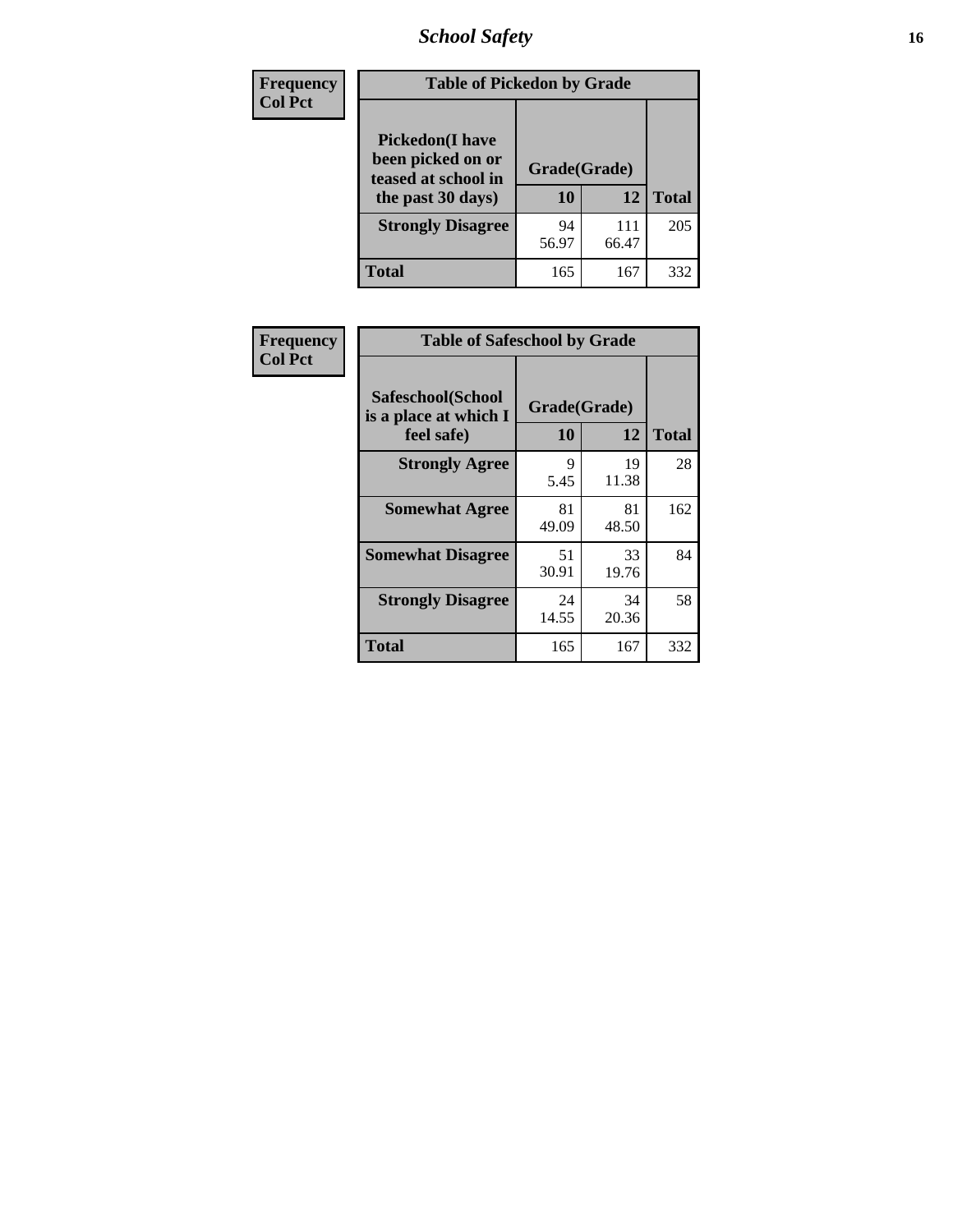*School Safety* **17**

| <b>Table of Grade by Bullied</b> |              |                                                                               |                              |                   |                        |                               |                       |              |  |  |  |
|----------------------------------|--------------|-------------------------------------------------------------------------------|------------------------------|-------------------|------------------------|-------------------------------|-----------------------|--------------|--|--|--|
|                                  |              | <b>Bullied</b> (I have been bullied by other<br>students in the past 30 days) |                              |                   |                        |                               |                       |              |  |  |  |
| Grade(Grade)   Days              | $\bf{0}$     | $1$ or<br>2<br>days                                                           | 3 <sub>to</sub><br>5<br>days | 6 to<br>9<br>days | 10<br>to<br>19<br>days | <b>20</b><br>to<br>29<br>days | All<br>30<br>days     | <b>Total</b> |  |  |  |
| 10                               | 144<br>87.27 | 8<br>4.85                                                                     | 4<br>2.42                    | 0<br>0.00         | 5<br>3.03              | 3<br>1.82                     | 0.61                  | 165          |  |  |  |
| 12                               | 148<br>88.62 | 12<br>7.19                                                                    | $\overline{2}$<br>1.20       | 0.60              | 0<br>0.00              | 0.60                          | $\mathcal{R}$<br>1.80 | 167          |  |  |  |
| <b>Total</b>                     | 292          | 20                                                                            | 6                            |                   | 5                      | 4                             | 4                     | 332          |  |  |  |

| <b>Frequency</b> |
|------------------|
| <b>Row Pct</b>   |

| $\overline{I}$ | <b>Table of Grade by Bulliedothers</b> |                             |                                                                         |                         |                             |                        |                               |                          |              |  |  |  |
|----------------|----------------------------------------|-----------------------------|-------------------------------------------------------------------------|-------------------------|-----------------------------|------------------------|-------------------------------|--------------------------|--------------|--|--|--|
|                |                                        |                             | <b>Bulliedothers</b> (I bullied others in the past<br>$30 \text{ days}$ |                         |                             |                        |                               |                          |              |  |  |  |
|                | Grade(Grade)                           | $\mathbf{0}$<br><b>Days</b> | 1 or<br>2<br>days                                                       | 3 <sub>to</sub><br>days | $6 \text{ to}$<br>9<br>days | 10<br>to<br>19<br>days | <b>20</b><br>to<br>29<br>days | All<br><b>30</b><br>days | <b>Total</b> |  |  |  |
|                | 10                                     | 142<br>86.06                | 11<br>6.67                                                              | 5<br>3.03               | 0.61                        | 4<br>2.42              | 0.61                          | 0.61                     | 165          |  |  |  |
|                | 12                                     | 152<br>91.02                | 6<br>3.59                                                               | 0.60                    | 0.60                        | 2<br>1.20              | 2<br>1.20                     | 3<br>1.80                | 167          |  |  |  |
|                | <b>Total</b>                           | 294                         | 17                                                                      | 6                       | $\overline{2}$              | 6                      | 3                             | 4                        | 332          |  |  |  |

| <b>Frequency</b> | <b>Table of Grade by Weaponschool</b> |                            |                                                                    |                         |                        |                                           |                   |              |  |  |
|------------------|---------------------------------------|----------------------------|--------------------------------------------------------------------|-------------------------|------------------------|-------------------------------------------|-------------------|--------------|--|--|
| <b>Row Pct</b>   |                                       |                            | Weaponschool (I brought a weapon<br>to school in the past 30 days) |                         |                        |                                           |                   |              |  |  |
|                  | Grade(Grade)                          | $\mathbf 0$<br><b>Days</b> | 1 or<br>days                                                       | 3 <sub>to</sub><br>days | 10<br>to<br>19<br>days | <b>20</b><br>t <sub>0</sub><br>29<br>days | All<br>30<br>days | <b>Total</b> |  |  |
|                  | 10                                    | 158<br>95.76               | 3<br>1.82                                                          | 0.61                    | 0.61                   | $\mathfrak{D}$<br>1.21                    | $\Omega$<br>0.00  | 165          |  |  |
|                  | 12                                    | 161<br>96.41               | 4<br>2.40                                                          | 0.00                    | $\Omega$<br>0.00       | 0.60                                      | 0.60              | 167          |  |  |
|                  | <b>Total</b>                          | 319                        | 7                                                                  |                         |                        | 3                                         | 1                 | 332          |  |  |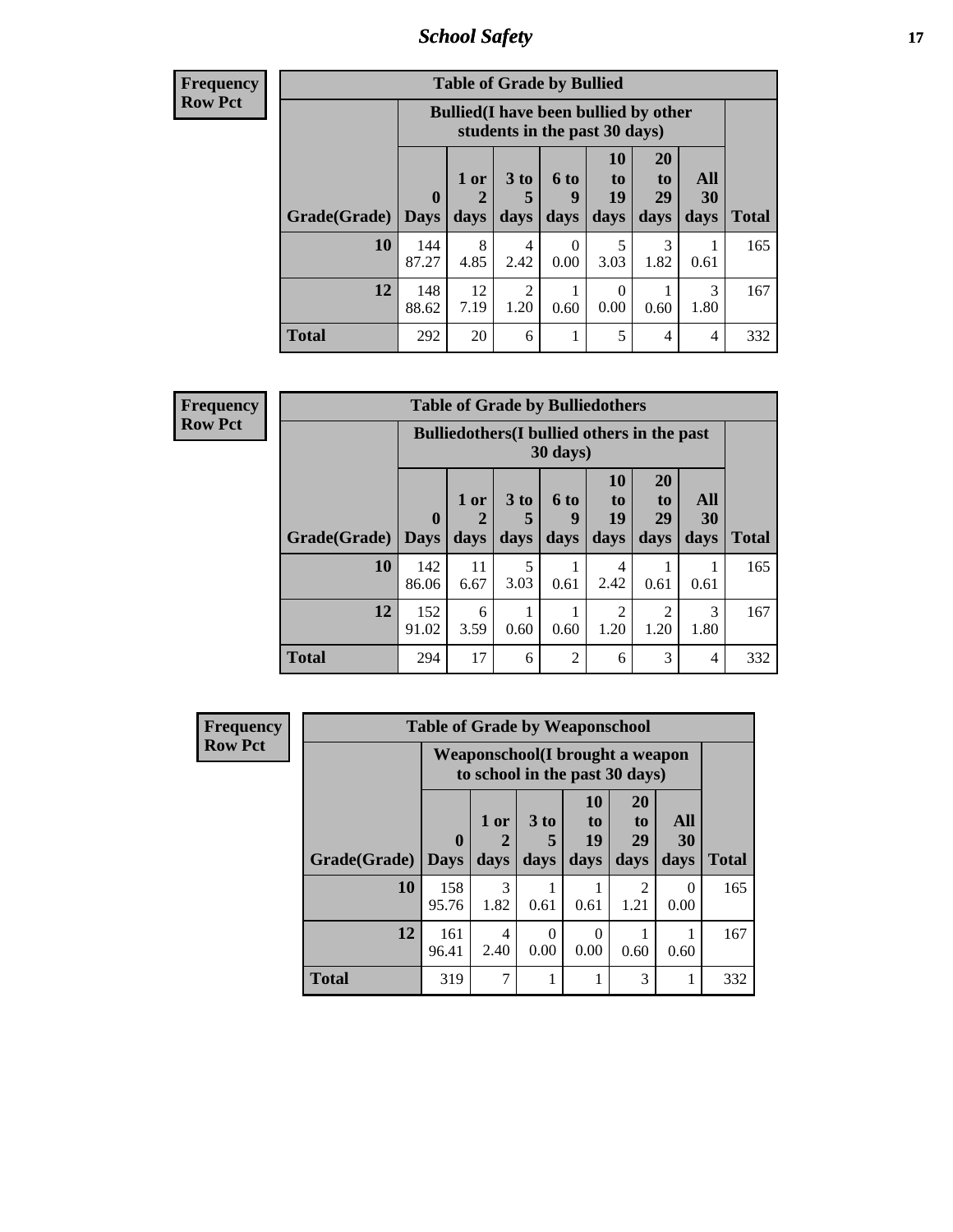*School Safety* **18**

| <b>Frequency</b> | <b>Table of Grade by Absentunsafe</b> |                                                                                   |                         |                              |                               |              |  |  |  |
|------------------|---------------------------------------|-----------------------------------------------------------------------------------|-------------------------|------------------------------|-------------------------------|--------------|--|--|--|
| <b>Row Pct</b>   |                                       | <b>Absentunsafe</b> (I have<br>missed school because I<br>felt unsafe in the past |                         |                              |                               |              |  |  |  |
|                  | Grade(Grade)                          | 0<br><b>Days</b>                                                                  | $1$ or $ $<br>2<br>days | 3 <sub>to</sub><br>5<br>days | <b>20</b><br>to<br>29<br>days | <b>Total</b> |  |  |  |
|                  | 10                                    | 157<br>95.15                                                                      | $\mathcal{E}$<br>1.82   | 4<br>2.42                    | 1<br>0.61                     | 165          |  |  |  |
|                  | 12                                    | 161<br>96.41                                                                      | 6<br>3.59               | $\Omega$<br>0.00             | $\Omega$<br>0.00              | 167          |  |  |  |
|                  | <b>Total</b>                          | 318                                                                               | 9                       | $\overline{\mathcal{A}}$     | 1                             | 332          |  |  |  |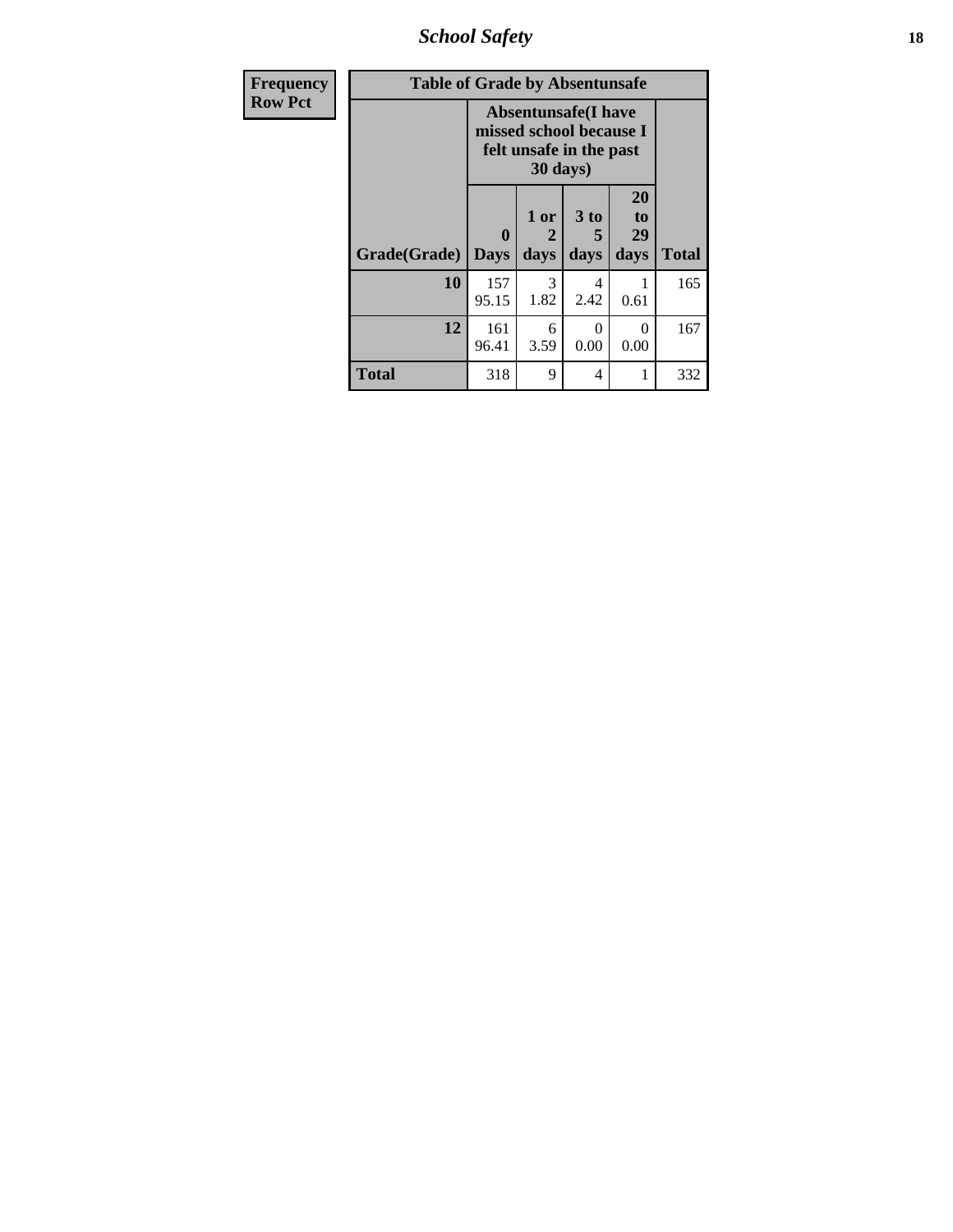# *Drug Use During Last 30 Days* **19**

#### **Frequency Row Pct**

| <b>Table of Grade by Alcohol</b> |                                 |                 |                 |               |                                    |                   |                        |              |  |  |  |
|----------------------------------|---------------------------------|-----------------|-----------------|---------------|------------------------------------|-------------------|------------------------|--------------|--|--|--|
|                                  |                                 |                 |                 |               | Alcohol(Alcohol use, past 30 days) |                   |                        |              |  |  |  |
| Grade(Grade)                     | <b>Did</b><br>not<br><b>use</b> | $1 - 2$<br>days | $3 - 5$<br>days | $6-9$<br>days | $10-19$<br>days                    | $20 - 29$<br>days | <b>Every</b><br>day    | <b>Total</b> |  |  |  |
| 10                               | 139<br>84.24                    | 9<br>5.45       | 3<br>1.82       | 0.61          | 3<br>1.82                          | 3.03              | 5<br>3.03              | 165          |  |  |  |
| 12                               | 132<br>79.04                    | 13<br>7.78      | 6<br>3.59       | 3<br>1.80     | 6<br>3.59                          | 5<br>2.99         | $\overline{2}$<br>1.20 | 167          |  |  |  |
| <b>Total</b>                     | 271                             | 22              | 9               | 4             | 9                                  | 10                | 7                      | 332          |  |  |  |

#### **Frequency Row Pct**

| <b>Table of Grade by Cigarettes</b> |                                 |                                                         |                 |                 |                 |                   |                        |              |  |  |  |
|-------------------------------------|---------------------------------|---------------------------------------------------------|-----------------|-----------------|-----------------|-------------------|------------------------|--------------|--|--|--|
|                                     |                                 | <b>Cigarettes(Smoking tobacco use,</b><br>past 30 days) |                 |                 |                 |                   |                        |              |  |  |  |
| Grade(Grade)                        | <b>Did</b><br>not<br><b>use</b> | $1 - 2$<br>days                                         | $3 - 5$<br>days | $6 - 9$<br>days | $10-19$<br>days | $20 - 29$<br>days | <b>Every</b><br>day    | <b>Total</b> |  |  |  |
| 10                                  | 153<br>92.73                    | 4<br>2.42                                               | 0.61            | 3<br>1.82       | 0.61            | 0.61              | $\mathfrak{D}$<br>1.21 | 165          |  |  |  |
| 12                                  | 145<br>86.83                    | 10<br>5.99                                              | 0.60            | 0.60            | 3<br>1.80       | 3<br>1.80         | 4<br>2.40              | 167          |  |  |  |
| <b>Total</b>                        | 298                             | 14                                                      | 2               | $\overline{4}$  | 4               | $\overline{4}$    | 6                      | 332          |  |  |  |

**Frequency Row Pct**

| <b>Table of Grade by Smokeless</b> |                                 |                                                        |                 |                 |                        |                     |              |  |  |  |  |  |
|------------------------------------|---------------------------------|--------------------------------------------------------|-----------------|-----------------|------------------------|---------------------|--------------|--|--|--|--|--|
|                                    |                                 | <b>Smokeless</b> (Chewing tobaccouse,<br>past 30 days) |                 |                 |                        |                     |              |  |  |  |  |  |
| Grade(Grade)                       | <b>Did</b><br>not<br><b>use</b> | $1-2$<br>days                                          | $3 - 5$<br>days | $10-19$<br>days | $20 - 29$<br>days      | <b>Every</b><br>day | <b>Total</b> |  |  |  |  |  |
| 10                                 | 159<br>96.36                    | $\overline{2}$<br>1.21                                 | 0<br>0.00       | 0.61            | $\overline{c}$<br>1.21 | 0.61                | 165          |  |  |  |  |  |
| 12                                 | 161<br>96.41                    | 0.60                                                   | 0.60            | 0<br>0.00       | $\mathfrak{D}$<br>1.20 | 2<br>1.20           | 167          |  |  |  |  |  |
| <b>Total</b>                       | 320                             | 3                                                      |                 |                 | 4                      | 3                   | 332          |  |  |  |  |  |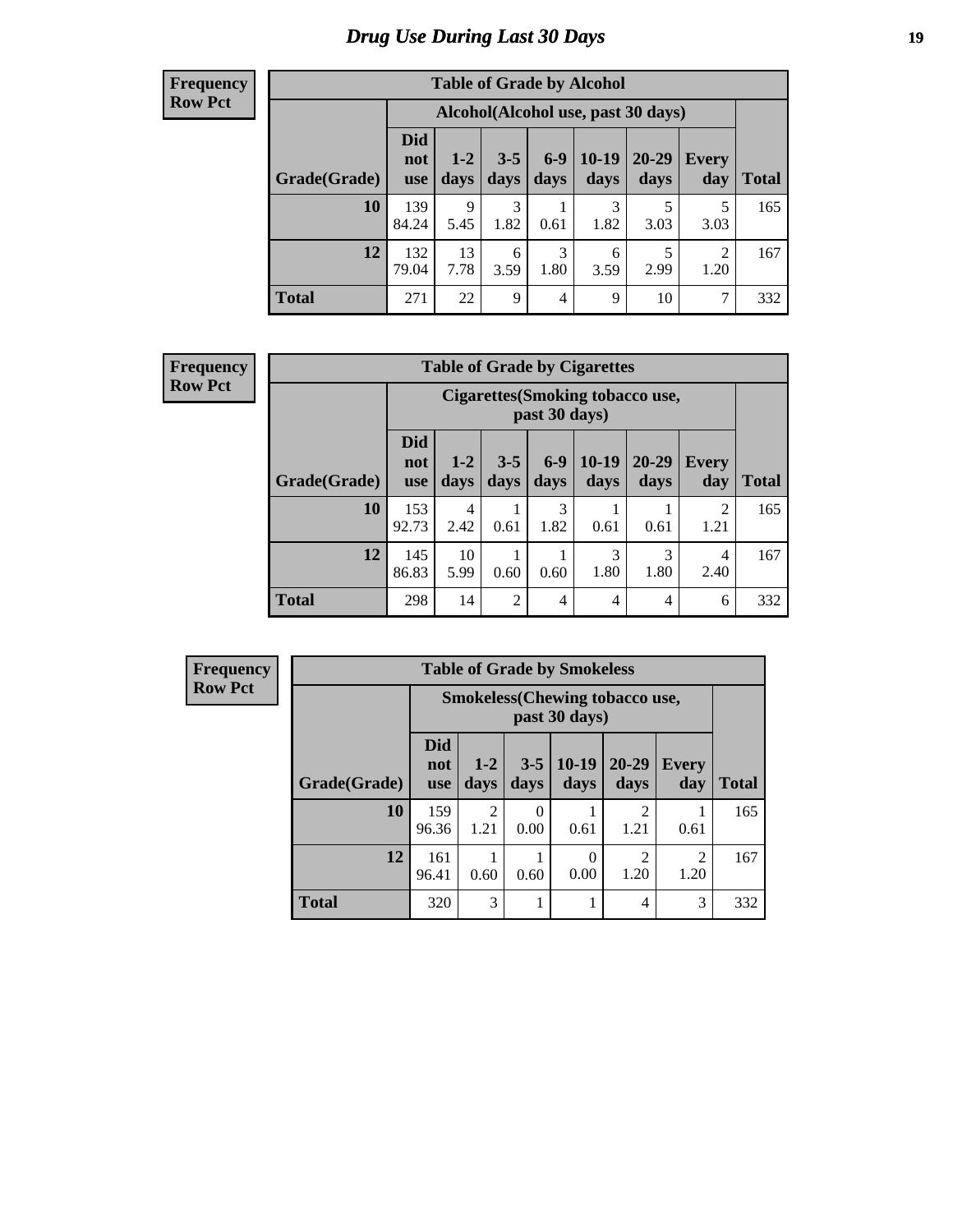| <b>Table of Grade by Marijuana</b> |                                 |                 |                 |                        |                        |                                         |              |       |  |  |  |
|------------------------------------|---------------------------------|-----------------|-----------------|------------------------|------------------------|-----------------------------------------|--------------|-------|--|--|--|
|                                    |                                 |                 |                 |                        |                        | Marijuana (Marijuana use, past 30 days) |              |       |  |  |  |
| Grade(Grade)                       | <b>Did</b><br>not<br><b>use</b> | $1 - 2$<br>days | $3 - 5$<br>days | $6-9$<br>days          | 10-19<br>days          | $20 - 29$<br>days                       | Every<br>day | Total |  |  |  |
| 10                                 | 149<br>90.30                    | 5<br>3.03       | 3<br>1.82       | 0.61                   | $\mathfrak{D}$<br>1.21 | 3<br>1.82                               | 2<br>1.21    | 165   |  |  |  |
| 12                                 | 149<br>89.22                    | 5<br>2.99       | 3<br>1.80       | $\overline{c}$<br>1.20 | $\overline{c}$<br>1.20 | 3<br>1.80                               | 3<br>1.80    | 167   |  |  |  |
| <b>Total</b>                       | 298                             | 10              | 6               | 3                      | $\overline{4}$         | 6                                       | 5            | 332   |  |  |  |

| <b>Frequency</b> | <b>Table of Grade by Cocaine</b> |                                 |                                     |                 |                 |                   |                        |              |  |
|------------------|----------------------------------|---------------------------------|-------------------------------------|-----------------|-----------------|-------------------|------------------------|--------------|--|
| <b>Row Pct</b>   |                                  |                                 | Cocaine (Cocaine use, past 30 days) |                 |                 |                   |                        |              |  |
|                  | Grade(Grade)                     | <b>Did</b><br>not<br><b>use</b> | $1-2$<br>days                       | $3 - 5$<br>days | $10-19$<br>days | $20 - 29$<br>days | <b>Every</b><br>day    | <b>Total</b> |  |
|                  | 10                               | 159<br>96.36                    | 0.61                                | 0.61            | 0<br>0.00       | 3<br>1.82         | 0.61                   | 165          |  |
|                  | 12                               | 162<br>97.01                    | 0.60                                | 0.00            | 0.60            | 0.60              | $\overline{2}$<br>1.20 | 167          |  |
|                  | <b>Total</b>                     | 321                             | $\overline{c}$                      |                 | 1               | 4                 | 3                      | 332          |  |

| <b>Frequency</b> |  |
|------------------|--|
| <b>Row Pct</b>   |  |

| <b>Table of Grade by Inhalants</b> |                                                                                                |                                                                                                                             |      |                  |      |                                        |      |     |  |  |
|------------------------------------|------------------------------------------------------------------------------------------------|-----------------------------------------------------------------------------------------------------------------------------|------|------------------|------|----------------------------------------|------|-----|--|--|
|                                    |                                                                                                |                                                                                                                             |      |                  |      | Inhalants (Inhalant use, past 30 days) |      |     |  |  |
| Grade(Grade)                       | <b>Did</b><br>not<br><b>use</b>                                                                | $10-19$<br>$6-9$<br>$20 - 29$<br>$3 - 5$<br>$1 - 2$<br>Every<br>days<br>days<br>days<br><b>Total</b><br>days<br>day<br>days |      |                  |      |                                        |      |     |  |  |
| 10                                 | 159<br>96.36                                                                                   | 0.61                                                                                                                        | 0.61 | $\theta$<br>0.00 | 0.61 | 1.21                                   | 0.61 | 165 |  |  |
| 12                                 | 163<br>2<br>$\Omega$<br>$\Omega$<br>0<br>0.00<br>0.00<br>0.00<br>1.20<br>0.60<br>0.60<br>97.60 |                                                                                                                             |      |                  |      |                                        |      |     |  |  |
| <b>Total</b>                       | 322                                                                                            |                                                                                                                             |      |                  |      | 3                                      | 3    | 332 |  |  |

| <b>Frequency</b> |
|------------------|
|                  |
|                  |
|                  |
| Row Pct          |
|                  |

r

| <b>Table of Grade by Steroids</b> |                                                                                                                                              |                                      |      |      |      |                |     |  |  |  |
|-----------------------------------|----------------------------------------------------------------------------------------------------------------------------------------------|--------------------------------------|------|------|------|----------------|-----|--|--|--|
|                                   |                                                                                                                                              | Steroids (Steroid use, past 30 days) |      |      |      |                |     |  |  |  |
| Grade(Grade)                      | <b>Did</b><br>$10-19$<br>20-29<br>$6-9$<br>$1-2$<br><b>Every</b><br>not<br>days<br><b>Total</b><br>days<br>day<br>days<br>days<br><b>use</b> |                                      |      |      |      |                |     |  |  |  |
| 10                                | 161<br>97.58                                                                                                                                 | 2<br>1.21                            | 0.00 | 0.61 | 0.61 | 0<br>0.00      | 165 |  |  |  |
| 12                                | 161<br>$\overline{c}$<br>2<br>0<br>96.41<br>0.00<br>0.60<br>1.20<br>0.60<br>1.20                                                             |                                      |      |      |      |                |     |  |  |  |
| <b>Total</b>                      | 322                                                                                                                                          | $\overline{2}$                       |      | 3    | 2    | $\overline{2}$ | 332 |  |  |  |

٦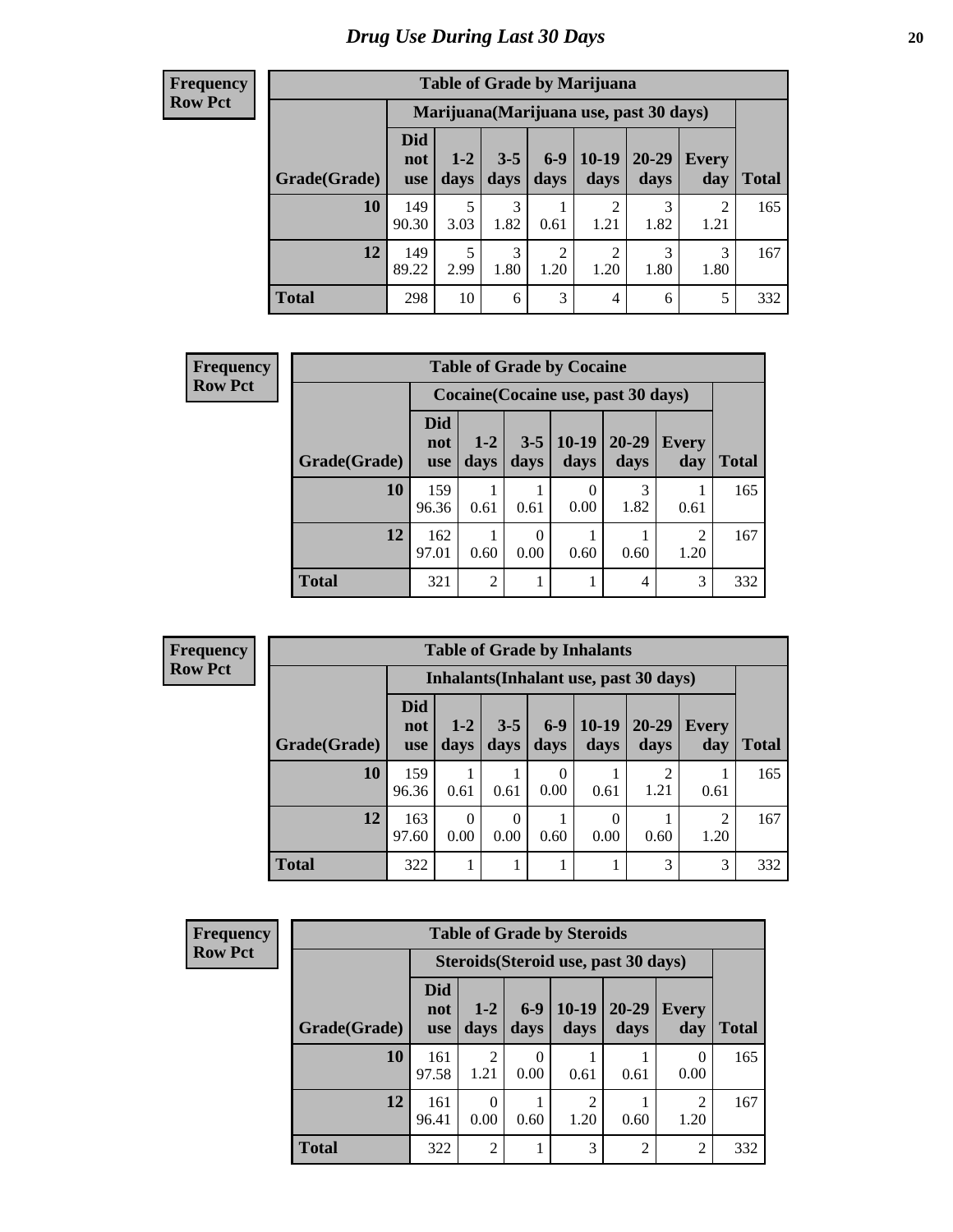| <b>Table of Grade by Ecstasy</b>                                            |                                                                                                                                                    |                                     |      |                  |           |           |     |  |  |
|-----------------------------------------------------------------------------|----------------------------------------------------------------------------------------------------------------------------------------------------|-------------------------------------|------|------------------|-----------|-----------|-----|--|--|
|                                                                             |                                                                                                                                                    | Ecstasy (Ecstasy use, past 30 days) |      |                  |           |           |     |  |  |
| Grade(Grade)                                                                | <b>Did</b><br>$10-19$<br>$20 - 29$<br>$3 - 5$<br>$1-2$<br><b>Every</b><br>not<br>days<br>days<br><b>Total</b><br>day<br>days<br>days<br><b>use</b> |                                     |      |                  |           |           |     |  |  |
| 10                                                                          | 161<br>97.58                                                                                                                                       | $\overline{c}$<br>1.21              | 0.00 | $\Omega$<br>0.00 | 2<br>1.21 | 0<br>0.00 | 165 |  |  |
| 12<br>162<br>2<br>$\theta$<br>0.00<br>97.01<br>1.20<br>0.60<br>0.60<br>0.60 |                                                                                                                                                    |                                     |      |                  |           |           |     |  |  |
| <b>Total</b>                                                                | 323                                                                                                                                                | $\overline{c}$                      |      |                  | 3         | 2         | 332 |  |  |

| <b>Frequency</b> |              | <b>Table of Grade by Meth</b>   |                                            |                  |                  |                   |                        |              |  |  |
|------------------|--------------|---------------------------------|--------------------------------------------|------------------|------------------|-------------------|------------------------|--------------|--|--|
| <b>Row Pct</b>   |              |                                 | Meth(Methamphetamine use,<br>past 30 days) |                  |                  |                   |                        |              |  |  |
|                  | Grade(Grade) | <b>Did</b><br>not<br><b>use</b> | $1-2$<br>days                              | $3-5$<br>days    | $6-9$<br>days    | $20 - 29$<br>days | <b>Every</b><br>day    | <b>Total</b> |  |  |
|                  | 10           | 160<br>96.97                    | 0.61                                       | 0.61             | $\Omega$<br>0.00 | 3<br>1.82         | $\Omega$<br>0.00       | 165          |  |  |
|                  | 12           | 162<br>97.01                    | $\overline{2}$<br>1.20                     | $\theta$<br>0.00 | 0.60             | $\theta$<br>0.00  | $\overline{2}$<br>1.20 | 167          |  |  |
|                  | <b>Total</b> | 322                             | 3                                          |                  |                  | 3                 | $\overline{2}$         | 332          |  |  |

| <b>Frequency</b> | <b>Table of Grade by Hallucinogens</b> |                                  |                        |                 |                   |                        |              |  |
|------------------|----------------------------------------|----------------------------------|------------------------|-----------------|-------------------|------------------------|--------------|--|
| <b>Row Pct</b>   |                                        | Hallucinogens (Hallucinogen use, |                        |                 |                   |                        |              |  |
|                  | Grade(Grade)                           | <b>Did</b><br>not<br><b>use</b>  | $1-2$<br>days          | $10-19$<br>days | $20 - 29$<br>days | Every<br>day           | <b>Total</b> |  |
|                  | 10                                     | 160<br>96.97                     | $\mathfrak{D}$<br>1.21 | 0.61            | 2<br>1.21         | $\Omega$<br>0.00       | 165          |  |
|                  | 12                                     | 163<br>97.60                     | 0<br>0.00              | 0.60            | 0.60              | $\mathfrak{D}$<br>1.20 | 167          |  |
|                  | <b>Total</b>                           | 323                              | $\mathfrak{D}$         | $\overline{2}$  | 3                 | $\overline{2}$         | 332          |  |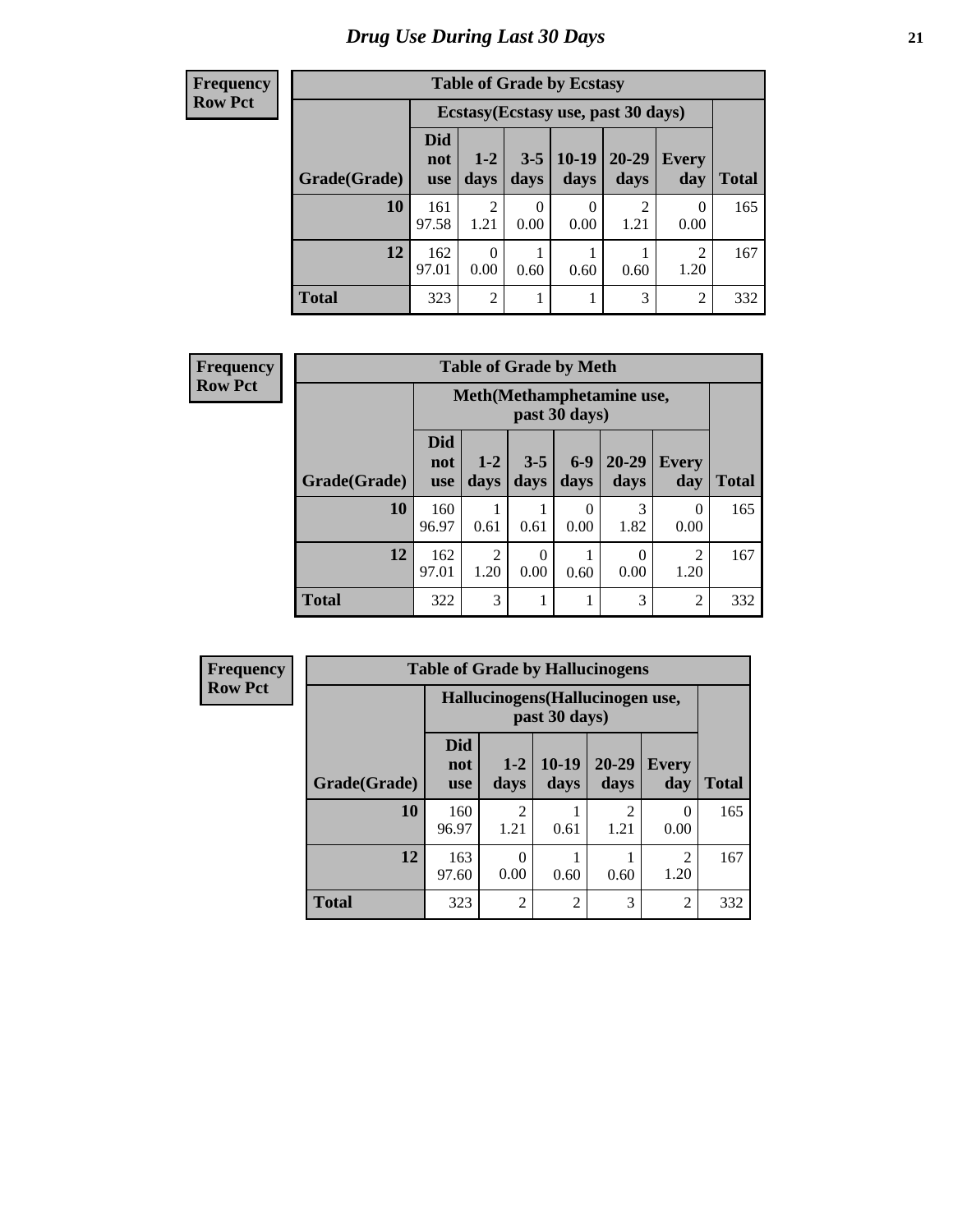| <b>Table of Grade by Prescription</b> |                                                                   |                                                                                                                  |                |           |                |                |                  |     |
|---------------------------------------|-------------------------------------------------------------------|------------------------------------------------------------------------------------------------------------------|----------------|-----------|----------------|----------------|------------------|-----|
|                                       |                                                                   | <b>Prescription</b> (Prescription drugs not<br>prescribed to me, past 30 days)                                   |                |           |                |                |                  |     |
| Grade(Grade)                          | <b>Did</b><br>not<br><b>use</b>                                   | $10-19$<br>$6 - 9$<br>20-29<br>$3 - 5$<br>$1 - 2$<br><b>Every</b><br>days<br>days<br>days<br>days<br>day<br>days |                |           |                |                |                  |     |
| 10                                    | 157<br>95.15                                                      | 4<br>2.42                                                                                                        | 2<br>1.21      | 0<br>0.00 | 0.61           | 0.61           | $\Omega$<br>0.00 | 165 |
| 12                                    | 158<br>3<br>1.20<br>0.60<br>0.60<br>1.80<br>94.61<br>0.60<br>0.60 |                                                                                                                  |                |           |                |                |                  |     |
| <b>Total</b>                          | 315                                                               | 5                                                                                                                | $\overline{4}$ |           | $\overline{2}$ | $\mathfrak{D}$ | 3                | 332 |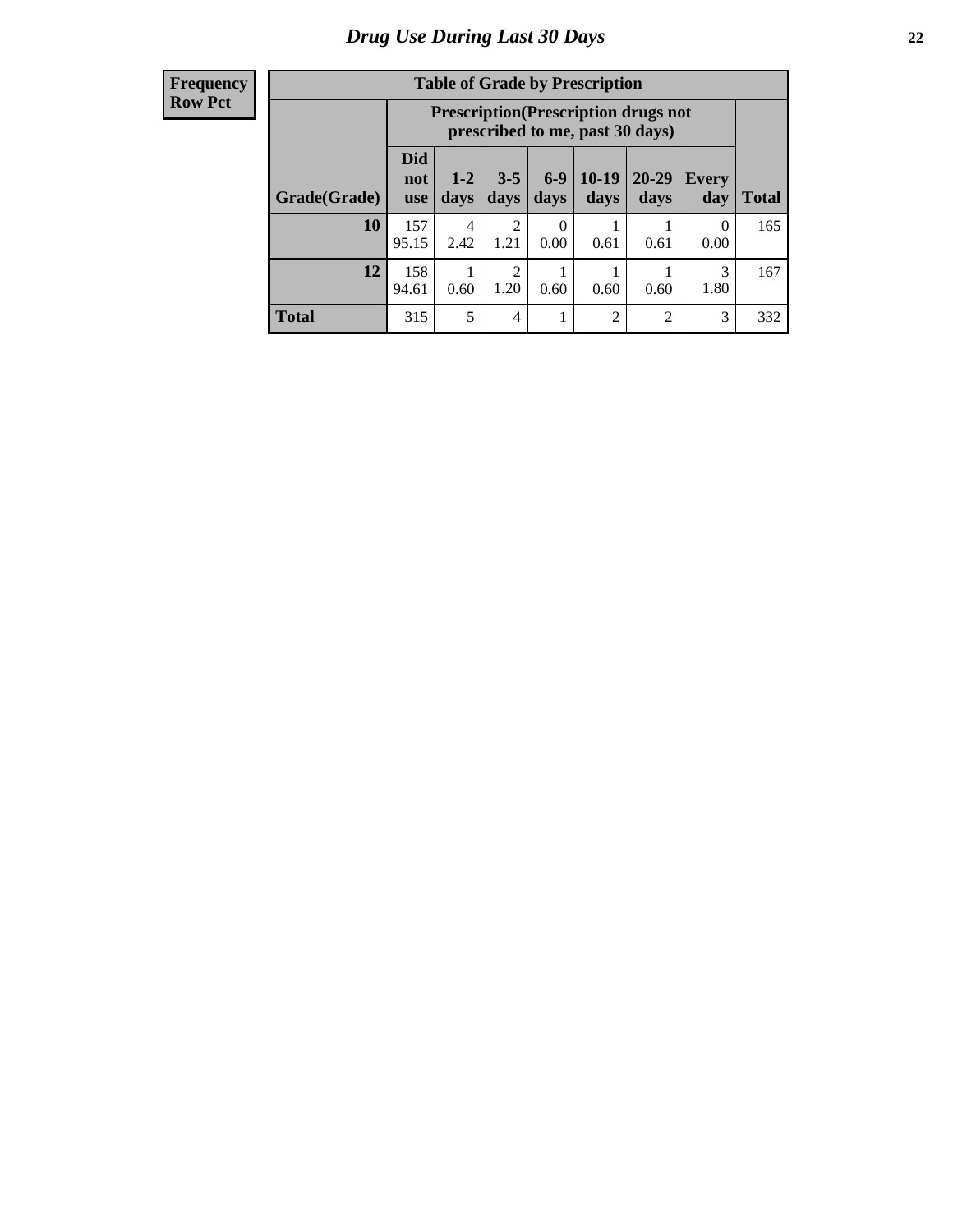| Frequency      | <b>Table of Alcoholease by Grade</b>       |                    |             |              |  |  |  |  |
|----------------|--------------------------------------------|--------------------|-------------|--------------|--|--|--|--|
| <b>Col Pct</b> | Alcoholease (It is<br>easy to get alcohol) | Grade(Grade)<br>10 | 12          | <b>Total</b> |  |  |  |  |
|                | <b>Strongly Agree</b>                      | 53<br>32.12        | 72<br>43.11 | 125          |  |  |  |  |
|                | <b>Somewhat Agree</b>                      | 66<br>40.00        | 51<br>30.54 | 117          |  |  |  |  |
|                | <b>Somewhat Disagree</b>                   | 15<br>9.09         | 20<br>11.98 | 35           |  |  |  |  |
|                | <b>Strongly Disagree</b>                   | 31<br>18.79        | 24<br>14.37 | 55           |  |  |  |  |
|                | <b>Total</b>                               | 165                | 167         | 332          |  |  |  |  |

| Frequency      | <b>Table of Cigarettesease by Grade</b>                  |                    |              |     |  |  |  |  |  |
|----------------|----------------------------------------------------------|--------------------|--------------|-----|--|--|--|--|--|
| <b>Col Pct</b> | Cigarettesease (It is<br>easy to get smoking<br>tobacco) | Grade(Grade)<br>10 | <b>Total</b> |     |  |  |  |  |  |
|                | <b>Strongly Agree</b>                                    | 61<br>36.97        | 67<br>40.12  | 128 |  |  |  |  |  |
|                | <b>Somewhat Agree</b>                                    | 52<br>31.52        | 47<br>28.14  | 99  |  |  |  |  |  |
|                | <b>Somewhat Disagree</b>                                 | 15<br>9.09         | 18<br>10.78  | 33  |  |  |  |  |  |
|                | <b>Strongly Disagree</b>                                 | 37<br>22.42        | 35<br>20.96  | 72  |  |  |  |  |  |
|                | <b>Total</b>                                             | 165                | 167          | 332 |  |  |  |  |  |

| Frequency      | <b>Table of Smokelessease by Grade</b>             |              |             |              |  |  |  |  |  |  |
|----------------|----------------------------------------------------|--------------|-------------|--------------|--|--|--|--|--|--|
| <b>Col Pct</b> | <b>Smokelessease</b> (It is<br>easy to get chewing | Grade(Grade) |             |              |  |  |  |  |  |  |
|                | tobacco)                                           | 10           | 12          | <b>Total</b> |  |  |  |  |  |  |
|                | <b>Strongly Agree</b>                              | 37<br>22.42  | 51<br>30.54 | 88           |  |  |  |  |  |  |
|                | <b>Somewhat Agree</b>                              | 55<br>33.33  | 41<br>24.55 | 96           |  |  |  |  |  |  |
|                | <b>Somewhat Disagree</b>                           | 24<br>14.55  | 25<br>14.97 | 49           |  |  |  |  |  |  |
|                | <b>Strongly Disagree</b>                           | 49<br>29.70  | 50<br>29.94 | 99           |  |  |  |  |  |  |
|                | <b>Total</b>                                       | 165          | 167         | 332          |  |  |  |  |  |  |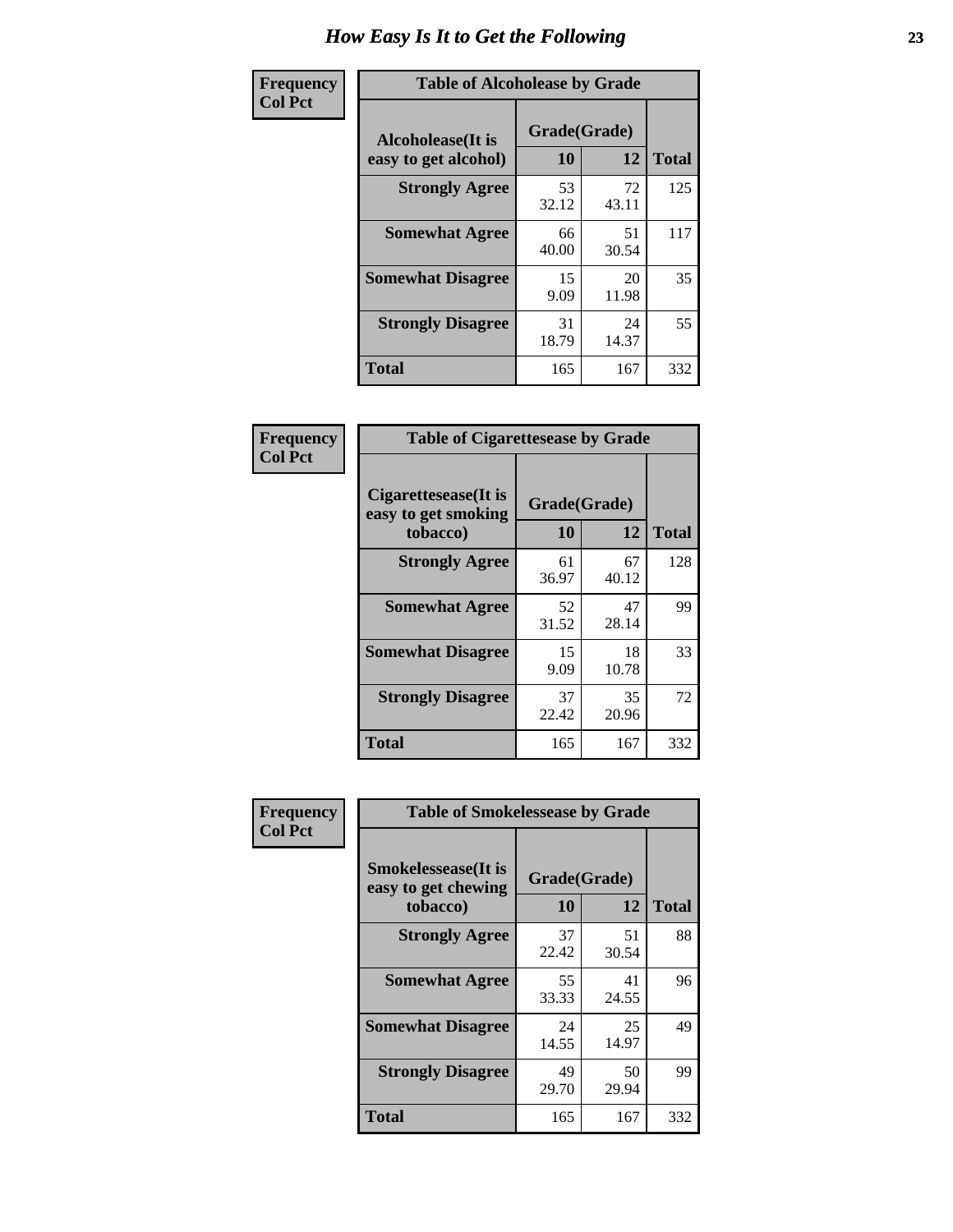| Frequency      | <b>Table of Marijuanaease by Grade</b>           |                    |             |              |  |  |  |  |
|----------------|--------------------------------------------------|--------------------|-------------|--------------|--|--|--|--|
| <b>Col Pct</b> | Marijuanaease(It is<br>easy to get<br>marijuana) | Grade(Grade)<br>10 | 12          | <b>Total</b> |  |  |  |  |
|                | <b>Strongly Agree</b>                            | 52<br>31.52        | 75<br>44.91 | 127          |  |  |  |  |
|                | <b>Somewhat Agree</b>                            | 50<br>30.30        | 43<br>25.75 | 93           |  |  |  |  |
|                | <b>Somewhat Disagree</b>                         | 15<br>9.09         | 13<br>7.78  | 28           |  |  |  |  |
|                | <b>Strongly Disagree</b>                         | 48<br>29.09        | 36<br>21.56 | 84           |  |  |  |  |
|                | <b>Total</b>                                     | 165                | 167         | 332          |  |  |  |  |

| <b>Table of Cocaineease by Grade</b>              |                    |              |     |  |  |  |  |  |  |
|---------------------------------------------------|--------------------|--------------|-----|--|--|--|--|--|--|
| <b>Cocaineease</b> (It is<br>easy to get cocaine) | Grade(Grade)<br>10 | <b>Total</b> |     |  |  |  |  |  |  |
|                                                   |                    | 12           |     |  |  |  |  |  |  |
| <b>Strongly Agree</b>                             | 23<br>13.94        | 33<br>19.76  | 56  |  |  |  |  |  |  |
| <b>Somewhat Agree</b>                             | 46<br>27.88        | 32<br>19.16  | 78  |  |  |  |  |  |  |
| <b>Somewhat Disagree</b>                          | 27<br>16.36        | 34<br>20.36  | 61  |  |  |  |  |  |  |
| <b>Strongly Disagree</b>                          | 69<br>41.82        | 68<br>40.72  | 137 |  |  |  |  |  |  |
| <b>Total</b>                                      | 165                | 167          | 332 |  |  |  |  |  |  |

| Frequency      | <b>Table of Inhalantsease by Grade</b>                   |                           |              |     |  |  |  |  |  |
|----------------|----------------------------------------------------------|---------------------------|--------------|-----|--|--|--|--|--|
| <b>Col Pct</b> | <b>Inhalantsease</b> (It is<br>easy to get<br>inhalants) | Grade(Grade)<br><b>10</b> | <b>Total</b> |     |  |  |  |  |  |
|                | <b>Strongly Agree</b>                                    | 62<br>37.58               | 55<br>32.93  | 117 |  |  |  |  |  |
|                | <b>Somewhat Agree</b>                                    | 43<br>26.06               | 27<br>16.17  | 70  |  |  |  |  |  |
|                | <b>Somewhat Disagree</b>                                 | 11<br>6.67                | 25<br>14.97  | 36  |  |  |  |  |  |
|                | <b>Strongly Disagree</b>                                 | 49<br>29.70               | 60<br>35.93  | 109 |  |  |  |  |  |
|                | <b>Total</b>                                             | 165                       | 167          | 332 |  |  |  |  |  |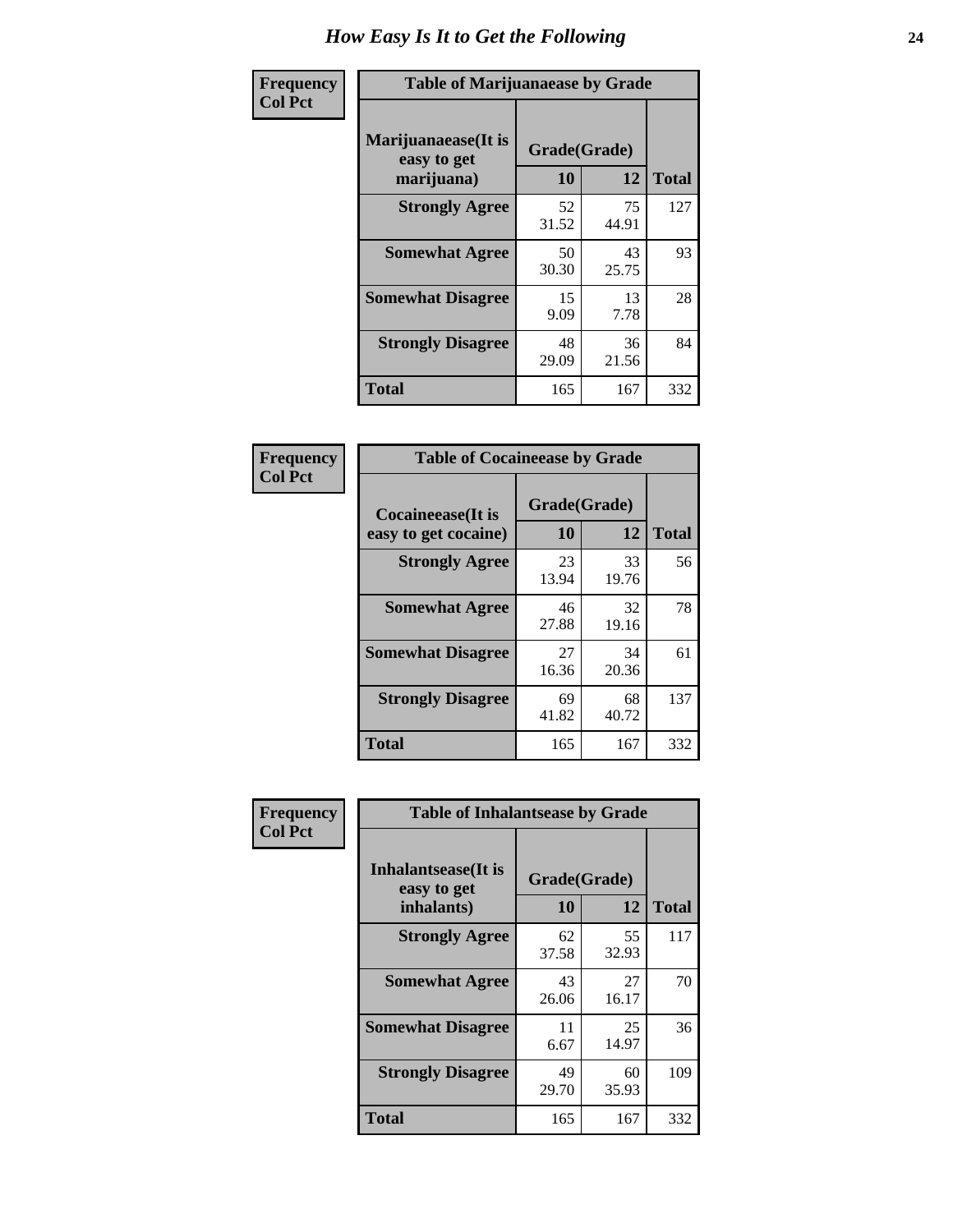| Frequency      | <b>Table of Steroidsease by Grade</b>               |                    |              |     |  |  |  |  |  |
|----------------|-----------------------------------------------------|--------------------|--------------|-----|--|--|--|--|--|
| <b>Col Pct</b> | <b>Steroidsease</b> (It is<br>easy to get steroids) | Grade(Grade)<br>10 | <b>Total</b> |     |  |  |  |  |  |
|                | <b>Strongly Agree</b>                               | 21<br>12.73        | 33<br>19.76  | 54  |  |  |  |  |  |
|                | <b>Somewhat Agree</b>                               | 28<br>16.97        | 28<br>16.77  | 56  |  |  |  |  |  |
|                | <b>Somewhat Disagree</b>                            | 38<br>23.03        | 38<br>22.75  | 76  |  |  |  |  |  |
|                | <b>Strongly Disagree</b>                            | 78<br>47.27        | 68<br>40.72  | 146 |  |  |  |  |  |
|                | Total                                               | 165                | 167          | 332 |  |  |  |  |  |

| Frequency      | <b>Table of Ecstasyease by Grade</b>              |                           |              |     |  |  |  |  |  |
|----------------|---------------------------------------------------|---------------------------|--------------|-----|--|--|--|--|--|
| <b>Col Pct</b> | <b>Ecstasyease</b> (It is<br>easy to get ecstasy) | Grade(Grade)<br><b>10</b> | <b>Total</b> |     |  |  |  |  |  |
|                | <b>Strongly Agree</b>                             | 20<br>12.12               | 36<br>21.56  | 56  |  |  |  |  |  |
|                | <b>Somewhat Agree</b>                             | 32<br>19.39               | 29<br>17.37  | 61  |  |  |  |  |  |
|                | <b>Somewhat Disagree</b>                          | 43<br>26.06               | 32<br>19.16  | 75  |  |  |  |  |  |
|                | <b>Strongly Disagree</b>                          | 70<br>42.42               | 70<br>41.92  | 140 |  |  |  |  |  |
|                | <b>Total</b>                                      | 165                       | 167          | 332 |  |  |  |  |  |

| Frequency      |                                                            | <b>Table of Methease by Grade</b> |              |     |  |  |  |  |  |  |
|----------------|------------------------------------------------------------|-----------------------------------|--------------|-----|--|--|--|--|--|--|
| <b>Col Pct</b> | <b>Methease</b> (It is easy<br>to get<br>methamphetamines) | Grade(Grade)<br>10                | <b>Total</b> |     |  |  |  |  |  |  |
|                | <b>Strongly Agree</b>                                      | 22<br>13.33                       | 33<br>19.76  | 55  |  |  |  |  |  |  |
|                | <b>Somewhat Agree</b>                                      | 32<br>19.39                       | 26<br>15.57  | 58  |  |  |  |  |  |  |
|                | <b>Somewhat Disagree</b>                                   | 39<br>23.64                       | 28<br>16.77  | 67  |  |  |  |  |  |  |
|                | <b>Strongly Disagree</b>                                   | 72<br>43.64                       | 80<br>47.90  | 152 |  |  |  |  |  |  |
|                | <b>Total</b>                                               | 165                               | 167          | 332 |  |  |  |  |  |  |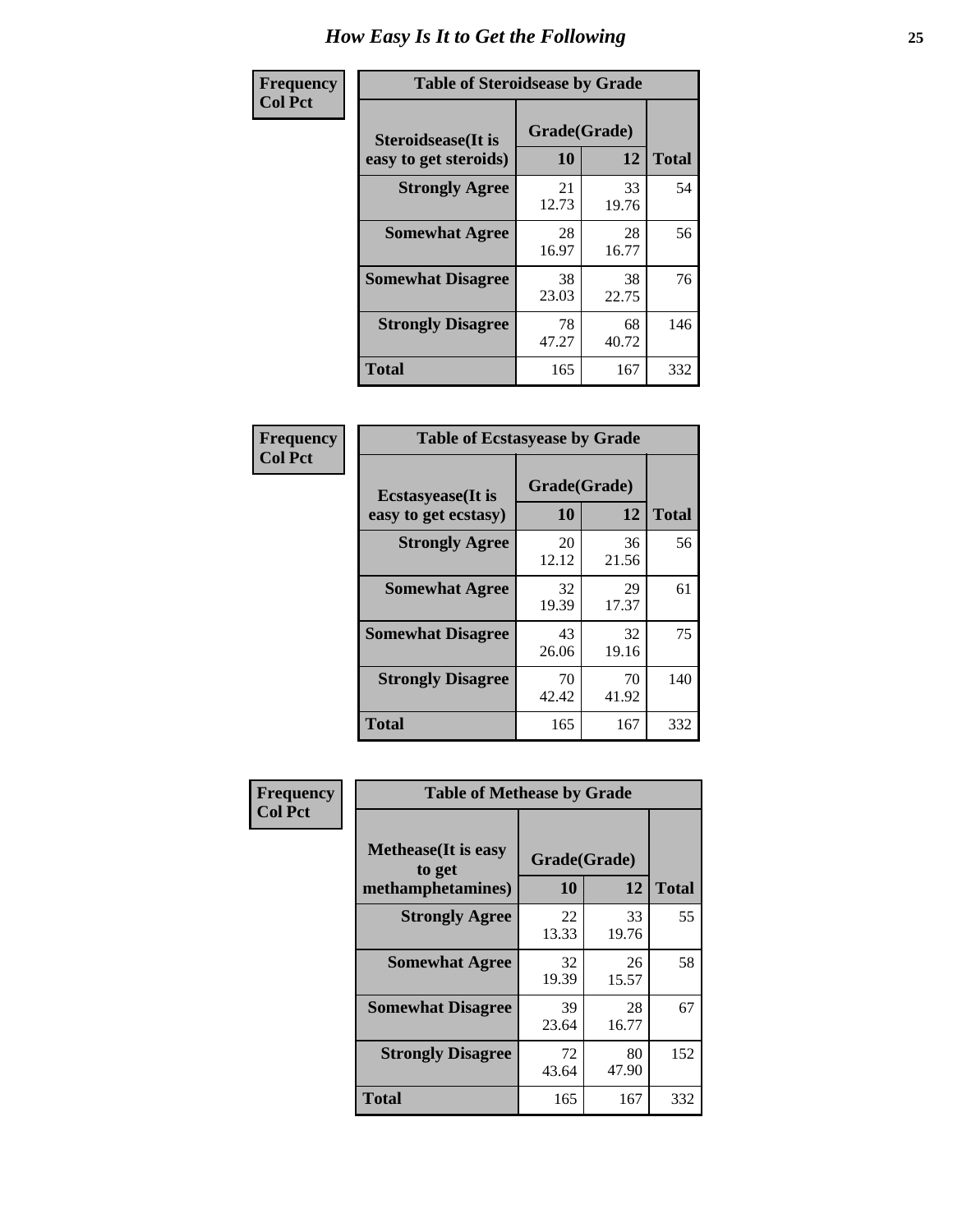| <b>Frequency</b> | <b>Table of Hallucinogensease by Grade</b>               |                    |              |     |  |  |  |  |
|------------------|----------------------------------------------------------|--------------------|--------------|-----|--|--|--|--|
| <b>Col Pct</b>   | Hallucinogensease(It<br>is easy to get<br>hallucinogens) | Grade(Grade)<br>10 | <b>Total</b> |     |  |  |  |  |
|                  | <b>Strongly Agree</b>                                    | 31<br>18.79        | 30<br>17.96  | 61  |  |  |  |  |
|                  | <b>Somewhat Agree</b>                                    | 29<br>17.58        | 28<br>16.77  | 57  |  |  |  |  |
|                  | <b>Somewhat Disagree</b>                                 | 38<br>23.03        | 31<br>18.56  | 69  |  |  |  |  |
|                  | <b>Strongly Disagree</b>                                 | 67<br>40.61        | 78<br>46.71  | 145 |  |  |  |  |
|                  | <b>Total</b>                                             | 165                | 167          | 332 |  |  |  |  |

| Frequency<br>Col Pct |
|----------------------|
|                      |

| <b>Table of Prescriptionease by Grade</b>                                               |             |              |              |  |  |  |  |  |  |
|-----------------------------------------------------------------------------------------|-------------|--------------|--------------|--|--|--|--|--|--|
| <b>Prescriptionease(It</b><br>is easy to get<br>prescription drugs<br>not prescribed to |             | Grade(Grade) |              |  |  |  |  |  |  |
| me)                                                                                     | 10          | 12           | <b>Total</b> |  |  |  |  |  |  |
| <b>Strongly Agree</b>                                                                   | 64<br>38.79 | 61<br>36.53  | 125          |  |  |  |  |  |  |
| <b>Somewhat Agree</b>                                                                   | 40<br>24.24 | 36<br>21.56  | 76           |  |  |  |  |  |  |
| <b>Somewhat Disagree</b>                                                                | 21<br>12.73 | 17<br>10.18  | 38           |  |  |  |  |  |  |
| <b>Strongly Disagree</b>                                                                | 40<br>24.24 | 53<br>31.74  | 93           |  |  |  |  |  |  |
| Total                                                                                   | 165         | 167          | 332          |  |  |  |  |  |  |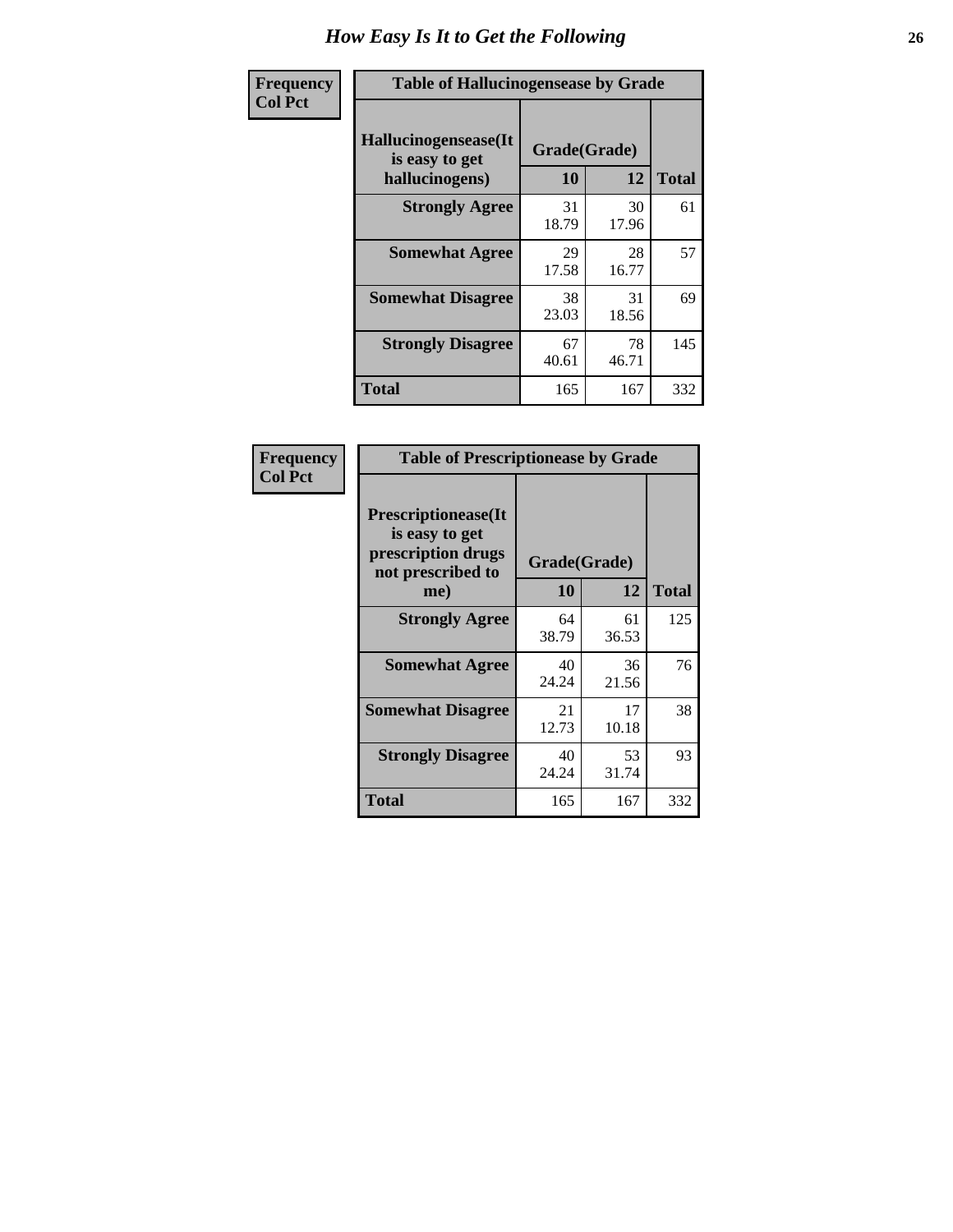### *Age at Onset of Use* **27** *Results for "Age at Onset of Use" questions exclude students who said they did not use that substance*

| <b>Frequency</b> |              | <b>Table of Grade by Alcoholinit</b> |                                                  |                  |                        |             |                           |            |             |             |            |                       |              |
|------------------|--------------|--------------------------------------|--------------------------------------------------|------------------|------------------------|-------------|---------------------------|------------|-------------|-------------|------------|-----------------------|--------------|
| <b>Row Pct</b>   |              |                                      | Alcoholinit (I started using alcohol when I was) |                  |                        |             |                           |            |             |             |            |                       |              |
|                  | Grade(Grade) | <b>8 or</b><br>younger               | 9                                                | 10               | 11                     | 12          | 13                        | 14         | 15          | <b>16</b>   | 17         | <b>18 or</b><br>older | <b>Total</b> |
|                  | 10           | 11<br>20.00                          | 3.64                                             | 1.82             | 9.09                   | 10<br>18.18 | 9<br>16.36                | 6<br>10.91 | 10<br>18.18 | 1.82        | 0<br>0.00  | $\theta$<br>0.00      | 55           |
|                  | 12           | 7.35                                 | 1.47                                             | $\theta$<br>0.00 | $\overline{2}$<br>2.94 | 10.29       | 3<br>4.41                 | 6<br>8.82  | 18<br>26.47 | 15<br>22.06 | 9<br>13.24 | 2.94                  | 68           |
|                  | <b>Total</b> | 16                                   | 3                                                |                  | $\overline{7}$         | 17          | 12                        | 12         | 28          | 16          | 9          | 2                     | 123          |
|                  |              |                                      |                                                  |                  |                        |             | Frequency Missing $= 209$ |            |             |             |            |                       |              |

| <b>Frequency</b> |
|------------------|
| <b>Row Pct</b>   |

| <b>Table of Grade by Cigarettesinit</b> |                        |                        |            |                                                      |                |            |            |            |            |                       |              |
|-----------------------------------------|------------------------|------------------------|------------|------------------------------------------------------|----------------|------------|------------|------------|------------|-----------------------|--------------|
|                                         |                        |                        |            | Cigarettesinit(I started smoking tobacco when I was) |                |            |            |            |            |                       |              |
| Grade(Grade)                            | 8 or<br>younger        | 9                      | <b>10</b>  | 12                                                   | 13             | 14         | 15         | 16         | 17         | <b>18 or</b><br>older | <b>Total</b> |
| 10                                      | $\overline{2}$<br>8.33 | $\overline{0}$<br>0.00 | 5<br>20.83 | $\overline{c}$<br>8.33                               | 3<br>12.50     | 6<br>25.00 | 20.83      | 4.17       | 0.00       | 0<br>0.00             | 24           |
| 12                                      | $\theta$<br>0.00       | 3.57                   | 3<br>10.71 | 3<br>10.71                                           | 3.57           | 2<br>7.14  | 4<br>14.29 | 7<br>25.00 | 6<br>21.43 | 3.57                  | 28           |
| <b>Total</b>                            | $\overline{2}$         |                        | 8          | 5                                                    | $\overline{4}$ | 8          | 9          | 8          | 6          |                       | 52           |
|                                         |                        |                        |            | Frequency Missing $= 280$                            |                |            |            |            |            |                       |              |

| Frequency      |              | <b>Table of Grade by Smokelessinit</b> |                                                        |       |                           |                  |           |                |  |
|----------------|--------------|----------------------------------------|--------------------------------------------------------|-------|---------------------------|------------------|-----------|----------------|--|
| <b>Row Pct</b> |              |                                        | Smokelessinit(I started chewing tobacco<br>when I was) |       |                           |                  |           |                |  |
|                | Grade(Grade) | 8 or<br>vounger                        | 12                                                     | 13    | 15                        | <b>16</b>        | <b>17</b> | <b>Total</b>   |  |
|                | 10           | റ<br>50.00                             | 25.00                                                  | 25.00 | $\theta$<br>0.00          | $\Omega$<br>0.00 | 0<br>0.00 | $\overline{4}$ |  |
|                | 12           | 20.00                                  | 0<br>0.00                                              | 0.00  | 20.00                     | 2<br>40.00       | 20.00     | 5              |  |
|                | <b>Total</b> | 3                                      |                                                        |       |                           | 2                |           | 9              |  |
|                |              |                                        |                                                        |       | Frequency Missing $=$ 323 |                  |           |                |  |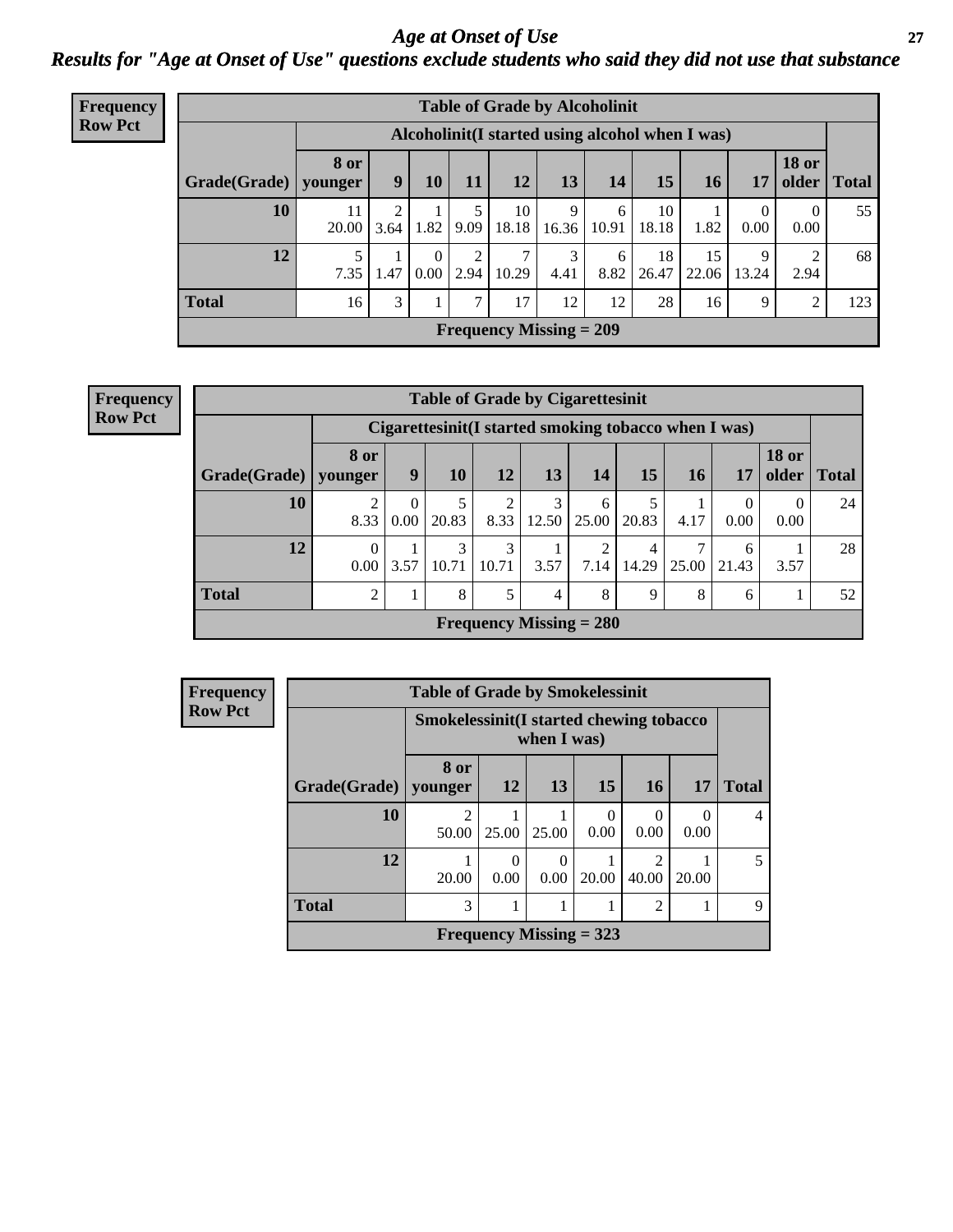#### *Age at Onset of Use* **28**

*Results for "Age at Onset of Use" questions exclude students who said they did not use that substance*

| <b>Frequency</b>               | <b>Table of Grade by Marijuanainit</b> |                                                      |                  |                  |                  |            |                         |             |                  |                  |              |
|--------------------------------|----------------------------------------|------------------------------------------------------|------------------|------------------|------------------|------------|-------------------------|-------------|------------------|------------------|--------------|
| <b>Row Pct</b>                 |                                        | Marijuanainit (I started using marijuana when I was) |                  |                  |                  |            |                         |             |                  |                  |              |
|                                | Grade(Grade)                           | <b>8 or</b><br>younger                               | 9                | <b>11</b>        | 12               | 13         | 14                      | 15          | 16               | 17               | <b>Total</b> |
|                                | 10                                     | 9.52                                                 | $\Omega$<br>0.00 | 4<br>19.05       | 2<br>9.52        | 5<br>23.81 | 3<br>14.29              | 5<br>23.81  | $\Omega$<br>0.00 | $\Omega$<br>0.00 | 21           |
|                                | 12                                     | $\overline{2}$<br>5.88                               | 2.94             | $\theta$<br>0.00 | $\theta$<br>0.00 | 4<br>11.76 | $\overline{4}$<br>11.76 | 11<br>32.35 | 6<br>17.65       | 6<br>17.65       | 34           |
|                                | <b>Total</b>                           | 4                                                    |                  | 4                | 2                | 9          | ℸ                       | 16          | 6                | 6                | 55           |
| <b>Frequency Missing = 277</b> |                                        |                                                      |                  |                  |                  |            |                         |             |                  |                  |              |

| Frequency      | <b>Table of Grade by Cocaineinit</b> |                                     |                     |                |           |              |  |  |
|----------------|--------------------------------------|-------------------------------------|---------------------|----------------|-----------|--------------|--|--|
| <b>Row Pct</b> |                                      | <b>Cocaineinit</b> (I started using | cocaine when I was) |                |           |              |  |  |
|                | Grade(Grade)                         | 8 or<br>younger                     | 14                  | 15             | <b>17</b> | <b>Total</b> |  |  |
|                | 10                                   | 2<br>66.67                          | 0.00                | 33.33          | 0<br>0.00 | 3            |  |  |
|                | 12                                   | 0<br>0.00                           | 33.33               | 33.33          | 33.33     | 3            |  |  |
|                | <b>Total</b>                         | $\mathfrak{D}$                      |                     | $\mathfrak{D}$ |           | 6            |  |  |
|                |                                      | Frequency Missing $= 326$           |                     |                |           |              |  |  |

| <b>Frequency</b> |  |
|------------------|--|
| <b>Row Pct</b>   |  |

| <b>Table of Grade by Inhalantsinit</b> |                                          |       |             |           |       |                |              |  |  |
|----------------------------------------|------------------------------------------|-------|-------------|-----------|-------|----------------|--------------|--|--|
|                                        | Inhalantsinit (I started using inhalants |       | when I was) |           |       |                |              |  |  |
| Grade(Grade)   younger                 | 8 or                                     | 9     | 10          | 11        | 12    | 13             | <b>Total</b> |  |  |
| 10                                     | 33.33                                    | 16.67 | 0.00        | 16.67     | 16.67 | 16.67          |              |  |  |
| 12                                     | 0<br>0.00                                | 33.33 | 33.33       | 0<br>0.00 | 0.00  | 33.33          |              |  |  |
| <b>Total</b>                           | $\overline{2}$                           | 2     |             |           |       | $\mathfrak{D}$ | q            |  |  |
| Frequency Missing $=$ 323              |                                          |       |             |           |       |                |              |  |  |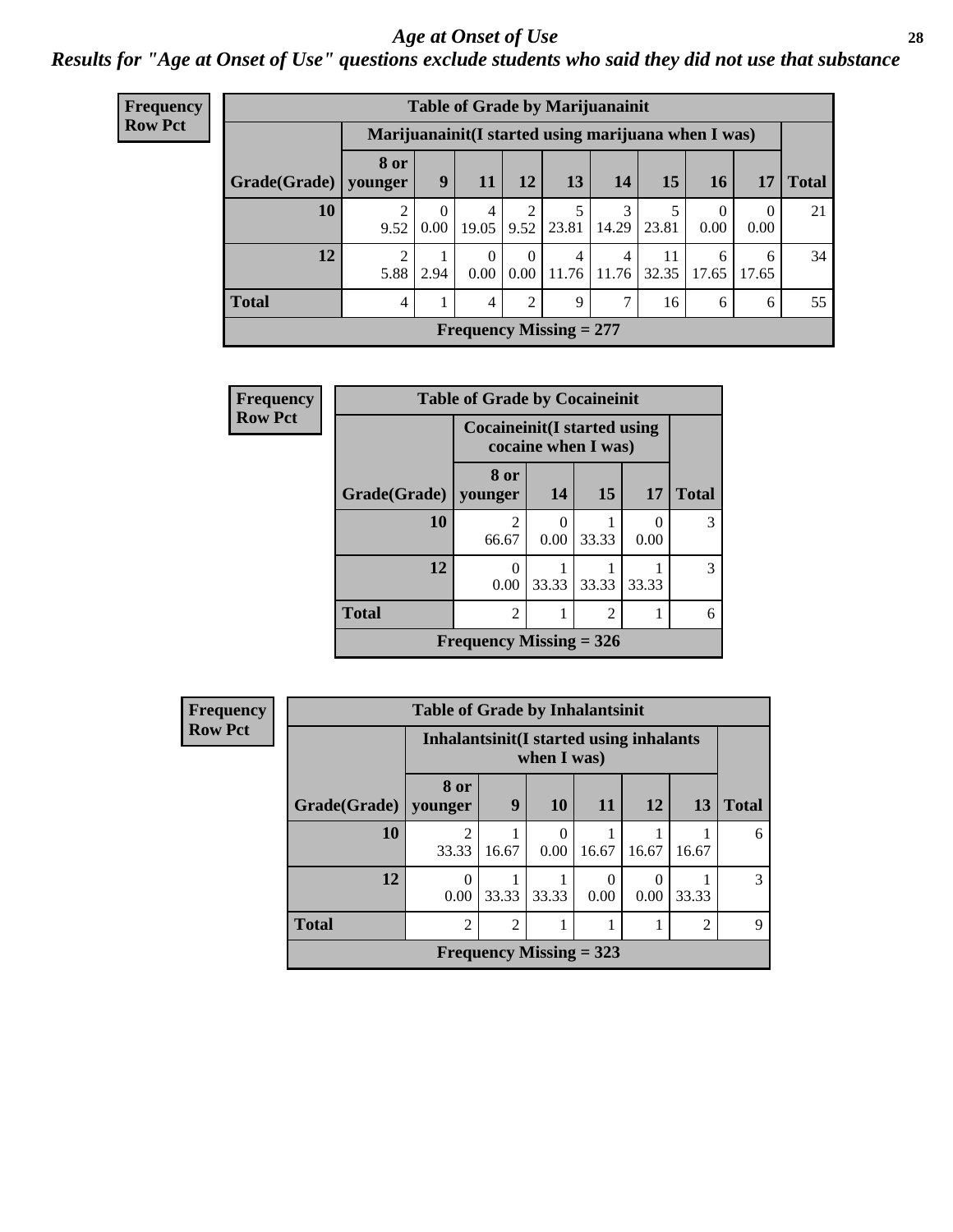#### *Age at Onset of Use* **29**

*Results for "Age at Onset of Use" questions exclude students who said they did not use that substance*

| Frequency      |              | <b>Table of Grade by Steroidsinit</b>                  |       |           |                       |              |
|----------------|--------------|--------------------------------------------------------|-------|-----------|-----------------------|--------------|
| <b>Row Pct</b> |              | <b>Steroidsinit(I started</b><br>using steroids when I |       |           |                       |              |
|                | Grade(Grade) | 9                                                      | 10    | 16        | <b>18 or</b><br>older | <b>Total</b> |
|                | 10           | 100.00                                                 | 0.00  | 0<br>0.00 | 0<br>0.00             |              |
|                | 12           | 0<br>0.00                                              | 33.33 | 33.33     | 33.33                 | 3            |
|                | <b>Total</b> |                                                        |       | 1         | 1                     | 4            |
|                |              | Frequency Missing $=$ 328                              |       |           |                       |              |

| <b>Frequency</b> | <b>Table of Grade by Ecstasyinit</b> |                                           |                  |                  |            |                |                                      |              |  |
|------------------|--------------------------------------|-------------------------------------------|------------------|------------------|------------|----------------|--------------------------------------|--------------|--|
| <b>Row Pct</b>   |                                      | Ecstasyinit (I started using ecstasy when |                  | I was)           |            |                |                                      |              |  |
|                  | Grade(Grade)   younger               | 8 or                                      | 12               | 14               | 15         | <b>16</b>      | <b>17</b>                            | <b>Total</b> |  |
|                  | 10                                   | 20.00                                     | $\Omega$<br>0.00 | 20.00            | 40.00      | 20.00          | 0<br>0.00                            | 5            |  |
|                  | 12                                   | $\theta$<br>0.00                          | 14.29            | $\Omega$<br>0.00 | 3<br>42.86 | 14.29          | $\mathcal{D}_{\mathcal{L}}$<br>28.57 |              |  |
|                  | <b>Total</b>                         |                                           |                  |                  | 5          | $\overline{2}$ | 2                                    | 12           |  |
|                  |                                      | Frequency Missing $= 320$                 |                  |                  |            |                |                                      |              |  |

| Frequency      |              | <b>Table of Grade by Methinit</b>                          |           |       |           |              |  |  |  |
|----------------|--------------|------------------------------------------------------------|-----------|-------|-----------|--------------|--|--|--|
| <b>Row Pct</b> |              | <b>Methinit(I started using</b><br>methamphetamines when I | was)      |       |           |              |  |  |  |
|                | Grade(Grade) | 8 or<br>younger                                            | <b>15</b> | 16    | 17        | <b>Total</b> |  |  |  |
|                | 10           | 100.00                                                     | 0<br>0.00 | 0.00  | 0<br>0.00 |              |  |  |  |
|                | 12           | 0<br>0.00                                                  | 33.33     | 33.33 | 33.33     | 3            |  |  |  |
|                | <b>Total</b> |                                                            |           |       |           | 4            |  |  |  |
|                |              | <b>Frequency Missing = 328</b>                             |           |       |           |              |  |  |  |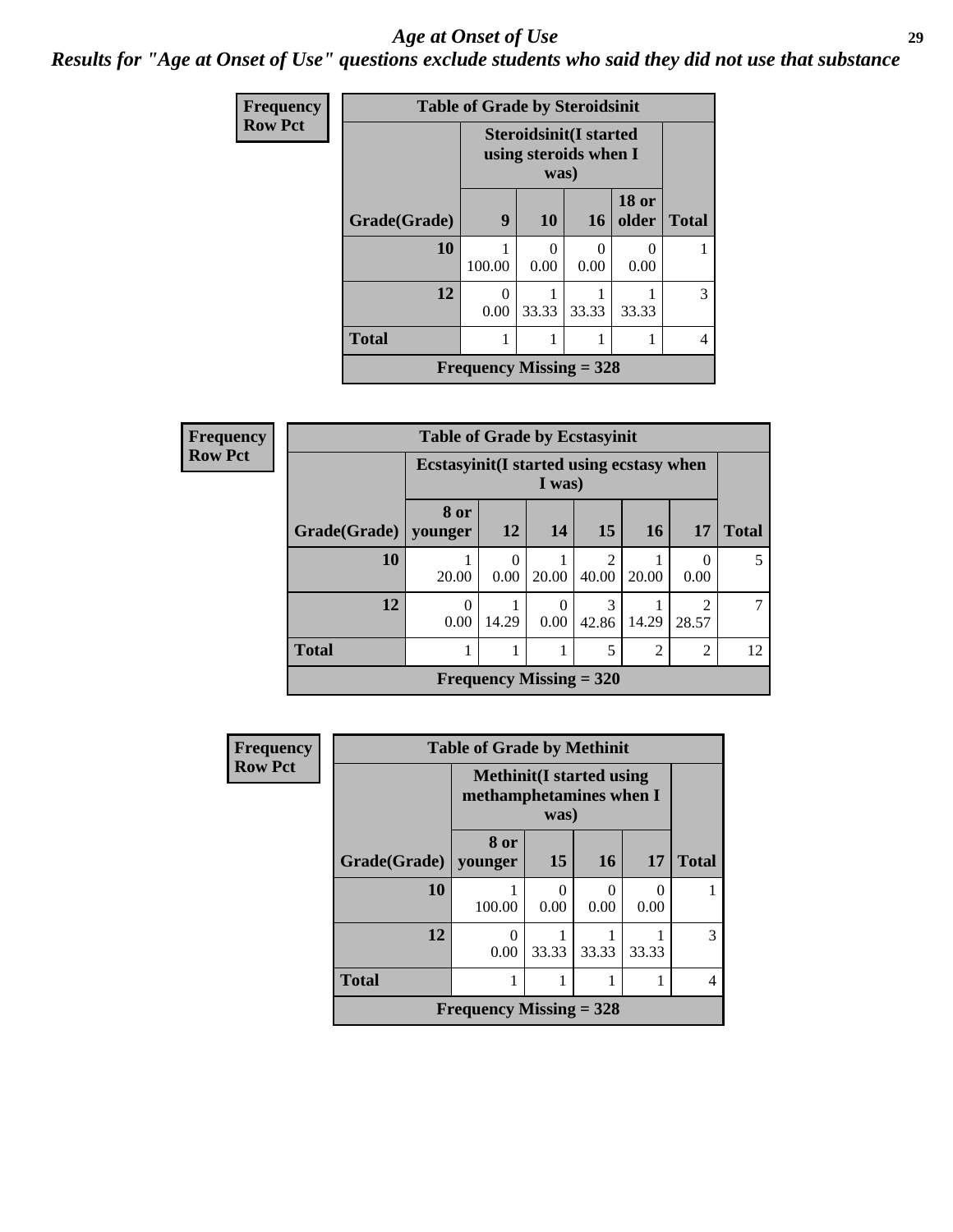#### Age at Onset of Use **30**

### *Results for "Age at Onset of Use" questions exclude students who said they did not use that substance*

| Frequency      |              | <b>Table of Grade by Hallucinogensinit</b> |           |                           |                |                        |                             |
|----------------|--------------|--------------------------------------------|-----------|---------------------------|----------------|------------------------|-----------------------------|
| <b>Row Pct</b> |              | Hallucinogensinit (I started using         |           | hallucinogens when I was) |                |                        |                             |
|                | Grade(Grade) | 8 or<br>younger                            | 13        | 14                        | 15             | 17                     | <b>Total</b>                |
|                | 10           | 50.00                                      | 0<br>0.00 | 0<br>0.00                 | 50.00          | $\Omega$<br>0.00       | $\mathcal{D}_{\mathcal{L}}$ |
|                | 12           | 0<br>0.00                                  | 20.00     | 20.00                     | 20.00          | $\mathcal{D}$<br>40.00 | 5                           |
|                | <b>Total</b> |                                            |           |                           | $\mathfrak{D}$ | 2                      |                             |
|                |              | Frequency Missing $=$ 325                  |           |                           |                |                        |                             |

| <b>Frequency</b> | <b>Table of Grade by Prescriptioninit</b> |                                                                                         |                  |                  |                                |                  |            |       |                  |                |                       |              |
|------------------|-------------------------------------------|-----------------------------------------------------------------------------------------|------------------|------------------|--------------------------------|------------------|------------|-------|------------------|----------------|-----------------------|--------------|
| <b>Row Pct</b>   |                                           | Prescriptioninit(I started using prescription drugs not<br>prescribed to me when I was) |                  |                  |                                |                  |            |       |                  |                |                       |              |
|                  | Grade(Grade)                              | 9                                                                                       | 10               | 11               | 12                             | 13               | 14         | 15    | <b>16</b>        | 17             | <b>18 or</b><br>older | <b>Total</b> |
|                  | 10                                        | $\Omega$<br>0.00                                                                        | $\Omega$<br>0.00 | 11.11            | 2<br>22.22                     | 3<br>33.33       | 11.11      | 11.11 | $\Omega$<br>0.00 | 0.00           | 11.11                 | 9            |
|                  | 12                                        | 9.09                                                                                    | 9.09             | $\theta$<br>0.00 | 9.09                           | $\Omega$<br>0.00 | 2<br>18.18 | 9.09  | 3<br>27.27       | ◠<br>18.18     | $\Omega$<br>0.00      | 11           |
|                  | <b>Total</b>                              |                                                                                         |                  |                  | 3                              | 3                | 3          | ∍     | 3                | $\mathfrak{D}$ |                       | 20           |
|                  |                                           |                                                                                         |                  |                  | <b>Frequency Missing = 312</b> |                  |            |       |                  |                |                       |              |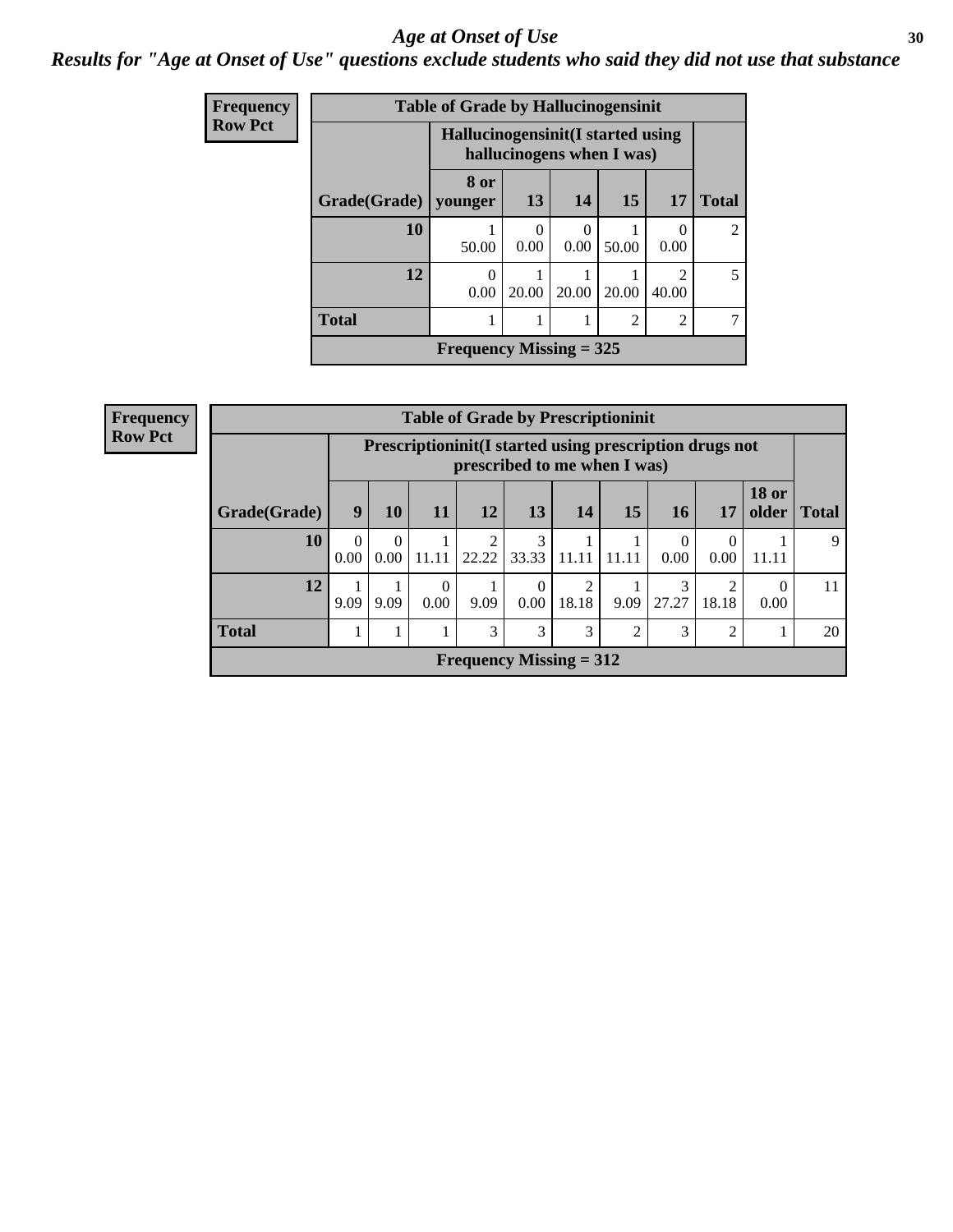| Frequency      | <b>Table of Alcoholharm by Grade</b>          |                    |             |              |  |  |  |  |
|----------------|-----------------------------------------------|--------------------|-------------|--------------|--|--|--|--|
| <b>Col Pct</b> | Alcoholharm(I<br>think alcohol is<br>harmful) | Grade(Grade)<br>10 | 12          | <b>Total</b> |  |  |  |  |
|                | <b>Strongly Agree</b>                         | 90<br>54.55        | 78<br>46.71 | 168          |  |  |  |  |
|                | <b>Somewhat Agree</b>                         | 45<br>27.27        | 44<br>26.35 | 89           |  |  |  |  |
|                | <b>Somewhat Disagree</b>                      | 19<br>11.52        | 28<br>16.77 | 47           |  |  |  |  |
|                | <b>Strongly Disagree</b>                      | 11<br>6.67         | 17<br>10.18 | 28           |  |  |  |  |
|                | <b>Total</b>                                  | 165                | 167         | 332          |  |  |  |  |

|                                                          | <b>Table of Cigarettesharm by Grade</b> |              |              |  |  |  |  |  |  |
|----------------------------------------------------------|-----------------------------------------|--------------|--------------|--|--|--|--|--|--|
| Cigarettesharm(I<br>think smoking<br>tobacco is harmful) | Grade(Grade)<br>10                      | 12           | <b>Total</b> |  |  |  |  |  |  |
| <b>Strongly Agree</b>                                    | 136<br>82.42                            | 134<br>80.24 | 270          |  |  |  |  |  |  |
| <b>Somewhat Agree</b>                                    | 21<br>12.73                             | 13<br>7.78   | 34           |  |  |  |  |  |  |
| <b>Somewhat Disagree</b>                                 | 3<br>1.82                               | 5<br>2.99    | 8            |  |  |  |  |  |  |
| <b>Strongly Disagree</b>                                 | 5<br>3.03                               | 15<br>8.98   | 20           |  |  |  |  |  |  |
| <b>Total</b>                                             | 165                                     | 167          | 332          |  |  |  |  |  |  |

| Frequency      | <b>Table of Smokelessharm by Grade</b>                  |                           |              |              |
|----------------|---------------------------------------------------------|---------------------------|--------------|--------------|
| <b>Col Pct</b> | Smokelessharm(I<br>think chewing<br>tobacco is harmful) | Grade(Grade)<br><b>10</b> | 12           | <b>Total</b> |
|                | <b>Strongly Agree</b>                                   | 138<br>83.64              | 143<br>85.63 | 281          |
|                | <b>Somewhat Agree</b>                                   | 18<br>10.91               | 9<br>5.39    | 27           |
|                | <b>Somewhat Disagree</b>                                | 3<br>1.82                 | 4<br>2.40    |              |
|                | <b>Strongly Disagree</b>                                | 6<br>3.64                 | 11<br>6.59   | 17           |
|                | <b>Total</b>                                            | 165                       | 167          | 332          |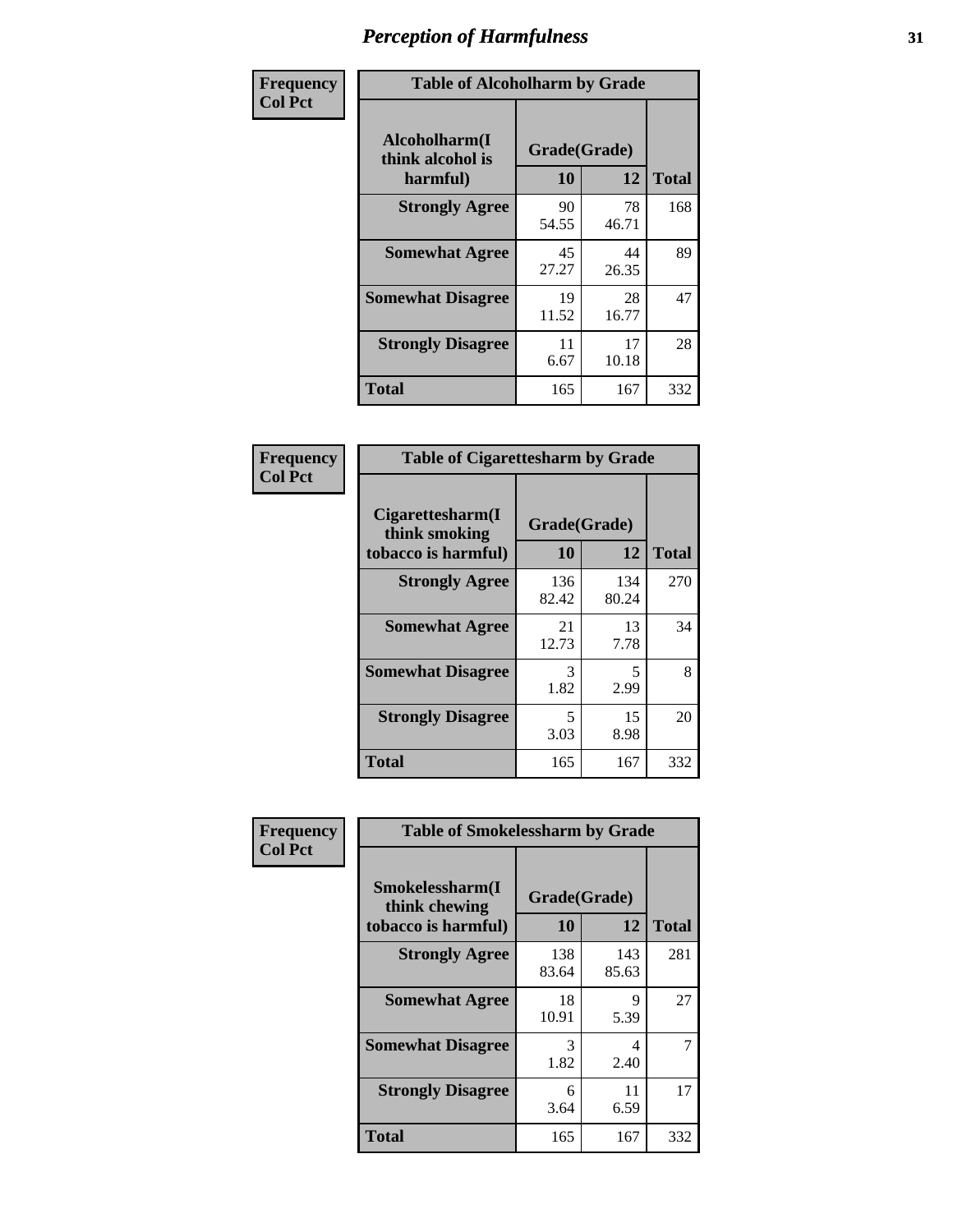| Frequency      | <b>Table of Marijuanaharm by Grade</b>            |                    |              |              |
|----------------|---------------------------------------------------|--------------------|--------------|--------------|
| <b>Col Pct</b> | Marijuanaharm(I<br>think marijuana is<br>harmful) | Grade(Grade)<br>10 | 12           | <b>Total</b> |
|                | <b>Strongly Agree</b>                             | 117<br>70.91       | 109<br>65.27 | 226          |
|                | <b>Somewhat Agree</b>                             | 24<br>14.55        | 13<br>7.78   | 37           |
|                | <b>Somewhat Disagree</b>                          | 11<br>6.67         | 10<br>5.99   | 21           |
|                | <b>Strongly Disagree</b>                          | 13<br>7.88         | 35<br>20.96  | 48           |
|                | <b>Total</b>                                      | 165                | 167          | 332          |

| <b>Table of Cocaineharm by Grade</b>          |                    |              |              |  |  |
|-----------------------------------------------|--------------------|--------------|--------------|--|--|
| Cocaineharm(I<br>think cocaine is<br>harmful) | Grade(Grade)<br>10 | 12           | <b>Total</b> |  |  |
| <b>Strongly Agree</b>                         | 144<br>87.27       | 149<br>89.22 | 293          |  |  |
| <b>Somewhat Agree</b>                         | 6<br>3.64          | 6<br>3.59    | 12           |  |  |
| <b>Somewhat Disagree</b>                      | 7<br>4.24          | 0.60         | 8            |  |  |
| <b>Strongly Disagree</b>                      | 8<br>4.85          | 11<br>6.59   | 19           |  |  |
| <b>Total</b>                                  | 165                | 167          | 332          |  |  |

| Frequency      | <b>Table of Inhalantsharm by Grade</b>             |                           |              |              |
|----------------|----------------------------------------------------|---------------------------|--------------|--------------|
| <b>Col Pct</b> | Inhalantsharm(I<br>think inhalants are<br>harmful) | Grade(Grade)<br><b>10</b> | 12           | <b>Total</b> |
|                | <b>Strongly Agree</b>                              | 137<br>83.03              | 148<br>88.62 | 285          |
|                | <b>Somewhat Agree</b>                              | 18<br>10.91               | 5<br>2.99    | 23           |
|                | <b>Somewhat Disagree</b>                           | 2<br>1.21                 | 3<br>1.80    | 5            |
|                | <b>Strongly Disagree</b>                           | 8<br>4.85                 | 11<br>6.59   | 19           |
|                | <b>Total</b>                                       | 165                       | 167          | 332          |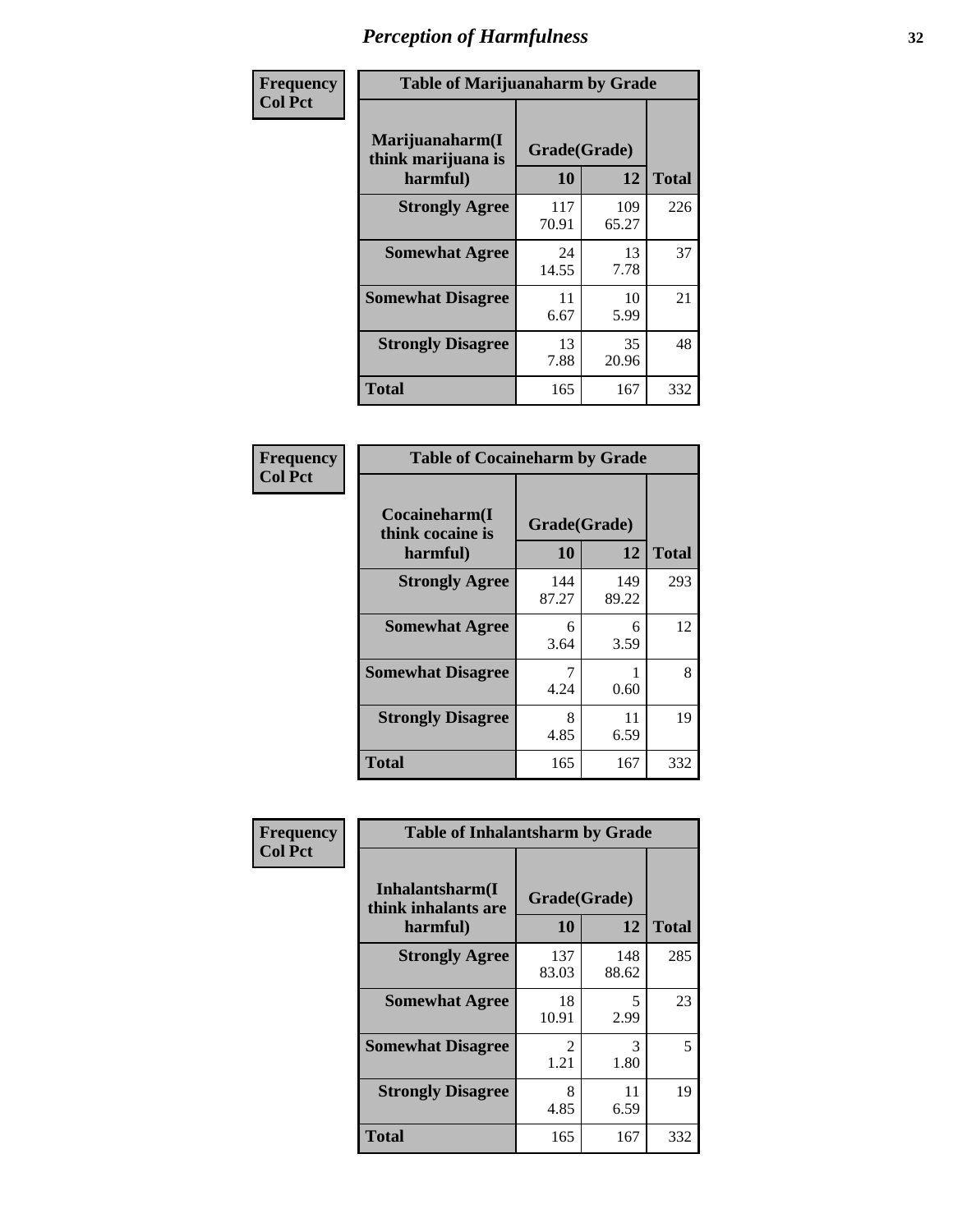| Frequency      | <b>Table of Steroidsharm by Grade</b>            |                                  |              |              |
|----------------|--------------------------------------------------|----------------------------------|--------------|--------------|
| <b>Col Pct</b> | Steroidsharm(I<br>think steroids are<br>harmful) | Grade(Grade)<br>10               | 12           | <b>Total</b> |
|                | <b>Strongly Agree</b>                            | 134<br>81.21                     | 142<br>85.03 | 276          |
|                | <b>Somewhat Agree</b>                            | 18<br>10.91                      | 12<br>7.19   | 30           |
|                | <b>Somewhat Disagree</b>                         | $\overline{\mathcal{L}}$<br>3.03 | 3<br>1.80    | 8            |
|                | <b>Strongly Disagree</b>                         | 8<br>4.85                        | 10<br>5.99   | 18           |
|                | <b>Total</b>                                     | 165                              | 167          | 332          |

| <b>Table of Ecstasyharm by Grade</b>          |                          |              |     |  |  |  |
|-----------------------------------------------|--------------------------|--------------|-----|--|--|--|
| Ecstasyharm(I<br>think ecstasy is<br>harmful) | Grade(Grade)<br>10<br>12 |              |     |  |  |  |
| <b>Strongly Agree</b>                         | 135<br>81.82             | 143<br>85.63 | 278 |  |  |  |
| <b>Somewhat Agree</b>                         | 19<br>11.52              | 8<br>4.79    | 27  |  |  |  |
| <b>Somewhat Disagree</b>                      | 3<br>1.82                | 5<br>2.99    | 8   |  |  |  |
| <b>Strongly Disagree</b>                      | 8<br>4.85                | 11<br>6.59   | 19  |  |  |  |
| <b>Total</b>                                  | 165                      | 167          | 332 |  |  |  |

| Frequency      | <b>Table of Methharm by Grade</b>                            |                           |                           |              |
|----------------|--------------------------------------------------------------|---------------------------|---------------------------|--------------|
| <b>Col Pct</b> | <b>Methharm</b> (I think<br>methamphetamines<br>are harmful) | Grade(Grade)<br><b>10</b> | 12                        | <b>Total</b> |
|                | <b>Strongly Agree</b>                                        | 150<br>90.91              | 152<br>91.02              | 302          |
|                | <b>Somewhat Agree</b>                                        | 6<br>3.64                 | 4<br>2.40                 | 10           |
|                | <b>Somewhat Disagree</b>                                     | 0.61                      | $\mathbf{\Omega}$<br>0.00 |              |
|                | <b>Strongly Disagree</b>                                     | 8<br>4.85                 | 11<br>6.59                | 19           |
|                | <b>Total</b>                                                 | 165                       | 167                       | 332          |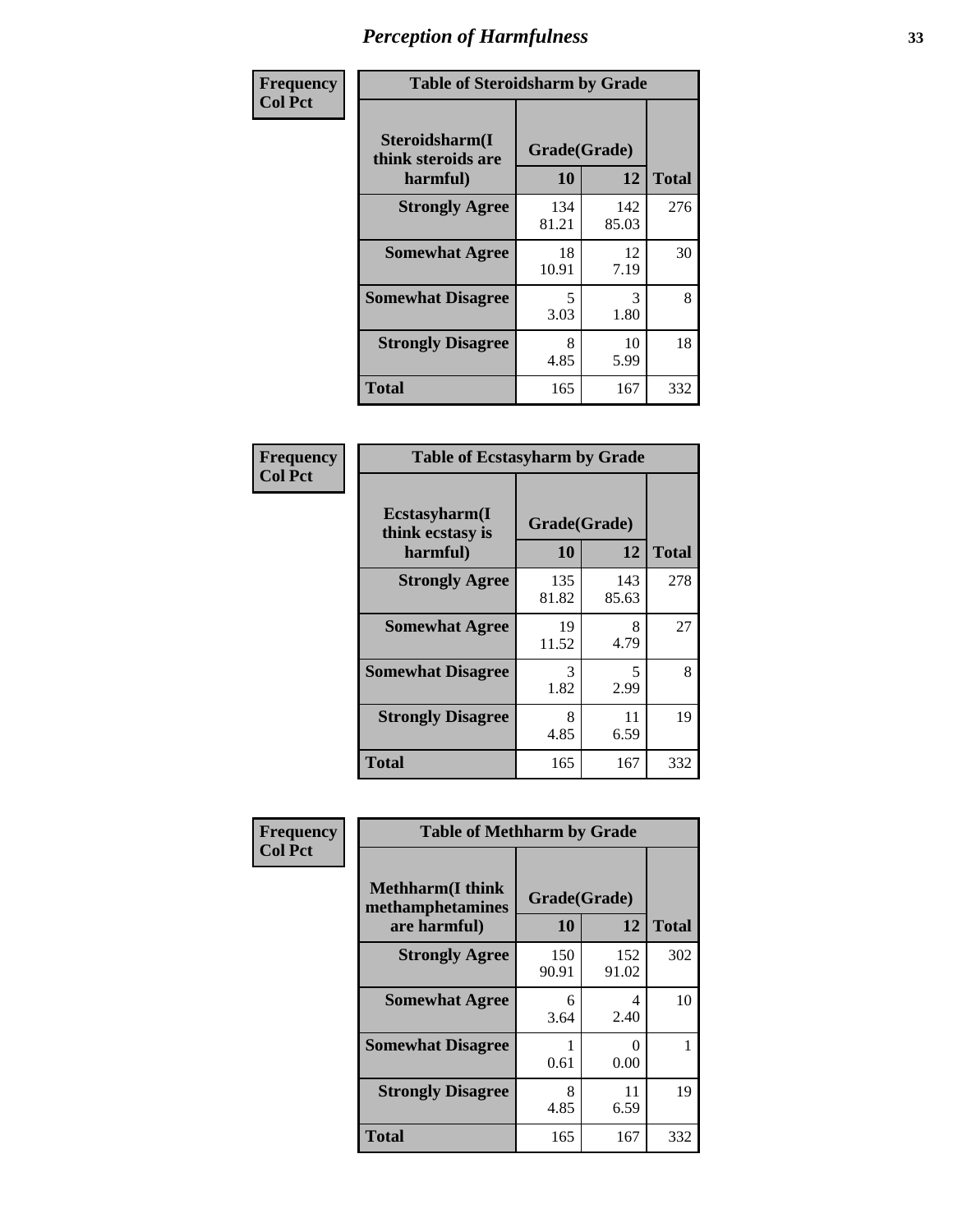| Frequency      | <b>Table of Hallucinogensharm by Grade</b>                 |                    |              |              |
|----------------|------------------------------------------------------------|--------------------|--------------|--------------|
| <b>Col Pct</b> | Hallucinogensharm(I<br>think hallucinogens<br>are harmful) | Grade(Grade)<br>10 | 12           | <b>Total</b> |
|                | <b>Strongly Agree</b>                                      | 146<br>88.48       | 149<br>89.22 | 295          |
|                | <b>Somewhat Agree</b>                                      | 8<br>4.85          | 3<br>1.80    | 11           |
|                | <b>Somewhat Disagree</b>                                   | 4<br>2.42          | 4<br>2.40    | 8            |
|                | <b>Strongly Disagree</b>                                   | 4.24               | 11<br>6.59   | 18           |
|                | <b>Total</b>                                               | 165                | 167          | 332          |

| <b>Table of Prescriptionharm by Grade</b>                                         |              |              |              |  |
|-----------------------------------------------------------------------------------|--------------|--------------|--------------|--|
| <b>Prescriptionharm</b> (I<br>think prescription<br>drugs not<br>prescribed to me | Grade(Grade) |              |              |  |
| are harmful)                                                                      | 10           | 12           | <b>Total</b> |  |
| <b>Strongly Agree</b>                                                             | 120<br>72.73 | 127<br>76.05 | 247          |  |
| <b>Somewhat Agree</b>                                                             | 28<br>16.97  | 15<br>8.98   | 43           |  |
| <b>Somewhat Disagree</b>                                                          | 4.24         | 12<br>7.19   | 19           |  |
| <b>Strongly Disagree</b>                                                          | 10<br>6.06   | 13<br>7.78   | 23           |  |
| Total                                                                             | 165          | 167          | 332          |  |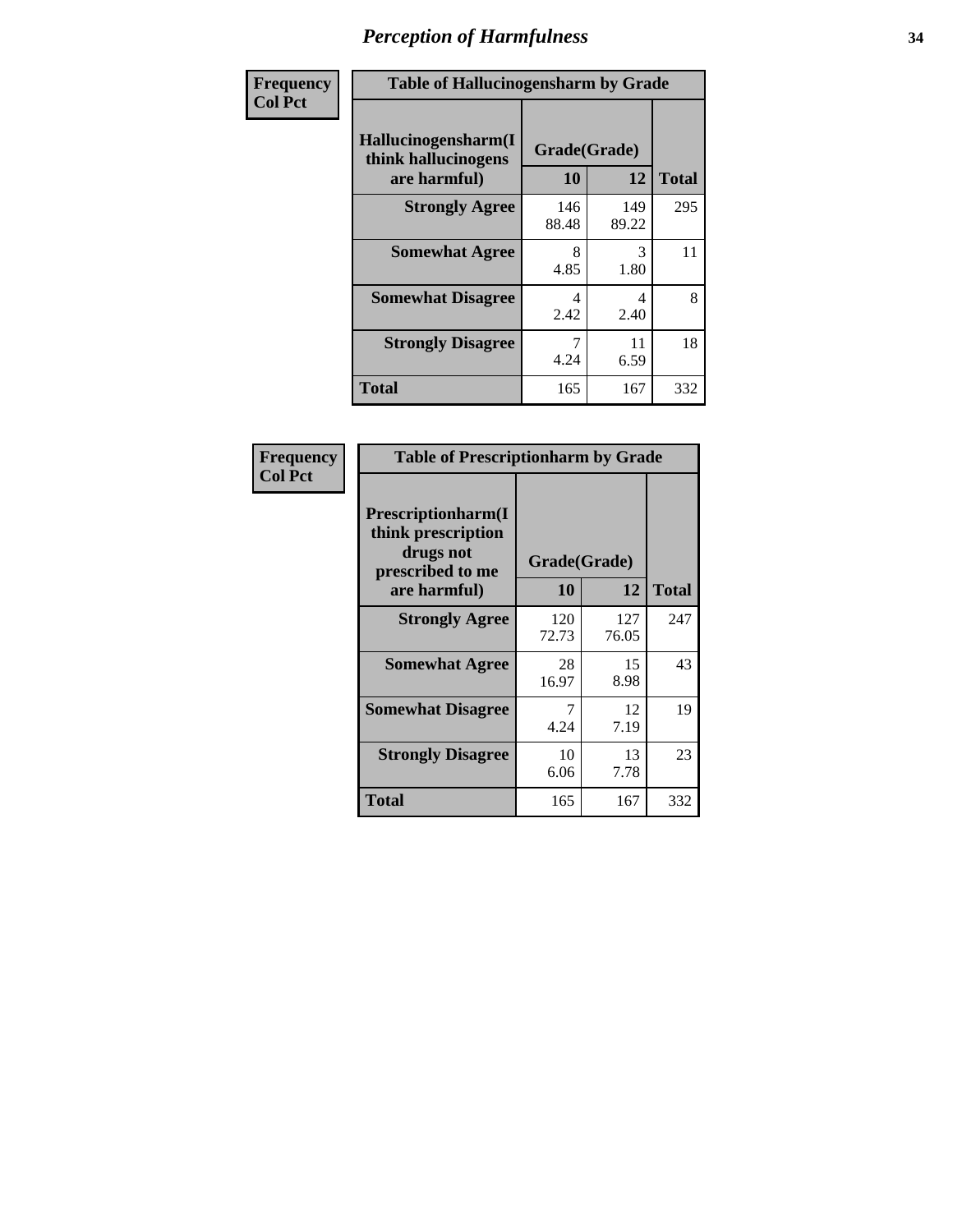# *Disapproval by Adults* **35**

| Frequency      | <b>Table of Alcoholadult by Grade</b>                                 |                    |             |              |
|----------------|-----------------------------------------------------------------------|--------------------|-------------|--------------|
| <b>Col Pct</b> | <b>Alcoholadult</b> (Adults<br>would disapprove if<br>I used alcohol) | Grade(Grade)<br>10 | 12          | <b>Total</b> |
|                | <b>Strongly Agree</b>                                                 | 100<br>60.61       | 93<br>55.69 | 193          |
|                | <b>Somewhat Agree</b>                                                 | 40<br>24.24        | 32<br>19.16 | 72           |
|                | <b>Somewhat Disagree</b>                                              | 17<br>10.30        | 23<br>13.77 | 40           |
|                | <b>Strongly Disagree</b>                                              | 8<br>4.85          | 19<br>11.38 | 27           |
|                | <b>Total</b>                                                          | 165                | 167         | 332          |

| <b>Table of Tobaccoadult by Grade</b>                                |                    |              |              |  |  |
|----------------------------------------------------------------------|--------------------|--------------|--------------|--|--|
| <b>Tobaccoadult(Adults</b><br>would disapprove if<br>I used tobacco) | Grade(Grade)<br>10 | 12           | <b>Total</b> |  |  |
| <b>Strongly Agree</b>                                                | 137<br>83.03       | 126<br>75.45 | 263          |  |  |
| <b>Somewhat Agree</b>                                                | 19<br>11.52        | 20<br>11.98  | 39           |  |  |
| <b>Somewhat Disagree</b>                                             | 3<br>1.82          | 10<br>5.99   | 13           |  |  |
| <b>Strongly Disagree</b>                                             | 6<br>3.64          | 11<br>6.59   | 17           |  |  |
| <b>Total</b>                                                         | 165                | 167          | 332          |  |  |

| Frequency      | <b>Table of Marijuanaadult by Grade</b>                           |                    |              |              |
|----------------|-------------------------------------------------------------------|--------------------|--------------|--------------|
| <b>Col Pct</b> | Marijuanaadult(Adults<br>would disapprove if I<br>used marijuana) | Grade(Grade)<br>10 | 12           | <b>Total</b> |
|                | <b>Strongly Agree</b>                                             | 142<br>86.06       | 128<br>76.65 | 270          |
|                | <b>Somewhat Agree</b>                                             | 13<br>7.88         | 15<br>8.98   | 28           |
|                | <b>Somewhat Disagree</b>                                          | 4<br>2.42          | 8<br>4.79    | 12           |
|                | <b>Strongly Disagree</b>                                          | 6<br>3.64          | 16<br>9.58   | 22           |
|                | <b>Total</b>                                                      | 165                | 167          | 332          |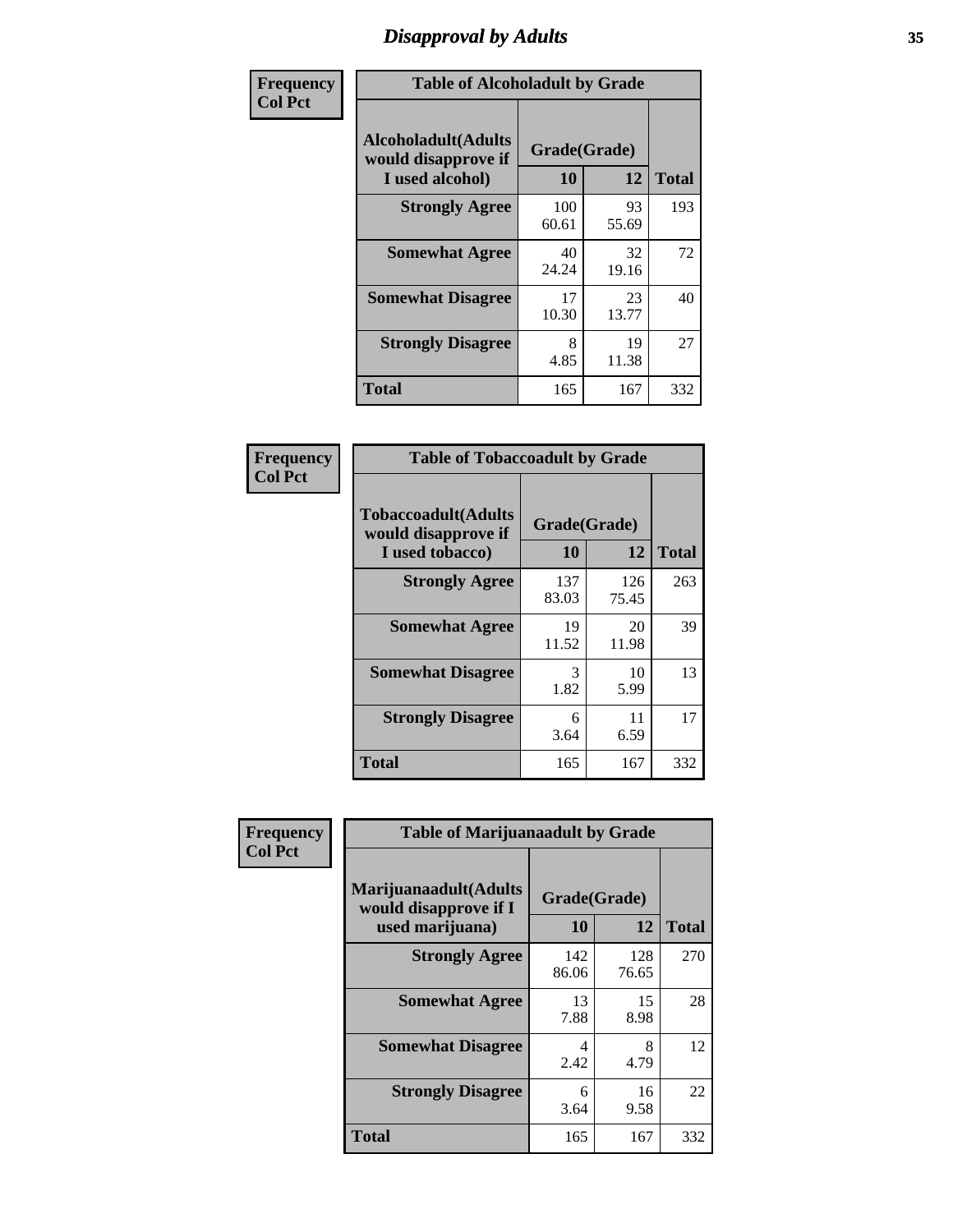### *Disapproval by Adults* **36**

| <b>Frequency</b> | <b>Table of Otherdrugadult by Grade</b>                                     |                    |              |              |
|------------------|-----------------------------------------------------------------------------|--------------------|--------------|--------------|
| <b>Col Pct</b>   | <b>Otherdrugadult</b> (Adults<br>would disapprove if I<br>used other drugs) | Grade(Grade)<br>10 | 12           | <b>Total</b> |
|                  | <b>Strongly Agree</b>                                                       | 148<br>89.70       | 147<br>88.02 | 295          |
|                  | <b>Somewhat Agree</b>                                                       | 9<br>5.45          | 9<br>5.39    | 18           |
|                  | <b>Somewhat Disagree</b>                                                    | 0.61               | 3<br>1.80    | 4            |
|                  | <b>Strongly Disagree</b>                                                    | 7<br>4.24          | 8<br>4.79    | 15           |
|                  | <b>Total</b>                                                                | 165                | 167          | 332          |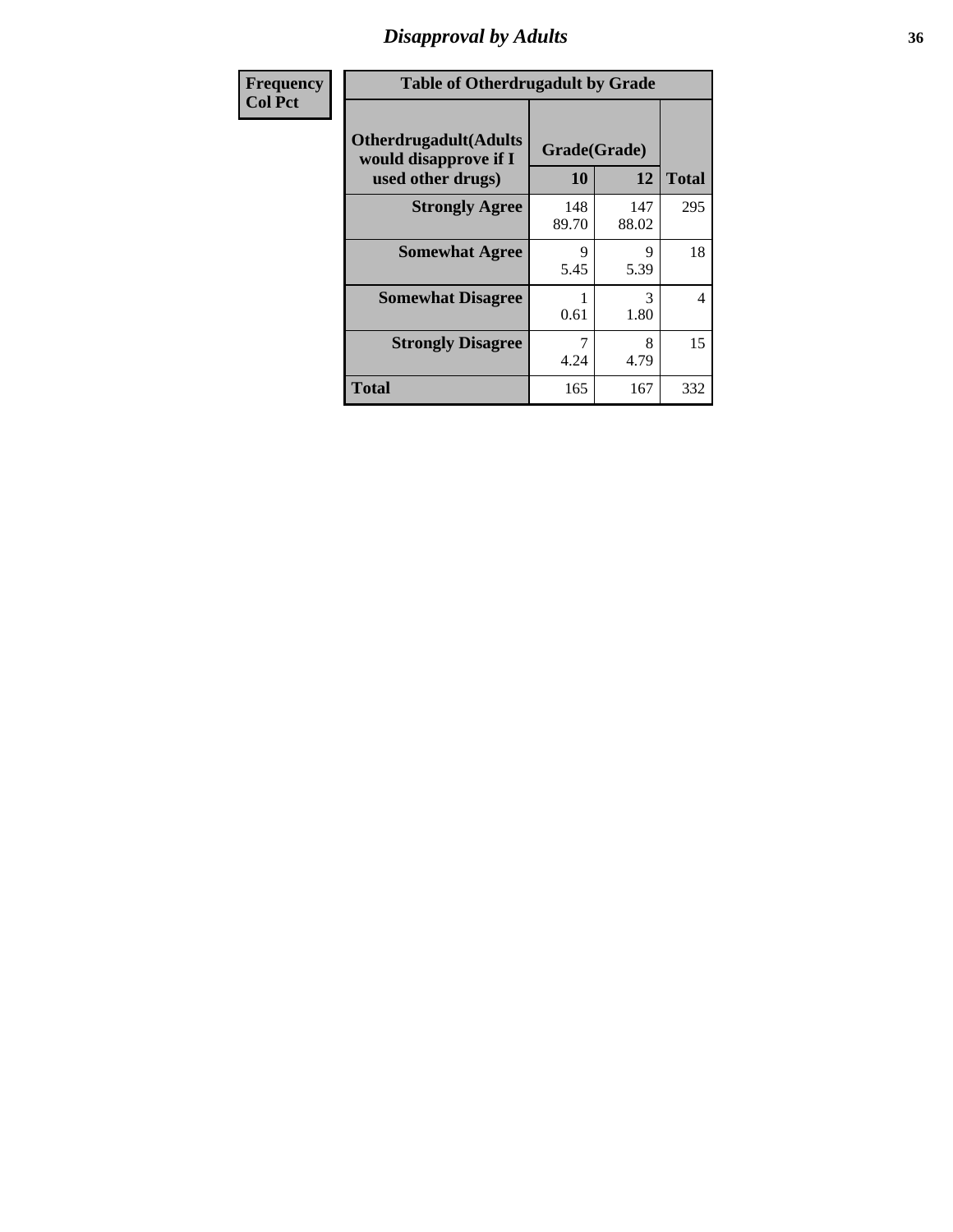# *Disapproval by Peers* **37**

| Frequency      | <b>Table of Alcoholpeer by Grade</b>                    |              |             |              |  |
|----------------|---------------------------------------------------------|--------------|-------------|--------------|--|
| <b>Col Pct</b> | Alcoholpeer(My<br>friends would<br>disapprove if I used | Grade(Grade) |             |              |  |
|                | alcohol)                                                | 10           | 12          | <b>Total</b> |  |
|                | <b>Strongly Agree</b>                                   | 35<br>21.21  | 43<br>25.75 | 78           |  |
|                | <b>Somewhat Agree</b>                                   | 49<br>29.70  | 32<br>19.16 | 81           |  |
|                | <b>Somewhat Disagree</b>                                | 52<br>31.52  | 34<br>20.36 | 86           |  |
|                | <b>Strongly Disagree</b>                                | 29<br>17.58  | 58<br>34.73 | 87           |  |
|                | Total                                                   | 165          | 167         | 332          |  |

| Frequency      | <b>Table of Tobaccopeer by Grade</b>                                |                    |             |              |
|----------------|---------------------------------------------------------------------|--------------------|-------------|--------------|
| <b>Col Pct</b> | Tobaccopeer(My<br>friends would<br>disapprove if I used<br>tobacco) | Grade(Grade)<br>10 | 12          | <b>Total</b> |
|                | <b>Strongly Agree</b>                                               | 72<br>43.64        | 84<br>50.30 | 156          |
|                | <b>Somewhat Agree</b>                                               | 44<br>26.67        | 24<br>14.37 | 68           |
|                | <b>Somewhat Disagree</b>                                            | 27<br>16.36        | 28<br>16.77 | 55           |
|                | <b>Strongly Disagree</b>                                            | 22<br>13.33        | 31<br>18.56 | 53           |
|                | Total                                                               | 165                | 167         | 332          |

| Frequency      | <b>Table of Marijuanapeer by Grade</b>                    |              |             |              |
|----------------|-----------------------------------------------------------|--------------|-------------|--------------|
| <b>Col Pct</b> | Marijuanapeer(My<br>friends would<br>disapprove if I used | Grade(Grade) |             |              |
|                | marijuana)                                                | 10           | 12          | <b>Total</b> |
|                | <b>Strongly Agree</b>                                     | 69<br>41.82  | 62<br>37.13 | 131          |
|                | <b>Somewhat Agree</b>                                     | 38<br>23.03  | 24<br>14.37 | 62           |
|                | <b>Somewhat Disagree</b>                                  | 36<br>21.82  | 28<br>16.77 | 64           |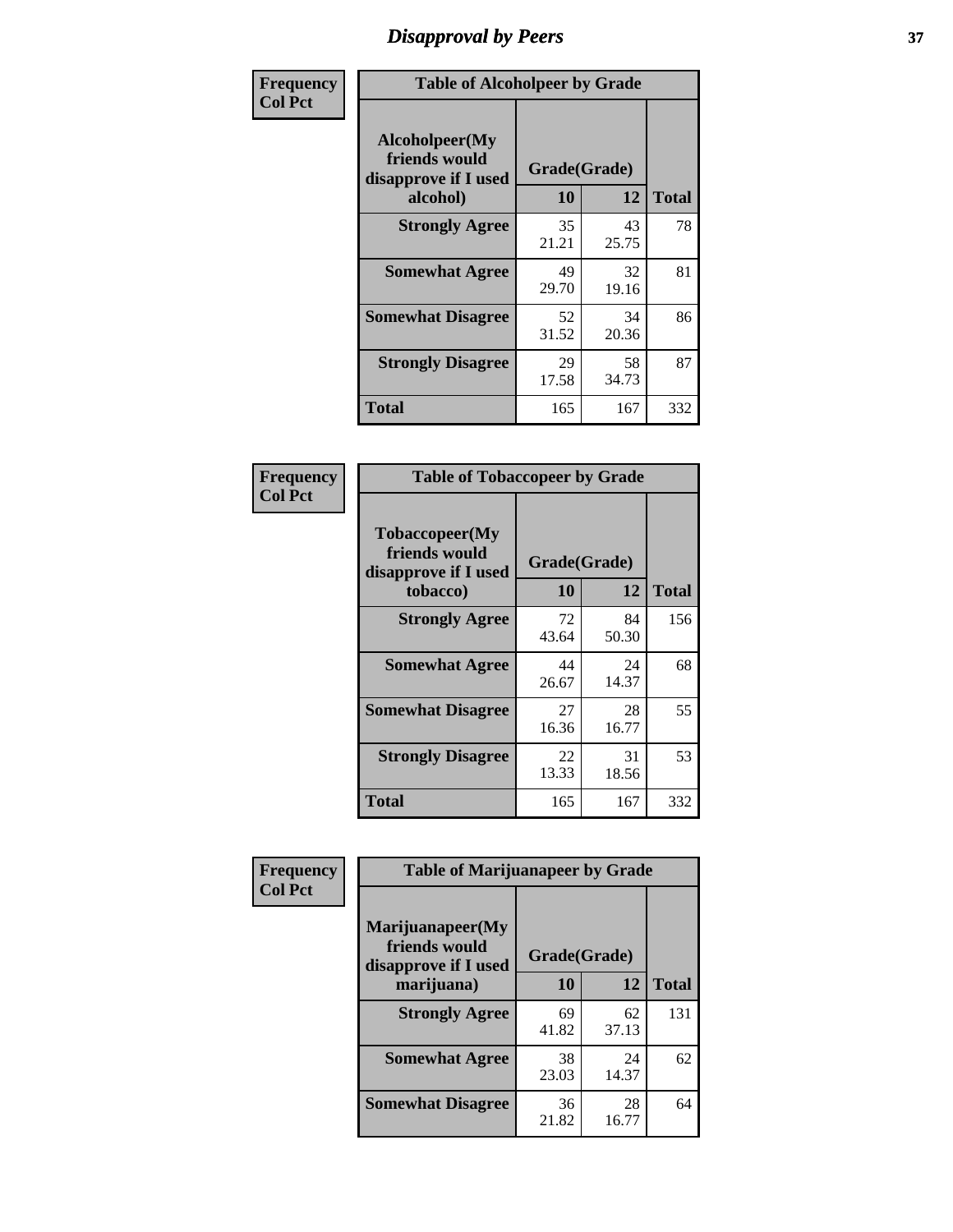# *Disapproval by Peers* **38**

| <b>Frequency</b> | <b>Table of Marijuanapeer by Grade</b>                                  |                    |             |              |  |
|------------------|-------------------------------------------------------------------------|--------------------|-------------|--------------|--|
| <b>Col Pct</b>   | Marijuanapeer(My<br>friends would<br>disapprove if I used<br>marijuana) | Grade(Grade)<br>10 | 12          | <b>Total</b> |  |
|                  | <b>Strongly Disagree</b>                                                | 22<br>13.33        | 53<br>31.74 | 75           |  |
|                  | <b>Total</b>                                                            | 165                | 167         | 332          |  |

| <b>Frequency</b> | <b>Table of Otherdrugpeer by Grade</b>                                    |                    |              |              |
|------------------|---------------------------------------------------------------------------|--------------------|--------------|--------------|
| <b>Col Pct</b>   | Otherdrugpeer(My<br>friends would<br>disapprove if I used<br>other drugs) | Grade(Grade)<br>10 | 12           | <b>Total</b> |
|                  |                                                                           |                    |              |              |
|                  | <b>Strongly Agree</b>                                                     | 93<br>56.36        | 102<br>61.08 | 195          |
|                  | <b>Somewhat Agree</b>                                                     | 31<br>18.79        | 24<br>14.37  | 55           |
|                  | <b>Somewhat Disagree</b>                                                  | 25<br>15.15        | 18<br>10.78  | 43           |
|                  | <b>Strongly Disagree</b>                                                  | 16<br>9.70         | 23<br>13.77  | 39           |
|                  | Total                                                                     | 165                | 167          | 332          |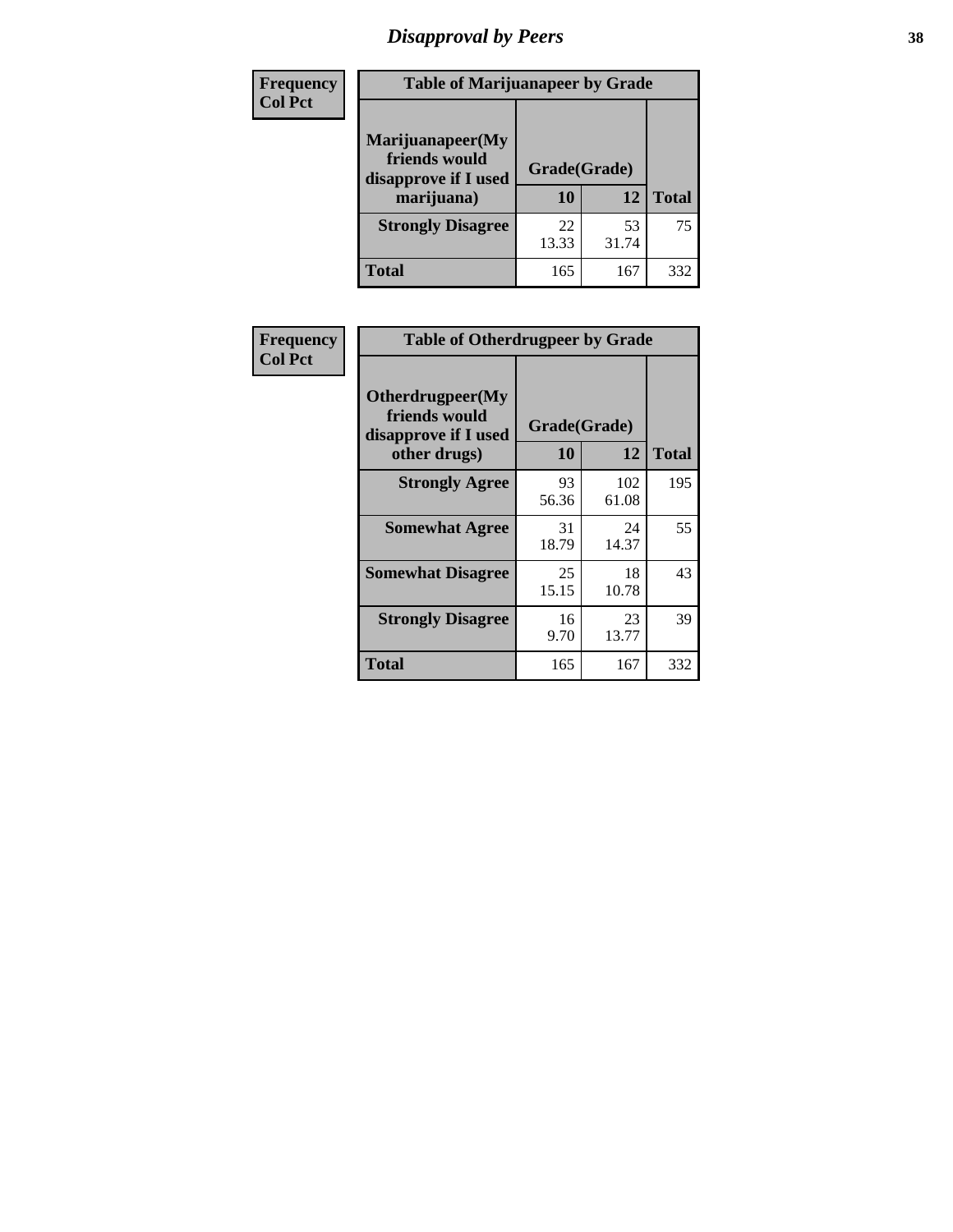| Frequency      | <b>Table of Alcohollocation1 by Grade</b> |              |              |              |
|----------------|-------------------------------------------|--------------|--------------|--------------|
| <b>Col Pct</b> | <b>Alcohollocation1(Places</b>            | Grade(Grade) |              |              |
|                | <b>Friends Use Alcohol)</b>               | 10           | 12           | <b>Total</b> |
|                |                                           | 102<br>61.82 | 112<br>67.07 | 214          |
|                | Do Not Use                                | 63<br>38.18  | 55<br>32.93  | 118          |
|                | <b>Total</b>                              | 165          | 167          | 332          |

| <b>Frequency</b> | <b>Table of Alcohollocation2 by Grade</b>                     |                    |             |              |
|------------------|---------------------------------------------------------------|--------------------|-------------|--------------|
| <b>Col Pct</b>   | <b>Alcohollocation2(Places</b><br><b>Friends Use Alcohol)</b> | Grade(Grade)<br>10 | <b>12</b>   | <b>Total</b> |
|                  |                                                               | 95<br>57.58        | 89<br>53.29 | 184          |
|                  | Home                                                          | 70<br>42.42        | 78<br>46.71 | 148          |
|                  | <b>Total</b>                                                  | 165                | 167         | 332          |

| Frequency<br><b>Col Pct</b> | <b>Table of Alcohollocation 3 by Grade</b>                    |                    |              |              |
|-----------------------------|---------------------------------------------------------------|--------------------|--------------|--------------|
|                             | <b>Alcohollocation3(Places</b><br><b>Friends Use Alcohol)</b> | Grade(Grade)<br>10 | 12           | <b>Total</b> |
|                             |                                                               | 156<br>94.55       | 155<br>92.81 | 311          |
|                             | <b>School</b>                                                 | 9<br>5.45          | 12<br>7.19   | 21           |
|                             | <b>Total</b>                                                  | 165                | 167          | 332          |

| <b>Frequency</b> | <b>Table of Alcohollocation4 by Grade</b> |              |              |              |  |
|------------------|-------------------------------------------|--------------|--------------|--------------|--|
| <b>Col Pct</b>   | <b>Alcohollocation4(Places</b>            | Grade(Grade) |              |              |  |
|                  | <b>Friends Use Alcohol)</b>               | 10           | 12           | <b>Total</b> |  |
|                  |                                           | 144<br>87.27 | 135<br>80.84 | 279          |  |
|                  | Car                                       | 21<br>12.73  | 32<br>19.16  | 53           |  |
|                  | <b>Total</b>                              | 165          | 167          | 332          |  |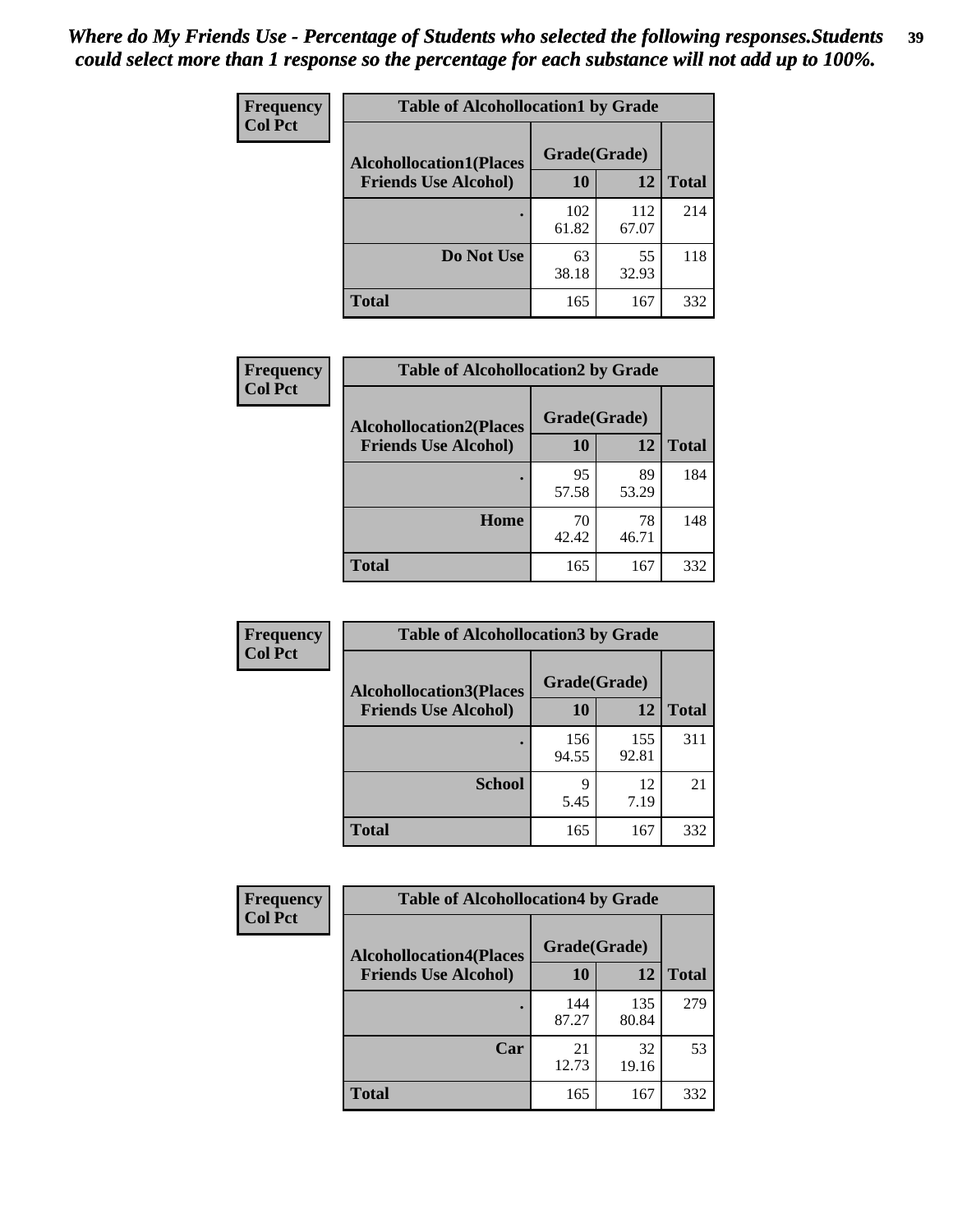| Frequency<br><b>Col Pct</b> | <b>Table of Alcohollocation5 by Grade</b><br>Grade(Grade)<br><b>Alcohollocation5(Places</b> |              |             |              |
|-----------------------------|---------------------------------------------------------------------------------------------|--------------|-------------|--------------|
|                             |                                                                                             |              |             |              |
|                             | <b>Friends Use Alcohol)</b>                                                                 | 10           | 12          | <b>Total</b> |
|                             |                                                                                             | 107<br>64.85 | 80<br>47.90 | 187          |
|                             | <b>Friend's House</b>                                                                       | 58<br>35.15  | 87<br>52.10 | 145          |
|                             | <b>Total</b>                                                                                | 165          | 167         | 332          |

| <b>Frequency</b> | <b>Table of Alcohollocation6 by Grade</b> |              |              |              |
|------------------|-------------------------------------------|--------------|--------------|--------------|
| <b>Col Pct</b>   | <b>Alcohollocation6(Places</b>            | Grade(Grade) |              |              |
|                  | <b>Friends Use Alcohol)</b>               | <b>10</b>    | 12           | <b>Total</b> |
|                  |                                           | 120<br>72.73 | 118<br>70.66 | 238          |
|                  | <b>Other</b>                              | 45<br>27.27  | 49<br>29.34  | 94           |
|                  | <b>Total</b>                              | 165          | 167          | 332          |

| Frequency      | <b>Table of Tobaccolocation1 by Grade</b> |              |             |              |
|----------------|-------------------------------------------|--------------|-------------|--------------|
| <b>Col Pct</b> | <b>Tobaccolocation1(Places</b>            | Grade(Grade) |             |              |
|                | <b>Friends Use Tobacco)</b>               | 10           | 12          | <b>Total</b> |
|                |                                           | 54<br>32.73  | 69<br>41.32 | 123          |
|                | Do Not Use                                | 111<br>67.27 | 98<br>58.68 | 209          |
|                | <b>Total</b>                              | 165          | 167         | 332          |

| <b>Frequency</b> | <b>Table of Tobaccolocation2 by Grade</b> |              |              |              |  |
|------------------|-------------------------------------------|--------------|--------------|--------------|--|
| <b>Col Pct</b>   | <b>Tobaccolocation2(Places</b>            | Grade(Grade) |              |              |  |
|                  | <b>Friends Use Tobacco)</b>               | 10           | 12           | <b>Total</b> |  |
|                  |                                           | 125<br>75.76 | 124<br>74.25 | 249          |  |
|                  | Home                                      | 40<br>24.24  | 43<br>25.75  | 83           |  |
|                  | <b>Total</b>                              | 165          | 167          | 332          |  |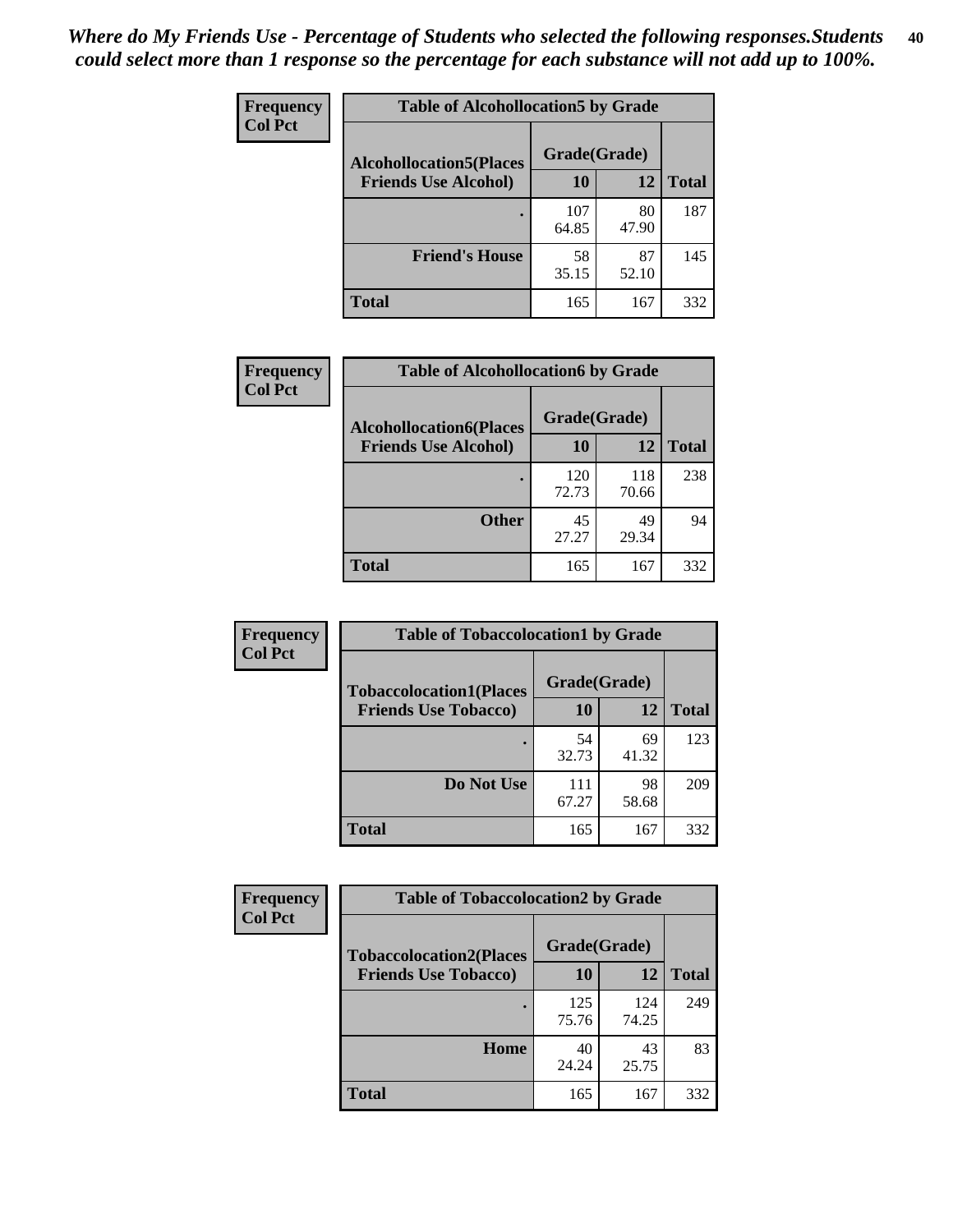| Frequency      | <b>Table of Tobaccolocation 3 by Grade</b> |              |              |              |
|----------------|--------------------------------------------|--------------|--------------|--------------|
| <b>Col Pct</b> | <b>Tobaccolocation3(Places</b>             | Grade(Grade) |              |              |
|                | <b>Friends Use Tobacco)</b>                | 10           | 12           | <b>Total</b> |
|                |                                            | 149<br>90.30 | 145<br>86.83 | 294          |
|                | <b>School</b>                              | 16<br>9.70   | 22<br>13.17  | 38           |
|                | <b>Total</b>                               | 165          | 167          | 332          |

| Frequency      | <b>Table of Tobaccolocation4 by Grade</b>                     |                    |              |              |
|----------------|---------------------------------------------------------------|--------------------|--------------|--------------|
| <b>Col Pct</b> | <b>Tobaccolocation4(Places</b><br><b>Friends Use Tobacco)</b> | Grade(Grade)<br>10 | 12           | <b>Total</b> |
|                |                                                               |                    |              |              |
|                |                                                               | 139<br>84.24       | 123<br>73.65 | 262          |
|                | Car                                                           | 26<br>15.76        | 44<br>26.35  | 70           |
|                | <b>Total</b>                                                  | 165                | 167          | 332          |

| Frequency      | <b>Table of Tobaccolocation5 by Grade</b> |              |              |              |
|----------------|-------------------------------------------|--------------|--------------|--------------|
| <b>Col Pct</b> | <b>Tobaccolocation5(Places</b>            | Grade(Grade) |              |              |
|                | <b>Friends Use Tobacco)</b>               | 10           | <b>12</b>    | <b>Total</b> |
|                |                                           | 126<br>76.36 | 119<br>71.26 | 245          |
|                | <b>Friend's House</b>                     | 39<br>23.64  | 48<br>28.74  | 87           |
|                | <b>Total</b>                              | 165          | 167          | 332          |

| Frequency      | <b>Table of Tobaccolocation6 by Grade</b> |              |              |              |  |
|----------------|-------------------------------------------|--------------|--------------|--------------|--|
| <b>Col Pct</b> | <b>Tobaccolocation6(Places</b>            | Grade(Grade) |              |              |  |
|                | <b>Friends Use Tobacco)</b>               | 10           | 12           | <b>Total</b> |  |
|                |                                           | 129<br>78.18 | 121<br>72.46 | 250          |  |
|                | <b>Other</b>                              | 36<br>21.82  | 46<br>27.54  | 82           |  |
|                | <b>Total</b>                              | 165          | 167          | 332          |  |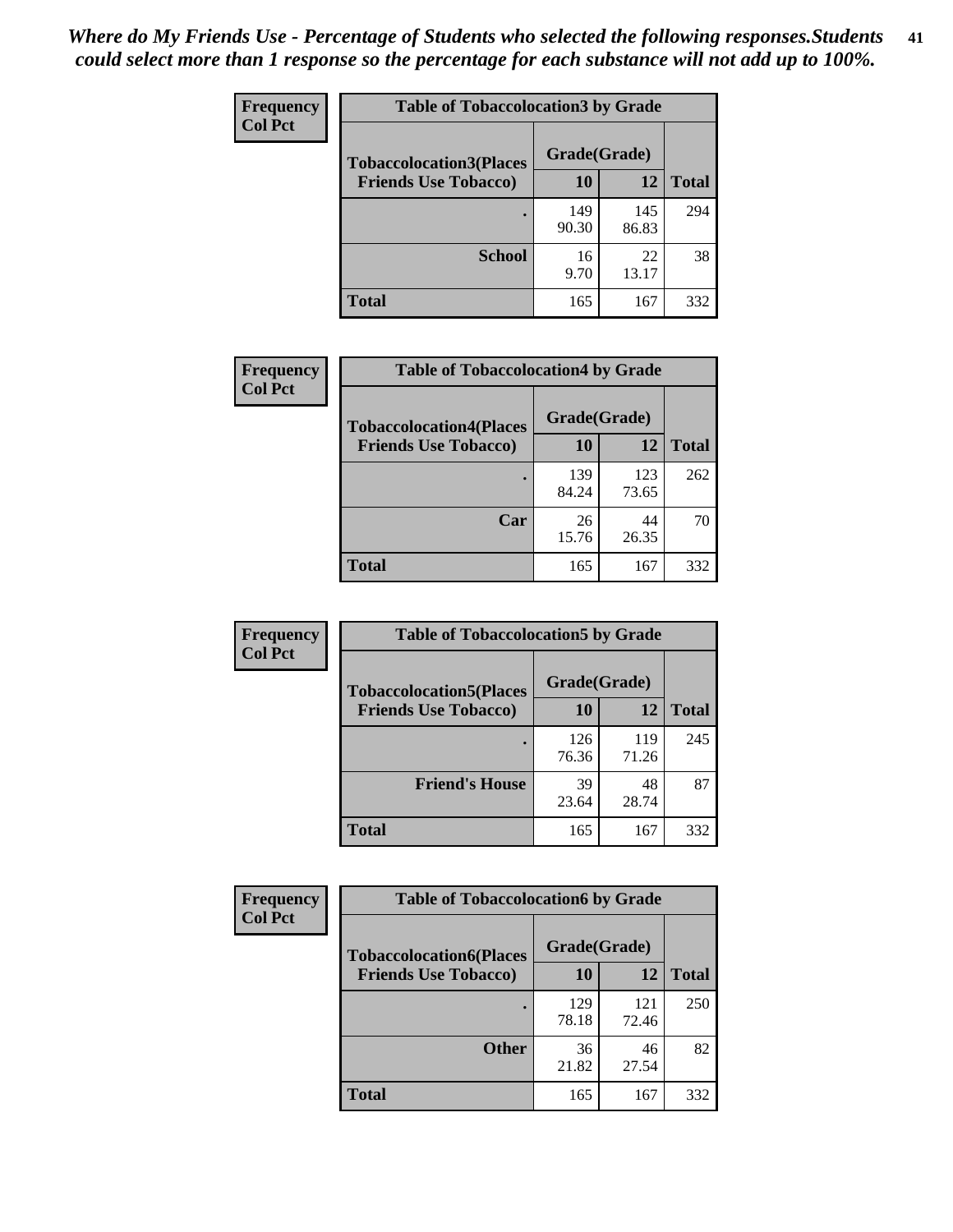| <b>Frequency</b> | <b>Table of Marijuanalocation1 by Grade</b> |              |             |              |
|------------------|---------------------------------------------|--------------|-------------|--------------|
| <b>Col Pct</b>   | <b>Marijuanalocation1(Places</b>            | Grade(Grade) |             |              |
|                  | <b>Friends Use Marijuana</b> )              | <b>10</b>    | 12          | <b>Total</b> |
|                  |                                             | 71<br>43.03  | 82<br>49.10 | 153          |
|                  | Do Not Use                                  | 94<br>56.97  | 85<br>50.90 | 179          |
|                  | <b>Total</b>                                | 165          | 167         | 332          |

| <b>Frequency</b> | <b>Table of Marijuanalocation2 by Grade</b>                        |                    |             |              |
|------------------|--------------------------------------------------------------------|--------------------|-------------|--------------|
| <b>Col Pct</b>   | <b>Marijuanalocation2(Places</b><br><b>Friends Use Marijuana</b> ) | Grade(Grade)<br>10 | 12          | <b>Total</b> |
|                  |                                                                    |                    |             |              |
|                  |                                                                    | 116<br>70.30       | 98<br>58.68 | 214          |
|                  | Home                                                               | 49<br>29.70        | 69<br>41.32 | 118          |
|                  | <b>Total</b>                                                       | 165                | 167         | 332          |

| Frequency<br><b>Col Pct</b> | <b>Table of Marijuanalocation3 by Grade</b> |              |              |              |
|-----------------------------|---------------------------------------------|--------------|--------------|--------------|
|                             | <b>Marijuanalocation3</b> (Places           | Grade(Grade) |              |              |
|                             | <b>Friends Use Marijuana</b> )              | 10           | 12           | <b>Total</b> |
|                             |                                             | 154<br>93.33 | 144<br>86.23 | 298          |
|                             | <b>School</b>                               | 11<br>6.67   | 23<br>13.77  | 34           |
|                             | <b>Total</b>                                | 165          | 167          | 332          |

| <b>Frequency</b> | <b>Table of Marijuanalocation4 by Grade</b> |              |              |              |  |
|------------------|---------------------------------------------|--------------|--------------|--------------|--|
| <b>Col Pct</b>   | <b>Marijuanalocation4(Places</b>            | Grade(Grade) |              |              |  |
|                  | <b>Friends Use Marijuana</b> )              | <b>10</b>    | 12           | <b>Total</b> |  |
|                  |                                             | 135<br>81.82 | 119<br>71.26 | 254          |  |
|                  | Car                                         | 30<br>18.18  | 48<br>28.74  | 78           |  |
|                  | <b>Total</b>                                | 165          | 167          | 332          |  |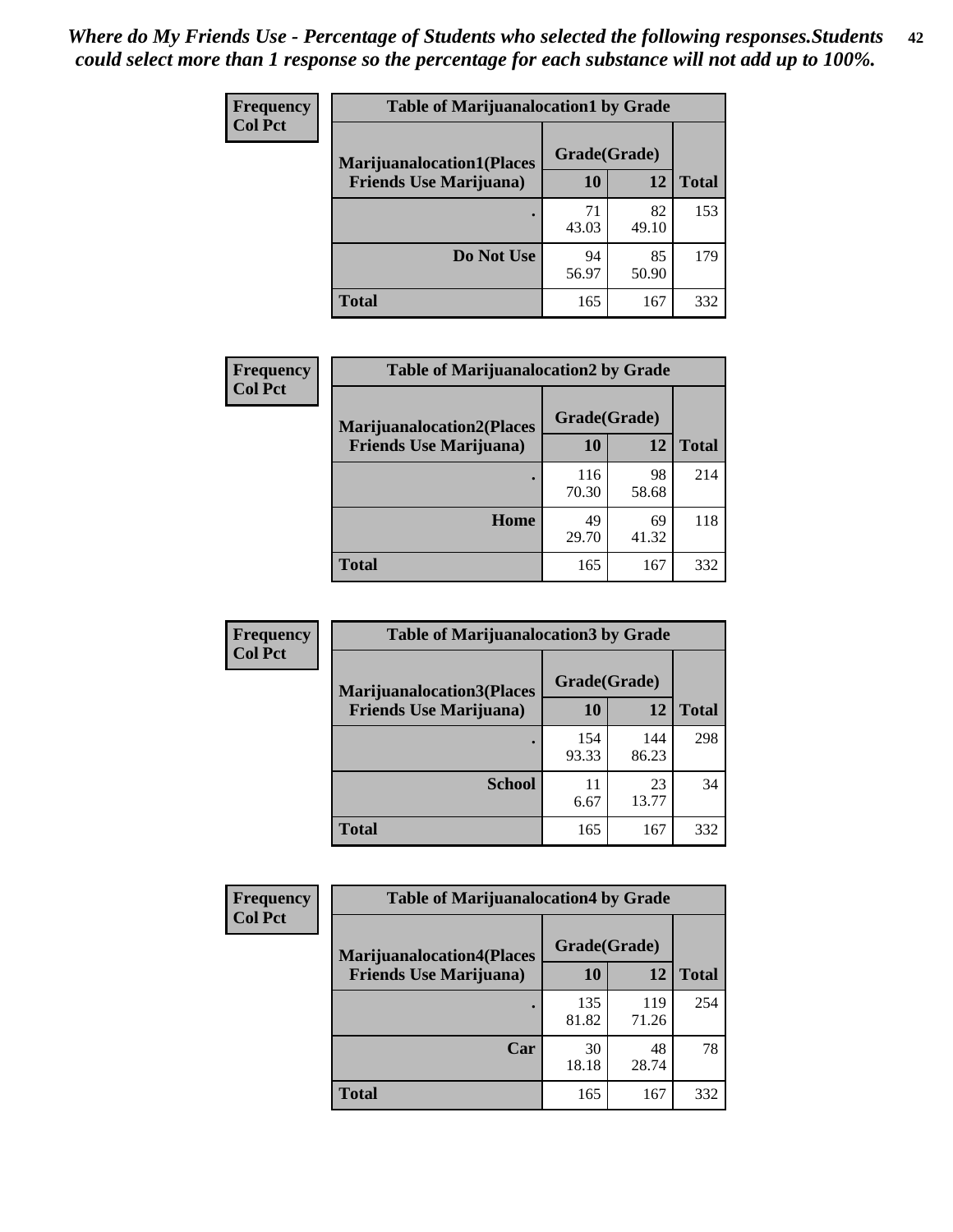| <b>Frequency</b> | <b>Table of Marijuanalocation5 by Grade</b> |              |              |              |
|------------------|---------------------------------------------|--------------|--------------|--------------|
| <b>Col Pct</b>   | <b>Marijuanalocation5</b> (Places           | Grade(Grade) |              |              |
|                  | <b>Friends Use Marijuana</b> )              | 10           | 12           | <b>Total</b> |
|                  |                                             | 112<br>67.88 | 101<br>60.48 | 213          |
|                  | <b>Friend's House</b>                       | 53<br>32.12  | 66<br>39.52  | 119          |
|                  | <b>Total</b>                                | 165          | 167          | 332          |

| <b>Frequency</b> | <b>Table of Marijuanalocation6 by Grade</b>                        |                    |              |              |
|------------------|--------------------------------------------------------------------|--------------------|--------------|--------------|
| <b>Col Pct</b>   | <b>Marijuanalocation6(Places</b><br><b>Friends Use Marijuana</b> ) | Grade(Grade)<br>10 | 12           | <b>Total</b> |
|                  |                                                                    | 122<br>73.94       | 118<br>70.66 | 240          |
|                  | <b>Other</b>                                                       | 43<br>26.06        | 49<br>29.34  | 92           |
|                  | <b>Total</b>                                                       | 165                | 167          | 332          |

| <b>Frequency</b> | <b>Table of Otherdruglocation1 by Grade</b>                          |              |              |              |
|------------------|----------------------------------------------------------------------|--------------|--------------|--------------|
| <b>Col Pct</b>   | <b>Otherdruglocation1(Places</b><br><b>Friends Use Other Illegal</b> | Grade(Grade) |              |              |
|                  | Drugs)                                                               | 10           | 12           | <b>Total</b> |
|                  |                                                                      | 49<br>29.70  | 38<br>22.75  | 87           |
|                  | Do Not Use                                                           | 116<br>70.30 | 129<br>77.25 | 245          |
|                  | <b>Total</b>                                                         | 165          | 167          | 332          |

| <b>Frequency</b> | <b>Table of Otherdruglocation2 by Grade</b>                          |              |              |              |
|------------------|----------------------------------------------------------------------|--------------|--------------|--------------|
| <b>Col Pct</b>   | <b>Otherdruglocation2(Places</b><br><b>Friends Use Other Illegal</b> | Grade(Grade) |              |              |
|                  | Drugs)                                                               | 10           | 12           | <b>Total</b> |
|                  |                                                                      | 140<br>84.85 | 141<br>84.43 | 281          |
|                  | Home                                                                 | 25<br>15.15  | 26<br>15.57  | 51           |
|                  | <b>Total</b>                                                         | 165          | 167          | 332          |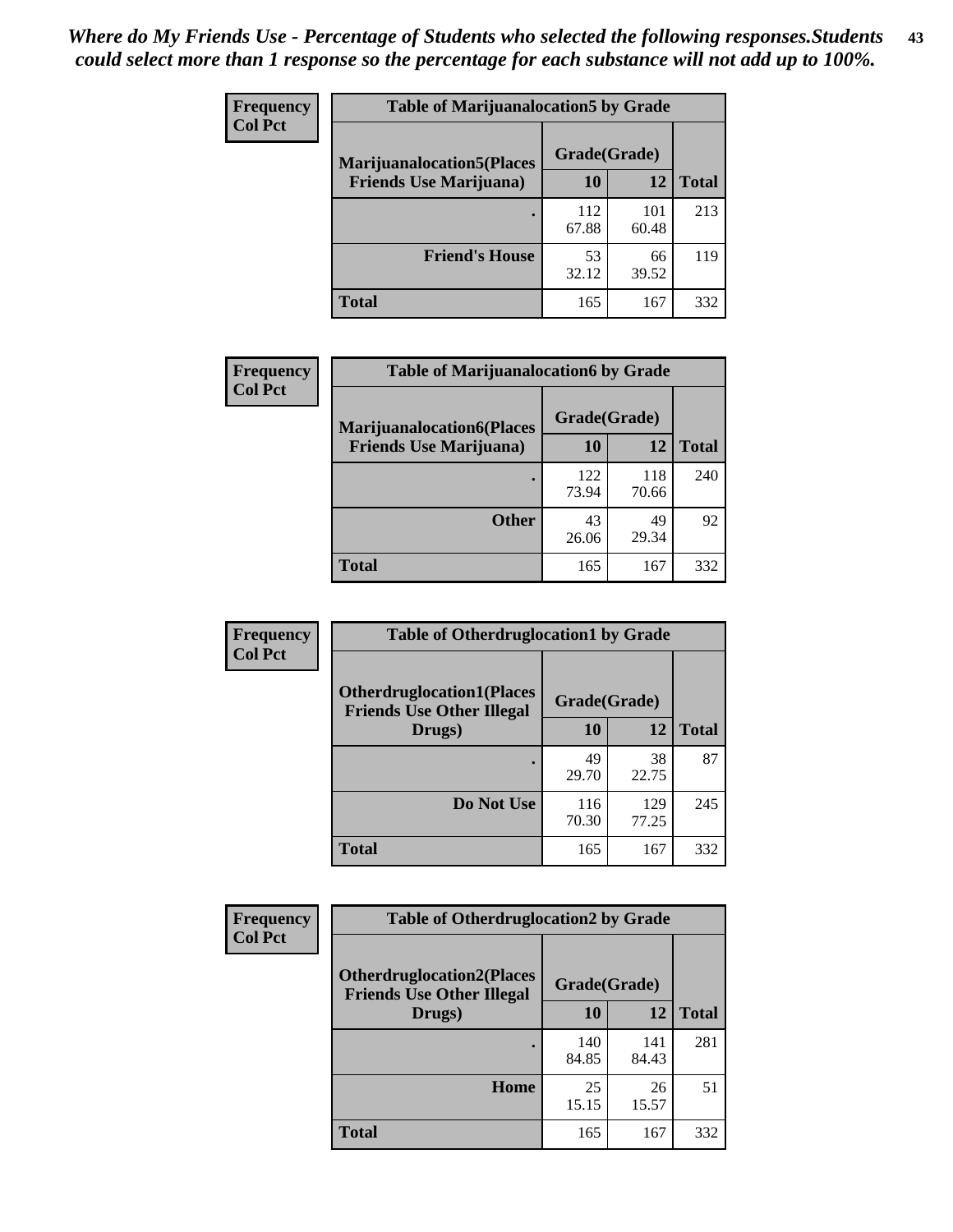| <b>Frequency</b> | <b>Table of Otherdruglocation3 by Grade</b>                          |              |              |              |
|------------------|----------------------------------------------------------------------|--------------|--------------|--------------|
| <b>Col Pct</b>   | <b>Otherdruglocation3(Places</b><br><b>Friends Use Other Illegal</b> | Grade(Grade) |              |              |
|                  | Drugs)                                                               | 10           | 12           | <b>Total</b> |
|                  |                                                                      | 152<br>92.12 | 157<br>94.01 | 309          |
|                  | <b>School</b>                                                        | 13<br>7.88   | 10<br>5.99   | 23           |
|                  | <b>Total</b>                                                         | 165          | 167          | 332          |

| <b>Frequency</b> | <b>Table of Otherdruglocation4 by Grade</b>                          |              |              |              |  |
|------------------|----------------------------------------------------------------------|--------------|--------------|--------------|--|
| <b>Col Pct</b>   | <b>Otherdruglocation4(Places</b><br><b>Friends Use Other Illegal</b> | Grade(Grade) |              |              |  |
|                  | Drugs)                                                               | 10           | 12           | <b>Total</b> |  |
|                  |                                                                      | 147<br>89.09 | 149<br>89.22 | 296          |  |
|                  | Car                                                                  | 18<br>10.91  | 18<br>10.78  | 36           |  |
|                  | <b>Total</b>                                                         | 165          | 167          | 332          |  |

| Frequency      | <b>Table of Otherdruglocation5 by Grade</b>                          |              |              |              |
|----------------|----------------------------------------------------------------------|--------------|--------------|--------------|
| <b>Col Pct</b> | <b>Otherdruglocation5(Places</b><br><b>Friends Use Other Illegal</b> | Grade(Grade) |              |              |
|                | Drugs)                                                               | 10           | 12           | <b>Total</b> |
|                |                                                                      | 139<br>84.24 | 139<br>83.23 | 278          |
|                | <b>Friend's House</b>                                                | 26<br>15.76  | 28<br>16.77  | 54           |
|                | <b>Total</b>                                                         | 165          | 167          | 332          |

| <b>Frequency</b> | <b>Table of Otherdruglocation6 by Grade</b>                          |              |              |              |
|------------------|----------------------------------------------------------------------|--------------|--------------|--------------|
| <b>Col Pct</b>   | <b>Otherdruglocation6(Places</b><br><b>Friends Use Other Illegal</b> | Grade(Grade) |              |              |
|                  | Drugs)                                                               | <b>10</b>    | 12           | <b>Total</b> |
|                  |                                                                      | 130<br>78.79 | 143<br>85.63 | 273          |
|                  | <b>Other</b>                                                         | 35<br>21.21  | 24<br>14.37  | 59           |
|                  | <b>Total</b>                                                         | 165          | 167          | 332          |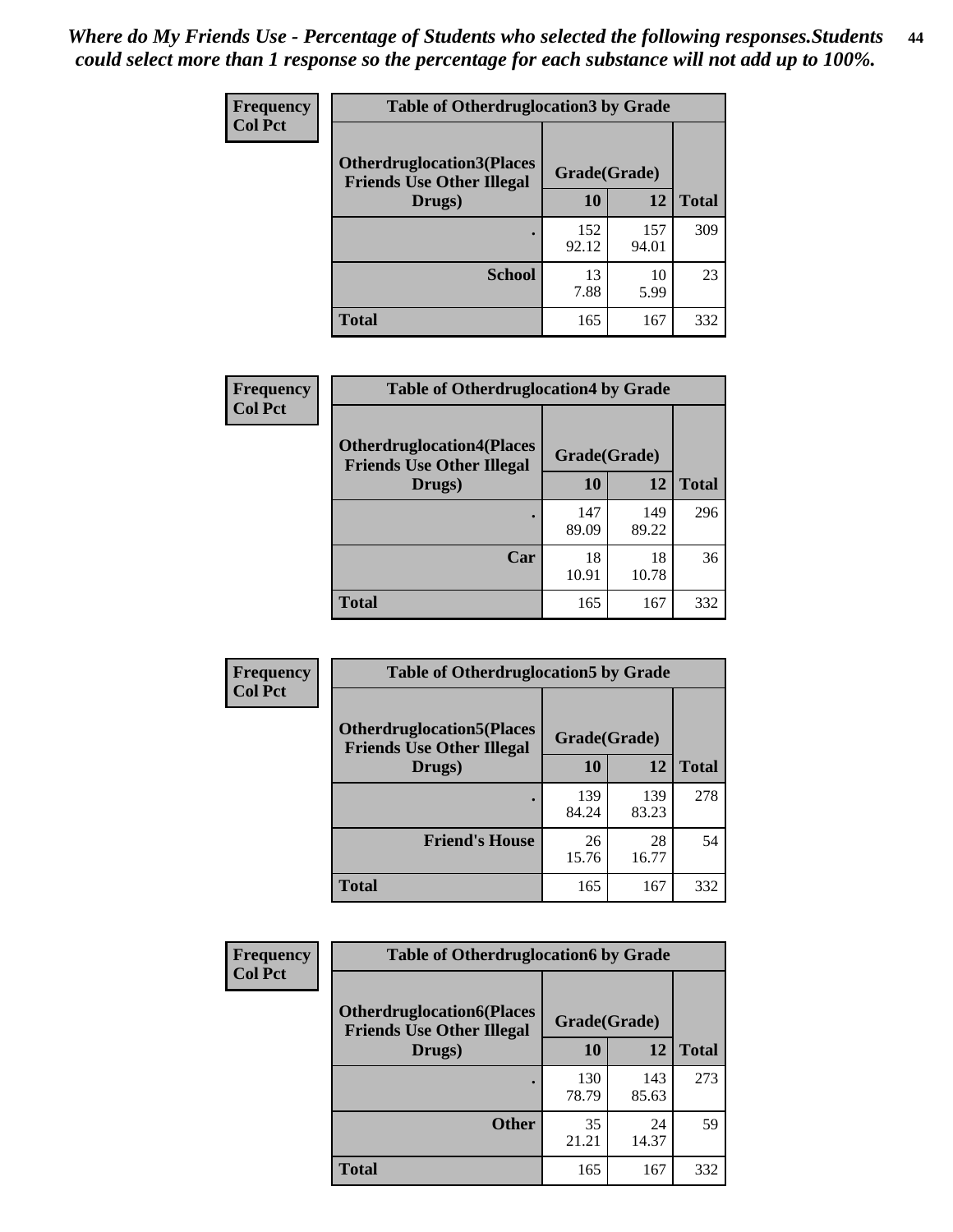| Frequency      | <b>Table of Alcoholtime1 by Grade</b>    |              |              |              |
|----------------|------------------------------------------|--------------|--------------|--------------|
| <b>Col Pct</b> | Alcoholtime1(Times<br><b>Friends Use</b> | Grade(Grade) |              |              |
|                | Alcohol)                                 | 10           | 12           | <b>Total</b> |
|                |                                          | 96<br>58.18  | 113<br>67.66 | 209          |
|                | Do Not Use                               | 69<br>41.82  | 54<br>32.34  | 123          |
|                | <b>Total</b>                             | 165          | 167          | 332          |

| Frequency      | <b>Table of Alcoholtime2 by Grade</b>           |              |              |              |
|----------------|-------------------------------------------------|--------------|--------------|--------------|
| <b>Col Pct</b> | <b>Alcoholtime2(Times</b><br><b>Friends Use</b> | Grade(Grade) |              |              |
|                | Alcohol)                                        | 10           | 12           | <b>Total</b> |
|                |                                                 | 148<br>89.70 | 152<br>91.02 | 300          |
|                | <b>On Way to School</b>                         | 17<br>10.30  | 15<br>8.98   | 32           |
|                | <b>Total</b>                                    | 165          | 167          | 332          |

| <b>Frequency</b> | <b>Table of Alcoholtime3 by Grade</b>           |              |              |              |
|------------------|-------------------------------------------------|--------------|--------------|--------------|
| <b>Col Pct</b>   | <b>Alcoholtime3(Times</b><br><b>Friends Use</b> | Grade(Grade) |              |              |
|                  | Alcohol)                                        | 10           | 12           | <b>Total</b> |
|                  |                                                 | 150<br>90.91 | 152<br>91.02 | 302          |
|                  | <b>During School</b>                            | 15<br>9.09   | 15<br>8.98   | 30           |
|                  | <b>Total</b>                                    | 165          | 167          | 332          |

| <b>Frequency</b> | <b>Table of Alcoholtime4 by Grade</b> |              |              |              |
|------------------|---------------------------------------|--------------|--------------|--------------|
| <b>Col Pct</b>   | <b>Alcoholtime4(Times</b>             | Grade(Grade) |              |              |
|                  | <b>Friends Use Alcohol)</b>           | 10           | 12           | <b>Total</b> |
|                  |                                       | 143<br>86.67 | 147<br>88.02 | 290          |
|                  | <b>On Way Home From School</b>        | 22<br>13.33  | 20<br>11.98  | 42           |
|                  | Total                                 | 165          | 167          | 332          |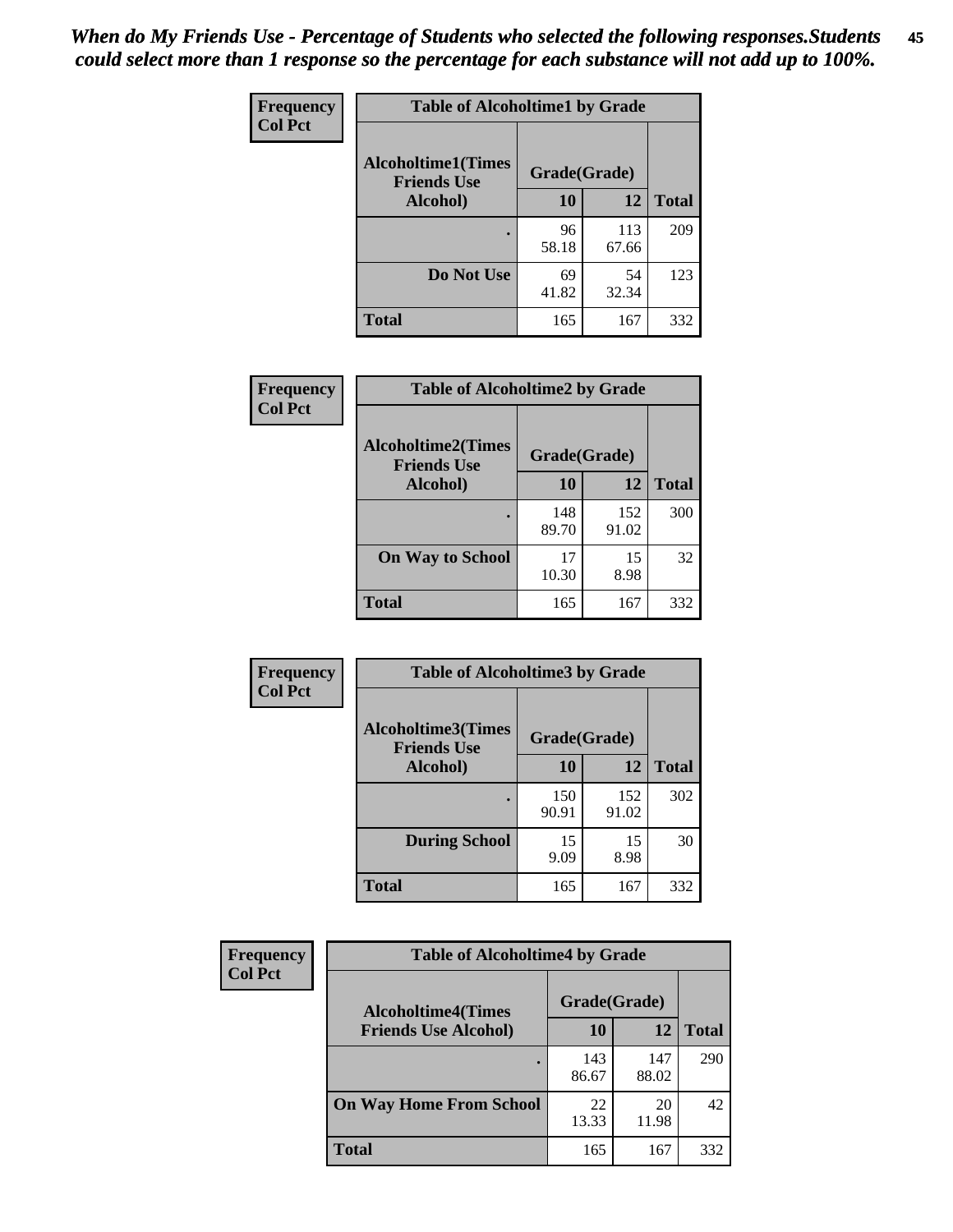*When do My Friends Use - Percentage of Students who selected the following responses.Students could select more than 1 response so the percentage for each substance will not add up to 100%.* **46**

| <b>Frequency</b> | <b>Table of Alcoholtime5 by Grade</b>           |              |              |              |
|------------------|-------------------------------------------------|--------------|--------------|--------------|
| <b>Col Pct</b>   | <b>Alcoholtime5(Times</b><br><b>Friends Use</b> | Grade(Grade) |              |              |
|                  | Alcohol)                                        | 10           | 12           | <b>Total</b> |
|                  |                                                 | 128<br>77.58 | 118<br>70.66 | 246          |
|                  | Weeknights                                      | 37<br>22.42  | 49<br>29.34  | 86           |
|                  | <b>Total</b>                                    | 165          | 167          | 332          |

| Frequency      | <b>Table of Alcoholtime6 by Grade</b>           |              |              |              |
|----------------|-------------------------------------------------|--------------|--------------|--------------|
| <b>Col Pct</b> | <b>Alcoholtime6(Times</b><br><b>Friends Use</b> | Grade(Grade) |              |              |
|                | Alcohol)                                        | 10           | 12           | <b>Total</b> |
|                |                                                 | 61<br>36.97  | 51<br>30.54  | 112          |
|                | Weekends                                        | 104<br>63.03 | 116<br>69.46 | 220          |
|                | <b>Total</b>                                    | 165          | 167          | 332          |

| <b>Frequency</b><br><b>Col Pct</b> | <b>Table of Tobaccotime1 by Grade</b>           |              |              |              |
|------------------------------------|-------------------------------------------------|--------------|--------------|--------------|
|                                    | <b>Tobaccotime1(Times</b><br><b>Friends Use</b> | Grade(Grade) |              |              |
|                                    | <b>Tobacco</b> )                                | 10           | 12           | <b>Total</b> |
|                                    |                                                 | 59<br>35.76  | 67<br>40.12  | 126          |
|                                    | Do Not Use                                      | 106<br>64.24 | 100<br>59.88 | 206          |
|                                    | <b>Total</b>                                    | 165          | 167          | 332          |

| <b>Frequency</b> |                                                 | <b>Table of Tobaccotime2 by Grade</b> |              |              |  |
|------------------|-------------------------------------------------|---------------------------------------|--------------|--------------|--|
| <b>Col Pct</b>   | <b>Tobaccotime2(Times</b><br><b>Friends Use</b> | Grade(Grade)                          |              |              |  |
|                  | <b>Tobacco</b> )                                | 10                                    | 12           | <b>Total</b> |  |
|                  |                                                 | 141<br>85.45                          | 143<br>85.63 | 284          |  |
|                  | <b>On Way to School</b>                         | 24<br>14.55                           | 24<br>14.37  | 48           |  |
|                  | <b>Total</b>                                    | 165                                   | 167          | 332          |  |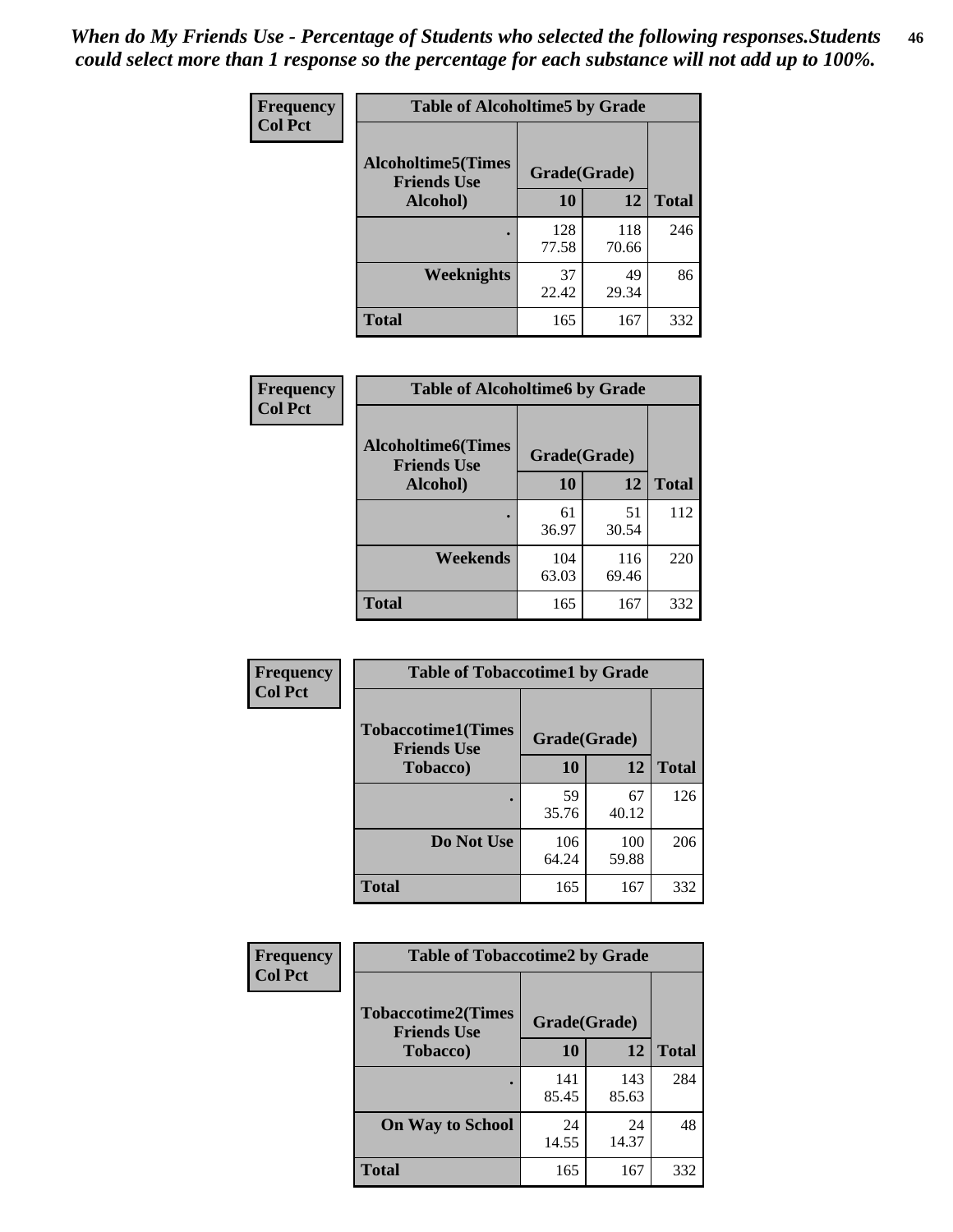*When do My Friends Use - Percentage of Students who selected the following responses.Students could select more than 1 response so the percentage for each substance will not add up to 100%.* **47**

| <b>Frequency</b> | <b>Table of Tobaccotime3 by Grade</b>           |              |              |              |  |
|------------------|-------------------------------------------------|--------------|--------------|--------------|--|
| <b>Col Pct</b>   | <b>Tobaccotime3(Times</b><br><b>Friends Use</b> | Grade(Grade) |              |              |  |
|                  | <b>Tobacco</b> )                                | 10           | 12           | <b>Total</b> |  |
|                  |                                                 | 149<br>90.30 | 148<br>88.62 | 297          |  |
|                  | <b>During School</b>                            | 16<br>9.70   | 19<br>11.38  | 35           |  |
|                  | <b>Total</b>                                    | 165          | 167          | 332          |  |

| <b>Frequency</b><br><b>Col Pct</b> | <b>Table of Tobaccotime4 by Grade</b> |              |              |              |
|------------------------------------|---------------------------------------|--------------|--------------|--------------|
|                                    | <b>Tobaccotime4(Times</b>             | Grade(Grade) |              |              |
|                                    | <b>Friends Use Tobacco)</b>           | 10           | 12           | <b>Total</b> |
|                                    |                                       | 143<br>86.67 | 147<br>88.02 | 290          |
|                                    | <b>On Way Home From School</b>        | 22<br>13.33  | 20<br>11.98  | 42           |
|                                    | Total                                 | 165          | 167          | 332          |

| <b>Frequency</b> | <b>Table of Tobaccotime5 by Grade</b>           |              |              |              |
|------------------|-------------------------------------------------|--------------|--------------|--------------|
| <b>Col Pct</b>   | <b>Tobaccotime5(Times</b><br><b>Friends Use</b> | Grade(Grade) |              |              |
|                  | <b>Tobacco</b> )                                | 10           | 12           | <b>Total</b> |
|                  |                                                 | 121<br>73.33 | 112<br>67.07 | 233          |
|                  | Weeknights                                      | 44<br>26.67  | 55<br>32.93  | 99           |
|                  | <b>Total</b>                                    | 165          | 167          | 332          |

| Frequency      | <b>Table of Tobaccotime6 by Grade</b>           |              |             |              |  |
|----------------|-------------------------------------------------|--------------|-------------|--------------|--|
| <b>Col Pct</b> | <b>Tobaccotime6(Times</b><br><b>Friends Use</b> | Grade(Grade) |             |              |  |
|                | <b>Tobacco</b> )                                | 10           | 12          | <b>Total</b> |  |
|                |                                                 | 104<br>63.03 | 97<br>58.08 | 201          |  |
|                | Weekends                                        | 61<br>36.97  | 70<br>41.92 | 131          |  |
|                | Total                                           | 165          | 167         | 332          |  |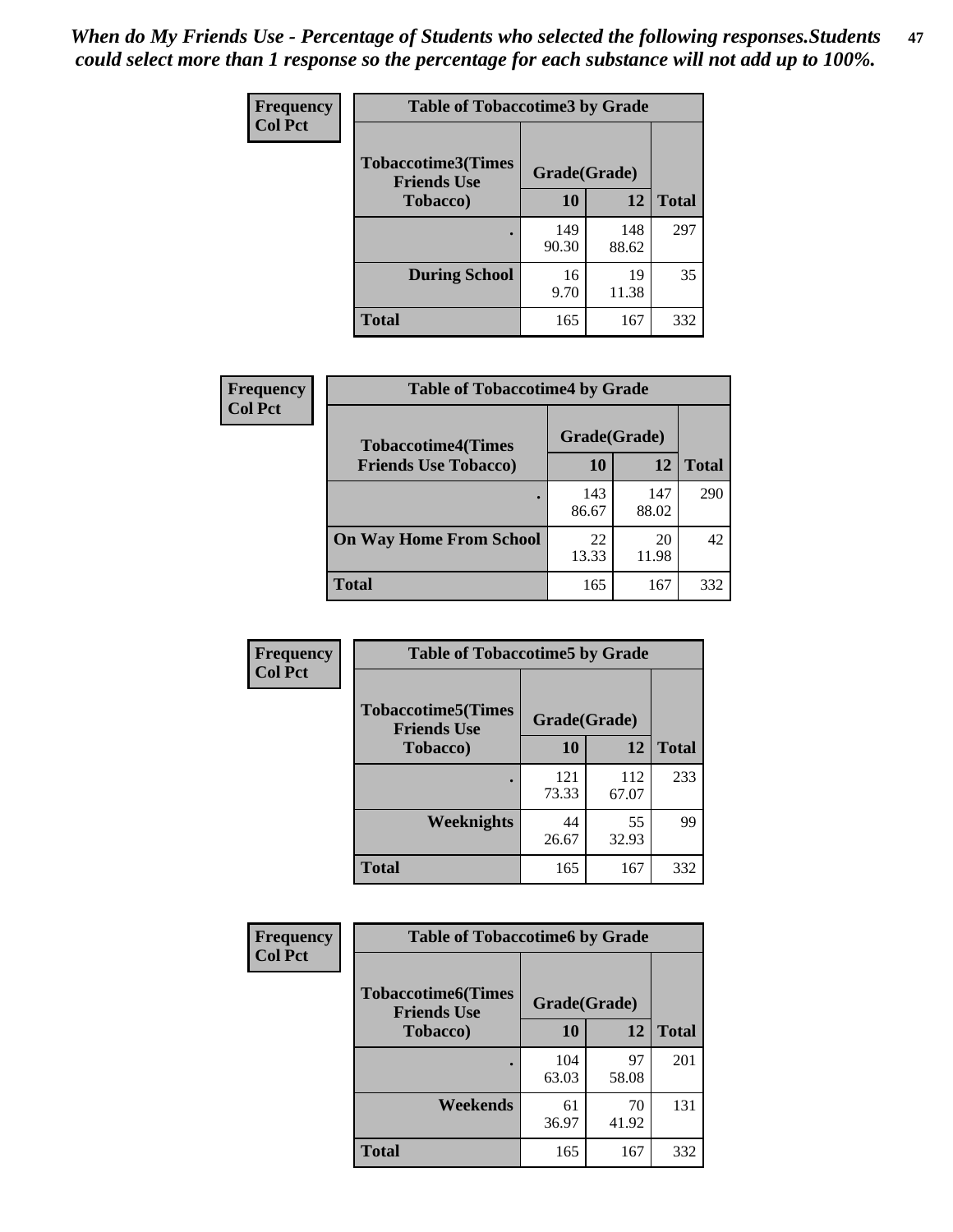| Frequency<br><b>Col Pct</b> | <b>Table of Marijuanatime1 by Grade</b>           |              |             |              |  |
|-----------------------------|---------------------------------------------------|--------------|-------------|--------------|--|
|                             | <b>Marijuanatime1(Times</b><br><b>Friends Use</b> | Grade(Grade) |             |              |  |
|                             | Marijuana)                                        | 10           | 12          | <b>Total</b> |  |
|                             |                                                   | 76<br>46.06  | 84<br>50.30 | 160          |  |
|                             | Do Not Use                                        | 89<br>53.94  | 83<br>49.70 | 172          |  |
|                             | <b>Total</b>                                      | 165          | 167         | 332          |  |

| Frequency      | <b>Table of Marijuanatime2 by Grade</b>           |              |              |              |
|----------------|---------------------------------------------------|--------------|--------------|--------------|
| <b>Col Pct</b> | <b>Marijuanatime2(Times</b><br><b>Friends Use</b> | Grade(Grade) |              |              |
|                | Marijuana)                                        | 10           | 12           | <b>Total</b> |
|                |                                                   | 136<br>82.42 | 139<br>83.23 | 275          |
|                | <b>On Way to School</b>                           | 29<br>17.58  | 28<br>16.77  | 57           |
|                | <b>Total</b>                                      | 165          | 167          | 332          |

| Frequency      | <b>Table of Marijuanatime3 by Grade</b>    |              |              |              |
|----------------|--------------------------------------------|--------------|--------------|--------------|
| <b>Col Pct</b> | Marijuanatime3(Times<br><b>Friends Use</b> | Grade(Grade) |              |              |
|                | Marijuana)                                 | 10           | 12           | <b>Total</b> |
|                |                                            | 156<br>94.55 | 142<br>85.03 | 298          |
|                | <b>During School</b>                       | 9<br>5.45    | 25<br>14.97  | 34           |
|                | <b>Total</b>                               | 165          | 167          | 332          |

| <b>Frequency</b> | <b>Table of Marijuanatime4 by Grade</b> |              |              |              |
|------------------|-----------------------------------------|--------------|--------------|--------------|
| <b>Col Pct</b>   | <b>Marijuanatime4(Times</b>             | Grade(Grade) |              |              |
|                  | <b>Friends Use Marijuana</b> )          | 10           | 12           | <b>Total</b> |
|                  |                                         | 139<br>84.24 | 138<br>82.63 | 277          |
|                  | <b>On Way Home From School</b>          | 26<br>15.76  | 29<br>17.37  | 55           |
|                  | <b>Total</b>                            | 165          | 167          | 332          |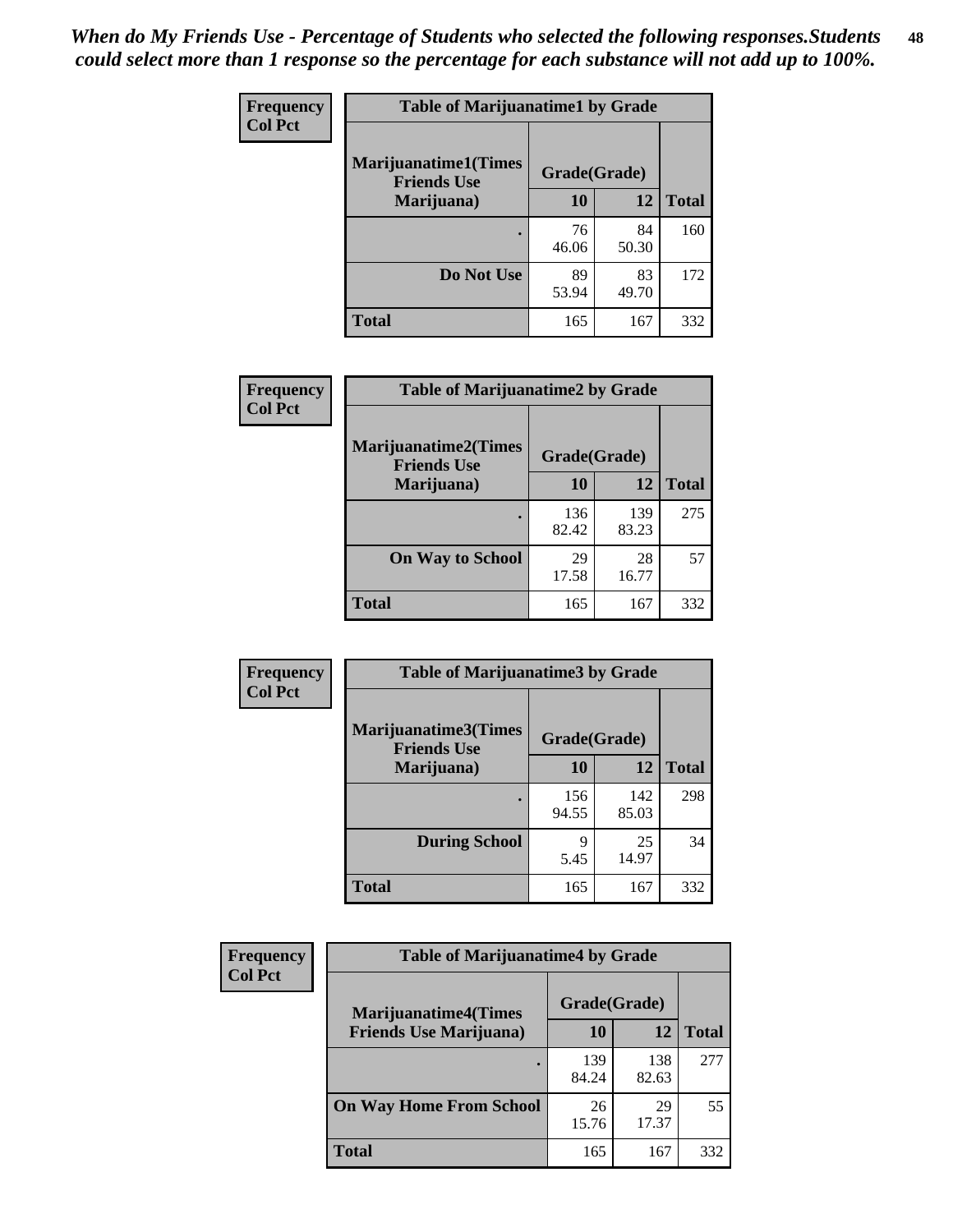| Frequency      | <b>Table of Marijuanatime5 by Grade</b>            |              |              |              |  |
|----------------|----------------------------------------------------|--------------|--------------|--------------|--|
| <b>Col Pct</b> | <b>Marijuanatime5</b> (Times<br><b>Friends Use</b> | Grade(Grade) |              |              |  |
|                | Marijuana)                                         | 10           | 12           | <b>Total</b> |  |
|                |                                                    | 121<br>73.33 | 101<br>60.48 | 222          |  |
|                | Weeknights                                         | 44<br>26.67  | 66<br>39.52  | 110          |  |
|                | <b>Total</b>                                       | 165          | 167          | 332          |  |

| Frequency      | <b>Table of Marijuanatime6 by Grade</b>            |              |             |              |
|----------------|----------------------------------------------------|--------------|-------------|--------------|
| <b>Col Pct</b> | <b>Marijuanatime6</b> (Times<br><b>Friends Use</b> | Grade(Grade) |             |              |
|                | Marijuana)                                         | 10           | 12          | <b>Total</b> |
|                |                                                    | 84<br>50.91  | 79<br>47.31 | 163          |
|                | Weekends                                           | 81<br>49.09  | 88<br>52.69 | 169          |
|                | <b>Total</b>                                       | 165          | 167         | 332          |

| <b>Frequency</b> | <b>Table of Otherdrugtime1 by Grade</b>                  |              |              |              |  |
|------------------|----------------------------------------------------------|--------------|--------------|--------------|--|
| <b>Col Pct</b>   | <b>Otherdrugtime1</b> (Times<br><b>Friends Use Other</b> | Grade(Grade) |              |              |  |
|                  | <b>Illegal Drugs</b> )                                   | 10           | 12           | <b>Total</b> |  |
|                  |                                                          | 44<br>26.67  | 44<br>26.35  | 88           |  |
|                  | Do Not Use                                               | 121<br>73.33 | 123<br>73.65 | 244          |  |
|                  | <b>Total</b>                                             | 165          | 167          | 332          |  |

| Frequency      | <b>Table of Otherdrugtime2 by Grade</b>                 |              |              |              |  |  |
|----------------|---------------------------------------------------------|--------------|--------------|--------------|--|--|
| <b>Col Pct</b> | <b>Otherdrugtime2(Times</b><br><b>Friends Use Other</b> | Grade(Grade) |              |              |  |  |
|                | <b>Illegal Drugs</b> )                                  | 10           | 12           | <b>Total</b> |  |  |
|                |                                                         | 150<br>90.91 | 159<br>95.21 | 309          |  |  |
|                | <b>On Way to School</b>                                 | 15<br>9.09   | 8<br>4.79    | 23           |  |  |
|                | Total                                                   | 165          | 167          | 332          |  |  |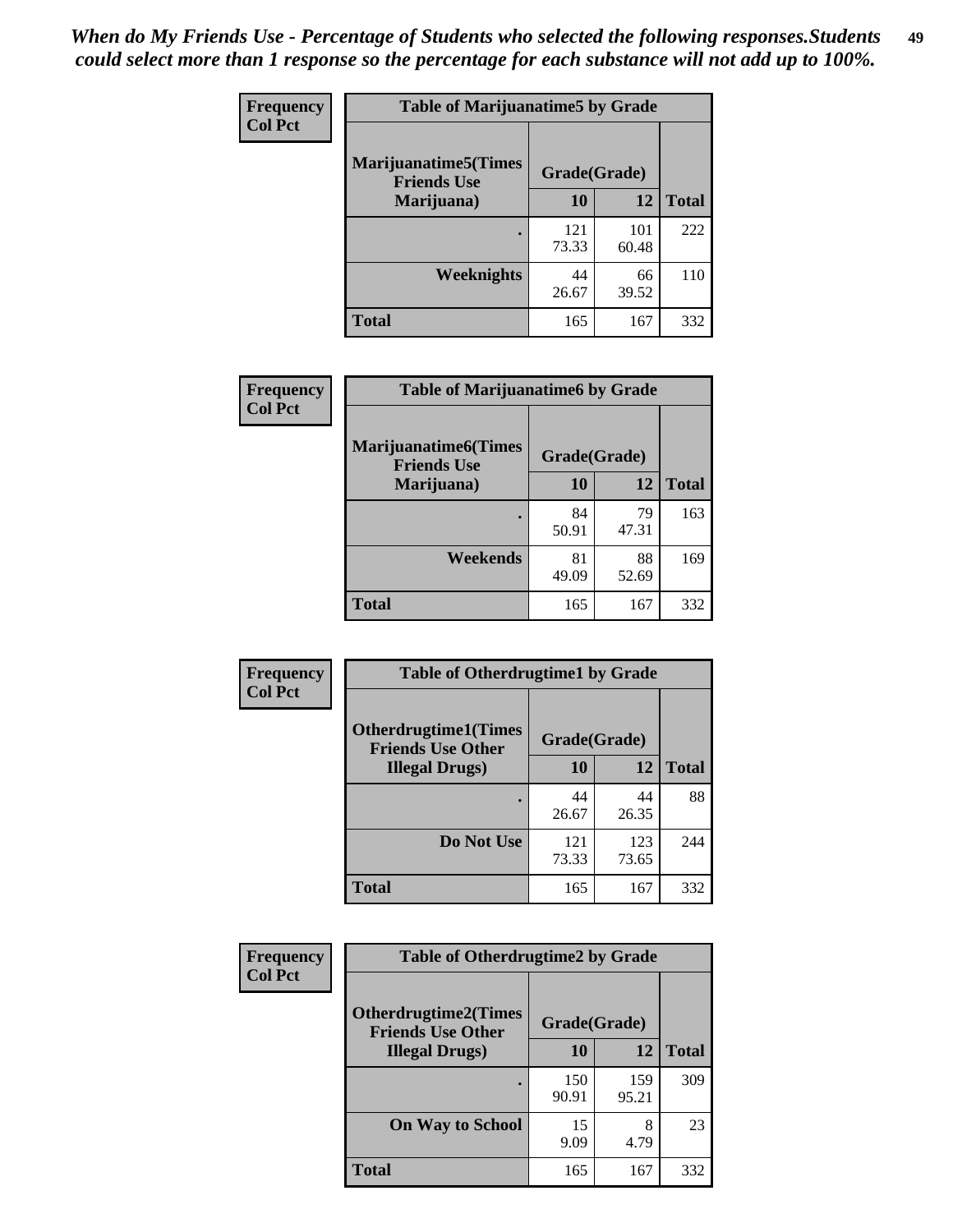| <b>Frequency</b> | <b>Table of Otherdrugtime3 by Grade</b>                 |              |              |              |  |  |
|------------------|---------------------------------------------------------|--------------|--------------|--------------|--|--|
| <b>Col Pct</b>   | <b>Otherdrugtime3(Times</b><br><b>Friends Use Other</b> | Grade(Grade) |              |              |  |  |
|                  | <b>Illegal Drugs</b> )                                  | 10           | 12           | <b>Total</b> |  |  |
|                  |                                                         | 158<br>95.76 | 156<br>93.41 | 314          |  |  |
|                  | <b>During School</b>                                    | 4.24         | 11<br>6.59   | 18           |  |  |
|                  | <b>Total</b>                                            | 165          | 167          | 332          |  |  |

| <b>Frequency</b> | <b>Table of Otherdrugtime4 by Grade</b>                         |              |              |              |  |  |
|------------------|-----------------------------------------------------------------|--------------|--------------|--------------|--|--|
| <b>Col Pct</b>   | <b>Otherdrugtime4(Times</b><br><b>Friends Use Other Illegal</b> | Grade(Grade) |              |              |  |  |
|                  | Drugs)                                                          | 10           | 12           | <b>Total</b> |  |  |
|                  |                                                                 | 153<br>92.73 | 155<br>92.81 | 308          |  |  |
|                  | <b>On Way Home From School</b>                                  | 12<br>7.27   | 12<br>7.19   | 24           |  |  |
|                  | <b>Total</b>                                                    | 165          | 167          | 332          |  |  |

| <b>Frequency</b> | <b>Table of Otherdrugtime5 by Grade</b>                                  |              |              |              |  |  |  |
|------------------|--------------------------------------------------------------------------|--------------|--------------|--------------|--|--|--|
| <b>Col Pct</b>   | <b>Otherdrugtime5</b> (Times<br>Grade(Grade)<br><b>Friends Use Other</b> |              |              |              |  |  |  |
|                  | <b>Illegal Drugs</b> )                                                   | 10           | 12           | <b>Total</b> |  |  |  |
|                  |                                                                          | 136<br>82.42 | 136<br>81.44 | 272          |  |  |  |
|                  | Weeknights                                                               | 29<br>17.58  | 31<br>18.56  | 60           |  |  |  |
|                  | Total                                                                    | 165          | 167          | 332          |  |  |  |

| <b>Frequency</b> | <b>Table of Otherdrugtime6 by Grade</b>                  |              |              |              |  |  |
|------------------|----------------------------------------------------------|--------------|--------------|--------------|--|--|
| <b>Col Pct</b>   | <b>Otherdrugtime6</b> (Times<br><b>Friends Use Other</b> | Grade(Grade) |              |              |  |  |
|                  | <b>Illegal Drugs</b> )                                   | 10           | 12           | <b>Total</b> |  |  |
|                  | ٠                                                        | 118<br>71.52 | 124<br>74.25 | 242          |  |  |
|                  | Weekends                                                 | 47<br>28.48  | 43<br>25.75  | 90           |  |  |
|                  | <b>Total</b>                                             | 165          | 167          | 332          |  |  |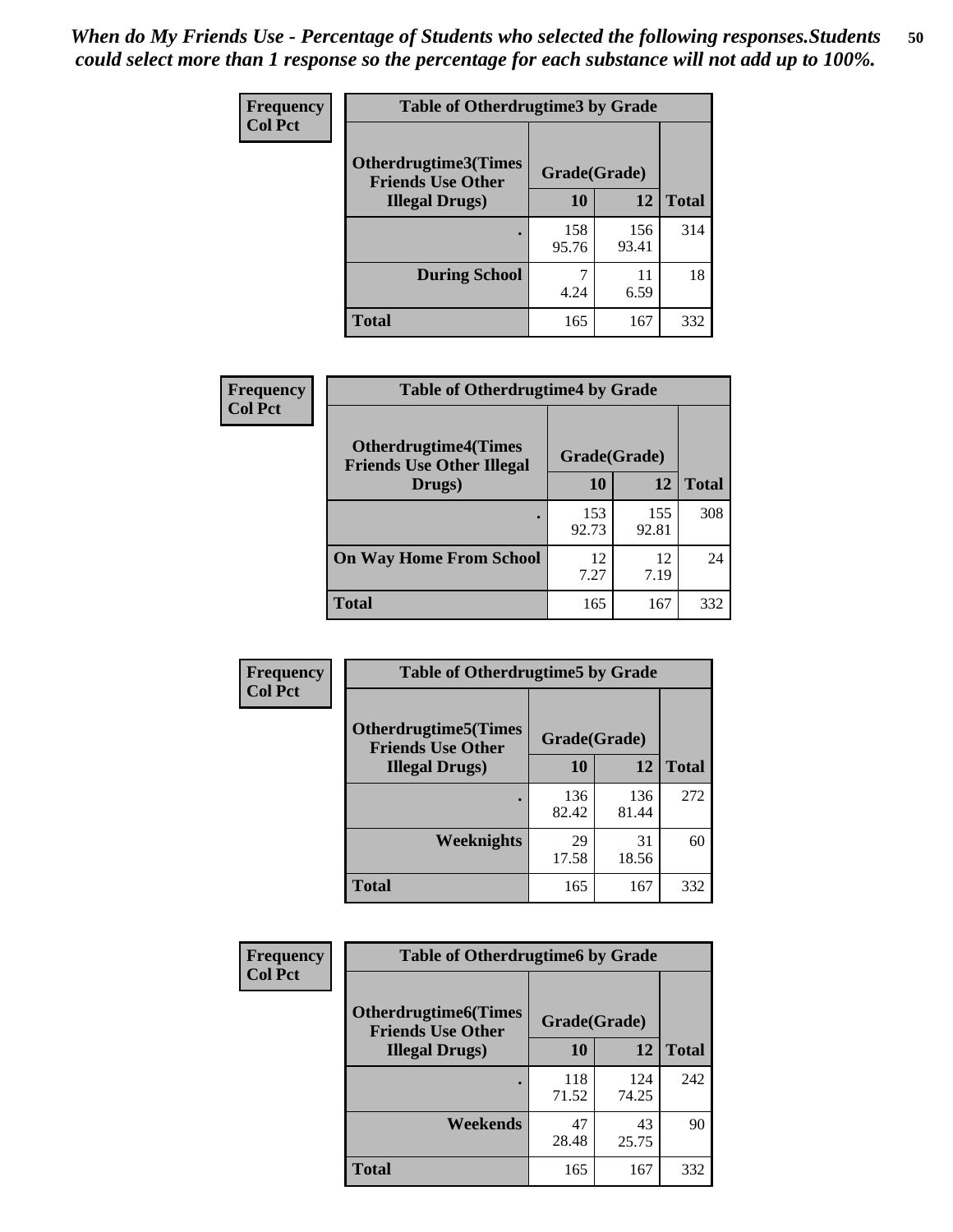| Frequency      | <b>Table of Educationalcohol by Grade</b>                                                                  |              |             |              |  |  |
|----------------|------------------------------------------------------------------------------------------------------------|--------------|-------------|--------------|--|--|
| <b>Col Pct</b> | Educationalcohol(I<br>have been taught<br>about alcohol,<br>tobacco,<br>and other drugs<br>within the last | Grade(Grade) |             |              |  |  |
|                | year at school)                                                                                            | 10           | 12          | <b>Total</b> |  |  |
|                | <b>Yes</b>                                                                                                 | 118<br>71.52 | 81<br>48.50 | 199          |  |  |
|                | N <sub>0</sub>                                                                                             | 47<br>28.48  | 86<br>51.50 | 133          |  |  |
|                | <b>Total</b>                                                                                               | 165          | 167         | 332          |  |  |

| Frequency      | <b>Table of Eversmoked by Grade</b> |              |              |              |  |  |  |
|----------------|-------------------------------------|--------------|--------------|--------------|--|--|--|
| <b>Col Pct</b> | Eversmoked(I<br>have smoked         | Grade(Grade) |              |              |  |  |  |
|                | a cigarette)                        | 10           | 12           | <b>Total</b> |  |  |  |
|                | Yes                                 | 41<br>24.85  | 54<br>32.34  | 95           |  |  |  |
|                | N <sub>0</sub>                      | 124<br>75.15 | 113<br>67.66 | 237          |  |  |  |
|                | <b>Total</b>                        | 165          | 167          | 332          |  |  |  |

| Frequency      | <b>Table of Drovedrinking by Grade</b>                                                                              |                    |              |              |  |  |
|----------------|---------------------------------------------------------------------------------------------------------------------|--------------------|--------------|--------------|--|--|
| <b>Col Pct</b> | Drovedrinking(In<br>the past 30 days I<br>have driven a car<br>or other vehicle<br>while I was<br>drinking alcohol) | Grade(Grade)<br>10 | 12           | <b>Total</b> |  |  |
|                | <b>Yes</b>                                                                                                          | 3<br>1.82          | 9<br>5.39    | 12           |  |  |
|                | N <sub>0</sub>                                                                                                      | 162<br>98.18       | 158<br>94.61 | 320          |  |  |
|                | <b>Total</b>                                                                                                        | 165                | 167          | 332          |  |  |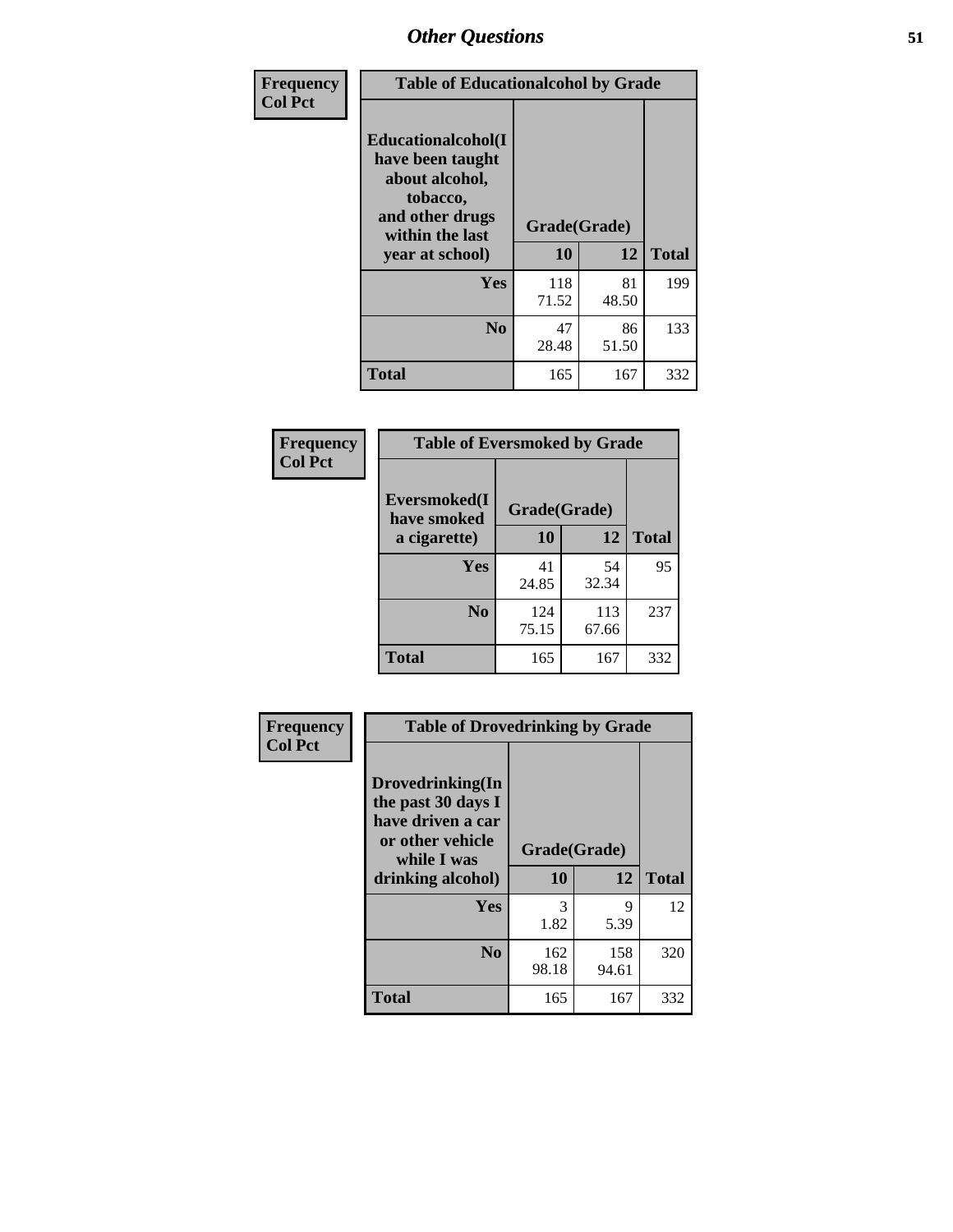| Frequency<br><b>Col Pct</b> | <b>Table of Rodedrinking by Grade</b>                                                                      |              |              |              |  |  |
|-----------------------------|------------------------------------------------------------------------------------------------------------|--------------|--------------|--------------|--|--|
|                             | Rodedrinking(In<br>the past 30 days<br>I have ridden in<br>a car with a<br>driver who had<br>been drinking | Grade(Grade) |              |              |  |  |
|                             | alcohol)                                                                                                   | 10           | 12           | <b>Total</b> |  |  |
|                             | Yes                                                                                                        | 23<br>13.94  | 25<br>14.97  | 48           |  |  |
|                             | N <sub>0</sub>                                                                                             | 142<br>86.06 | 142<br>85.03 | 284          |  |  |
|                             | <b>Total</b>                                                                                               | 165          | 167          | 332          |  |  |

#### **Frequency Col Pct**

| <b>Table of Drugsschool by Grade</b>                                                                                      |              |              |              |  |  |  |
|---------------------------------------------------------------------------------------------------------------------------|--------------|--------------|--------------|--|--|--|
| <b>Drugsschool</b> (During<br>the past 12 months,<br>I have been offered,<br>sold,<br>or given illegal<br>drugs on school | Grade(Grade) |              |              |  |  |  |
| property)                                                                                                                 | 10           | 12           | <b>Total</b> |  |  |  |
| Yes                                                                                                                       | 36<br>21.82  | 35<br>20.96  | 71           |  |  |  |
| N <sub>0</sub>                                                                                                            | 129<br>78.18 | 132<br>79.04 | 261          |  |  |  |
| <b>Total</b>                                                                                                              | 165          | 167          | 332          |  |  |  |

| Frequency      | <b>Table of Helpbullied by Grade</b>           |              |              |     |  |  |  |
|----------------|------------------------------------------------|--------------|--------------|-----|--|--|--|
| <b>Col Pct</b> | Helpbullied(I<br>would help<br>someone who was | Grade(Grade) | <b>Total</b> |     |  |  |  |
|                | being bullied)                                 | <b>10</b>    | 12           |     |  |  |  |
|                | <b>Strongly Agree</b>                          | 62<br>37.58  | 57<br>34.13  | 119 |  |  |  |
|                | <b>Somewhat Agree</b>                          | 82<br>49.70  | 78<br>46.71  | 160 |  |  |  |
|                | <b>Somewhat Disagree</b>                       | 14<br>8.48   | 15<br>8.98   | 29  |  |  |  |
|                | <b>Strongly Disagree</b>                       | 7<br>4.24    | 17<br>10.18  | 24  |  |  |  |
|                | <b>Total</b>                                   | 165          | 167          | 332 |  |  |  |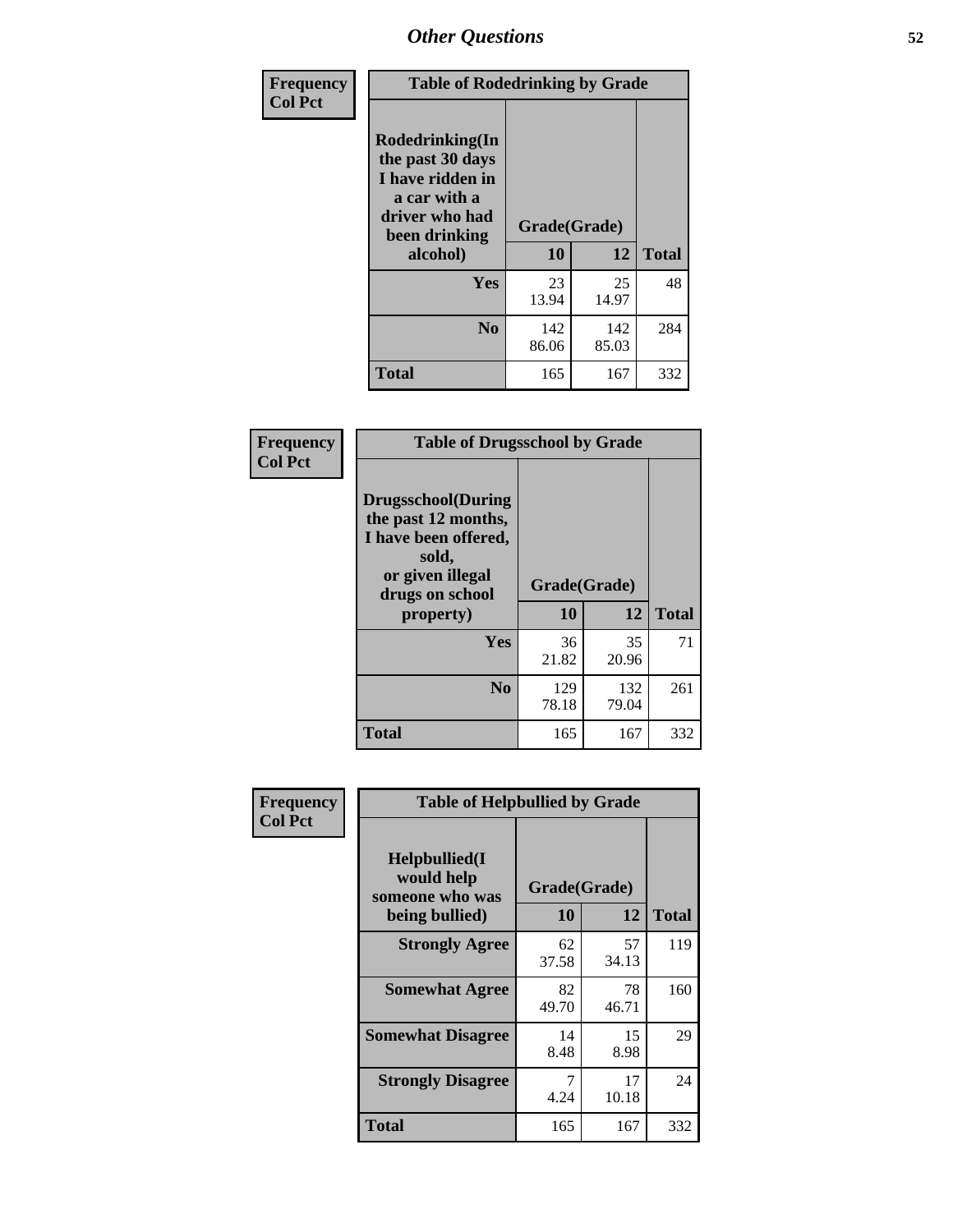| Frequency      | <b>Table of Grade by Bingedrinking</b> |                             |              |                  |                     |                                                                                                         |                               |                        |              |
|----------------|----------------------------------------|-----------------------------|--------------|------------------|---------------------|---------------------------------------------------------------------------------------------------------|-------------------------------|------------------------|--------------|
| <b>Row Pct</b> |                                        |                             |              |                  |                     | Bingedrinking(I have drunk five or more<br>drinks of alcohol at one sitting during the<br>last 30 days) |                               |                        |              |
|                | Grade(Grade)                           | $\mathbf{0}$<br><b>Days</b> | 1 or<br>days | 3 to<br>days     | $6$ to<br>9<br>days | 10<br>to<br>19<br>days                                                                                  | <b>20</b><br>to<br>29<br>days | All<br>30<br>days      | <b>Total</b> |
|                | 10                                     | 159<br>96.36                | 4<br>2.42    | $\Omega$<br>0.00 | $\Omega$<br>0.00    | 0.61                                                                                                    | 0.61                          | $\Omega$<br>0.00       | 165          |
|                | 12                                     | 150<br>89.82                | 5<br>2.99    | 5<br>2.99        | 0.60                | 4<br>2.40                                                                                               | 0<br>0.00                     | $\overline{2}$<br>1.20 | 167          |
|                | <b>Total</b>                           | 309                         | 9            | 5                | 1                   | 5                                                                                                       |                               | $\overline{2}$         | 332          |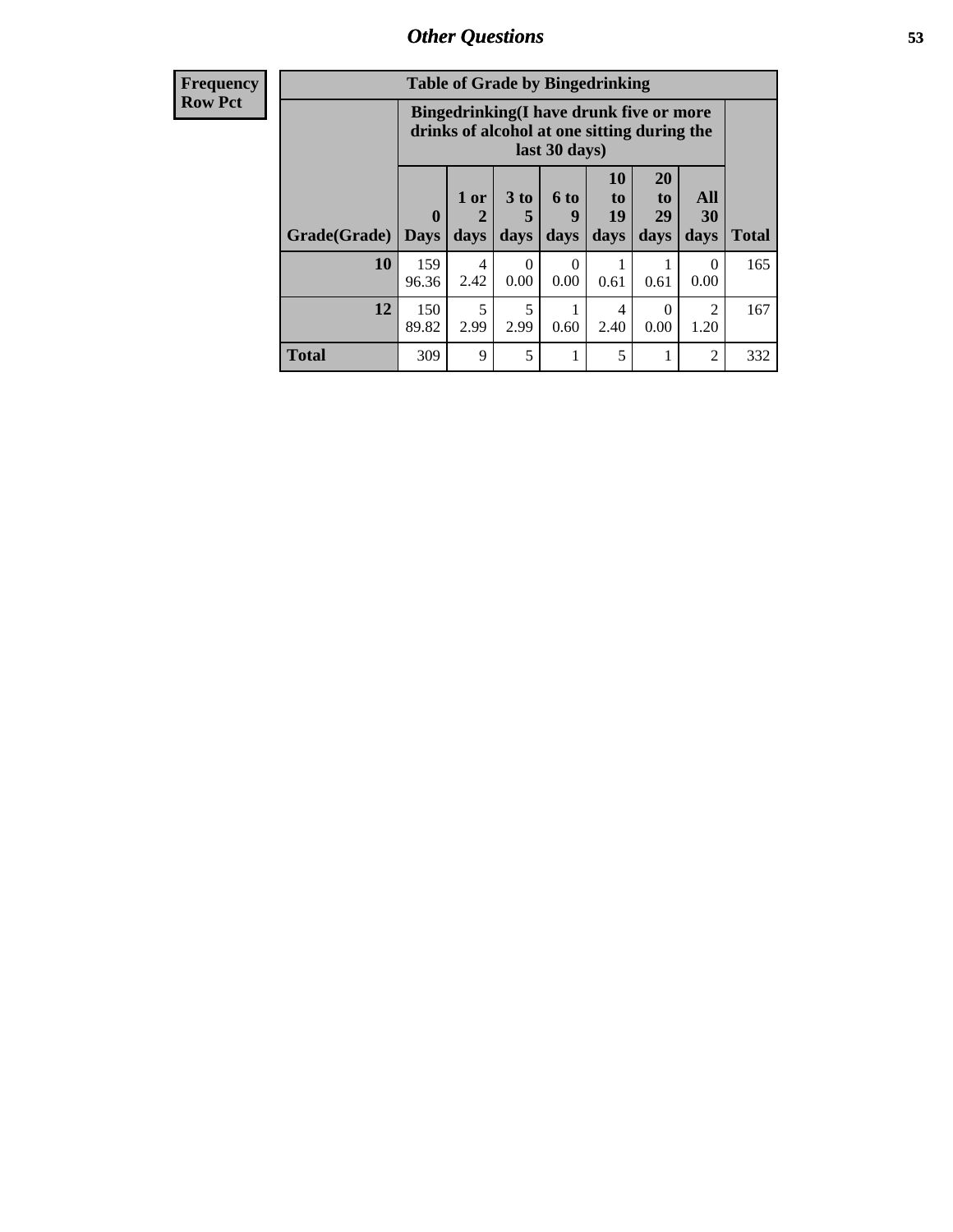### *Nutrition* **54**

| Frequency      |
|----------------|
| <b>Row Pct</b> |

| <b>Table of Grade by Dairy</b> |                          |                                                                                        |             |             |     |  |  |  |
|--------------------------------|--------------------------|----------------------------------------------------------------------------------------|-------------|-------------|-----|--|--|--|
|                                |                          | Dairy (I eat at least 3 servings of dairy<br>products each day)                        |             |             |     |  |  |  |
| Grade(Grade)                   | <b>Strongly</b><br>Agree | Somewhat<br><b>Somewhat</b><br><b>Strongly</b><br><b>Disagree</b><br>Disagree<br>Agree |             |             |     |  |  |  |
| 10                             | 48<br>29.09              | 58<br>35.15                                                                            | 30<br>18.18 | 29<br>17.58 | 165 |  |  |  |
| 12                             | 46<br>27.54              | 70<br>41.92                                                                            | 29<br>17.37 | 22<br>13.17 | 167 |  |  |  |
| <b>Total</b>                   | 94                       | 128                                                                                    | 59          | 51          | 332 |  |  |  |

| <b>Frequency</b> |  |
|------------------|--|
| <b>Row Pct</b>   |  |

| <b>Table of Grade by Fruitveg</b> |                          |                                                                          |                                               |                                    |              |  |  |
|-----------------------------------|--------------------------|--------------------------------------------------------------------------|-----------------------------------------------|------------------------------------|--------------|--|--|
|                                   |                          | Fruitveg(I eat at least 5 servings of fruits<br>and vegetables each day) |                                               |                                    |              |  |  |
| Grade(Grade)                      | <b>Strongly</b><br>Agree | Agree                                                                    | <b>Somewhat   Somewhat</b><br><b>Disagree</b> | <b>Strongly</b><br><b>Disagree</b> | <b>Total</b> |  |  |
| 10                                | 26<br>15.76              | 67<br>40.61                                                              | 43<br>26.06                                   | 29<br>17.58                        | 165          |  |  |
| 12                                | 26<br>15.57              | 57<br>34.13                                                              | 51<br>30.54                                   | 33<br>19.76                        | 167          |  |  |
| <b>Total</b>                      | 52                       | 124                                                                      | 94                                            | 62                                 | 332          |  |  |

| <b>Frequency</b> | <b>Table of Grade by Cafeteriahealthy</b> |                                                                       |                            |                 |                                    |              |  |
|------------------|-------------------------------------------|-----------------------------------------------------------------------|----------------------------|-----------------|------------------------------------|--------------|--|
| <b>Row Pct</b>   |                                           | Cafeteriahealthy (School meals in my<br>school cafeteria are healthy) |                            |                 |                                    |              |  |
|                  | Grade(Grade)                              | <b>Strongly</b><br>Agree                                              | Somewhat Somewhat<br>Agree | <b>Disagree</b> | <b>Strongly</b><br><b>Disagree</b> | <b>Total</b> |  |
|                  | 10                                        | 4<br>2.42                                                             | 43<br>26.06                | 53<br>32.12     | 65<br>39.39                        | 165          |  |
|                  | 12                                        | 6<br>3.59                                                             | 45<br>26.95                | 41<br>24.55     | 75<br>44.91                        | 167          |  |
|                  | Total                                     | 10                                                                    | 88                         | 94              | 140                                | 332          |  |

| <b>Frequency</b> |
|------------------|
| <b>Row Pct</b>   |

| <b>Table of Grade by Cafeterianutrition</b> |                                                                                           |             |                                        |                                    |              |  |  |
|---------------------------------------------|-------------------------------------------------------------------------------------------|-------------|----------------------------------------|------------------------------------|--------------|--|--|
|                                             | <b>Cafeterianutrition</b> (Facts about nutrition<br>are available in my school cafeteria) |             |                                        |                                    |              |  |  |
| Grade(Grade)                                | <b>Strongly</b><br>Agree                                                                  | Agree       | Somewhat   Somewhat<br><b>Disagree</b> | <b>Strongly</b><br><b>Disagree</b> | <b>Total</b> |  |  |
| 10                                          | 36<br>21.82                                                                               | 65<br>39.39 | 36<br>21.82                            | 28<br>16.97                        | 165          |  |  |
| 12                                          | 42<br>25.15                                                                               | 61<br>36.53 | 27<br>16.17                            | 37<br>22.16                        | 167          |  |  |
| <b>Total</b>                                | 78                                                                                        | 126         | 63                                     | 65                                 | 332          |  |  |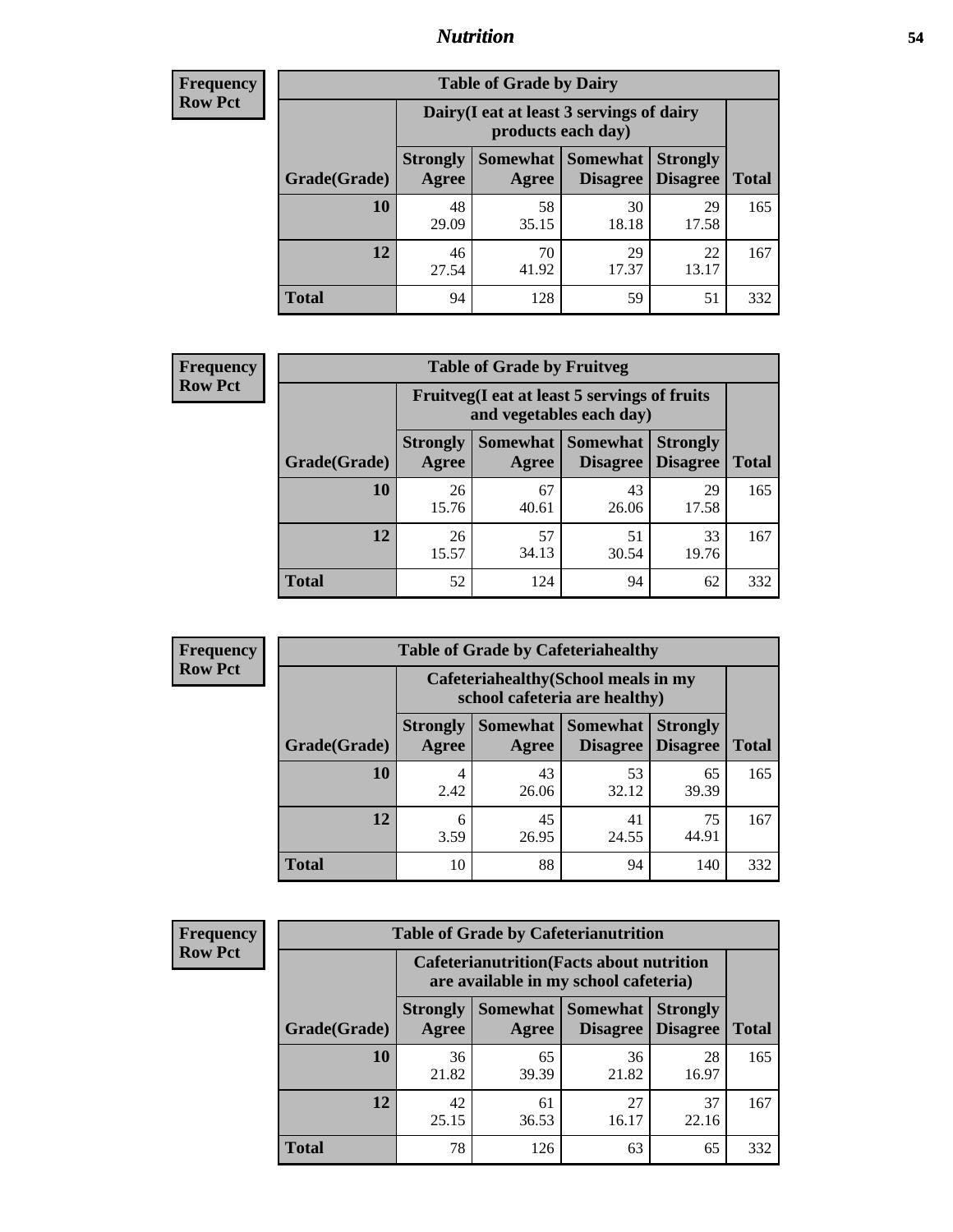### *Nutrition* **55**

| Frequency |
|-----------|
| Row Pct   |

| <b>Table of Grade by Schoollunch</b> |                                                                                                                     |                                                                 |            |             |     |  |  |  |
|--------------------------------------|---------------------------------------------------------------------------------------------------------------------|-----------------------------------------------------------------|------------|-------------|-----|--|--|--|
|                                      |                                                                                                                     | Schoollunch(I eat school lunch three or<br>more times per week) |            |             |     |  |  |  |
| Grade(Grade)                         | Somewhat   Somewhat<br><b>Strongly</b><br><b>Strongly</b><br><b>Disagree</b><br>Disagree<br>Total<br>Agree<br>Agree |                                                                 |            |             |     |  |  |  |
| 10                                   | 78<br>47.27                                                                                                         | 31<br>18.79                                                     | 8<br>4.85  | 48<br>29.09 | 165 |  |  |  |
| 12                                   | 64<br>38.32                                                                                                         | 39<br>23.35                                                     | 15<br>8.98 | 49<br>29.34 | 167 |  |  |  |
| <b>Total</b>                         | 142                                                                                                                 | 70                                                              | 23         | 97          | 332 |  |  |  |

| <b>Frequency</b> |  |
|------------------|--|
| <b>Row Pct</b>   |  |

| <b>Table of Grade by Foodchoices</b>                                |                          |             |                               |                                    |              |  |  |
|---------------------------------------------------------------------|--------------------------|-------------|-------------------------------|------------------------------------|--------------|--|--|
| Foodchoices (I make healthy food choices in<br>my school cafeteria) |                          |             |                               |                                    |              |  |  |
| Grade(Grade)                                                        | <b>Strongly</b><br>Agree | Agree       | Somewhat Somewhat<br>Disagree | <b>Strongly</b><br><b>Disagree</b> | <b>Total</b> |  |  |
| 10                                                                  | 26<br>15.76              | 51<br>30.91 | 46<br>27.88                   | 42<br>25.45                        | 165          |  |  |
| 12                                                                  | 30<br>17.96              | 68<br>40.72 | 26<br>15.57                   | 43<br>25.75                        | 167          |  |  |
| <b>Total</b>                                                        | 56                       | 119         | 72                            | 85                                 | 332          |  |  |

| <b>Frequency</b> | <b>Table of Grade by Wholewheat</b> |                                                                                                             |             |                                        |                                    |              |  |  |
|------------------|-------------------------------------|-------------------------------------------------------------------------------------------------------------|-------------|----------------------------------------|------------------------------------|--------------|--|--|
| <b>Row Pct</b>   |                                     | Wholewheat (There are whole wheat and<br>multigrain breads and cereals available in<br>my school cafeteria) |             |                                        |                                    |              |  |  |
|                  | Grade(Grade)                        | <b>Strongly</b><br>Agree                                                                                    | Agree       | Somewhat   Somewhat<br><b>Disagree</b> | <b>Strongly</b><br><b>Disagree</b> | <b>Total</b> |  |  |
|                  | 10                                  | 31<br>18.79                                                                                                 | 54<br>32.73 | 41<br>24.85                            | 39<br>23.64                        | 165          |  |  |
|                  | 12                                  | 39<br>23.35                                                                                                 | 55<br>32.93 | 34<br>20.36                            | 39<br>23.35                        | 167          |  |  |
|                  | <b>Total</b>                        | 70                                                                                                          | 109         | 75                                     | 78                                 | 332          |  |  |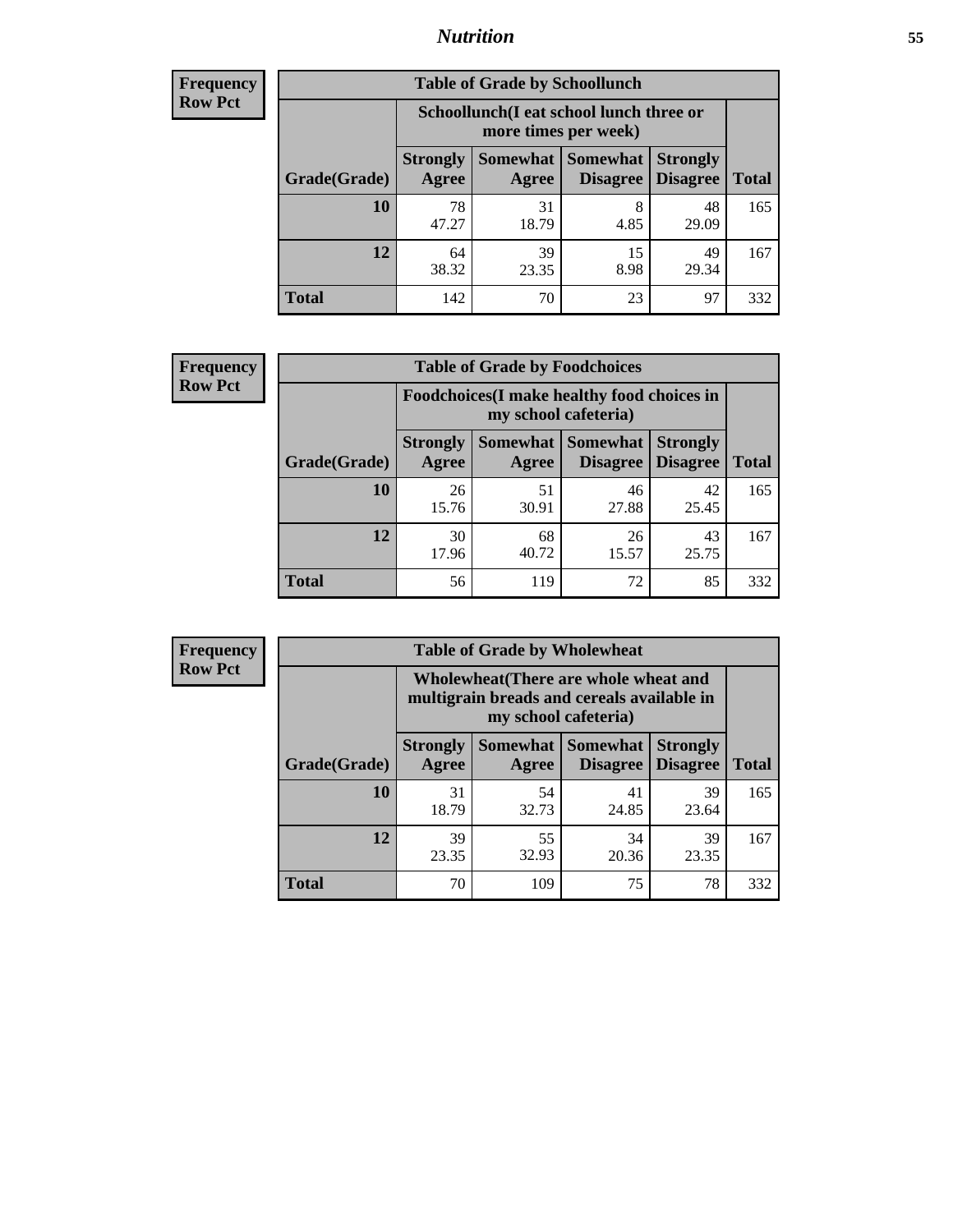### *Nutrition* **56**

**Frequency Row Pct**

| <b>Table of Grade by Healthyvending</b> |                                                                                                                                               |                          |                                    |                                    |              |
|-----------------------------------------|-----------------------------------------------------------------------------------------------------------------------------------------------|--------------------------|------------------------------------|------------------------------------|--------------|
|                                         | Healthyvending (If only healthy snacks and<br>beverages were available in the vending<br>machines during the school day,<br>I would buy them) |                          |                                    |                                    |              |
| Grade(Grade)                            | <b>Strongly</b><br>Agree                                                                                                                      | <b>Somewhat</b><br>Agree | <b>Somewhat</b><br><b>Disagree</b> | <b>Strongly</b><br><b>Disagree</b> | <b>Total</b> |
| 10                                      | 38<br>23.03                                                                                                                                   | 58<br>35.15              | 29<br>17.58                        | 40<br>24.24                        | 165          |
| 12                                      | 42<br>25.15                                                                                                                                   | 50<br>29.94              | 25<br>14.97                        | 50<br>29.94                        | 167          |
| <b>Total</b>                            | 80                                                                                                                                            | 108                      | 54                                 | 90                                 | 332          |

**Frequency Row Pct**

| <b>Table of Grade by Schoolbreakfast</b> |                                                                                                                                         |             |                     |                                        |              |  |
|------------------------------------------|-----------------------------------------------------------------------------------------------------------------------------------------|-------------|---------------------|----------------------------------------|--------------|--|
|                                          | Schoolbreakfast (If breakfast were<br>available at school,<br>but outside the cafeteria,<br>I would eat breakfast at school more often) |             |                     |                                        |              |  |
| Grade(Grade)                             | <b>Strongly</b><br>Agree                                                                                                                | Agree       | Somewhat   Somewhat | <b>Strongly</b><br>Disagree   Disagree | <b>Total</b> |  |
| 10                                       | 57<br>34.55                                                                                                                             | 47<br>28.48 | 26<br>15.76         | 35<br>21.21                            | 165          |  |
| 12                                       | 52<br>46<br>45<br>24<br>31.14<br>14.37<br>26.95<br>27.54                                                                                |             |                     |                                        |              |  |
| <b>Total</b>                             | 109                                                                                                                                     | 93          | 50                  | 80                                     | 332          |  |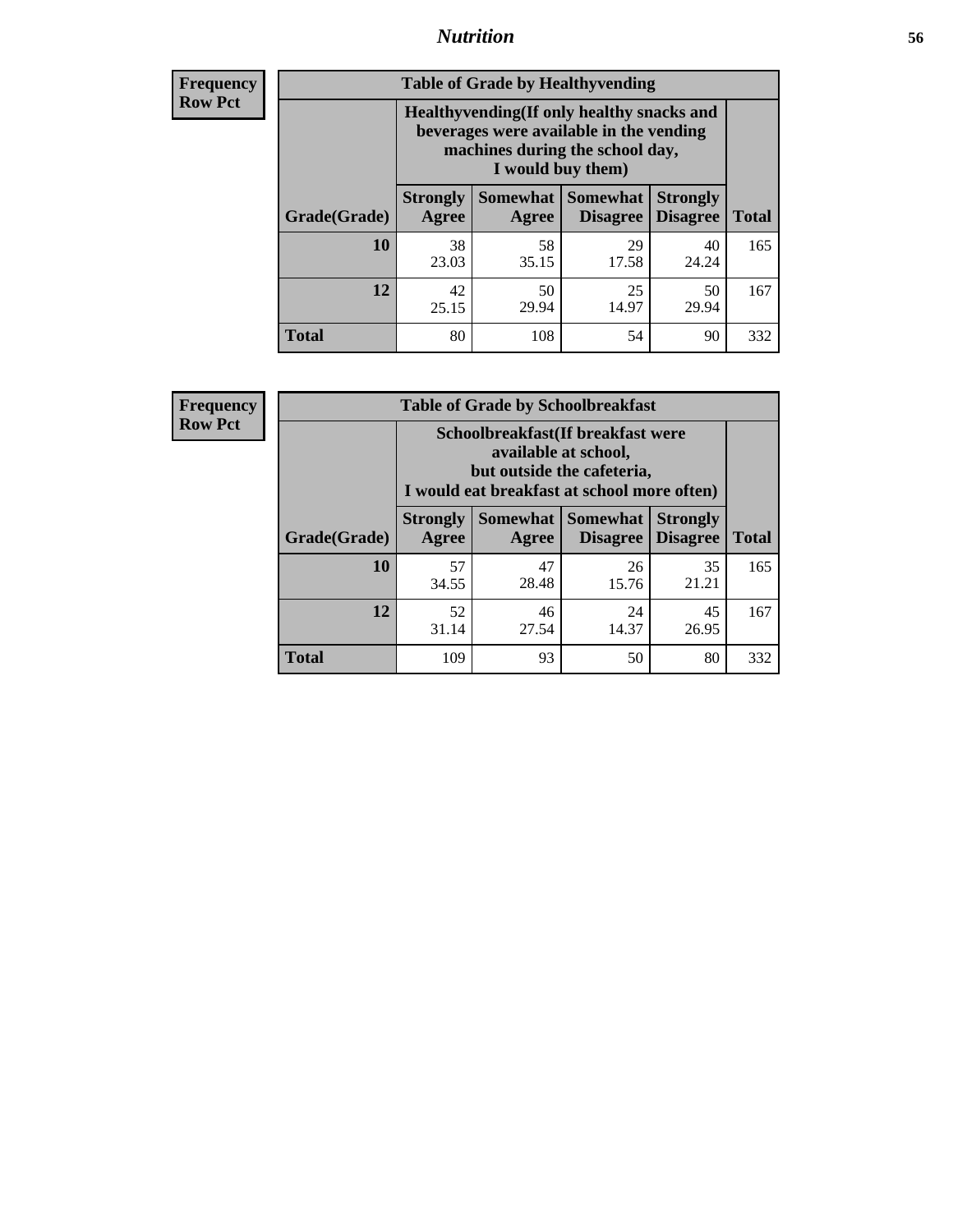| Frequency<br><b>Col Pct</b> | <b>Table of Educationaids by Grade</b>                                                                    |                    |             |              |
|-----------------------------|-----------------------------------------------------------------------------------------------------------|--------------------|-------------|--------------|
|                             | <b>Educationaids</b> (I<br>have been<br>taught about<br><b>HIV/AIDS</b> at<br>school in the<br>past year) | Grade(Grade)<br>10 | 12          | <b>Total</b> |
|                             | Yes                                                                                                       | 125<br>75.76       | 96<br>57.49 | 221          |
|                             | N <sub>0</sub>                                                                                            | 40<br>24.24        | 71<br>42.51 | 111          |
|                             | <b>Total</b>                                                                                              | 165                | 167         | 332          |

| <b>Frequency</b> | <b>Table of Educationcharacter by Grade</b>                                          |              |             |              |
|------------------|--------------------------------------------------------------------------------------|--------------|-------------|--------------|
| <b>Col Pct</b>   | Educationcharacter(I<br>have been taught<br>about character<br>education in the past | Grade(Grade) |             |              |
|                  | year at school)                                                                      | 10           | 12          | <b>Total</b> |
|                  | Yes                                                                                  | 106<br>64.24 | 98<br>58.68 | 204          |
|                  | N <sub>0</sub>                                                                       | 59<br>35.76  | 69<br>41.32 | 128          |
|                  | <b>Total</b>                                                                         | 165          | 167         | 332          |

| Frequency      | <b>Table of Gradcoach1 by Grade</b>              |              |              |              |
|----------------|--------------------------------------------------|--------------|--------------|--------------|
| <b>Col Pct</b> | Gradcoach1(I<br>know who my<br><b>Graduation</b> | Grade(Grade) |              |              |
|                | Coach is)                                        | 10           | 12           | <b>Total</b> |
|                | Yes                                              | 28<br>16.97  | 56<br>33.53  | 84           |
|                | N <sub>0</sub>                                   | 137<br>83.03 | 111<br>66.47 | 248          |
|                | <b>Total</b>                                     | 165          | 167          | 332          |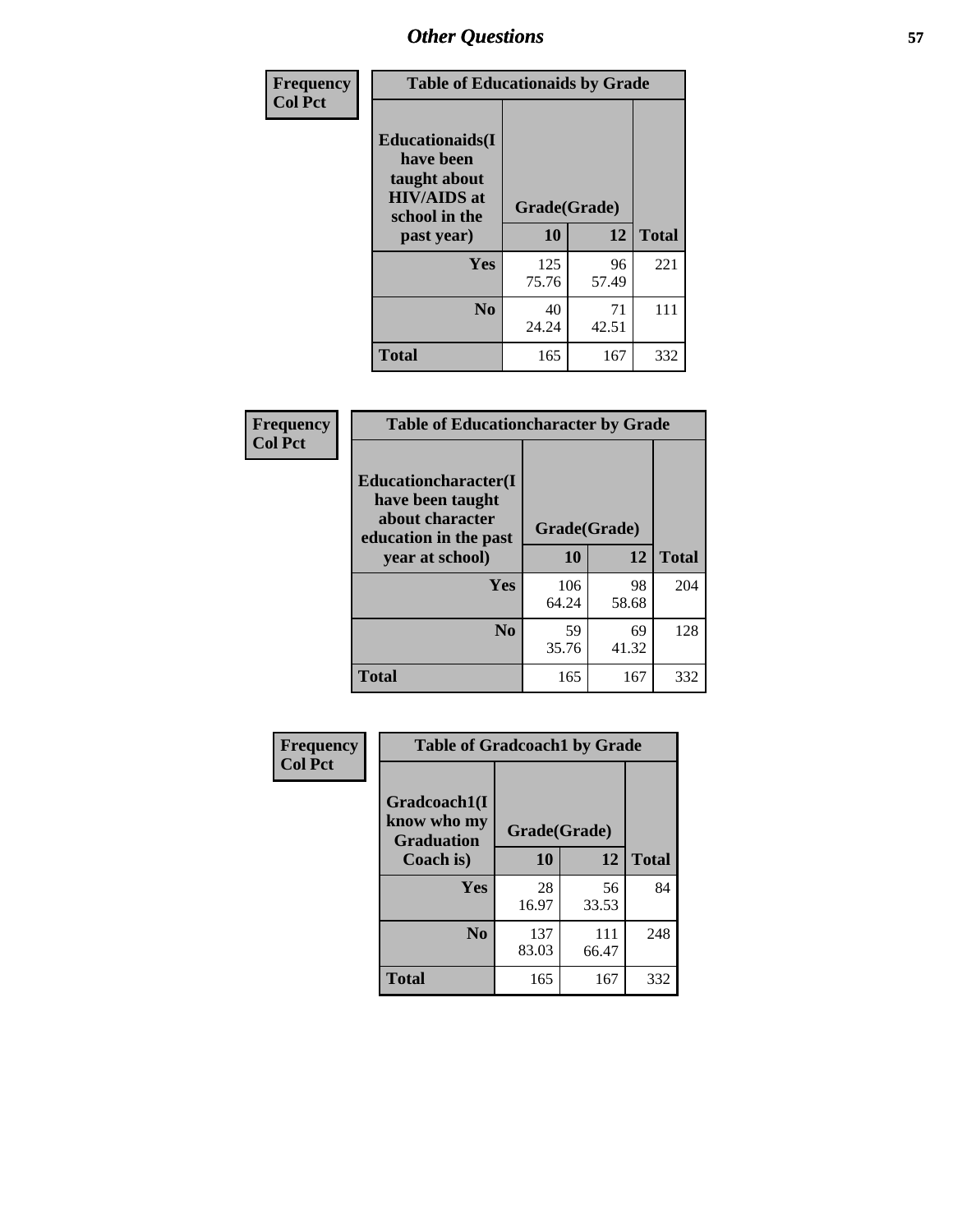| Frequency      | <b>Table of Gradcoach2 by Grade</b> |              |              |              |
|----------------|-------------------------------------|--------------|--------------|--------------|
| <b>Col Pct</b> |                                     |              |              |              |
|                | Gradcoach2(I<br>have                |              |              |              |
|                | contacted my<br><b>Graduation</b>   | Grade(Grade) |              |              |
|                | Coach)                              | 10           | 12           | <b>Total</b> |
|                | Yes                                 | 7<br>4.24    | 33<br>19.76  | 40           |
|                | N <sub>0</sub>                      | 158<br>95.76 | 134<br>80.24 | 292          |
|                | <b>Total</b>                        | 165          | 167          | 332          |

| Frequency<br><b>Col Pct</b> | <b>Table of Gradcoach3 by Grade</b>                                         |              |             |              |
|-----------------------------|-----------------------------------------------------------------------------|--------------|-------------|--------------|
|                             | Gradcoach3(I<br>have received<br>assistance<br>from my<br><b>Graduation</b> | Grade(Grade) |             |              |
|                             | Coach)                                                                      | 10           | 12          | <b>Total</b> |
|                             | Yes                                                                         | 4<br>2.42    | 30<br>17.96 | 34           |
|                             | N <sub>0</sub>                                                              | 35<br>21.21  | 41<br>24.55 | 76           |
|                             | Don't know                                                                  | 126<br>76.36 | 96<br>57.49 | 222          |
|                             | <b>Total</b>                                                                | 165          | 167         | 332          |

| Frequency<br><b>Col Pct</b> | <b>Table of Selfharm by Grade</b>                                                                                                                                                      |                    |              |              |
|-----------------------------|----------------------------------------------------------------------------------------------------------------------------------------------------------------------------------------|--------------------|--------------|--------------|
|                             | <b>Selfharm</b> (During<br>the past 12<br>months,<br>I harmed myself<br>on purpose<br><b>Suicideconsider</b><br>During the past<br>12 months,<br>I seriously<br>considered<br>suicide) | Grade(Grade)<br>10 | 12           | <b>Total</b> |
|                             | Yes                                                                                                                                                                                    | 24<br>14.55        | 18<br>10.78  | 42           |
|                             | N <sub>0</sub>                                                                                                                                                                         | 141<br>85.45       | 149<br>89.22 | 290          |
|                             | <b>Total</b>                                                                                                                                                                           | 165                | 167          | 332          |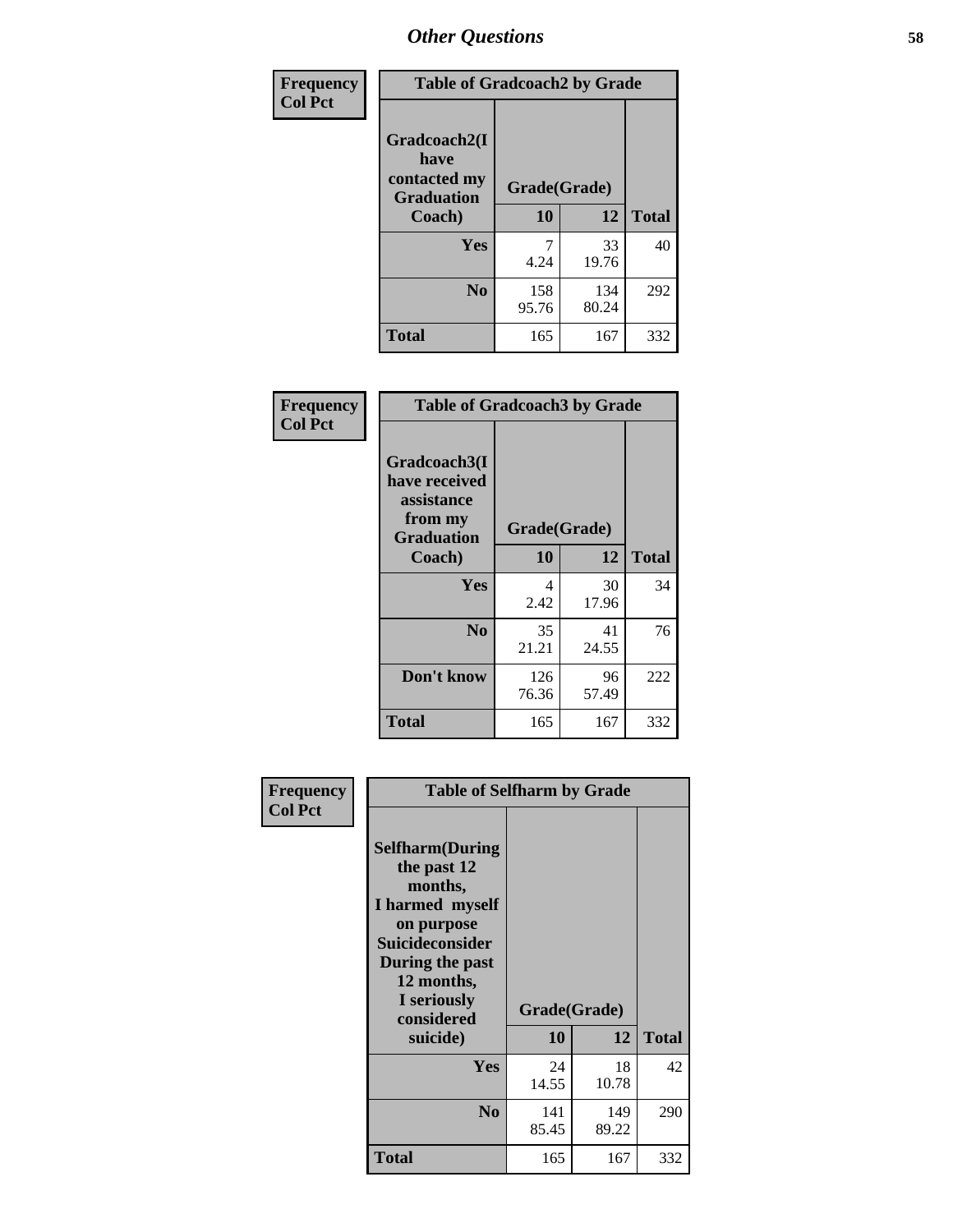| <b>Frequency</b> | <b>Table of Suicideconsider by Grade</b> |              |              |              |
|------------------|------------------------------------------|--------------|--------------|--------------|
| <b>Col Pct</b>   |                                          | Grade(Grade) |              |              |
|                  | Suicideconsider                          | <b>10</b>    | 12           | <b>Total</b> |
|                  | Yes                                      | 20<br>12.12  | 25<br>14.97  | 45           |
|                  | N <sub>0</sub>                           | 145<br>87.88 | 142<br>85.03 | 287          |
|                  | <b>Total</b>                             | 165          | 167          | 332          |

| Frequency      | <b>Table of Suicideattempt by Grade</b>              |              |              |              |
|----------------|------------------------------------------------------|--------------|--------------|--------------|
| <b>Col Pct</b> | Suicideattempt(I<br>have attempted<br>suicide in the | Grade(Grade) |              |              |
|                | last year)                                           | 10           | 12           | <b>Total</b> |
|                | Yes                                                  | 14<br>8.48   | 11<br>6.59   | 25           |
|                | N <sub>0</sub>                                       | 151<br>91.52 | 156<br>93.41 | 307          |
|                | <b>Total</b>                                         | 165          | 167          | 332          |

| Frequency      | <b>Table of Instantmessaged by Grade</b>               |              |              |              |
|----------------|--------------------------------------------------------|--------------|--------------|--------------|
| <b>Col Pct</b> | Instantmessaged(I<br>have instant<br>messaged people I | Grade(Grade) |              |              |
|                | do not even know)                                      | 10           | 12           | <b>Total</b> |
|                | Yes                                                    | 54<br>32.73  | 53<br>31.74  | 107          |
|                | N <sub>0</sub>                                         | 111<br>67.27 | 114<br>68.26 | 225          |
|                | <b>Total</b>                                           | 165          | 167          | 332          |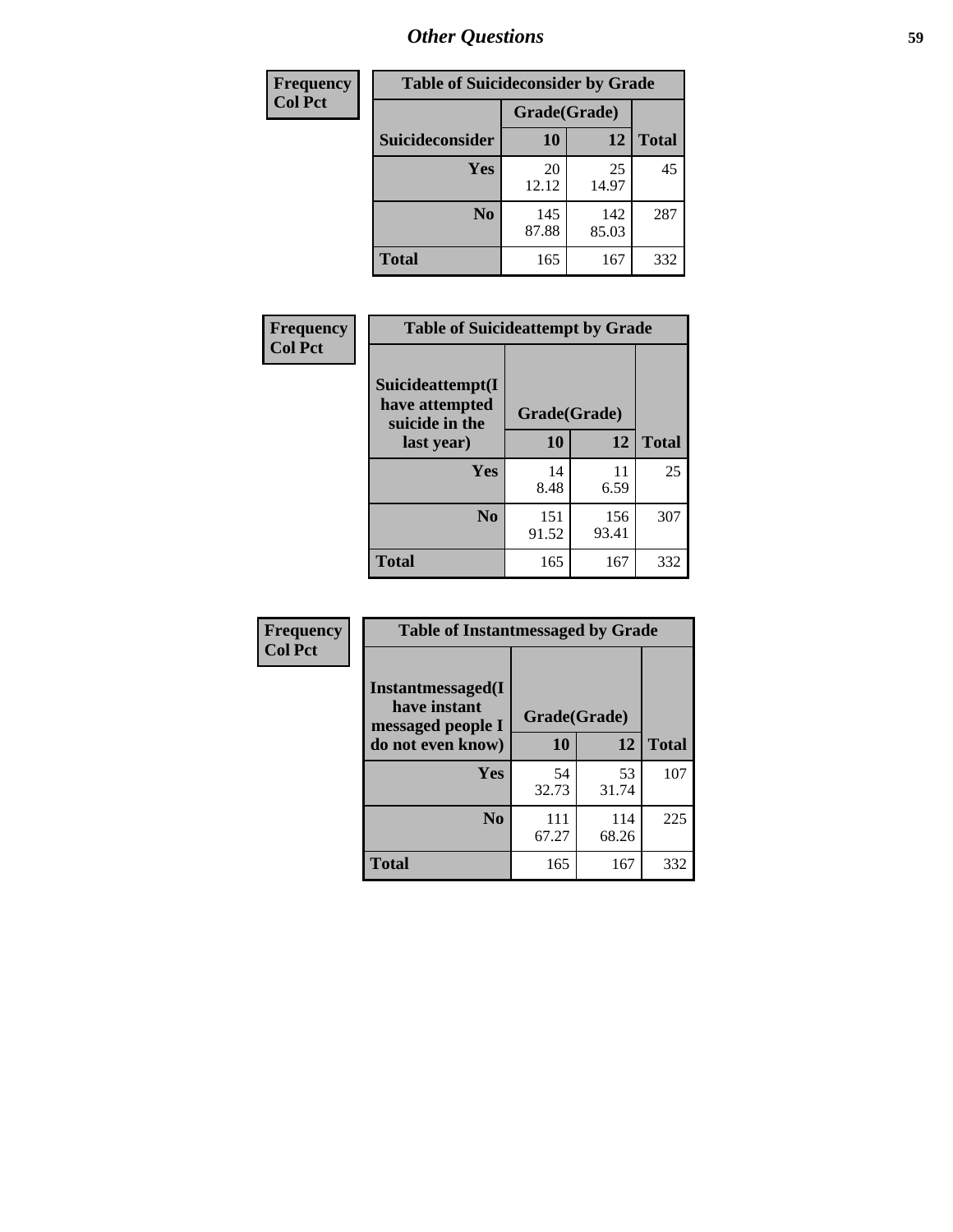| Frequency      | <b>Table of Getsalong by Grade</b>                          |                       |             |              |
|----------------|-------------------------------------------------------------|-----------------------|-------------|--------------|
| <b>Col Pct</b> | <b>Getsalong</b> (I get<br>along with other<br>students and | Grade(Grade)          |             |              |
|                | adults)                                                     | 10                    | 12          | <b>Total</b> |
|                | <b>Strongly Agree</b>                                       | 67<br>40.61           | 82<br>49.10 | 149          |
|                | <b>Somewhat Agree</b>                                       | 85<br>51.52           | 74<br>44.31 | 159          |
|                | <b>Somewhat Disagree</b>                                    | 11<br>6.67            | 6<br>3.59   | 17           |
|                | <b>Strongly Disagree</b>                                    | $\mathcal{L}$<br>1.21 | 5<br>2.99   | 7            |
|                | Total                                                       | 165                   | 167         | 332          |

| Frequency      | <b>Table of Safehome by Grade</b> |              |              |              |  |  |
|----------------|-----------------------------------|--------------|--------------|--------------|--|--|
| <b>Col Pct</b> | Safehome(I feel                   | Grade(Grade) |              |              |  |  |
|                | safe at home)                     | 10           | 12           | <b>Total</b> |  |  |
|                | <b>Strongly Agree</b>             | 113<br>68.48 | 124<br>74.25 | 237          |  |  |
|                | <b>Somewhat Agree</b>             | 36<br>21.82  | 30<br>17.96  | 66           |  |  |
|                | <b>Somewhat Disagree</b>          | 13<br>7.88   | 7<br>4.19    | 20           |  |  |
|                | <b>Strongly Disagree</b>          | 3<br>1.82    | 6<br>3.59    | 9            |  |  |
|                | <b>Total</b>                      | 165          | 167          | 332          |  |  |

| Frequency      |                                                                                      |              | <b>Table of Adulttalk by Grade</b> |              |  |  |  |  |
|----------------|--------------------------------------------------------------------------------------|--------------|------------------------------------|--------------|--|--|--|--|
| <b>Col Pct</b> | <b>Adulttalk</b> (I<br>know an<br>adult at<br>school that<br>I can talk<br>with if I | Grade(Grade) |                                    |              |  |  |  |  |
|                | need help)                                                                           | 10           | 12                                 | <b>Total</b> |  |  |  |  |
|                | <b>Yes</b>                                                                           | 115<br>69.70 | 115<br>68.86                       | 230          |  |  |  |  |
|                | N <sub>0</sub>                                                                       | 50<br>30.30  | 52<br>31.14                        | 102          |  |  |  |  |
|                | <b>Total</b>                                                                         | 165          | 167                                | 332          |  |  |  |  |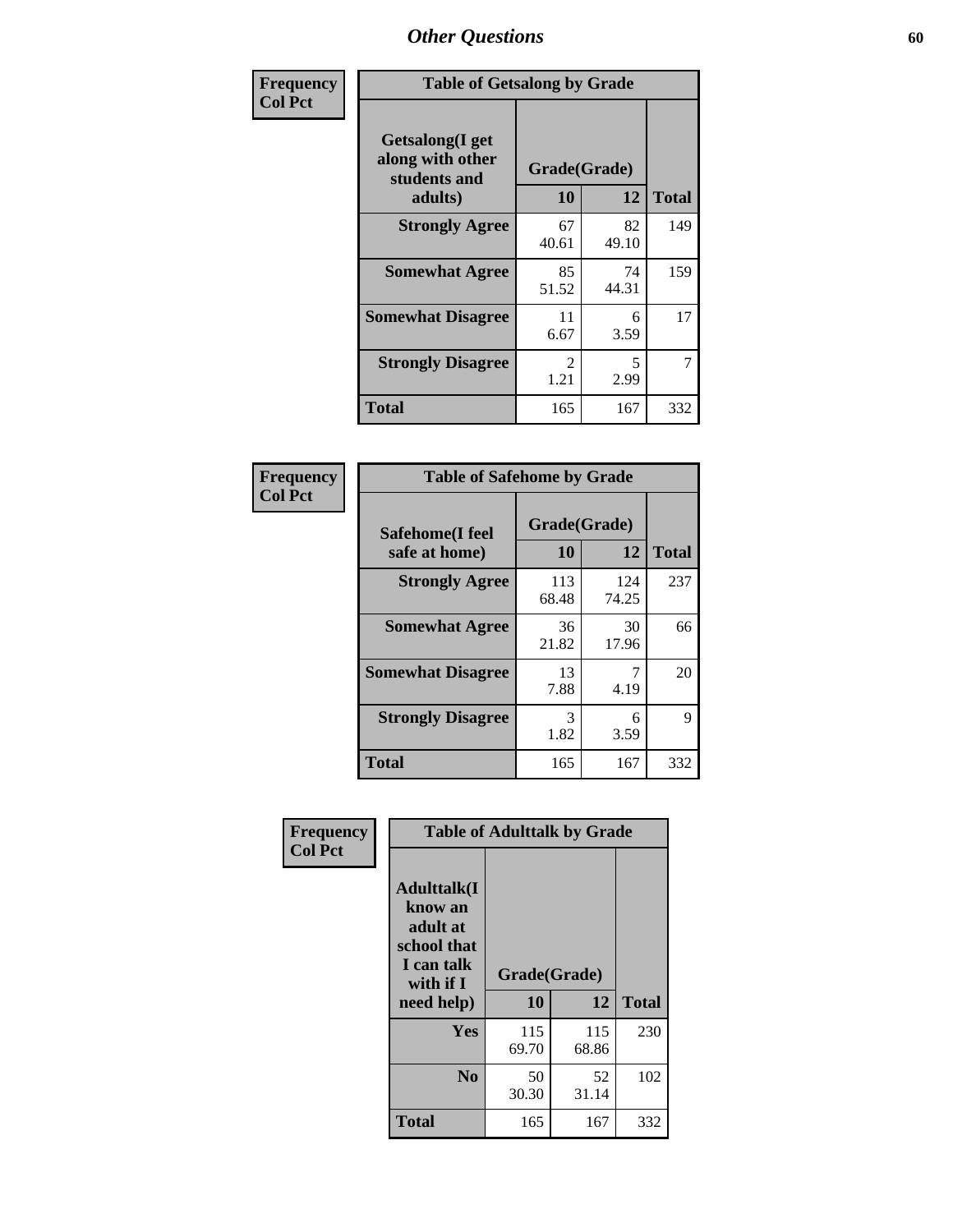**Frequency Row Pct**

r

| <b>Table of Grade by Tytime</b> |             |                                                                                         |             |             |             |             |              |  |  |
|---------------------------------|-------------|-----------------------------------------------------------------------------------------|-------------|-------------|-------------|-------------|--------------|--|--|
|                                 |             | Tytime (On an average school day,<br>how much unsupervised time do I spend watching TV) |             |             |             |             |              |  |  |
|                                 |             | <b>Less that</b>                                                                        |             | $2 - 3$     | $4 - 5$     | $6+$        |              |  |  |
| Grade(Grade)                    | None        | hour/day                                                                                | hour/day    | hours/day   | hours/day   | hours/day   | <b>Total</b> |  |  |
| 10                              | 28<br>16.97 | 20<br>12.12                                                                             | 22<br>13.33 | 42<br>25.45 | 33<br>20.00 | 20<br>12.12 | 165          |  |  |
| 12                              | 31<br>18.56 | 24<br>14.37                                                                             | 28<br>16.77 | 46<br>27.54 | 26<br>15.57 | 12<br>7.19  | 167          |  |  |
| <b>Total</b>                    | 59          | 44                                                                                      | 50          | 88          | 59          | 32          | 332          |  |  |

**Frequency Row Pct**

| <b>Table of Grade by Computertime</b> |             |                                                                                                                               |             |             |             |             |     |  |  |
|---------------------------------------|-------------|-------------------------------------------------------------------------------------------------------------------------------|-------------|-------------|-------------|-------------|-----|--|--|
|                                       |             | Computertime(On an average school day,<br>how much unsupervised time do I spend on the computer)                              |             |             |             |             |     |  |  |
| Grade(Grade)                          | None        | <b>Less that</b><br>$4 - 5$<br>$2 - 3$<br>$6+$<br>hour/day<br>hours/day<br>hour/day<br>hours/day<br>hours/day<br><b>Total</b> |             |             |             |             |     |  |  |
| 10                                    | 20<br>12.12 | 20<br>12.12                                                                                                                   | 21<br>12.73 | 57<br>34.55 | 28<br>16.97 | 19<br>11.52 | 165 |  |  |
| 12                                    | 22<br>13.17 | 58<br>26<br>22<br>28<br>11<br>13.17<br>34.73<br>15.57<br>16.77<br>6.59                                                        |             |             |             |             |     |  |  |
| <b>Total</b>                          | 42          | 46                                                                                                                            | 43          | 115         | 56          | 30          | 332 |  |  |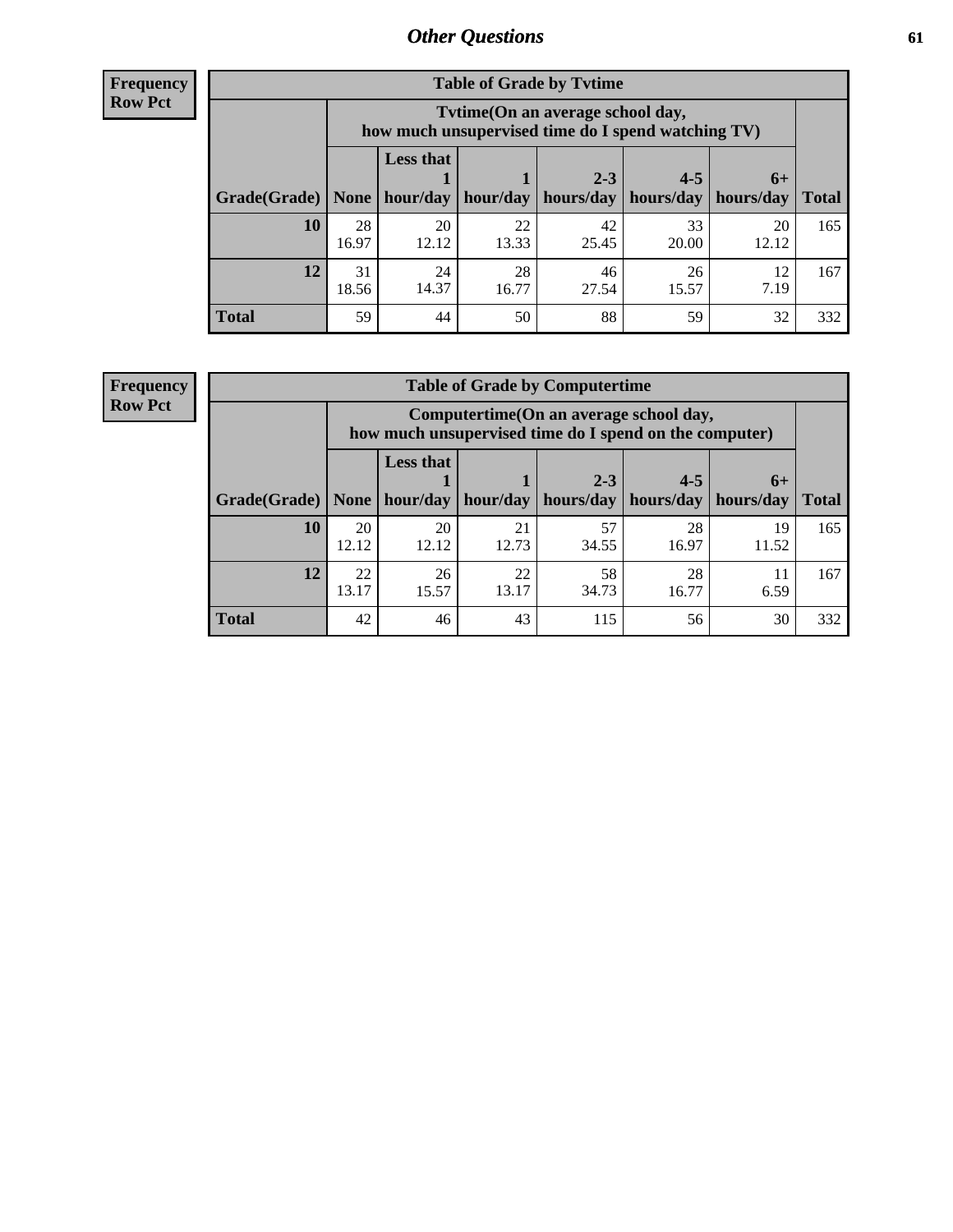#### *Questions about Driving Laws* **62** *Driving Questions were asked only of high school students.*

| <b>Frequency</b> |
|------------------|
| <b>Row Pct</b>   |

| <b>Table of Grade by License1</b> |                                                                      |                                                                                                                                           |                |           |               |              |  |  |  |
|-----------------------------------|----------------------------------------------------------------------|-------------------------------------------------------------------------------------------------------------------------------------------|----------------|-----------|---------------|--------------|--|--|--|
|                                   |                                                                      | License1(During the first 6 months of driving<br>with a provisional license,<br>the only passengers who can ride with the<br>driver are:) |                |           |               |              |  |  |  |
| Grade(Grade)                      | <b>Parent or</b><br><b>Guardian</b>                                  | Family<br><b>Members</b>                                                                                                                  | <b>Friends</b> | Anyone    | Don't<br>Know | <b>Total</b> |  |  |  |
| 10                                | 62<br>37.58                                                          | 60<br>36.36                                                                                                                               | 4<br>2.42      | 9<br>5.45 | 30<br>18.18   | 165          |  |  |  |
| 12                                | 85<br>17<br>50<br>11<br>4<br>6.59<br>10.18<br>29.94<br>2.40<br>50.90 |                                                                                                                                           |                |           |               |              |  |  |  |
| Total                             | 112                                                                  | 145                                                                                                                                       | 8              | 20        | 47            | 332          |  |  |  |

| Frequency      |              | <b>Table of Grade by License2</b>                                                                        |                              |                  |                                                      |                      |              |  |  |
|----------------|--------------|----------------------------------------------------------------------------------------------------------|------------------------------|------------------|------------------------------------------------------|----------------------|--------------|--|--|
| <b>Row Pct</b> |              | License2(17 yr old drivers with a<br>provisional driver's license cannot<br>drive between the hours of:) |                              |                  |                                                      |                      |              |  |  |
|                | Grade(Grade) | <b>Midnight</b><br>to 6am                                                                                | 1am<br>t <sub>0</sub><br>5am | 1am<br>to<br>6am | N <sub>0</sub><br>curfew<br>for $17$<br>year<br>olds | Don't<br><b>Know</b> | <b>Total</b> |  |  |
|                | 10           | 78<br>47.27                                                                                              | 11<br>6.67                   | 13<br>7.88       | 12<br>7.27                                           | 51<br>30.91          | 165          |  |  |
|                | 12           | 103<br>61.68                                                                                             | 13<br>7.78                   | 18<br>10.78      | 7<br>4.19                                            | 26<br>15.57          | 167          |  |  |
|                | <b>Total</b> | 181                                                                                                      | 24                           | 31               | 19                                                   | 77                   | 332          |  |  |

| Frequency      | <b>Table of Grade by License3</b> |                                       |             |                 |            |                                     |               |              |
|----------------|-----------------------------------|---------------------------------------|-------------|-----------------|------------|-------------------------------------|---------------|--------------|
| <b>Row Pct</b> |                                   | License3(For drivers under the age of |             | 21,<br>$DUI$ ?) |            | what level of alcohol is considered |               |              |
|                | Grade(Grade)                      | Any<br><b>Amount</b>                  | 0.02        | 0.04            | 0.06       | 0.08                                | Don't<br>know | <b>Total</b> |
|                | <b>10</b>                         | 49<br>29.70                           | 34<br>20.61 | 16<br>9.70      | 11<br>6.67 | 11<br>6.67                          | 44<br>26.67   | 165          |
|                | 12                                | 35<br>20.96                           | 32<br>19.16 | 16<br>9.58      | 10<br>5.99 | 22<br>13.17                         | 52<br>31.14   | 167          |
|                | <b>Total</b>                      | 84                                    | 66          | 32              | 21         | 33                                  | 96            | 332          |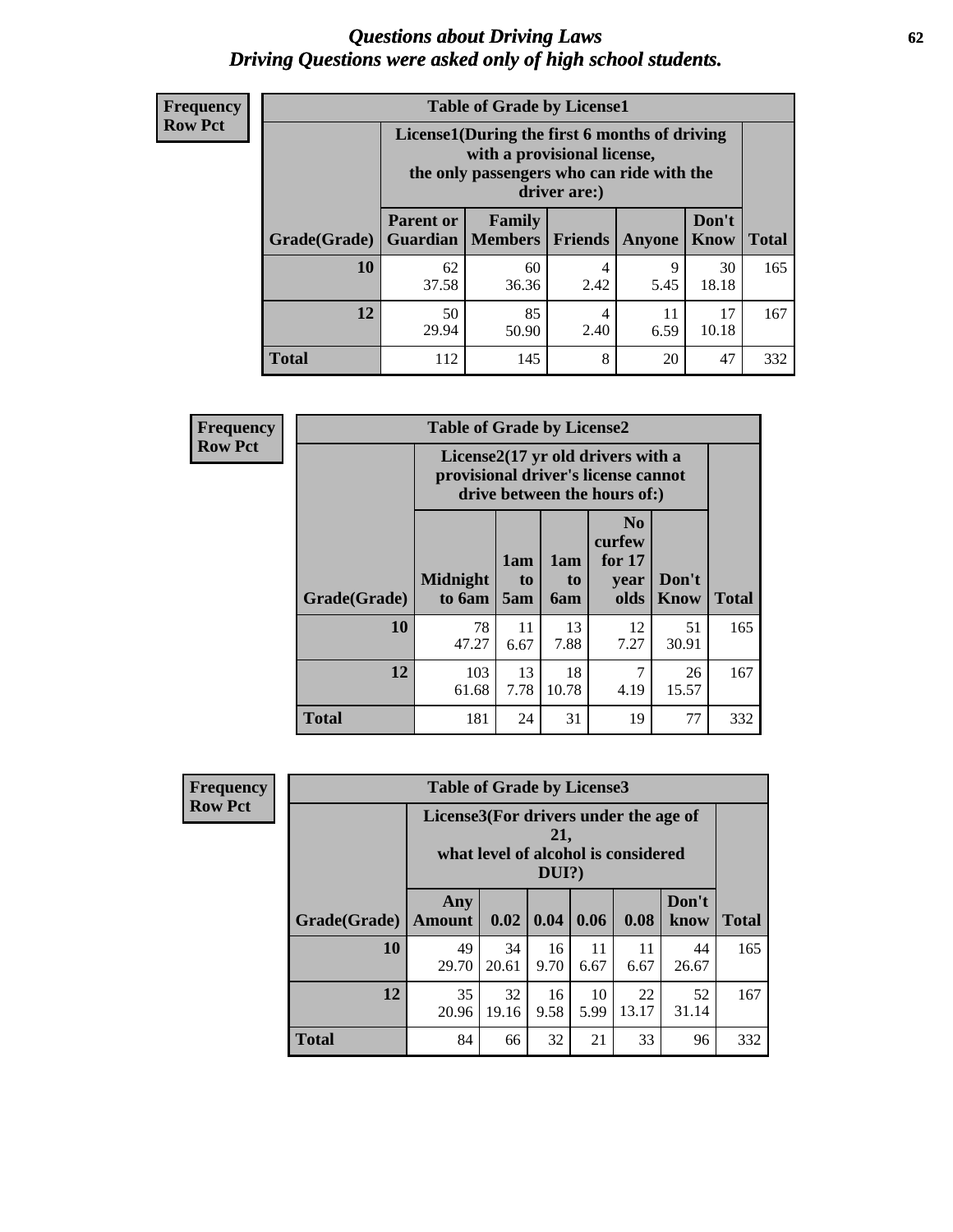#### *Questions about Driving Laws* **63** *Driving Questions were asked only of high school students.*

**Frequency Row Pct**

| <b>Table of Grade by License4</b> |             |                                                                                                                                                                                                                                                                                       |             |            |            |             |     |  |
|-----------------------------------|-------------|---------------------------------------------------------------------------------------------------------------------------------------------------------------------------------------------------------------------------------------------------------------------------------------|-------------|------------|------------|-------------|-----|--|
|                                   |             | License4(A driver under 21 automatically<br>loses his/her license if caught exceeding the<br>posted speet limit by:)<br>Can't<br>lose<br>license<br><b>Depends</b><br>$15+$<br>$25+$<br>$35+$<br>Don't<br>for<br><b>on</b><br>speeding<br><b>Total</b><br>mph<br>mph<br>know<br>judge |             |            |            |             |     |  |
| Grade(Grade)                      | mph         |                                                                                                                                                                                                                                                                                       |             |            |            |             |     |  |
| 10                                | 37<br>22.42 | 14<br>8.48                                                                                                                                                                                                                                                                            | 22<br>13.33 | 13<br>7.88 | 10<br>6.06 | 69<br>41.82 | 165 |  |
| 12                                | 33<br>19.76 | 25<br>14.97                                                                                                                                                                                                                                                                           | 27<br>16.17 | 10<br>5.99 | 9<br>5.39  | 63<br>37.72 | 167 |  |
| <b>Total</b>                      | 70          | 39                                                                                                                                                                                                                                                                                    | 49          | 23         | 19         | 132         | 332 |  |

| Frequency      |              | <b>Table of Grade by License5</b>                                                                                                                           |                |               |       |  |  |
|----------------|--------------|-------------------------------------------------------------------------------------------------------------------------------------------------------------|----------------|---------------|-------|--|--|
| <b>Row Pct</b> |              | License5(A)<br>Georgia teenager<br>with family<br>connections or a<br>good lawyer can<br>break a teen<br>driving law and<br>keep their driver's<br>license) |                |               |       |  |  |
|                | Grade(Grade) | Yes                                                                                                                                                         | N <sub>0</sub> | Don't<br>know | Total |  |  |
|                | 10           | 24<br>14.55                                                                                                                                                 | 71<br>43.03    | 70<br>42.42   | 165   |  |  |
|                | 12           | 31<br>18.56                                                                                                                                                 | 73<br>43.71    | 63<br>37.72   | 167   |  |  |
|                | <b>Total</b> | 55                                                                                                                                                          | 144            | 133           | 332   |  |  |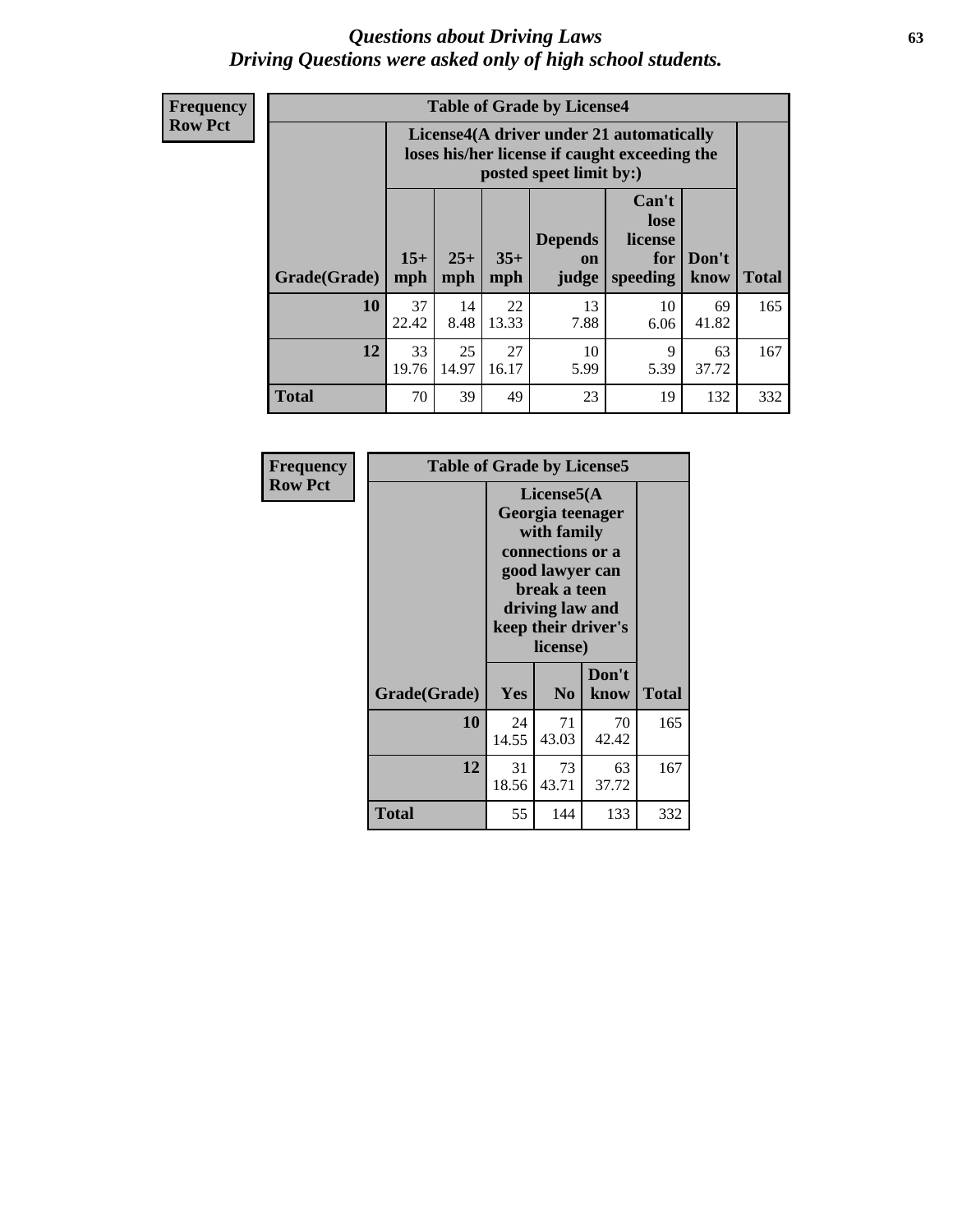#### *Questions about Driving Laws* **64** *Driving Questions were asked only of high school students.*

| <b>Frequency</b> | <b>Table of Grade by License6</b> |             |                                                                                                                                                 |               |       |  |
|------------------|-----------------------------------|-------------|-------------------------------------------------------------------------------------------------------------------------------------------------|---------------|-------|--|
| <b>Row Pct</b>   |                                   |             | License <sub>6</sub> (I know a<br>friend or<br>classmate that<br>broke a teen<br>driving law,<br>but was allowed to<br>keep his/her<br>license) |               |       |  |
|                  | Grade(Grade)                      | Yes         | N <sub>0</sub>                                                                                                                                  | Don't<br>know | Total |  |
|                  | 10                                | 18<br>10.91 | 91<br>55.15                                                                                                                                     | 56<br>33.94   | 165   |  |
|                  | 12                                | 47<br>28.14 | 59<br>35.33                                                                                                                                     | 61<br>36.53   | 167   |  |
|                  | <b>Total</b>                      | 65          | 150                                                                                                                                             | 117           | 332   |  |

| <b>Frequency</b> | <b>Table of Grade by License7</b> |                                                                             |                                   |                                                                                               |                        |              |  |
|------------------|-----------------------------------|-----------------------------------------------------------------------------|-----------------------------------|-----------------------------------------------------------------------------------------------|------------------------|--------------|--|
| <b>Row Pct</b>   |                                   |                                                                             |                                   | License7(A student under the age of 18 cam loser<br>his/her driving privileges if he or she:) |                        |              |  |
|                  | Grade(Grade)                      | <b>Have</b><br>more than<br>10<br>unexcused<br>absences<br>per school<br>yr | Drop out<br>without<br>graduating | Bring<br>alcohol/drugs/weapon<br>to school                                                    | All of<br>the<br>above | <b>Total</b> |  |
|                  | 10                                | 18<br>10.91                                                                 | 7<br>4.24                         | 18<br>10.91                                                                                   | 122<br>73.94           | 165          |  |
|                  | 12                                | 15<br>8.98                                                                  | $\mathcal{I}$<br>4.19             | 14<br>8.38                                                                                    | 131<br>78.44           | 167          |  |
|                  | <b>Total</b>                      | 33                                                                          | 14                                | 32                                                                                            | 253                    | 332          |  |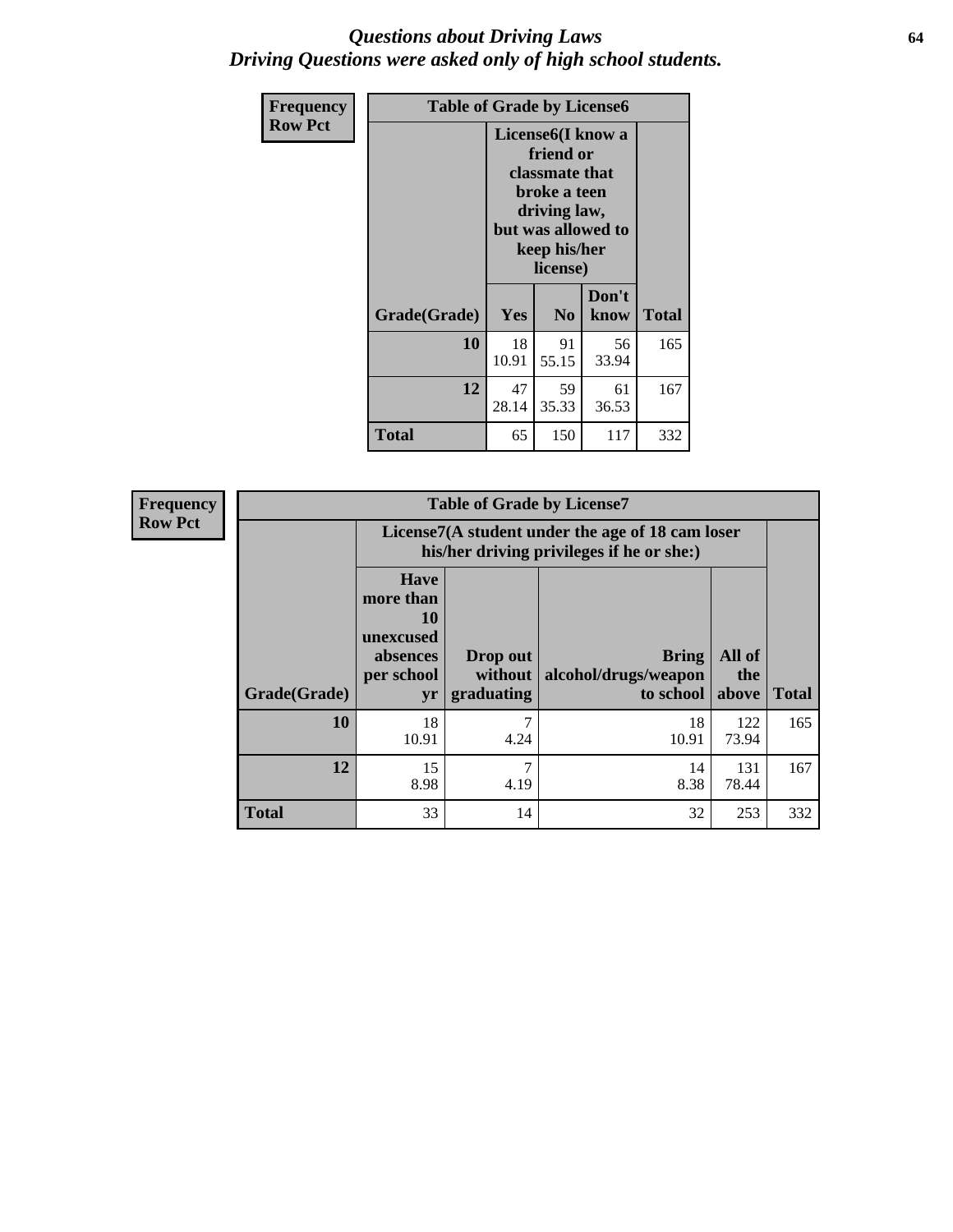# *Select Results by Gender* **65**

| Frequency      | <b>Table of SchoolClimate2 by Gender</b>          |                                 |                       |              |  |
|----------------|---------------------------------------------------|---------------------------------|-----------------------|--------------|--|
| <b>Col Pct</b> | SchoolClimate2(I<br>feel successful at<br>school) | Gender(Gender)<br><b>Female</b> | <b>Male</b>           | <b>Total</b> |  |
|                | <b>Strongly Agree</b>                             | 66<br>35.87                     | 52<br>35.14           | 118          |  |
|                | <b>Somewhat Agree</b>                             | 95<br>51.63                     | 79<br>53.38           | 174          |  |
|                | <b>Somewhat Disagree</b>                          | 19<br>10.33                     | 14<br>9.46            | 33           |  |
|                | <b>Strongly Disagree</b>                          | 4<br>2.17                       | $\mathcal{R}$<br>2.03 | 7            |  |
|                | <b>Total</b>                                      | 184                             | 148                   | 332          |  |

| Frequency      | <b>Table of SchoolClimate6 by Gender</b>                 |                                 |             |              |  |
|----------------|----------------------------------------------------------|---------------------------------|-------------|--------------|--|
| <b>Col Pct</b> | <b>SchoolClimate6(Teachers</b><br>treat me with respect) | Gender(Gender)<br><b>Female</b> | <b>Male</b> | <b>Total</b> |  |
|                | <b>Strongly Agree</b>                                    | 49<br>26.63                     | 40<br>27.03 | 89           |  |
|                | <b>Somewhat Agree</b>                                    | 96<br>52.17                     | 68<br>45.95 | 164          |  |
|                | <b>Somewhat Disagree</b>                                 | 26<br>14.13                     | 22<br>14.86 | 48           |  |
|                | <b>Strongly Disagree</b>                                 | 13<br>7.07                      | 18<br>12.16 | 31           |  |
|                | <b>Total</b>                                             | 184                             | 148         | 332          |  |

| Frequency      | <b>Table of SchoolClimate8 by Gender</b>                                             |                                 |             |              |  |
|----------------|--------------------------------------------------------------------------------------|---------------------------------|-------------|--------------|--|
| <b>Col Pct</b> | <b>SchoolClimate8(Students</b><br>are frequently<br>recognized for good<br>behavior) | Gender(Gender)<br><b>Female</b> | <b>Male</b> | <b>Total</b> |  |
|                | <b>Strongly Agree</b>                                                                | 16                              | 14          | 30           |  |
|                |                                                                                      | 8.70                            | 9.46        |              |  |
|                | <b>Somewhat Agree</b>                                                                | 66<br>35.87                     | 56<br>37.84 | 122          |  |
|                | <b>Somewhat Disagree</b>                                                             | 63<br>34.24                     | 44<br>29.73 | 107          |  |
|                | <b>Strongly Disagree</b>                                                             | 39<br>21.20                     | 34<br>22.97 | 73           |  |
|                | Total                                                                                | 184                             | 148         | 332          |  |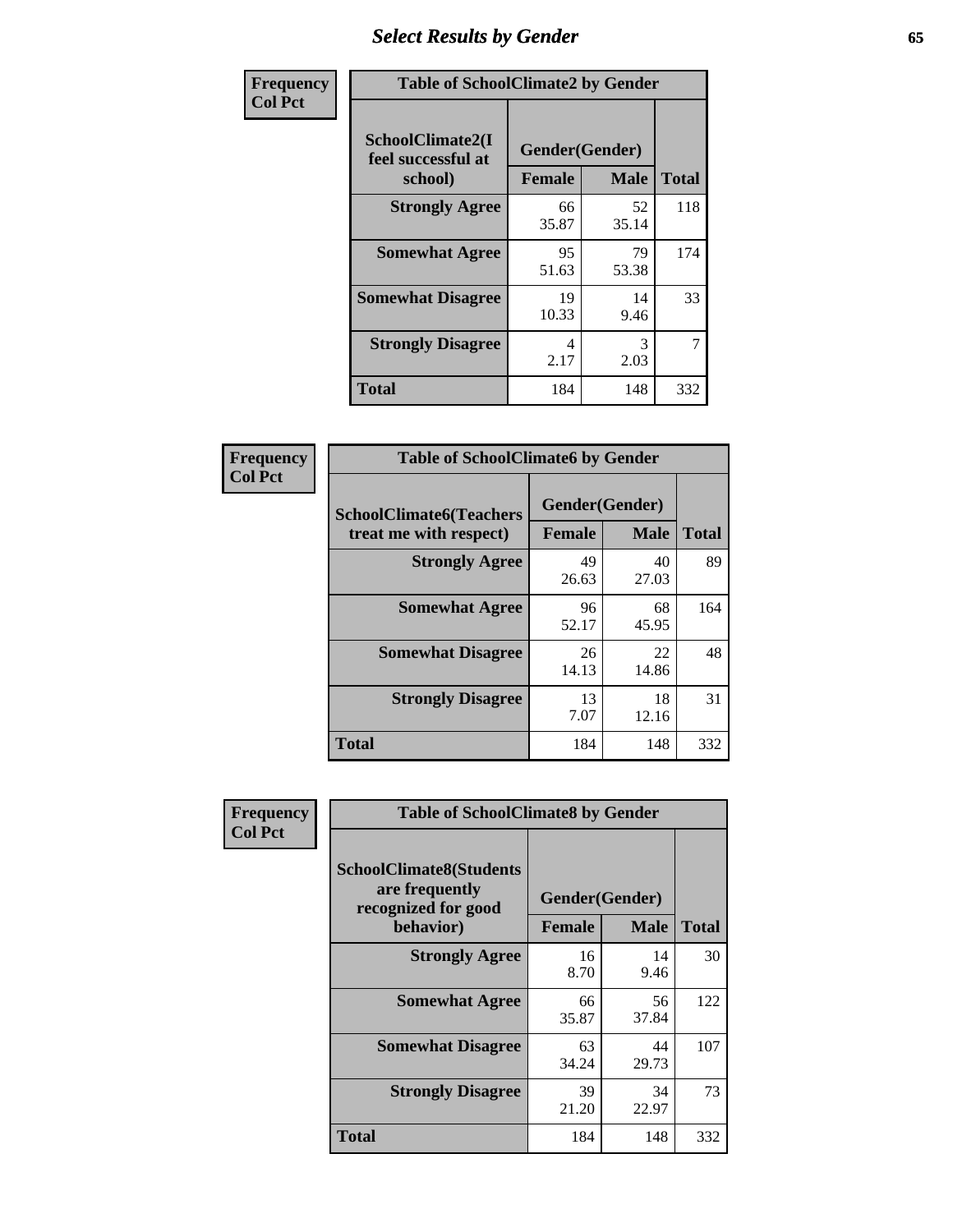# *Select Results by Gender* **66**

| Frequency      | <b>Table of Gender by Dropout</b> |                                                                        |                |              |
|----------------|-----------------------------------|------------------------------------------------------------------------|----------------|--------------|
| <b>Row Pct</b> |                                   | Dropout(I<br>have<br>thought<br>about<br>dropping<br>out of<br>school) |                |              |
|                | Gender(Gender)                    | Yes                                                                    | N <sub>0</sub> | <b>Total</b> |
|                | <b>Female</b>                     | 48<br>26.09                                                            | 136<br>73.91   | 184          |
|                | <b>Male</b>                       | 47<br>31.76                                                            | 101<br>68.24   | 148          |
|                | <b>Total</b>                      | 95                                                                     | 237            | 332          |

| <b>Frequency</b> |                | <b>Table of Gender by Dropoutreason</b> |              |                                                                     |                                |              |              |
|------------------|----------------|-----------------------------------------|--------------|---------------------------------------------------------------------|--------------------------------|--------------|--------------|
| <b>Row Pct</b>   |                |                                         |              | Dropoutreason (If I dropped out the<br>reason would most likely be) |                                |              |              |
|                  | Gender(Gender) | Won't<br><b>Drop</b><br>out             | <b>Bored</b> | Family<br><b>Reasons</b>                                            | <b>Being</b><br><b>Bullied</b> | <b>Other</b> | <b>Total</b> |
|                  | <b>Female</b>  | 111<br>60.33                            | 34<br>18.48  | 9<br>4.89                                                           | $\mathcal{D}$<br>1.09          | 28<br>15.22  | 184          |
|                  | <b>Male</b>    | 79<br>53.38                             | 23<br>15.54  | 14<br>9.46                                                          | 0.00                           | 32<br>21.62  | 148          |
|                  | <b>Total</b>   | 190                                     | 57           | 23                                                                  | $\overline{2}$                 | 60           | 332          |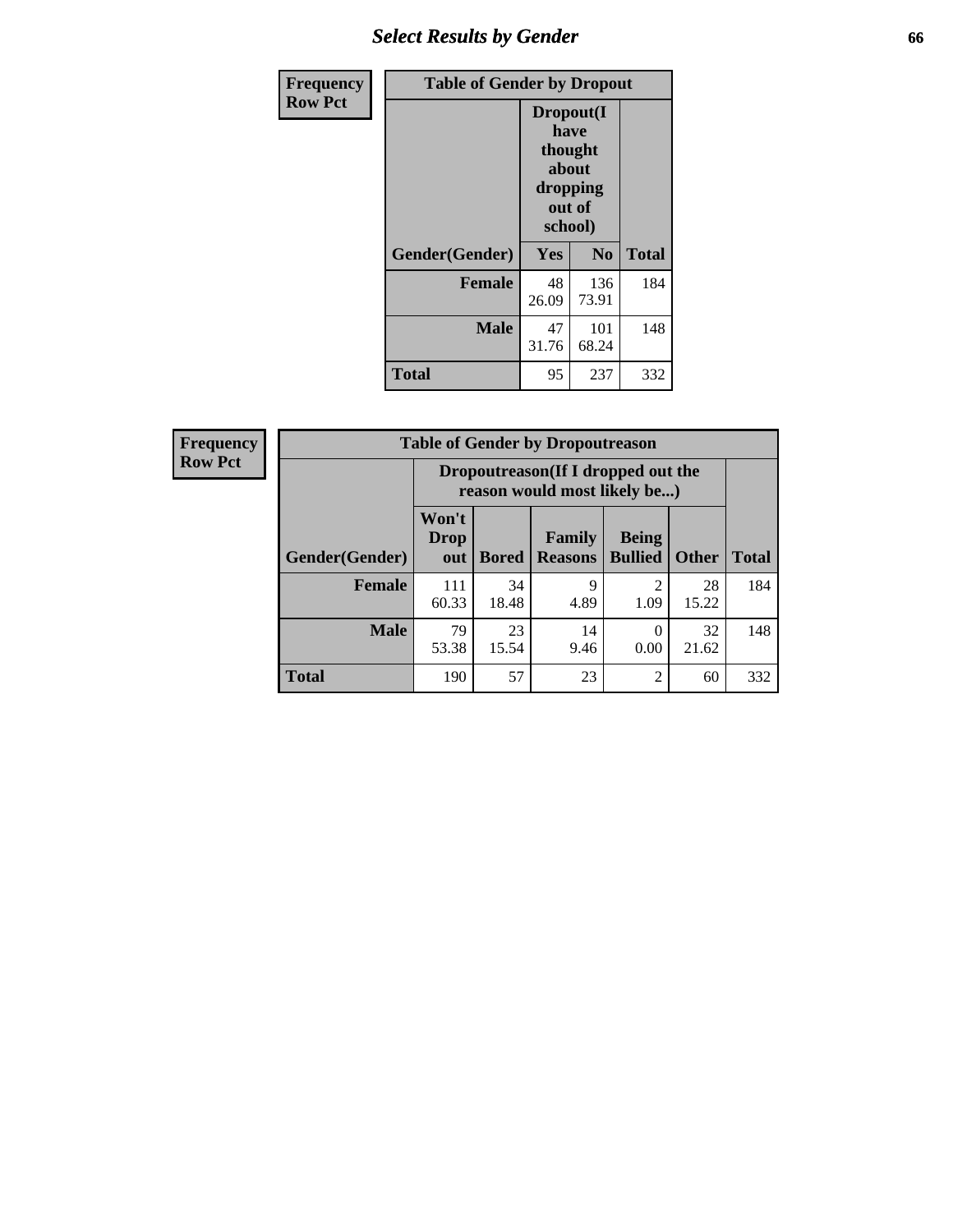*School Safety* **67**

| Frequency      | <b>Table of Gender by Bullied2</b> |                 |                |              |
|----------------|------------------------------------|-----------------|----------------|--------------|
| <b>Row Pct</b> |                                    | <b>Bullied2</b> |                |              |
|                | Gender(Gender)                     | Yes             | N <sub>0</sub> | <b>Total</b> |
|                | <b>Female</b>                      | 22<br>11.96     | 162<br>88.04   | 184          |
|                | <b>Male</b>                        | 18<br>12.16     | 130<br>87.84   | 148          |
|                | <b>Total</b>                       | 40              | 292            | 332          |

| Frequency      | <b>Table of Gender by Bulliedothers2</b> |                       |                |              |
|----------------|------------------------------------------|-----------------------|----------------|--------------|
| <b>Row Pct</b> |                                          | <b>Bulliedothers2</b> |                |              |
|                | Gender(Gender)                           | Yes                   | N <sub>0</sub> | <b>Total</b> |
|                | <b>Female</b>                            | 26<br>14.13           | 158<br>85.87   | 184          |
|                | Male                                     | 12<br>8.11            | 136<br>91.89   | 148          |
|                | <b>Total</b>                             | 38                    | 294            | 332          |

| Frequency      | <b>Table of Gender by Weaponschool2</b> |                      |                |       |
|----------------|-----------------------------------------|----------------------|----------------|-------|
| <b>Row Pct</b> |                                         | <b>Weaponschool2</b> |                |       |
|                | Gender(Gender)                          | Yes                  | N <sub>0</sub> | Total |
|                | <b>Female</b>                           | 6<br>3.26            | 178<br>96.74   | 184   |
|                | <b>Male</b>                             | 4.73                 | 141<br>95.27   | 148   |
|                | <b>Total</b>                            | 13                   | 319            | 332   |

| Frequency      | <b>Table of Gender by Absentunsafe2</b> |               |                |              |
|----------------|-----------------------------------------|---------------|----------------|--------------|
| <b>Row Pct</b> |                                         | Absentunsafe2 |                |              |
|                | Gender(Gender)                          | Yes           | N <sub>0</sub> | <b>Total</b> |
|                | <b>Female</b>                           | 11<br>5.98    | 173<br>94.02   | 184          |
|                | <b>Male</b>                             | 2.03          | 145<br>97.97   | 148          |
|                | <b>Total</b>                            | 14            | 318            | 332          |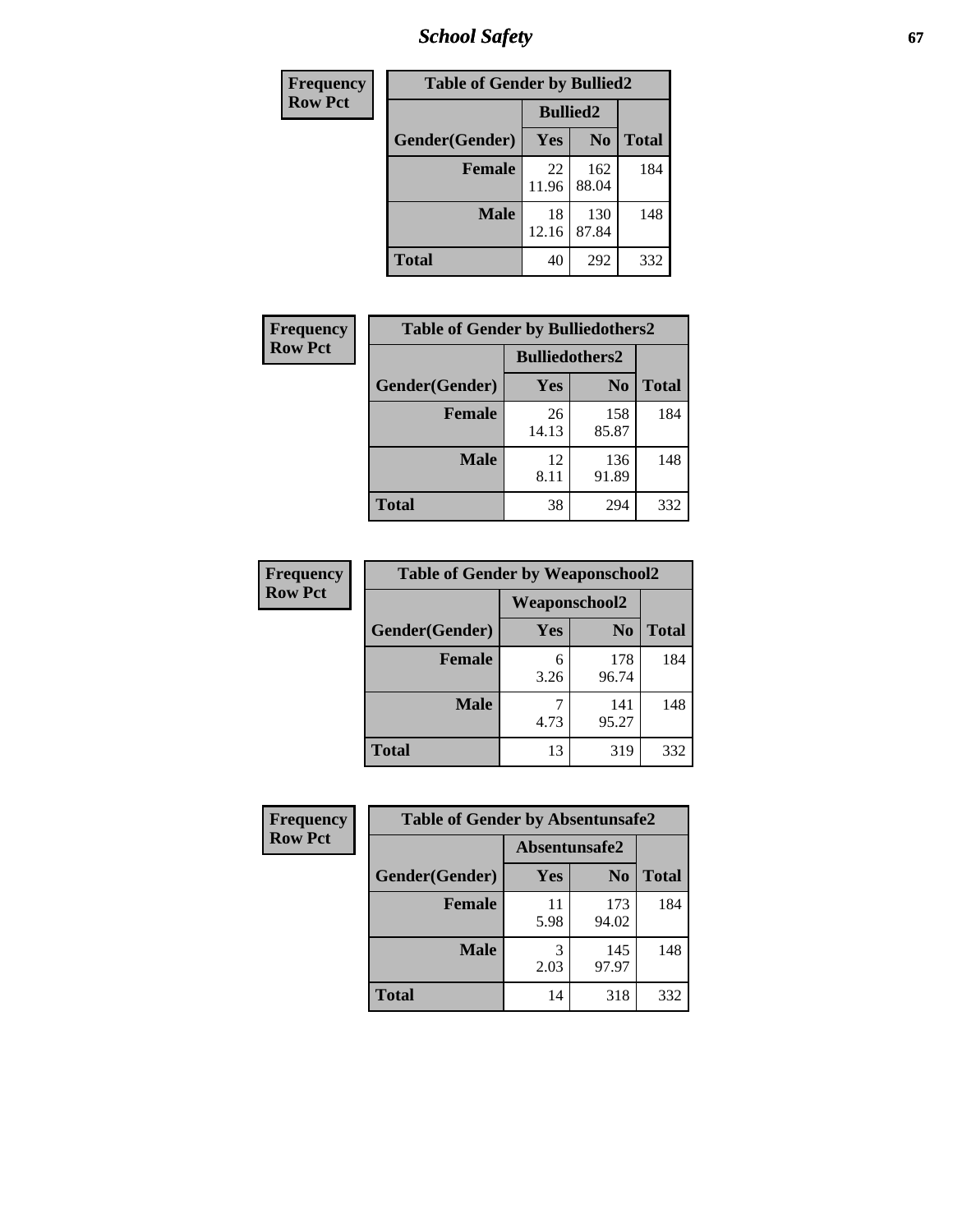*School Safety* **68**

| Frequency      |                | <b>Table of Gender by Gangself</b>                                                                     |                |              |
|----------------|----------------|--------------------------------------------------------------------------------------------------------|----------------|--------------|
| <b>Row Pct</b> |                | <b>Gangself</b> (I<br>have<br>participated<br>in illegal gang<br>activities in<br>the past 30<br>days) |                |              |
|                | Gender(Gender) | Yes                                                                                                    | N <sub>0</sub> | <b>Total</b> |
|                | <b>Female</b>  | 8<br>4.35                                                                                              | 176<br>95.65   | 184          |
|                | <b>Male</b>    | 9<br>6.08                                                                                              | 139<br>93.92   | 148          |
|                | <b>Total</b>   | 17                                                                                                     | 315            | 332          |

| Frequency      | <b>Table of Gender by Gangpeers</b> |                                                                                                                             |                |              |
|----------------|-------------------------------------|-----------------------------------------------------------------------------------------------------------------------------|----------------|--------------|
| <b>Row Pct</b> |                                     | <b>Gangpeers</b> (I<br>have friends<br>who have<br>participated<br>in illegal gang<br>activities in<br>the past 30<br>days) |                |              |
|                | Gender(Gender)                      | Yes                                                                                                                         | N <sub>0</sub> | <b>Total</b> |
|                | <b>Female</b>                       | 81<br>44.02                                                                                                                 | 103<br>55.98   | 184          |
|                | <b>Male</b>                         | 49<br>33.11                                                                                                                 | 99<br>66.89    | 148          |
|                | Total                               | 130                                                                                                                         | 202            | 332          |

| Frequency      | <b>Table of Gender by Pickedon2</b> |             |                |              |
|----------------|-------------------------------------|-------------|----------------|--------------|
| <b>Row Pct</b> |                                     | Pickedon2   |                |              |
|                | Gender(Gender)                      | <b>Yes</b>  | N <sub>0</sub> | <b>Total</b> |
|                | <b>Female</b>                       | 44<br>23.91 | 140<br>76.09   | 184          |
|                | <b>Male</b>                         | 29<br>19.59 | 119<br>80.41   | 148          |
|                | <b>Total</b>                        | 73          | 259            | 332          |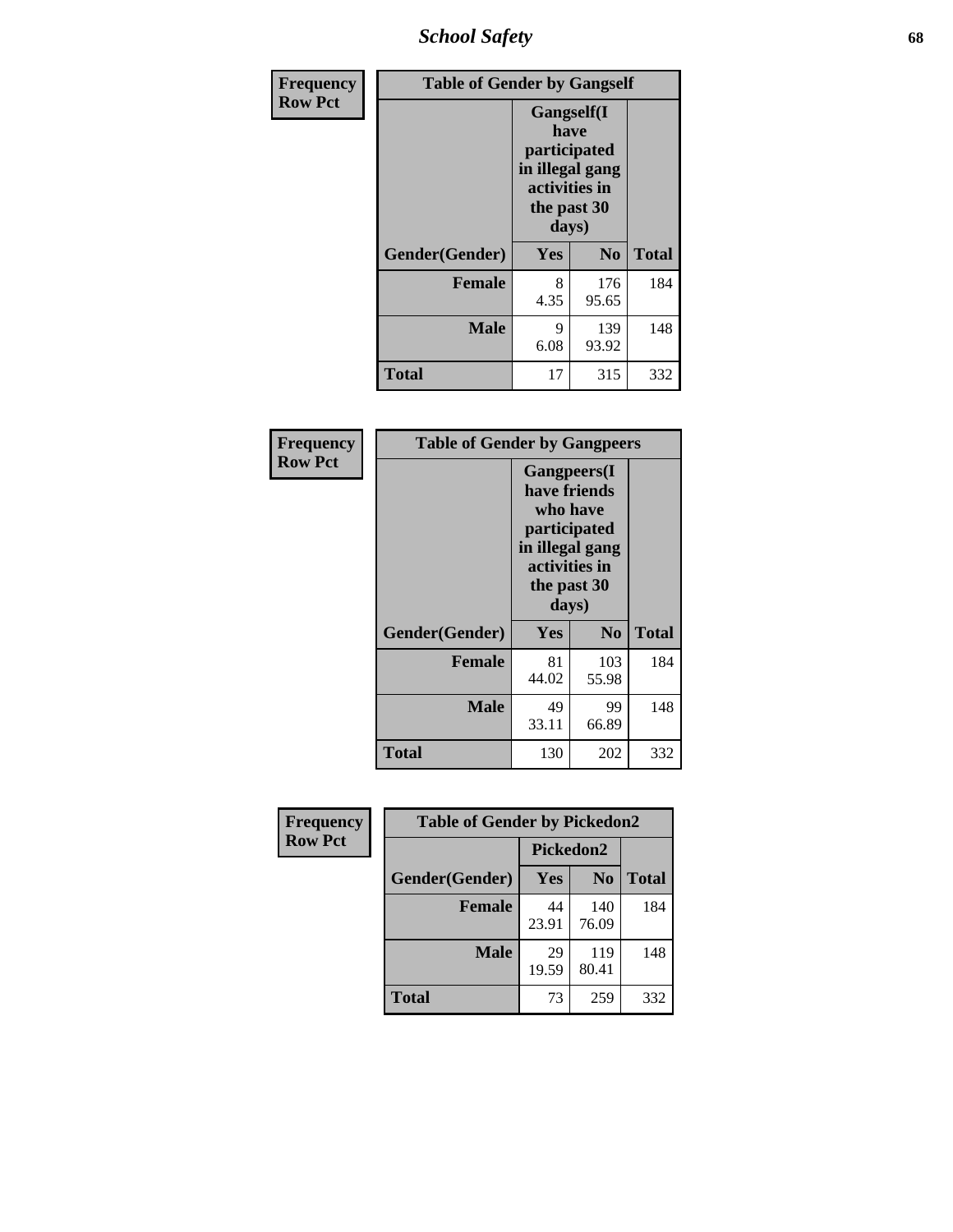*School Safety* **69**

| Frequency      | <b>Table of Gender by Safeschool2</b> |              |                |              |  |
|----------------|---------------------------------------|--------------|----------------|--------------|--|
| <b>Row Pct</b> |                                       | Safeschool2  |                |              |  |
|                | Gender(Gender)                        | <b>Yes</b>   | N <sub>0</sub> | <b>Total</b> |  |
|                | <b>Female</b>                         | 108<br>58.70 | 76<br>41.30    | 184          |  |
|                | <b>Male</b>                           | 82<br>55.41  | 66<br>44.59    | 148          |  |
|                | <b>Total</b>                          | 190          | 142            | 332          |  |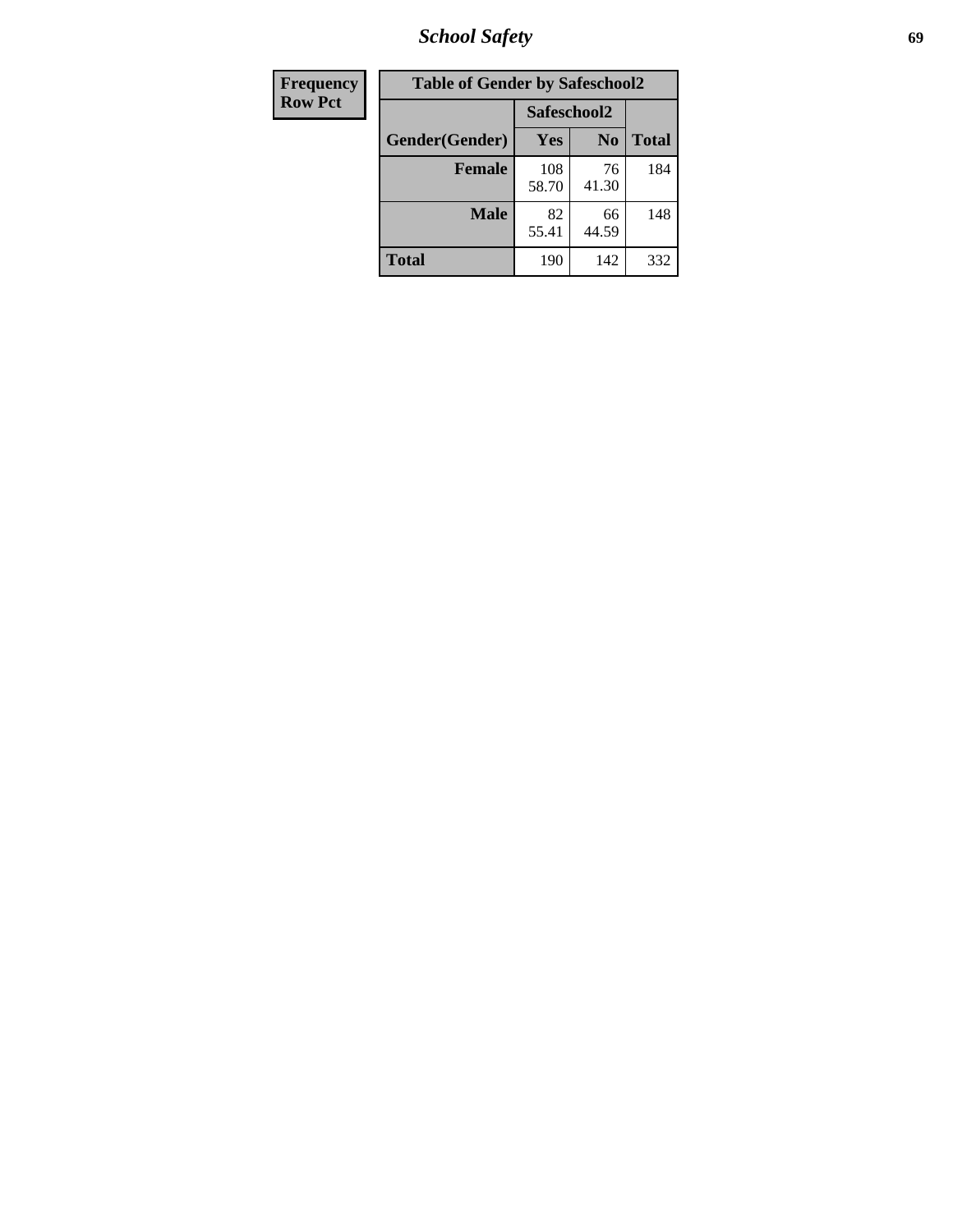# *Incidence of Drug Use* **70**

| <b>Frequency</b> | <b>Table of Gender by AlcoholAlt</b> |                                          |                |              |
|------------------|--------------------------------------|------------------------------------------|----------------|--------------|
| <b>Row Pct</b>   |                                      | AlcoholAlt(Alcohol<br>use, past 30 days) |                |              |
|                  | Gender(Gender)                       | Yes                                      | N <sub>0</sub> | <b>Total</b> |
|                  | <b>Female</b>                        | 28<br>15.22                              | 156<br>84.78   | 184          |
|                  | <b>Male</b>                          | 33<br>22.30                              | 115<br>77.70   | 148          |
|                  | <b>Total</b>                         | 61                                       | 271            | 332          |

| <b>Frequency</b> | <b>Table of Gender by TobaccoAny</b> |                                          |                |              |  |
|------------------|--------------------------------------|------------------------------------------|----------------|--------------|--|
| <b>Row Pct</b>   |                                      | TobaccoAny(Tobacco<br>use, past 30 days) |                |              |  |
|                  | Gender(Gender)                       | Yes                                      | N <sub>0</sub> | <b>Total</b> |  |
|                  | <b>Female</b>                        | 14<br>7.61                               | 170<br>92.39   | 184          |  |
|                  | <b>Male</b>                          | 21<br>14.19                              | 127<br>85.81   | 148          |  |
|                  | <b>Total</b>                         | 35                                       | 297            | 332          |  |

| <b>Frequency</b> | <b>Table of Gender by MarijuanaAlt</b> |                                              |                |              |
|------------------|----------------------------------------|----------------------------------------------|----------------|--------------|
| <b>Row Pct</b>   |                                        | MarijuanaAlt(Marijuana<br>use, past 30 days) |                |              |
|                  | Gender(Gender)                         | <b>Yes</b>                                   | N <sub>0</sub> | <b>Total</b> |
|                  | <b>Female</b>                          | 13<br>7.07                                   | 171<br>92.93   | 184          |
|                  | <b>Male</b>                            | 21<br>14.19                                  | 127<br>85.81   | 148          |
|                  | <b>Total</b>                           | 34                                           | 298            | 332          |

| <b>Frequency</b> | <b>Table of Gender by OtherDrugAny</b> |                                                       |                |              |  |
|------------------|----------------------------------------|-------------------------------------------------------|----------------|--------------|--|
| <b>Row Pct</b>   |                                        | <b>OtherDrugAny</b> (Other<br>drug use, past 30 days) |                |              |  |
|                  | Gender(Gender)                         | <b>Yes</b>                                            | N <sub>0</sub> | <b>Total</b> |  |
|                  | <b>Female</b>                          | 8<br>4.35                                             | 176<br>95.65   | 184          |  |
|                  | <b>Male</b>                            | 14<br>9.46                                            | 134<br>90.54   | 148          |  |
|                  | <b>Total</b>                           | 22                                                    | 310            | 332          |  |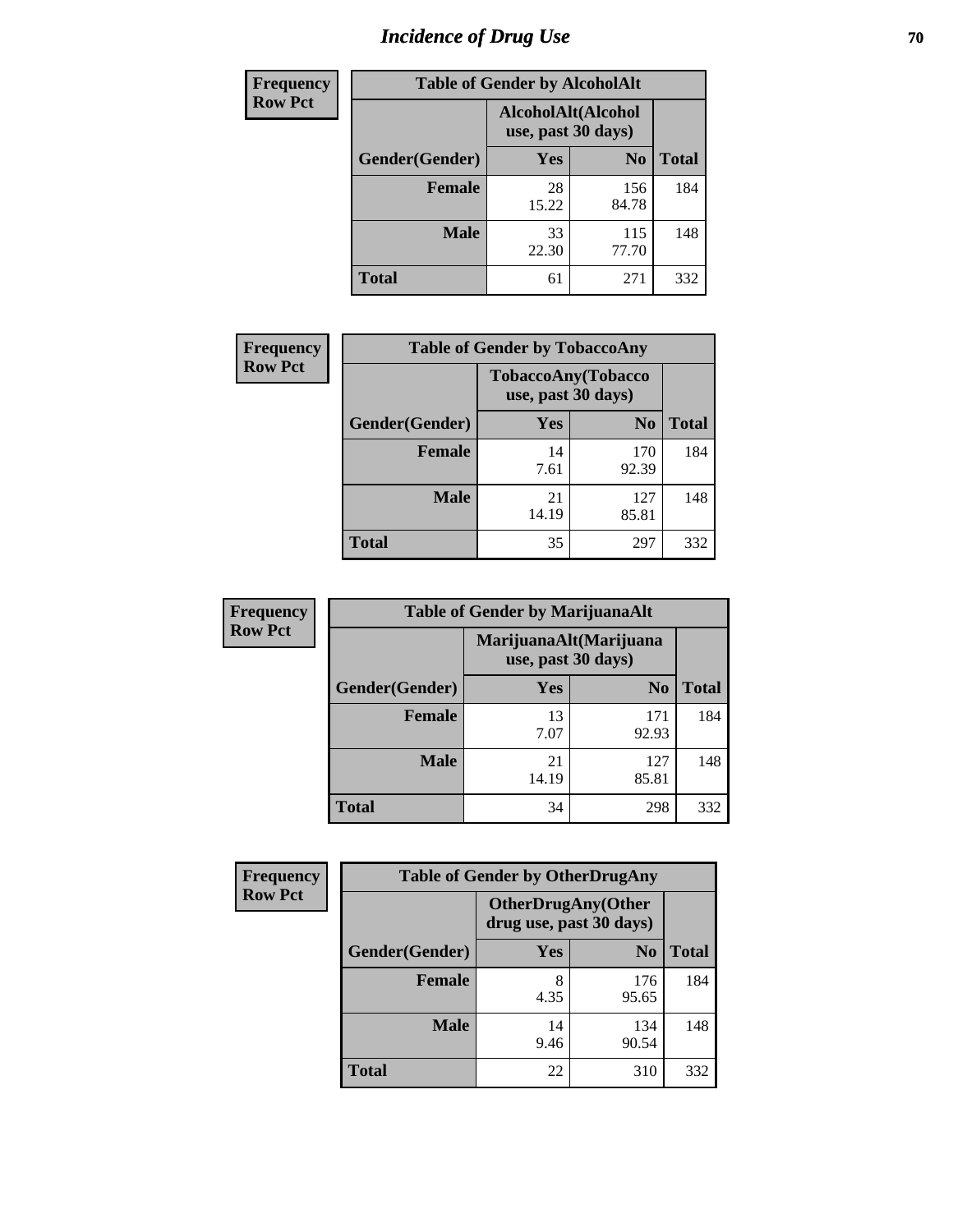#### *Average Age at Onset of Use* **71** *Results for "Average Age at Onset of Use" questions exclude students who said they did not use that substance*

#### **Gender=Female**

| <b>Variable</b>    | <b>Label</b>                                                       | <b>Mean</b> |
|--------------------|--------------------------------------------------------------------|-------------|
| Alcoholinit2       | I started using alcohol when I was                                 | 13.17       |
| Cigarettesinit2    | I started smoking tobacco when I was                               | 13.62       |
| Smokelessinit2     | I started chewing tobacco when I was                               |             |
| Marijuanainit2     | I started using marijuana when I was                               | 14.10       |
| Cocaineinit2       | I started using cocaine when I was                                 | 11.50       |
| Inhalantsinit2     | I started using inhalants when I was                               | 11.25       |
| Steroidsinit2      | I started using steroids when I was                                |             |
| Ecstasyinit2       | I started using ecstasy when I was                                 | 15.00       |
| Methinit2          | I started using methamphetamines when I was                        |             |
| Hallucinogensinit2 | I started using hallucinogens when I was                           | 15.00       |
| Prescription in t2 | I started using prescription drugs not prescribed to me when I was | 13.36       |

#### **Gender=Male**

| <i><b>Variable</b></i>          | Label                                                              | <b>Mean</b> |
|---------------------------------|--------------------------------------------------------------------|-------------|
| Alcoholinit2                    | I started using alcohol when I was                                 | 13.47       |
| Cigarettesinit2                 | I started smoking tobacco when I was                               | 13.78       |
| Smokelessinit2                  | I started chewing tobacco when I was                               | 12.56       |
| Marijuanainit2                  | I started using marijuana when I was                               | 13.56       |
| Cocaineinit2                    | I started using cocaine when I was                                 | 13.50       |
| Inhalantsinit2                  | I started using inhalants when I was                               | 9.60        |
| Steroidsinit2                   | I started using steroids when I was                                | 13.25       |
| Ecstasyinit2                    | I started using ecstasy when I was                                 | 14.38       |
| Methinit2                       | I started using methamphetamines when I was                        | 14.00       |
| Hallucinogensinit2              | I started using hallucinogens when I was                           | 14.00       |
| Prescription in it <sub>2</sub> | I started using prescription drugs not prescribed to me when I was | 14.44       |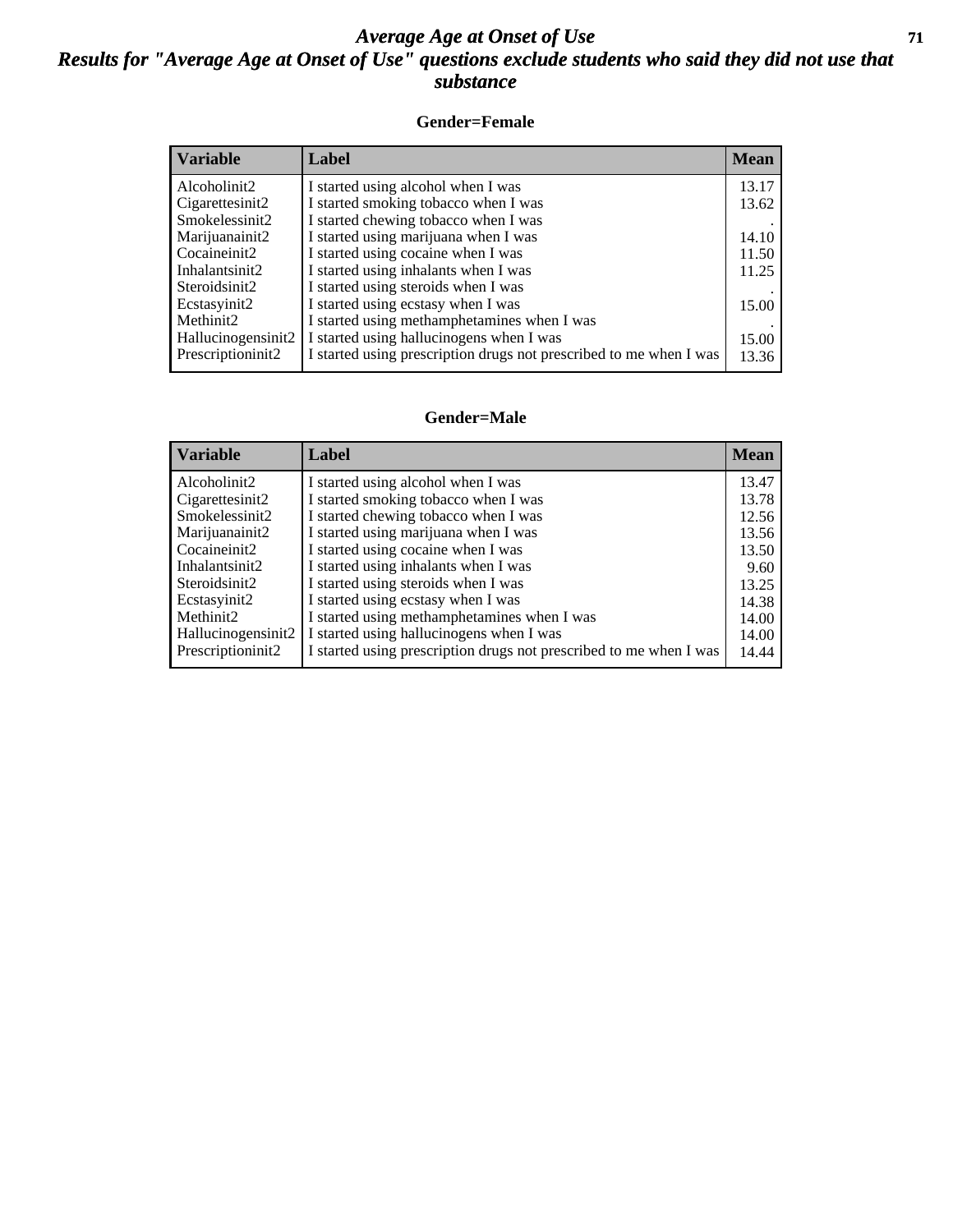# *I Think These Drugs are Harmful* **72**

| <b>Frequency</b> | <b>Table of Gender by Alcoholharmdich</b> |                                                   |                |              |
|------------------|-------------------------------------------|---------------------------------------------------|----------------|--------------|
| <b>Row Pct</b>   |                                           | Alcoholharmdich(I<br>think alcohol is<br>harmful) |                |              |
|                  | Gender(Gender)                            | Yes                                               | N <sub>0</sub> | <b>Total</b> |
|                  | <b>Female</b>                             | 146<br>79.35                                      | 38<br>20.65    | 184          |
|                  | <b>Male</b>                               | 111<br>75.00                                      | 37<br>25.00    | 148          |
|                  | Total                                     | 257                                               | 75             | 332          |

| Frequency      | <b>Table of Gender by Tobaccoharmdich</b> |                  |                               |              |  |
|----------------|-------------------------------------------|------------------|-------------------------------|--------------|--|
| <b>Row Pct</b> |                                           | think tobacco is | Tobaccoharmdich(I<br>harmful) |              |  |
|                | Gender(Gender)                            | Yes              | N <sub>0</sub>                | <b>Total</b> |  |
|                | <b>Female</b>                             | 176<br>95.65     | 8<br>4.35                     | 184          |  |
|                | <b>Male</b>                               | 136<br>91.89     | 12<br>8.11                    | 148          |  |
|                | <b>Total</b>                              | 312              | 20                            | 332          |  |

| Frequency      | <b>Table of Gender by Marijuanaharmdich</b> |                                                       |                |              |  |
|----------------|---------------------------------------------|-------------------------------------------------------|----------------|--------------|--|
| <b>Row Pct</b> |                                             | Marijuanaharmdich(I<br>think marijuana is<br>harmful) |                |              |  |
|                | Gender(Gender)                              | <b>Yes</b>                                            | N <sub>0</sub> | <b>Total</b> |  |
|                | <b>Female</b>                               | 153<br>83.15                                          | 31<br>16.85    | 184          |  |
|                | <b>Male</b>                                 | 110<br>74.32                                          | 38<br>25.68    | 148          |  |
|                | <b>Total</b>                                | 263                                                   | 69             | 332          |  |

| Frequency      | <b>Table of Gender by Otherdrugharmdich</b> |                                                          |                |              |  |
|----------------|---------------------------------------------|----------------------------------------------------------|----------------|--------------|--|
| <b>Row Pct</b> |                                             | Otherdrugharmdich(I<br>think other drugs are<br>harmful) |                |              |  |
|                | Gender(Gender)                              | <b>Yes</b>                                               | N <sub>0</sub> | <b>Total</b> |  |
|                | <b>Female</b>                               | 176<br>95.65                                             | 8<br>4.35      | 184          |  |
|                | <b>Male</b>                                 | 138<br>93.24                                             | 10<br>6.76     | 148          |  |
|                | <b>Total</b>                                | 314                                                      | 18             | 332          |  |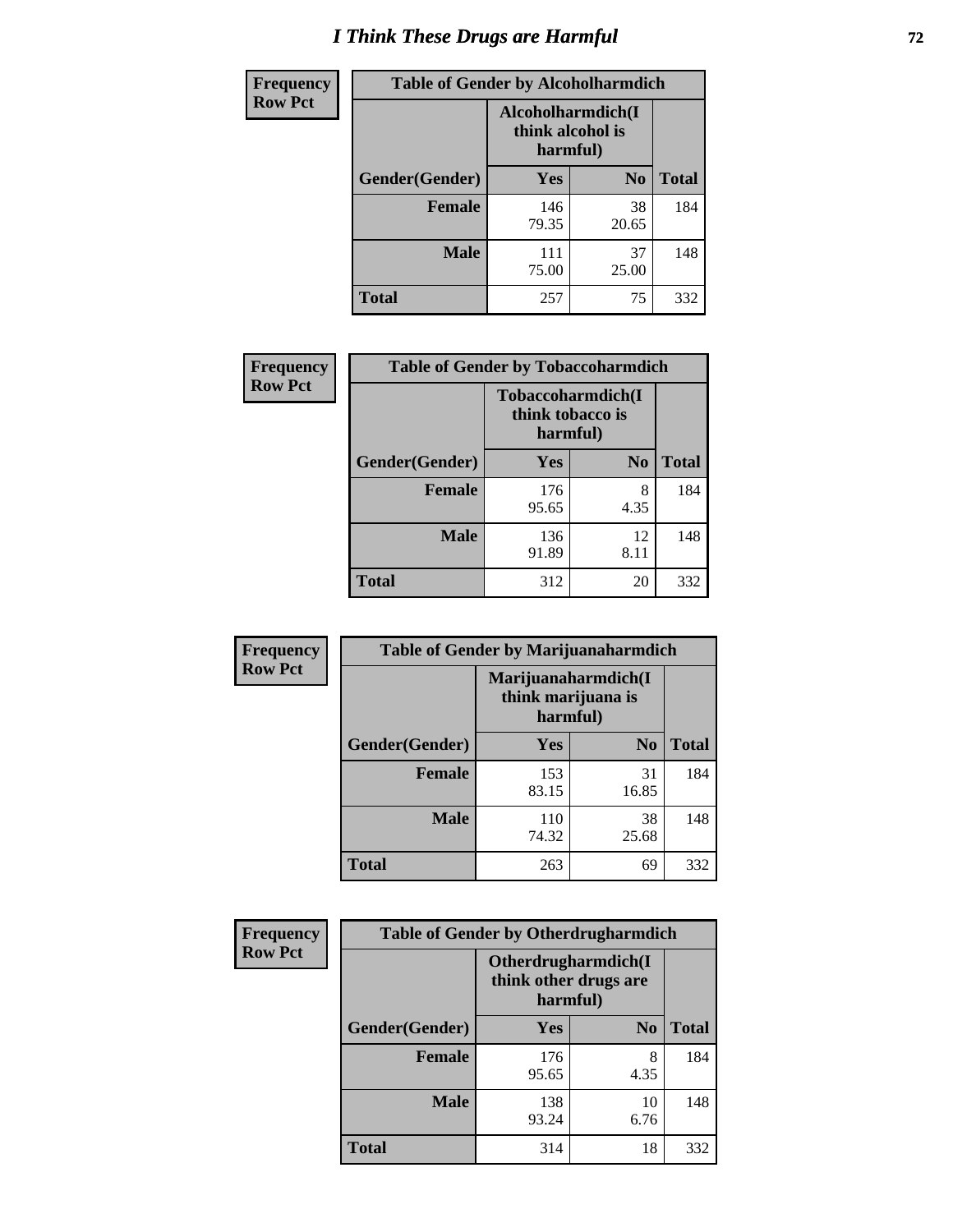| <b>Frequency</b> | <b>Table of Gender by Alcohollocation1</b> |                                                               |             |              |  |
|------------------|--------------------------------------------|---------------------------------------------------------------|-------------|--------------|--|
| <b>Row Pct</b>   |                                            | <b>Alcohollocation1(Places</b><br><b>Friends Use Alcohol)</b> |             |              |  |
|                  | Gender(Gender)                             |                                                               | Do Not Use  | <b>Total</b> |  |
|                  | <b>Female</b>                              | 123<br>66.85                                                  | 61<br>33.15 | 184          |  |
|                  | <b>Male</b>                                | 91<br>61.49                                                   | 57<br>38.51 | 148          |  |
|                  | <b>Total</b>                               | 214                                                           | 118         | 332          |  |

| <b>Frequency</b> | <b>Table of Gender by Alcohollocation2</b> |                                                               |             |              |
|------------------|--------------------------------------------|---------------------------------------------------------------|-------------|--------------|
| <b>Row Pct</b>   |                                            | <b>Alcohollocation2(Places</b><br><b>Friends Use Alcohol)</b> |             |              |
|                  | Gender(Gender)                             |                                                               | Home        | <b>Total</b> |
|                  | Female                                     | 97<br>52.72                                                   | 87<br>47.28 | 184          |
|                  | <b>Male</b>                                | 87<br>58.78                                                   | 61<br>41.22 | 148          |
|                  | <b>Total</b>                               | 184                                                           | 148         | 332          |

| Frequency      | <b>Table of Gender by Alcohollocation3</b> |                                                               |               |              |
|----------------|--------------------------------------------|---------------------------------------------------------------|---------------|--------------|
| <b>Row Pct</b> |                                            | <b>Alcohollocation3(Places</b><br><b>Friends Use Alcohol)</b> |               |              |
|                | Gender(Gender)                             |                                                               | <b>School</b> | <b>Total</b> |
|                | <b>Female</b>                              | 173<br>94.02                                                  | 11<br>5.98    | 184          |
|                | <b>Male</b>                                | 138<br>93.24                                                  | 10<br>6.76    | 148          |
|                | <b>Total</b>                               | 311                                                           | 21            | 332          |

| Frequency      | <b>Table of Gender by Alcohollocation4</b> |                                                               |             |              |
|----------------|--------------------------------------------|---------------------------------------------------------------|-------------|--------------|
| <b>Row Pct</b> |                                            | <b>Alcohollocation4(Places</b><br><b>Friends Use Alcohol)</b> |             |              |
|                | <b>Gender</b> (Gender)                     |                                                               | Car         | <b>Total</b> |
|                | <b>Female</b>                              | 162<br>88.04                                                  | 22<br>11.96 | 184          |
|                | <b>Male</b>                                | 117<br>79.05                                                  | 31<br>20.95 | 148          |
|                | <b>Total</b>                               | 279                                                           | 53          | 332          |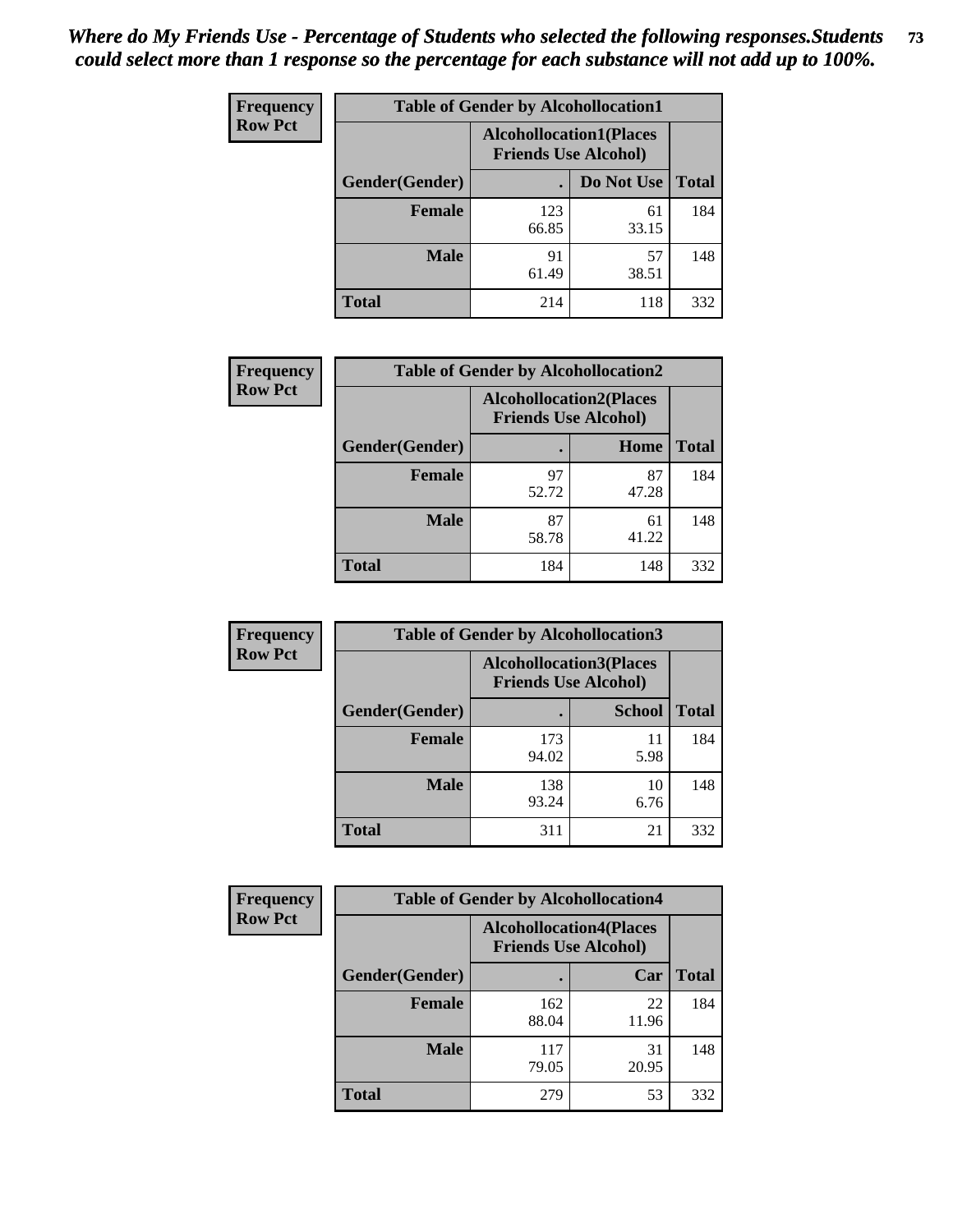| <b>Frequency</b> |                | <b>Table of Gender by Alcohollocation5</b>                    |                                 |              |
|------------------|----------------|---------------------------------------------------------------|---------------------------------|--------------|
| <b>Row Pct</b>   |                | <b>Alcohollocation5(Places</b><br><b>Friends Use Alcohol)</b> |                                 |              |
|                  | Gender(Gender) | $\bullet$                                                     | <b>Friend's</b><br><b>House</b> | <b>Total</b> |
|                  | <b>Female</b>  | 106<br>57.61                                                  | 78<br>42.39                     | 184          |
|                  | <b>Male</b>    | 81<br>54.73                                                   | 67<br>45.27                     | 148          |
|                  | <b>Total</b>   | 187                                                           | 145                             | 332          |

| Frequency      | <b>Table of Gender by Alcohollocation6</b> |                                                               |              |              |
|----------------|--------------------------------------------|---------------------------------------------------------------|--------------|--------------|
| <b>Row Pct</b> |                                            | <b>Alcohollocation6(Places</b><br><b>Friends Use Alcohol)</b> |              |              |
|                | <b>Gender</b> (Gender)                     |                                                               | <b>Other</b> | <b>Total</b> |
|                | Female                                     | 137<br>74.46                                                  | 47<br>25.54  | 184          |
|                | <b>Male</b>                                | 101<br>68.24                                                  | 47<br>31.76  | 148          |
|                | <b>Total</b>                               | 238                                                           | 94           | 332          |

| Frequency      | <b>Table of Gender by Tobaccolocation1</b> |                                                               |              |              |  |
|----------------|--------------------------------------------|---------------------------------------------------------------|--------------|--------------|--|
| <b>Row Pct</b> |                                            | <b>Tobaccolocation1(Places</b><br><b>Friends Use Tobacco)</b> |              |              |  |
|                | Gender(Gender)                             |                                                               | Do Not Use   | <b>Total</b> |  |
|                | Female                                     | 64<br>34.78                                                   | 120<br>65.22 | 184          |  |
|                | <b>Male</b>                                | 59<br>39.86                                                   | 89<br>60.14  | 148          |  |
|                | <b>Total</b>                               | 123                                                           | 209          | 332          |  |

| <b>Frequency</b> |                | <b>Table of Gender by Tobaccolocation2</b>                    |             |              |
|------------------|----------------|---------------------------------------------------------------|-------------|--------------|
| <b>Row Pct</b>   |                | <b>Tobaccolocation2(Places</b><br><b>Friends Use Tobacco)</b> |             |              |
|                  | Gender(Gender) |                                                               | Home        | <b>Total</b> |
|                  | Female         | 142<br>77.17                                                  | 42<br>22.83 | 184          |
|                  | <b>Male</b>    | 107<br>72.30                                                  | 41<br>27.70 | 148          |
|                  | <b>Total</b>   | 249                                                           | 83          | 332          |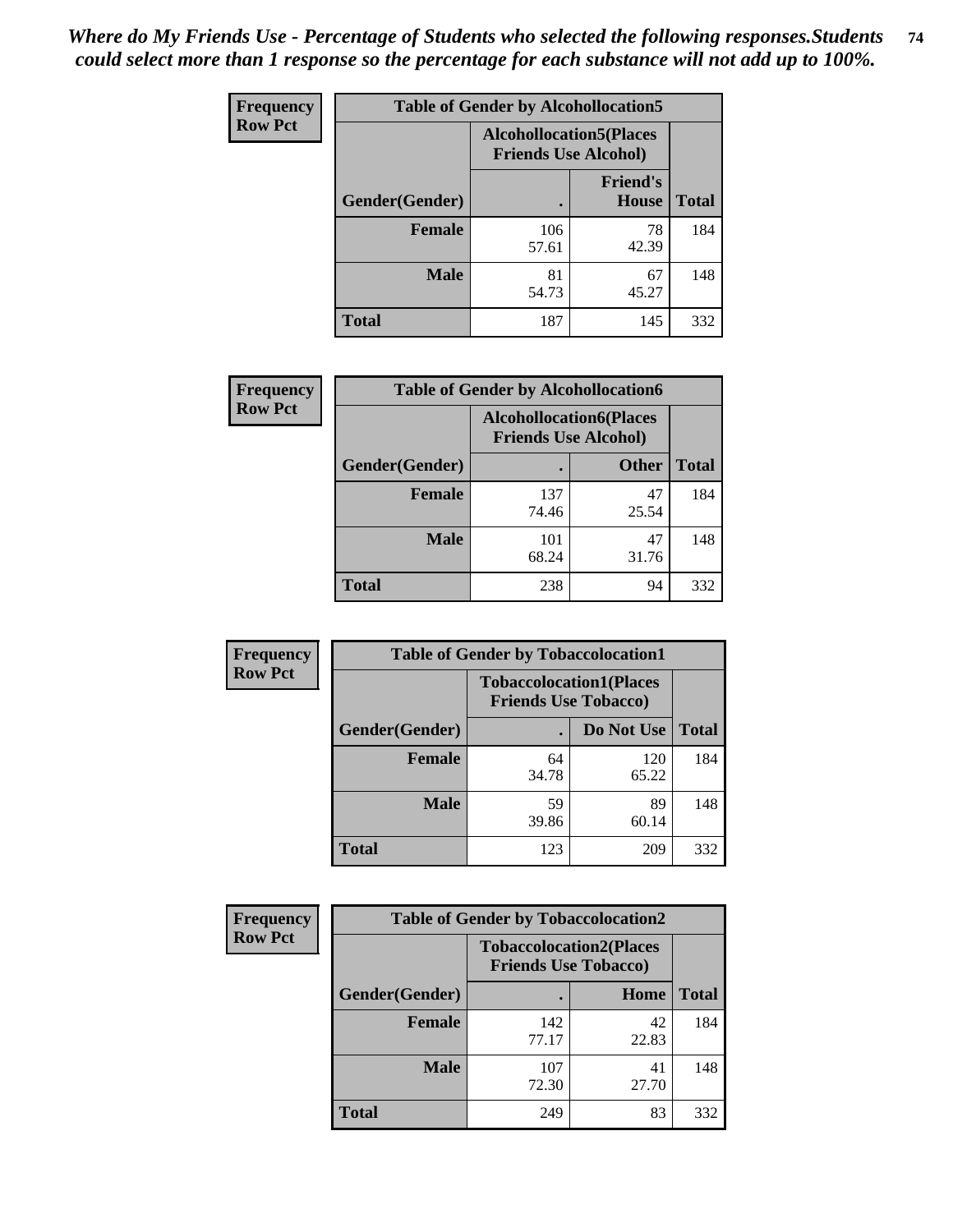| <b>Frequency</b> | <b>Table of Gender by Tobaccolocation3</b> |                             |                                |              |  |
|------------------|--------------------------------------------|-----------------------------|--------------------------------|--------------|--|
| <b>Row Pct</b>   |                                            | <b>Friends Use Tobacco)</b> | <b>Tobaccolocation3(Places</b> |              |  |
|                  | Gender(Gender)                             |                             | <b>School</b>                  | <b>Total</b> |  |
|                  | <b>Female</b>                              | 165<br>89.67                | 19<br>10.33                    | 184          |  |
|                  | <b>Male</b>                                | 129<br>87.16                | 19<br>12.84                    | 148          |  |
|                  | <b>Total</b>                               | 294                         | 38                             | 332          |  |

| <b>Frequency</b> | <b>Table of Gender by Tobaccolocation4</b> |                             |                                |              |
|------------------|--------------------------------------------|-----------------------------|--------------------------------|--------------|
| <b>Row Pct</b>   |                                            | <b>Friends Use Tobacco)</b> | <b>Tobaccolocation4(Places</b> |              |
|                  | <b>Gender</b> (Gender)                     |                             | Car                            | <b>Total</b> |
|                  | <b>Female</b>                              | 147<br>79.89                | 37<br>20.11                    | 184          |
|                  | <b>Male</b>                                | 115<br>77.70                | 33<br>22.30                    | 148          |
|                  | <b>Total</b>                               | 262                         | 70                             | 332          |

| <b>Frequency</b> | <b>Table of Gender by Tobaccolocation5</b> |              |                                                               |              |
|------------------|--------------------------------------------|--------------|---------------------------------------------------------------|--------------|
| <b>Row Pct</b>   |                                            |              | <b>Tobaccolocation5(Places</b><br><b>Friends Use Tobacco)</b> |              |
|                  | Gender(Gender)                             |              | <b>Friend's</b><br>House                                      | <b>Total</b> |
|                  | <b>Female</b>                              | 141<br>76.63 | 43<br>23.37                                                   | 184          |
|                  | <b>Male</b>                                | 104<br>70.27 | 44<br>29.73                                                   | 148          |
|                  | <b>Total</b>                               | 245          | 87                                                            | 332          |

| <b>Frequency</b> | <b>Table of Gender by Tobaccolocation6</b> |                                                               |              |              |
|------------------|--------------------------------------------|---------------------------------------------------------------|--------------|--------------|
| <b>Row Pct</b>   |                                            | <b>Tobaccolocation6(Places</b><br><b>Friends Use Tobacco)</b> |              |              |
|                  | <b>Gender</b> (Gender)                     |                                                               | <b>Other</b> | <b>Total</b> |
|                  | Female                                     | 148<br>80.43                                                  | 36<br>19.57  | 184          |
|                  | <b>Male</b>                                | 102<br>68.92                                                  | 46<br>31.08  | 148          |
|                  | <b>Total</b>                               | 250                                                           | 82           | 332          |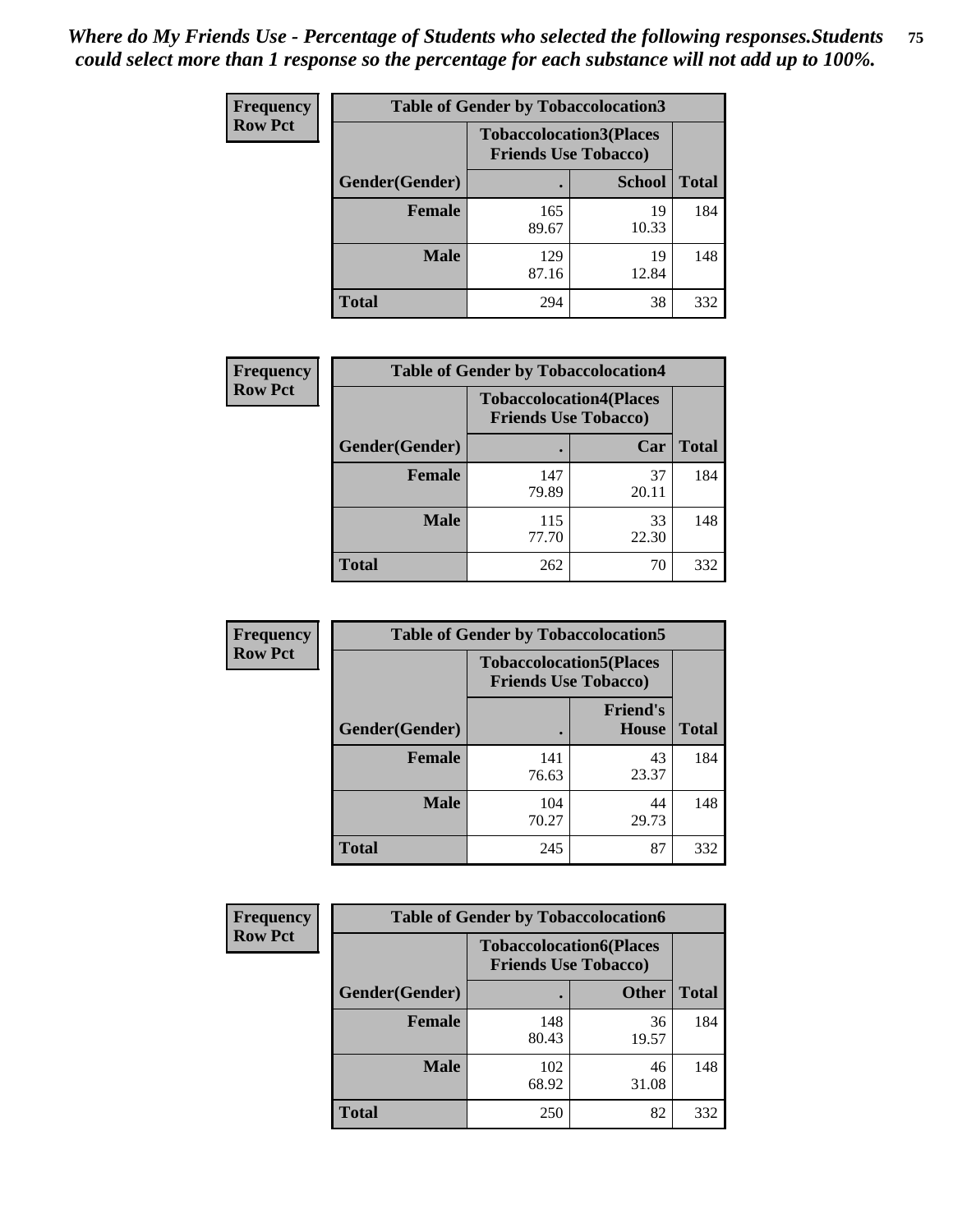| <b>Frequency</b> | <b>Table of Gender by Marijuanalocation1</b> |                                                                    |             |              |
|------------------|----------------------------------------------|--------------------------------------------------------------------|-------------|--------------|
| <b>Row Pct</b>   |                                              | <b>Marijuanalocation1(Places</b><br><b>Friends Use Marijuana</b> ) |             |              |
|                  | Gender(Gender)                               |                                                                    | Do Not Use  | <b>Total</b> |
|                  | <b>Female</b>                                | 85<br>46.20                                                        | 99<br>53.80 | 184          |
|                  | <b>Male</b>                                  | 68<br>45.95                                                        | 80<br>54.05 | 148          |
|                  | <b>Total</b>                                 | 153                                                                | 179         | 332          |

| <b>Frequency</b> | <b>Table of Gender by Marijuanalocation2</b> |                                                                    |             |              |
|------------------|----------------------------------------------|--------------------------------------------------------------------|-------------|--------------|
| <b>Row Pct</b>   |                                              | <b>Marijuanalocation2(Places</b><br><b>Friends Use Marijuana</b> ) |             |              |
|                  | Gender(Gender)                               |                                                                    | Home        | <b>Total</b> |
|                  | <b>Female</b>                                | 121<br>65.76                                                       | 63<br>34.24 | 184          |
|                  | <b>Male</b>                                  | 93<br>62.84                                                        | 55<br>37.16 | 148          |
|                  | <b>Total</b>                                 | 214                                                                | 118         | 332          |

| Frequency      |                | <b>Table of Gender by Marijuanalocation3</b>                       |               |              |
|----------------|----------------|--------------------------------------------------------------------|---------------|--------------|
| <b>Row Pct</b> |                | <b>Marijuanalocation3(Places</b><br><b>Friends Use Marijuana</b> ) |               |              |
|                | Gender(Gender) |                                                                    | <b>School</b> | <b>Total</b> |
|                | Female         | 168<br>91.30                                                       | 16<br>8.70    | 184          |
|                | <b>Male</b>    | 130<br>87.84                                                       | 18<br>12.16   | 148          |
|                | <b>Total</b>   | 298                                                                | 34            | 332          |

| <b>Frequency</b> | <b>Table of Gender by Marijuanalocation4</b> |                                |                                  |              |  |
|------------------|----------------------------------------------|--------------------------------|----------------------------------|--------------|--|
| <b>Row Pct</b>   |                                              | <b>Friends Use Marijuana</b> ) | <b>Marijuanalocation4(Places</b> |              |  |
|                  | Gender(Gender)                               |                                | Car                              | <b>Total</b> |  |
|                  | Female                                       | 146<br>79.35                   | 38<br>20.65                      | 184          |  |
|                  | <b>Male</b>                                  | 108<br>72.97                   | 40<br>27.03                      | 148          |  |
|                  | <b>Total</b>                                 | 254                            | 78                               | 332          |  |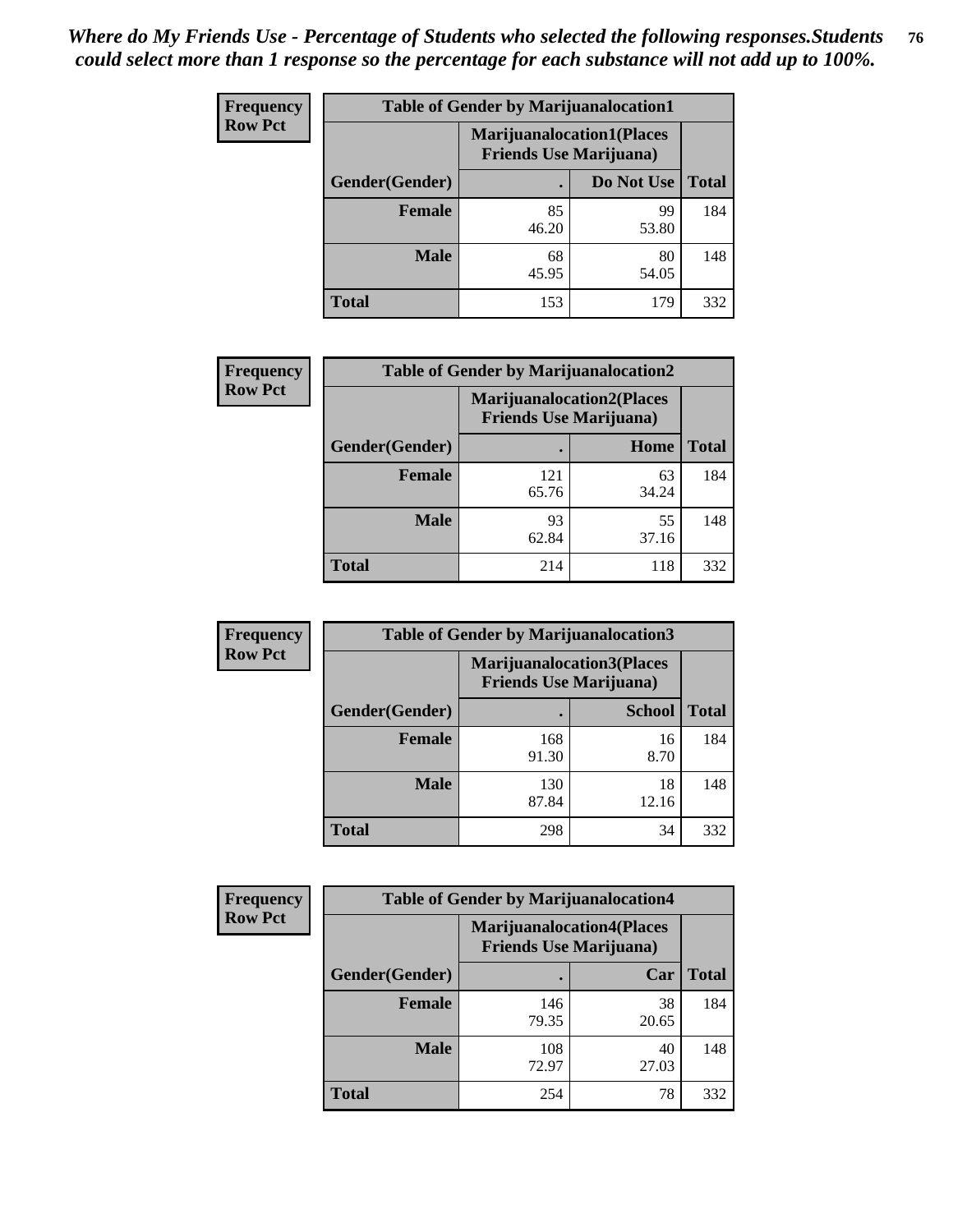| Frequency      | <b>Table of Gender by Marijuanalocation5</b> |                                                                    |                          |              |
|----------------|----------------------------------------------|--------------------------------------------------------------------|--------------------------|--------------|
| <b>Row Pct</b> |                                              | <b>Marijuanalocation5(Places</b><br><b>Friends Use Marijuana</b> ) |                          |              |
|                | Gender(Gender)                               |                                                                    | <b>Friend's</b><br>House | <b>Total</b> |
|                | <b>Female</b>                                | 120<br>65.22                                                       | 64<br>34.78              | 184          |
|                | <b>Male</b>                                  | 93<br>62.84                                                        | 55<br>37.16              | 148          |
|                | <b>Total</b>                                 | 213                                                                | 119                      | 332          |

| <b>Frequency</b> | <b>Table of Gender by Marijuanalocation6</b> |                                |                                  |              |
|------------------|----------------------------------------------|--------------------------------|----------------------------------|--------------|
| <b>Row Pct</b>   |                                              | <b>Friends Use Marijuana</b> ) | <b>Marijuanalocation6(Places</b> |              |
|                  | Gender(Gender)                               |                                | <b>Other</b>                     | <b>Total</b> |
|                  | <b>Female</b>                                | 138<br>75.00                   | 46<br>25.00                      | 184          |
|                  | <b>Male</b>                                  | 102<br>68.92                   | 46<br>31.08                      | 148          |
|                  | <b>Total</b>                                 | 240                            | 92                               | 332          |

| <b>Frequency</b> | <b>Table of Gender by Otherdruglocation1</b> |                                                                                |              |              |
|------------------|----------------------------------------------|--------------------------------------------------------------------------------|--------------|--------------|
| <b>Row Pct</b>   |                                              | <b>Otherdruglocation1(Places</b><br><b>Friends Use Other Illegal</b><br>Drugs) |              |              |
|                  | Gender(Gender)                               |                                                                                | Do Not Use   | <b>Total</b> |
|                  | Female                                       | 50<br>27.17                                                                    | 134<br>72.83 | 184          |
|                  | <b>Male</b>                                  | 37<br>25.00                                                                    | 111<br>75.00 | 148          |
|                  | <b>Total</b>                                 | 87                                                                             | 245          | 332          |

| <b>Frequency</b> | <b>Table of Gender by Otherdruglocation2</b> |                                            |                                  |              |
|------------------|----------------------------------------------|--------------------------------------------|----------------------------------|--------------|
| <b>Row Pct</b>   |                                              | <b>Friends Use Other Illegal</b><br>Drugs) | <b>Otherdruglocation2(Places</b> |              |
|                  | Gender(Gender)                               |                                            | Home                             | <b>Total</b> |
|                  | Female                                       | 156<br>84.78                               | 28<br>15.22                      | 184          |
|                  | <b>Male</b>                                  | 125<br>84.46                               | 23<br>15.54                      | 148          |
|                  | <b>Total</b>                                 | 281                                        | 51                               | 332          |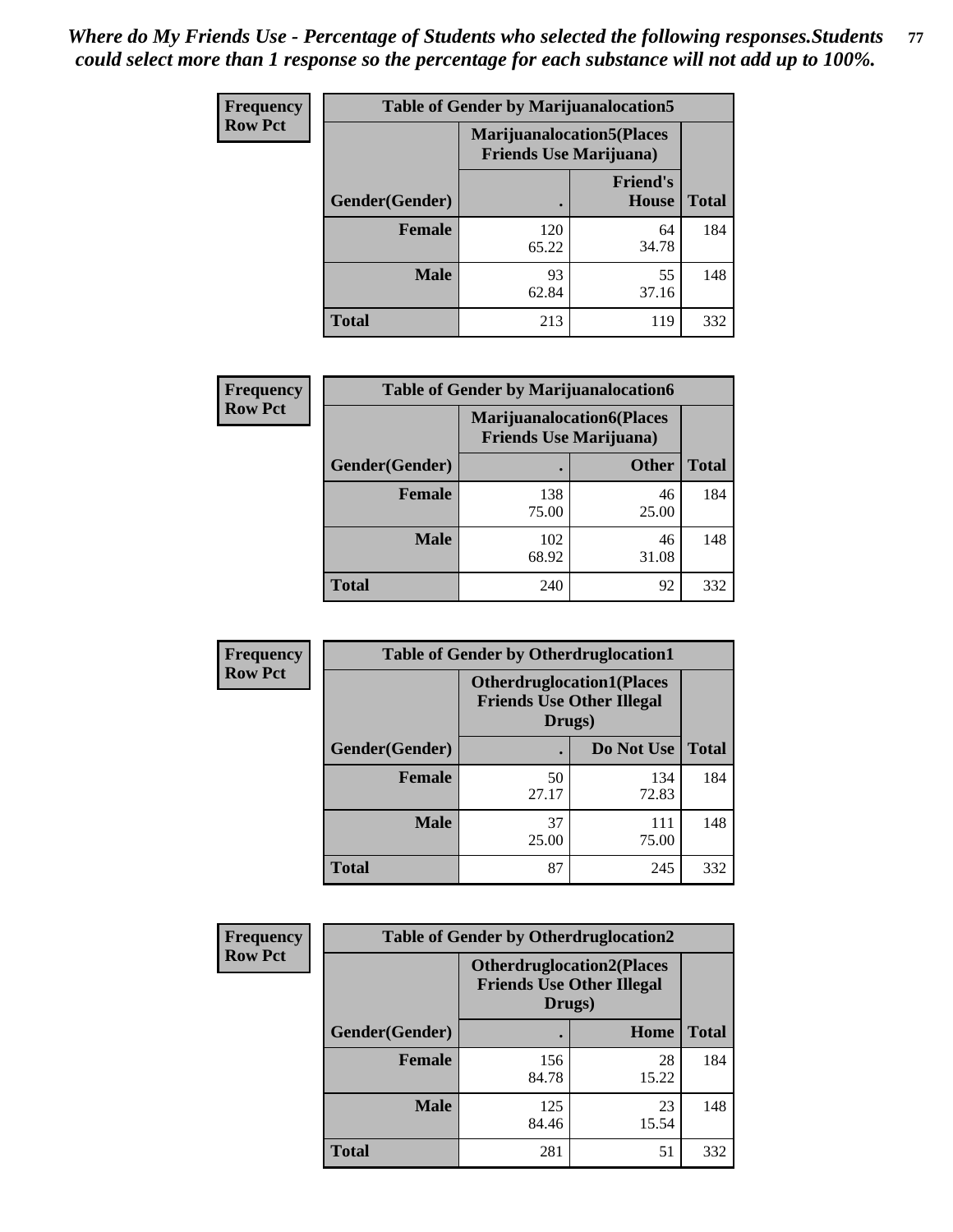| Frequency      | <b>Table of Gender by Otherdruglocation3</b> |                                                                                |               |              |
|----------------|----------------------------------------------|--------------------------------------------------------------------------------|---------------|--------------|
| <b>Row Pct</b> |                                              | <b>Otherdruglocation3(Places</b><br><b>Friends Use Other Illegal</b><br>Drugs) |               |              |
|                | Gender(Gender)                               |                                                                                | <b>School</b> | <b>Total</b> |
|                | Female                                       | 169<br>91.85                                                                   | 15<br>8.15    | 184          |
|                | <b>Male</b>                                  | 140<br>94.59                                                                   | 8<br>5.41     | 148          |
|                | <b>Total</b>                                 | 309                                                                            | 23            | 332          |

| Frequency      | <b>Table of Gender by Otherdruglocation4</b> |                                                                                |             |              |
|----------------|----------------------------------------------|--------------------------------------------------------------------------------|-------------|--------------|
| <b>Row Pct</b> |                                              | <b>Otherdruglocation4(Places</b><br><b>Friends Use Other Illegal</b><br>Drugs) |             |              |
|                | Gender(Gender)                               |                                                                                | Car         | <b>Total</b> |
|                | <b>Female</b>                                | 166<br>90.22                                                                   | 18<br>9.78  | 184          |
|                | <b>Male</b>                                  | 130<br>87.84                                                                   | 18<br>12.16 | 148          |
|                | <b>Total</b>                                 | 296                                                                            | 36          | 332          |

| <b>Frequency</b> | <b>Table of Gender by Otherdruglocation5</b> |                                                                                |                                 |              |
|------------------|----------------------------------------------|--------------------------------------------------------------------------------|---------------------------------|--------------|
| <b>Row Pct</b>   |                                              | <b>Otherdruglocation5(Places</b><br><b>Friends Use Other Illegal</b><br>Drugs) |                                 |              |
|                  | Gender(Gender)                               |                                                                                | <b>Friend's</b><br><b>House</b> | <b>Total</b> |
|                  | <b>Female</b>                                | 152<br>82.61                                                                   | 32<br>17.39                     | 184          |
|                  | <b>Male</b>                                  | 126<br>85.14                                                                   | 22<br>14.86                     | 148          |
|                  | <b>Total</b>                                 | 278                                                                            | 54                              | 332          |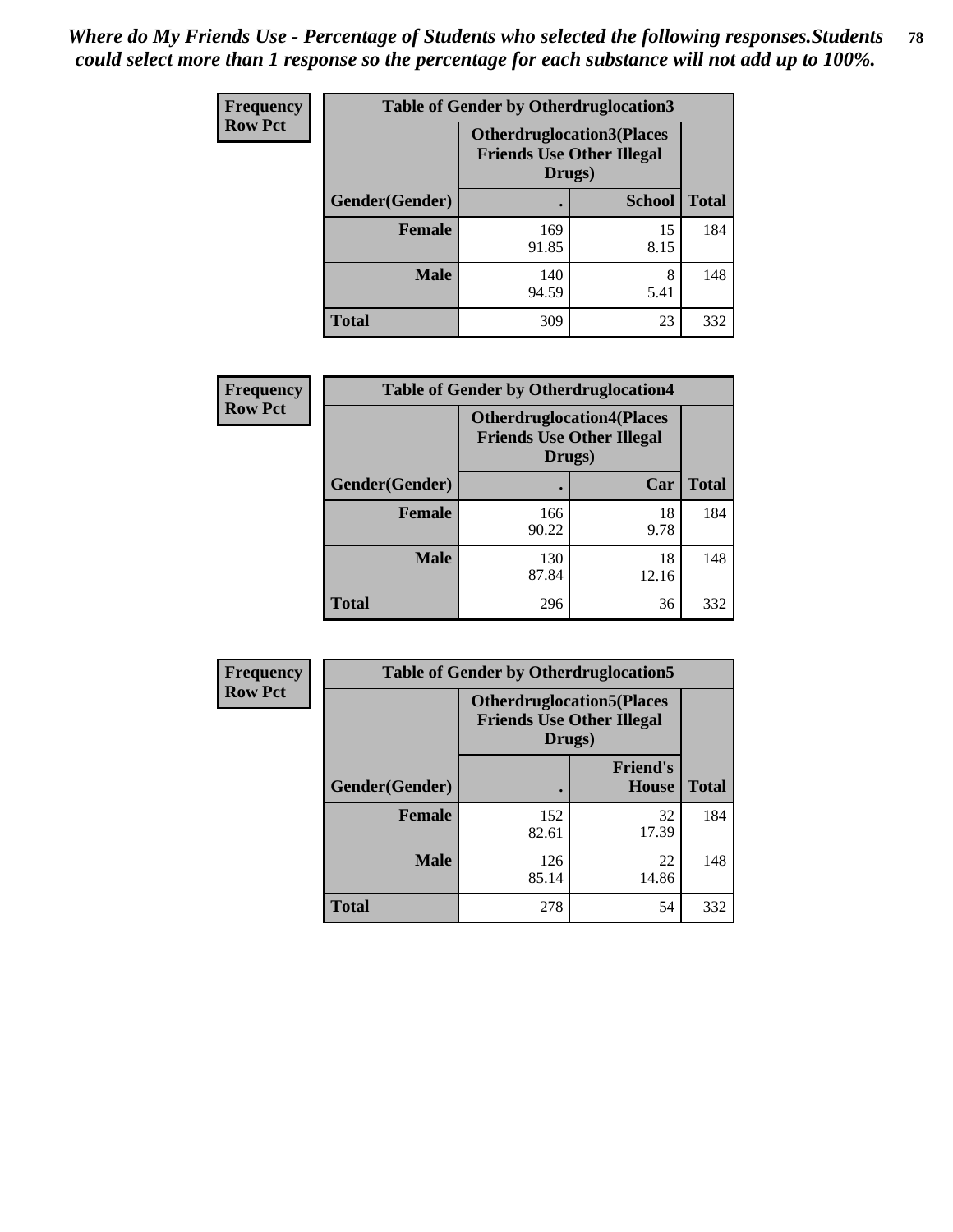| Frequency      | <b>Table of Gender by Otherdruglocation6</b> |                                            |                                  |              |
|----------------|----------------------------------------------|--------------------------------------------|----------------------------------|--------------|
| <b>Row Pct</b> |                                              | <b>Friends Use Other Illegal</b><br>Drugs) | <b>Otherdruglocation6(Places</b> |              |
|                | Gender(Gender)                               |                                            | <b>Other</b>                     | <b>Total</b> |
|                | <b>Female</b>                                | 151<br>82.07                               | 33<br>17.93                      | 184          |
|                | <b>Male</b>                                  | 122<br>82.43                               | 26<br>17.57                      | 148          |
|                | <b>Total</b>                                 | 273                                        | 59                               | 332          |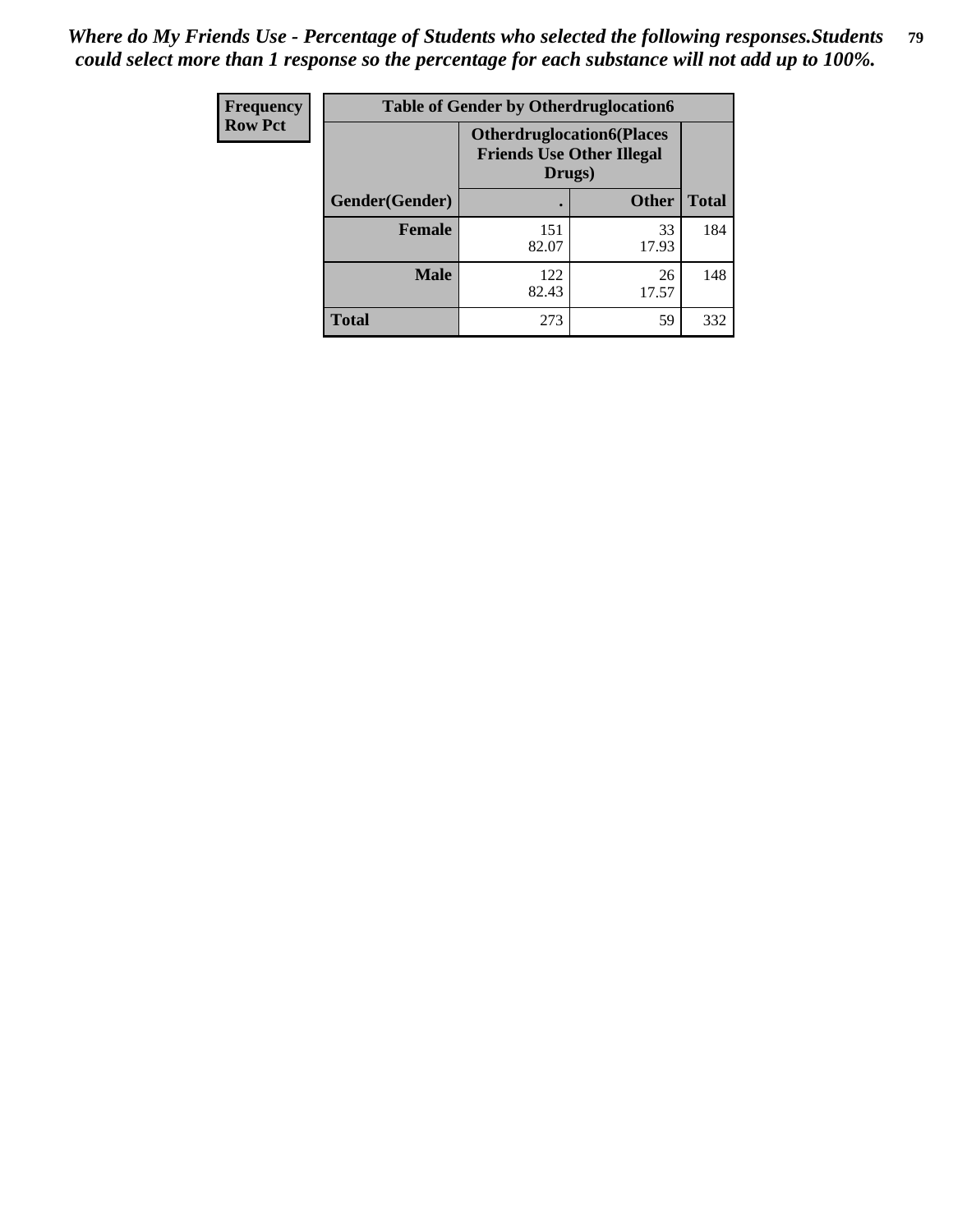| <b>Frequency</b> | <b>Table of Gender by Alcoholtime1</b> |                                                          |                      |              |
|------------------|----------------------------------------|----------------------------------------------------------|----------------------|--------------|
| <b>Row Pct</b>   |                                        | <b>Alcoholtime1(Times</b><br><b>Friends Use Alcohol)</b> |                      |              |
|                  | Gender(Gender)                         | ٠                                                        | Do Not<br><b>Use</b> | <b>Total</b> |
|                  | <b>Female</b>                          | 121<br>65.76                                             | 63<br>34.24          | 184          |
|                  | <b>Male</b>                            | 88<br>59.46                                              | 60<br>40.54          | 148          |
|                  | <b>Total</b>                           | 209                                                      | 123                  | 332          |

| <b>Frequency</b> | <b>Table of Gender by Alcoholtime2</b> |                                                          |                            |              |
|------------------|----------------------------------------|----------------------------------------------------------|----------------------------|--------------|
| <b>Row Pct</b>   |                                        | <b>Alcoholtime2(Times</b><br><b>Friends Use Alcohol)</b> |                            |              |
|                  | Gender(Gender)                         |                                                          | <b>On Way</b><br>to School | <b>Total</b> |
|                  | <b>Female</b>                          | 164<br>89.13                                             | 20<br>10.87                | 184          |
|                  | <b>Male</b>                            | 136<br>91.89                                             | 12<br>8.11                 | 148          |
|                  | <b>Total</b>                           | 300                                                      | 32                         | 332          |

| <b>Frequency</b> | <b>Table of Gender by Alcoholtime3</b> |                                                   |                                |              |
|------------------|----------------------------------------|---------------------------------------------------|--------------------------------|--------------|
| <b>Row Pct</b>   |                                        | Alcoholtime3(Times<br><b>Friends Use Alcohol)</b> |                                |              |
|                  | Gender(Gender)                         |                                                   | <b>During</b><br><b>School</b> | <b>Total</b> |
|                  | Female                                 | 163<br>88.59                                      | 21<br>11.41                    | 184          |
|                  | <b>Male</b>                            | 139<br>93.92                                      | 9<br>6.08                      | 148          |
|                  | <b>Total</b>                           | 302                                               | 30                             | 332          |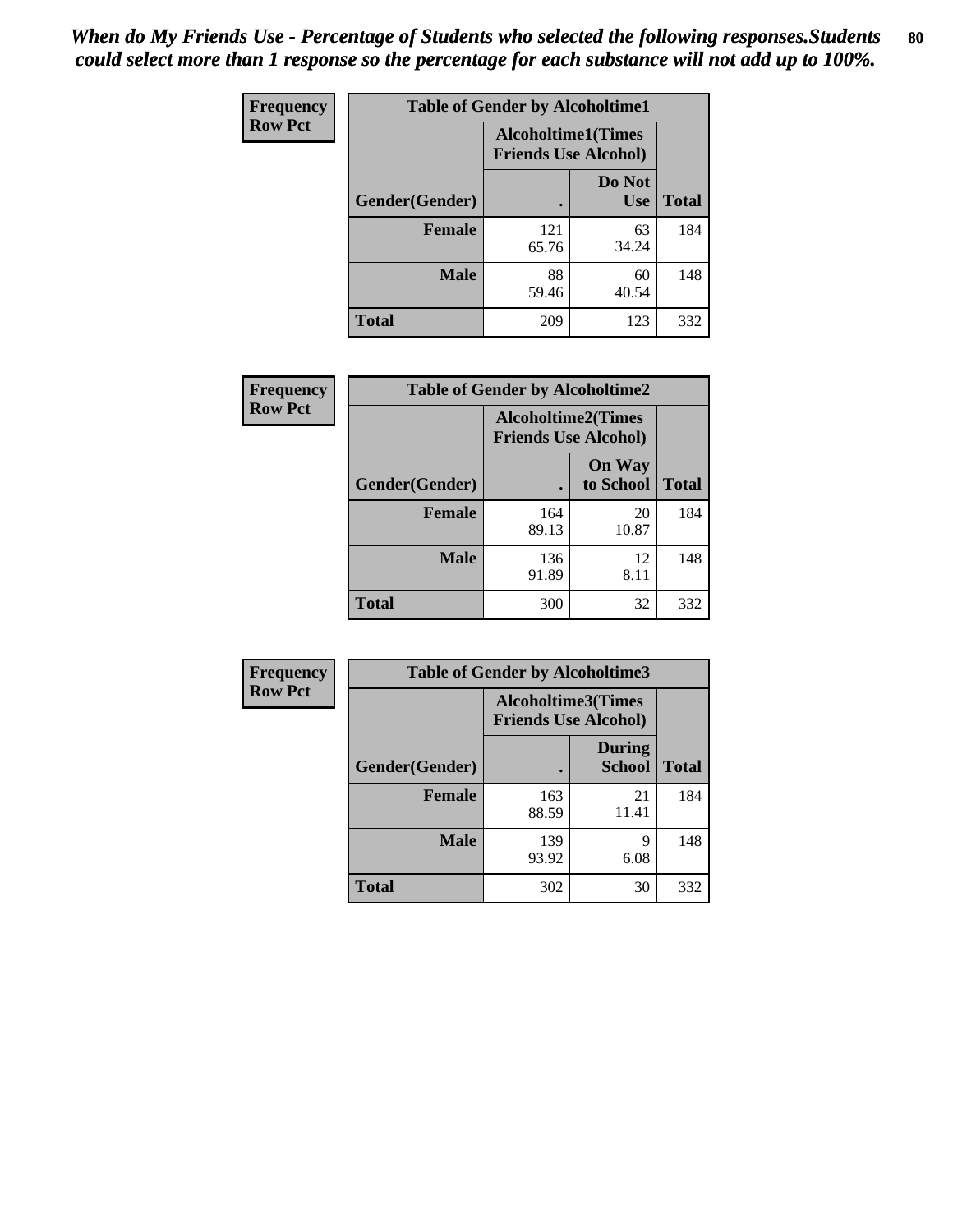*When do My Friends Use - Percentage of Students who selected the following responses.Students could select more than 1 response so the percentage for each substance will not add up to 100%.* **81**

| <b>Frequency</b> | <b>Table of Gender by Alcoholtime4</b> |                                                          |                                                       |              |  |
|------------------|----------------------------------------|----------------------------------------------------------|-------------------------------------------------------|--------------|--|
| <b>Row Pct</b>   |                                        | <b>Alcoholtime4(Times</b><br><b>Friends Use Alcohol)</b> |                                                       |              |  |
|                  | Gender(Gender)                         |                                                          | <b>On Way</b><br>Home<br><b>From</b><br><b>School</b> | <b>Total</b> |  |
|                  | <b>Female</b>                          | 156<br>84.78                                             | 28<br>15.22                                           | 184          |  |
|                  | <b>Male</b>                            | 134<br>90.54                                             | 14<br>9.46                                            | 148          |  |
|                  | <b>Total</b>                           | 290                                                      | 42                                                    | 332          |  |

| <b>Frequency</b> | <b>Table of Gender by Alcoholtime5</b> |                                                           |             |              |  |
|------------------|----------------------------------------|-----------------------------------------------------------|-------------|--------------|--|
| <b>Row Pct</b>   |                                        | <b>Alcoholtime5</b> (Times<br><b>Friends Use Alcohol)</b> |             |              |  |
|                  | Gender(Gender)                         |                                                           | Weeknights  | <b>Total</b> |  |
|                  | <b>Female</b>                          | 139<br>75.54                                              | 45<br>24.46 | 184          |  |
|                  | <b>Male</b>                            | 107<br>72.30                                              | 41<br>27.70 | 148          |  |
|                  | <b>Total</b>                           | 246                                                       | 86          | 332          |  |

| <b>Frequency</b> | <b>Table of Gender by Alcoholtime6</b> |             |                                                           |              |  |
|------------------|----------------------------------------|-------------|-----------------------------------------------------------|--------------|--|
| <b>Row Pct</b>   |                                        |             | <b>Alcoholtime6</b> (Times<br><b>Friends Use Alcohol)</b> |              |  |
|                  | Gender(Gender)                         |             | Weekends                                                  | <b>Total</b> |  |
|                  | Female                                 | 53<br>28.80 | 131<br>71.20                                              | 184          |  |
|                  | <b>Male</b>                            | 59<br>39.86 | 89<br>60.14                                               | 148          |  |
|                  | Total                                  | 112         | 220                                                       | 332          |  |

| <b>Frequency</b> | <b>Table of Gender by Tobaccotime1</b> |                                                          |                      |              |
|------------------|----------------------------------------|----------------------------------------------------------|----------------------|--------------|
| <b>Row Pct</b>   |                                        | <b>Tobaccotime1(Times</b><br><b>Friends Use Tobacco)</b> |                      |              |
|                  | Gender(Gender)                         |                                                          | Do Not<br><b>Use</b> | <b>Total</b> |
|                  | <b>Female</b>                          | 69<br>37.50                                              | 115<br>62.50         | 184          |
|                  | <b>Male</b>                            | 57<br>38.51                                              | 91<br>61.49          | 148          |
|                  | <b>Total</b>                           | 126                                                      | 206                  | 332          |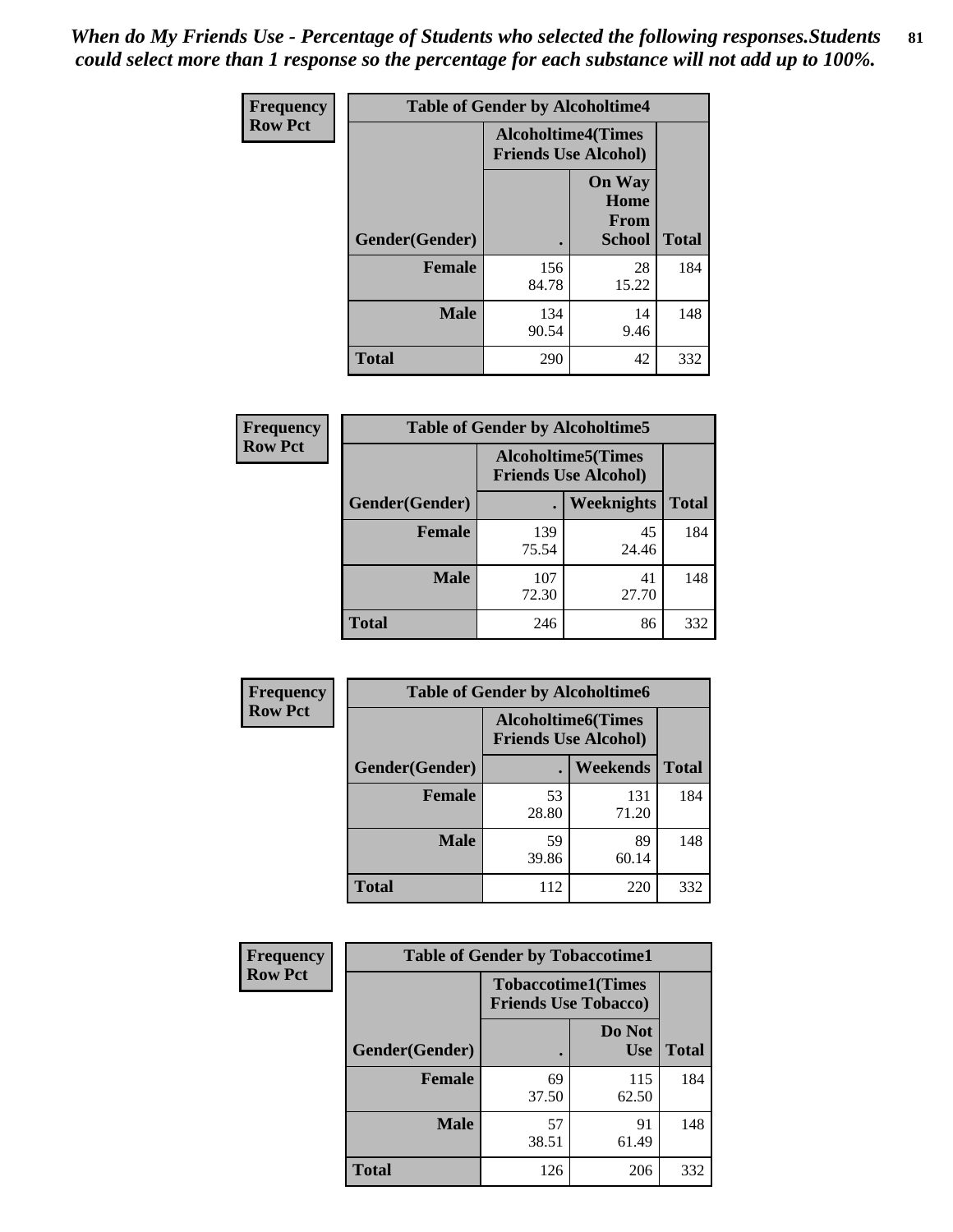*When do My Friends Use - Percentage of Students who selected the following responses.Students could select more than 1 response so the percentage for each substance will not add up to 100%.* **82**

| Frequency      | <b>Table of Gender by Tobaccotime2</b> |                                                          |                            |              |
|----------------|----------------------------------------|----------------------------------------------------------|----------------------------|--------------|
| <b>Row Pct</b> |                                        | <b>Tobaccotime2(Times</b><br><b>Friends Use Tobacco)</b> |                            |              |
|                | Gender(Gender)                         | $\bullet$                                                | <b>On Way</b><br>to School | <b>Total</b> |
|                | <b>Female</b>                          | 153<br>83.15                                             | 31<br>16.85                | 184          |
|                | <b>Male</b>                            | 131<br>88.51                                             | 17<br>11.49                | 148          |
|                | <b>Total</b>                           | 284                                                      | 48                         | 332          |

| Frequency      | <b>Table of Gender by Tobaccotime3</b> |                                                          |                                |              |
|----------------|----------------------------------------|----------------------------------------------------------|--------------------------------|--------------|
| <b>Row Pct</b> |                                        | <b>Tobaccotime3(Times</b><br><b>Friends Use Tobacco)</b> |                                |              |
|                | Gender(Gender)                         |                                                          | <b>During</b><br><b>School</b> | <b>Total</b> |
|                | Female                                 | 161<br>87.50                                             | 23<br>12.50                    | 184          |
|                | <b>Male</b>                            | 136<br>91.89                                             | 12<br>8.11                     | 148          |
|                | <b>Total</b>                           | 297                                                      | 35                             | 332          |

| <b>Frequency</b> | <b>Table of Gender by Tobaccotime4</b> |                                                          |                                      |              |
|------------------|----------------------------------------|----------------------------------------------------------|--------------------------------------|--------------|
| <b>Row Pct</b>   |                                        | <b>Tobaccotime4(Times</b><br><b>Friends Use Tobacco)</b> |                                      |              |
|                  |                                        |                                                          | <b>On Way</b><br>Home<br><b>From</b> |              |
|                  | Gender(Gender)                         |                                                          | School                               | <b>Total</b> |
|                  | <b>Female</b>                          | 156<br>84.78                                             | 28<br>15.22                          | 184          |
|                  | <b>Male</b>                            | 134<br>90.54                                             | 14<br>9.46                           | 148          |
|                  | <b>Total</b>                           | 290                                                      | 42                                   | 332          |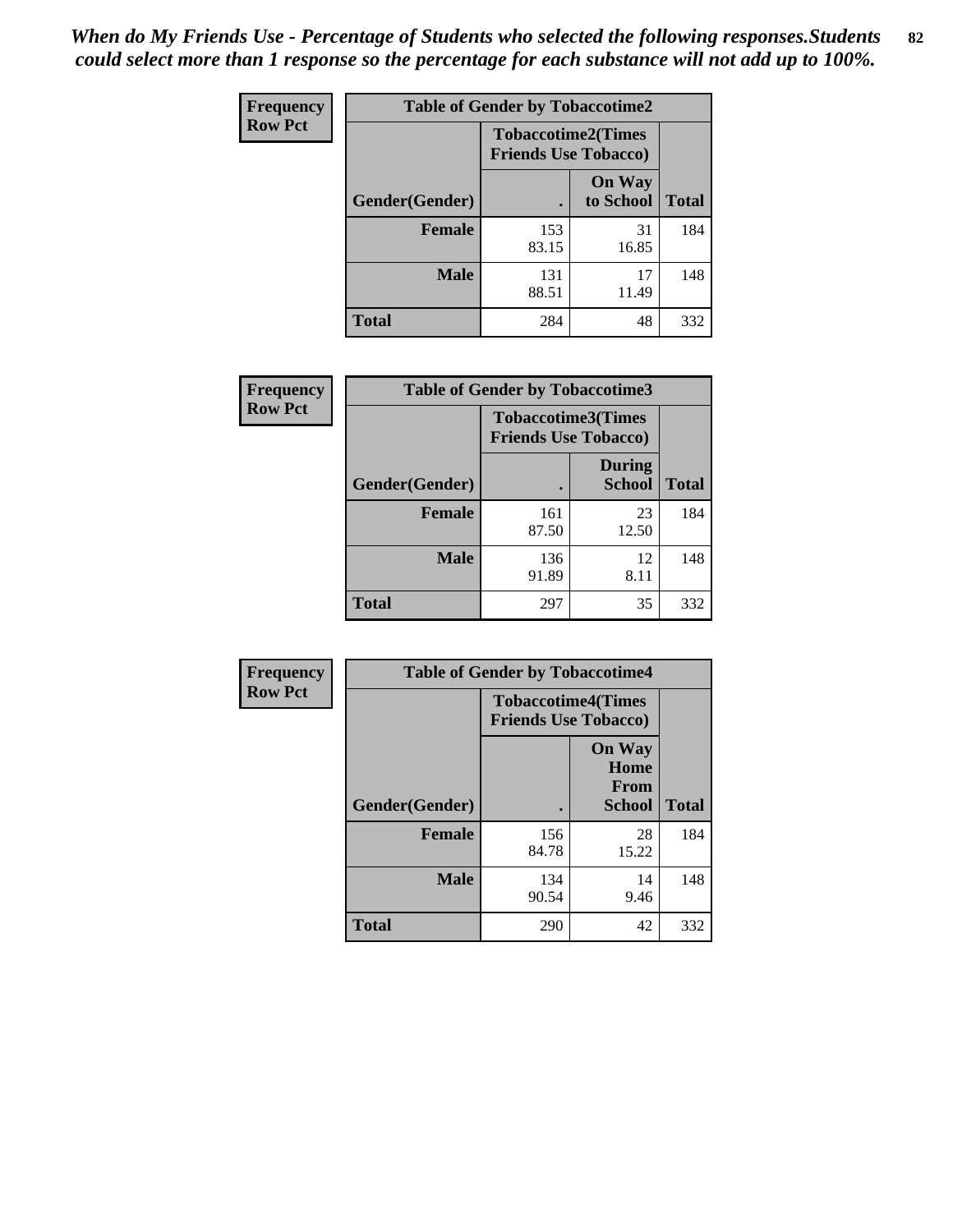| Frequency      | <b>Table of Gender by Tobaccotime5</b> |              |                                                           |              |  |
|----------------|----------------------------------------|--------------|-----------------------------------------------------------|--------------|--|
| <b>Row Pct</b> |                                        |              | <b>Tobaccotime5</b> (Times<br><b>Friends Use Tobacco)</b> |              |  |
|                | Gender(Gender)                         |              | <b>Weeknights</b>                                         | <b>Total</b> |  |
|                | <b>Female</b>                          | 131<br>71.20 | 53<br>28.80                                               | 184          |  |
|                | <b>Male</b>                            | 102<br>68.92 | 46<br>31.08                                               | 148          |  |
|                | <b>Total</b>                           | 233          | 99                                                        | 332          |  |

| Frequency      |                | <b>Table of Gender by Tobaccotime6</b>                   |                 |              |
|----------------|----------------|----------------------------------------------------------|-----------------|--------------|
| <b>Row Pct</b> |                | <b>Tobaccotime6(Times</b><br><b>Friends Use Tobacco)</b> |                 |              |
|                | Gender(Gender) |                                                          | <b>Weekends</b> | <b>Total</b> |
|                | Female         | 110<br>59.78                                             | 74<br>40.22     | 184          |
|                | <b>Male</b>    | 91<br>61.49                                              | 57<br>38.51     | 148          |
|                | <b>Total</b>   | 201                                                      | 131             | 332          |

| Frequency      |                | <b>Table of Gender by Marijuanatime1</b>                      |             |              |
|----------------|----------------|---------------------------------------------------------------|-------------|--------------|
| <b>Row Pct</b> |                | <b>Marijuanatime1(Times</b><br><b>Friends Use Marijuana</b> ) |             |              |
|                | Gender(Gender) |                                                               | Do Not Use  | <b>Total</b> |
|                | <b>Female</b>  | 93<br>50.54                                                   | 91<br>49.46 | 184          |
|                | <b>Male</b>    | 67<br>45.27                                                   | 81<br>54.73 | 148          |
|                | <b>Total</b>   | 160                                                           | 172         | 332          |

| <b>Frequency</b> | <b>Table of Gender by Marijuanatime2</b> |                                                               |                            |              |
|------------------|------------------------------------------|---------------------------------------------------------------|----------------------------|--------------|
| <b>Row Pct</b>   |                                          | <b>Marijuanatime2(Times</b><br><b>Friends Use Marijuana</b> ) |                            |              |
|                  | Gender(Gender)                           |                                                               | On Way to<br><b>School</b> | <b>Total</b> |
|                  | Female                                   | 149<br>80.98                                                  | 35<br>19.02                | 184          |
|                  | <b>Male</b>                              | 126<br>85.14                                                  | 22<br>14.86                | 148          |
|                  | <b>Total</b>                             | 275                                                           | 57                         | 332          |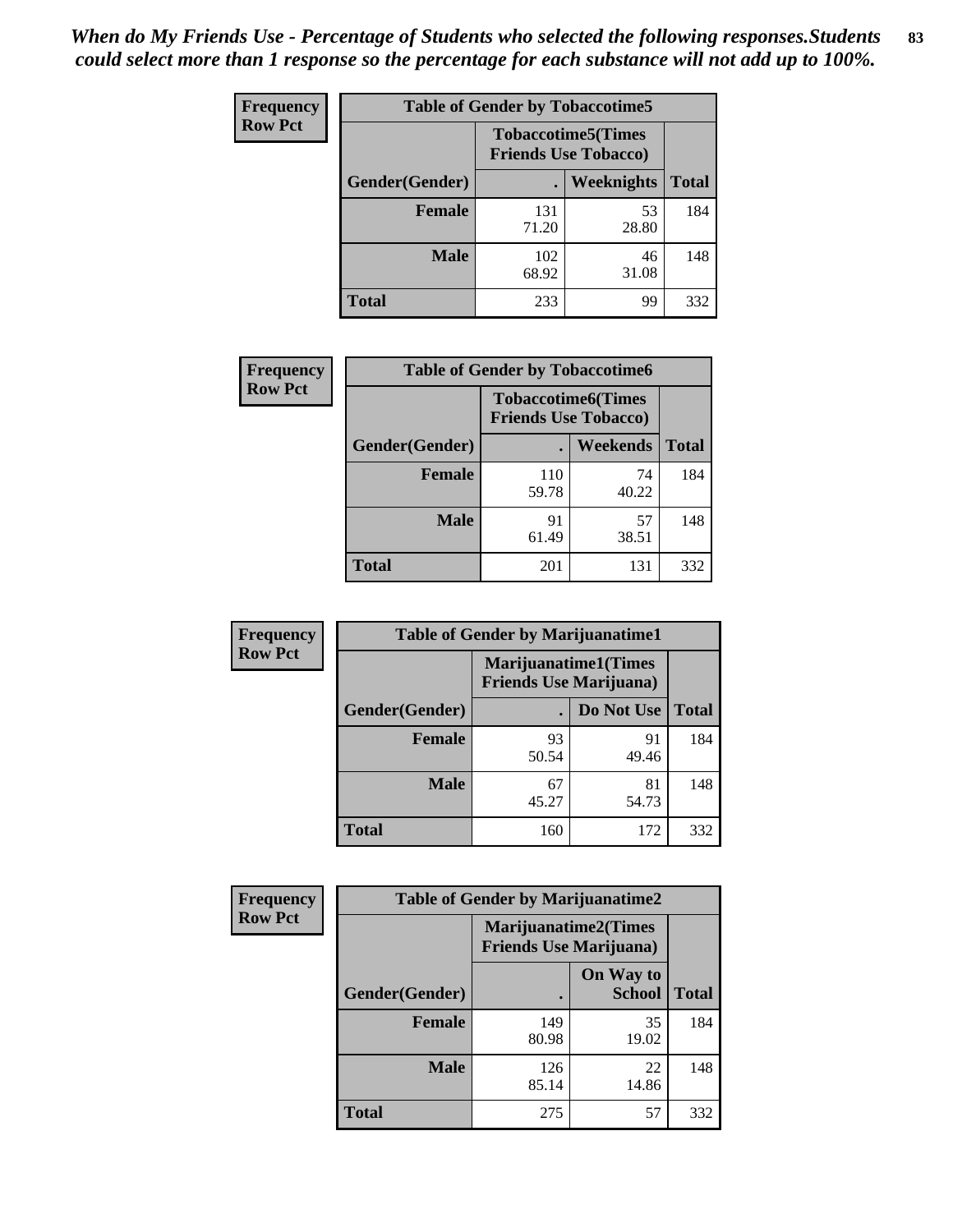| Frequency      | <b>Table of Gender by Marijuanatime3</b> |                                                        |                                |              |
|----------------|------------------------------------------|--------------------------------------------------------|--------------------------------|--------------|
| <b>Row Pct</b> |                                          | Marijuanatime3(Times<br><b>Friends Use Marijuana</b> ) |                                |              |
|                | Gender(Gender)                           |                                                        | <b>During</b><br><b>School</b> | <b>Total</b> |
|                | <b>Female</b>                            | 165<br>89.67                                           | 19<br>10.33                    | 184          |
|                | <b>Male</b>                              | 133<br>89.86                                           | 15<br>10.14                    | 148          |
|                | <b>Total</b>                             | 298                                                    | 34                             | 332          |

| <b>Frequency</b> | <b>Table of Gender by Marijuanatime4</b> |              |                                                               |              |
|------------------|------------------------------------------|--------------|---------------------------------------------------------------|--------------|
| <b>Row Pct</b>   |                                          |              | <b>Marijuanatime4(Times</b><br><b>Friends Use Marijuana</b> ) |              |
|                  |                                          |              | <b>On Way</b><br>Home<br>From                                 |              |
|                  | Gender(Gender)                           |              | School                                                        | <b>Total</b> |
|                  | <b>Female</b>                            | 154<br>83.70 | 30<br>16.30                                                   | 184          |
|                  | <b>Male</b>                              | 123<br>83.11 | 25<br>16.89                                                   | 148          |
|                  | <b>Total</b>                             | 277          | 55                                                            | 332          |

| Frequency      | <b>Table of Gender by Marijuanatime5</b> |                                                                |             |              |  |
|----------------|------------------------------------------|----------------------------------------------------------------|-------------|--------------|--|
| <b>Row Pct</b> |                                          | <b>Marijuanatime5</b> (Times<br><b>Friends Use Marijuana</b> ) |             |              |  |
|                | Gender(Gender)                           |                                                                | Weeknights  | <b>Total</b> |  |
|                | <b>Female</b>                            | 124<br>67.39                                                   | 60<br>32.61 | 184          |  |
|                | <b>Male</b>                              | 98<br>66.22                                                    | 50<br>33.78 | 148          |  |
|                | <b>Total</b>                             | 222                                                            | 110         | 332          |  |

| Frequency      | <b>Table of Gender by Marijuanatime6</b> |                                                               |                 |              |  |
|----------------|------------------------------------------|---------------------------------------------------------------|-----------------|--------------|--|
| <b>Row Pct</b> |                                          | <b>Marijuanatime6(Times</b><br><b>Friends Use Marijuana</b> ) |                 |              |  |
|                | Gender(Gender)                           |                                                               | <b>Weekends</b> | <b>Total</b> |  |
|                | <b>Female</b>                            | 86<br>46.74                                                   | 98<br>53.26     | 184          |  |
|                | <b>Male</b>                              | 77<br>52.03                                                   | 71<br>47.97     | 148          |  |
|                | <b>Total</b>                             | 163                                                           | 169             | 332          |  |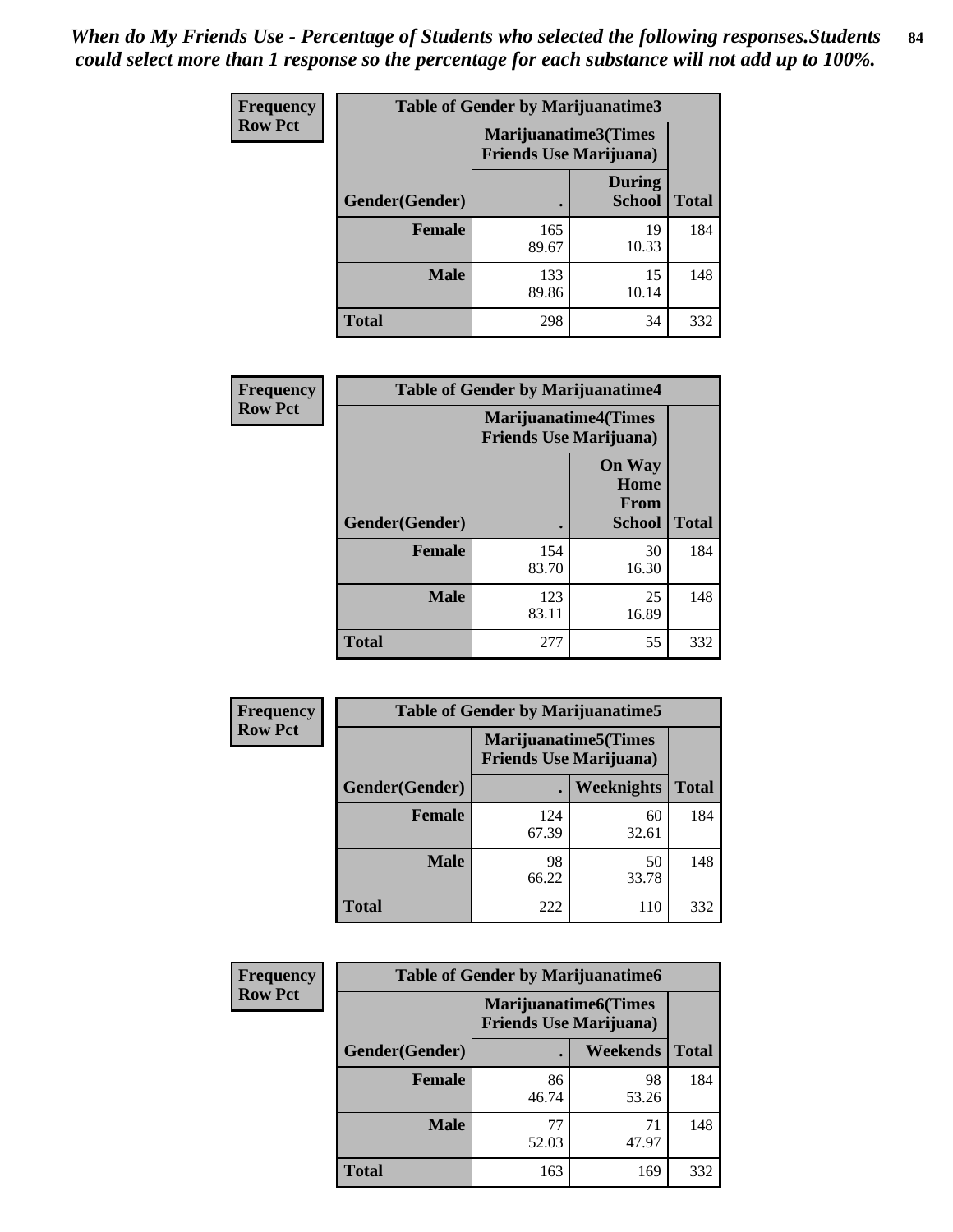*When do My Friends Use - Percentage of Students who selected the following responses.Students could select more than 1 response so the percentage for each substance will not add up to 100%.* **85**

| <b>Frequency</b> | <b>Table of Gender by Otherdrugtime1</b> |                                                                                   |                    |     |
|------------------|------------------------------------------|-----------------------------------------------------------------------------------|--------------------|-----|
| <b>Row Pct</b>   |                                          | <b>Otherdrugtime1(Times</b><br><b>Friends Use Other</b><br><b>Illegal Drugs</b> ) |                    |     |
|                  | Gender(Gender)                           |                                                                                   | Do Not Use   Total |     |
|                  | <b>Female</b>                            | 51<br>27.72                                                                       | 133<br>72.28       | 184 |
|                  | <b>Male</b>                              | 37<br>25.00                                                                       | 111<br>75.00       | 148 |
|                  | <b>Total</b>                             | 88                                                                                | 244                | 332 |

| Frequency      | <b>Table of Gender by Otherdrugtime2</b> |                        |                                                         |              |
|----------------|------------------------------------------|------------------------|---------------------------------------------------------|--------------|
| <b>Row Pct</b> |                                          | <b>Illegal Drugs</b> ) | <b>Otherdrugtime2(Times</b><br><b>Friends Use Other</b> |              |
|                | <b>Gender</b> (Gender)                   |                        | On Way to<br><b>School</b>                              | <b>Total</b> |
|                | <b>Female</b>                            | 167<br>90.76           | 17<br>9.24                                              | 184          |
|                | <b>Male</b>                              | 142<br>95.95           | 6<br>4.05                                               | 148          |
|                | <b>Total</b>                             | 309                    | 23                                                      | 332          |

| Frequency      |                | <b>Table of Gender by Otherdrugtime3</b> |                                                  |              |
|----------------|----------------|------------------------------------------|--------------------------------------------------|--------------|
| <b>Row Pct</b> |                | <b>Illegal Drugs</b> )                   | Otherdrugtime3(Times<br><b>Friends Use Other</b> |              |
|                | Gender(Gender) |                                          | <b>During</b><br><b>School</b>                   | <b>Total</b> |
|                | <b>Female</b>  | 175<br>95.11                             | 9<br>4.89                                        | 184          |
|                | <b>Male</b>    | 139<br>93.92                             | Q<br>6.08                                        | 148          |
|                | <b>Total</b>   | 314                                      | 18                                               | 332          |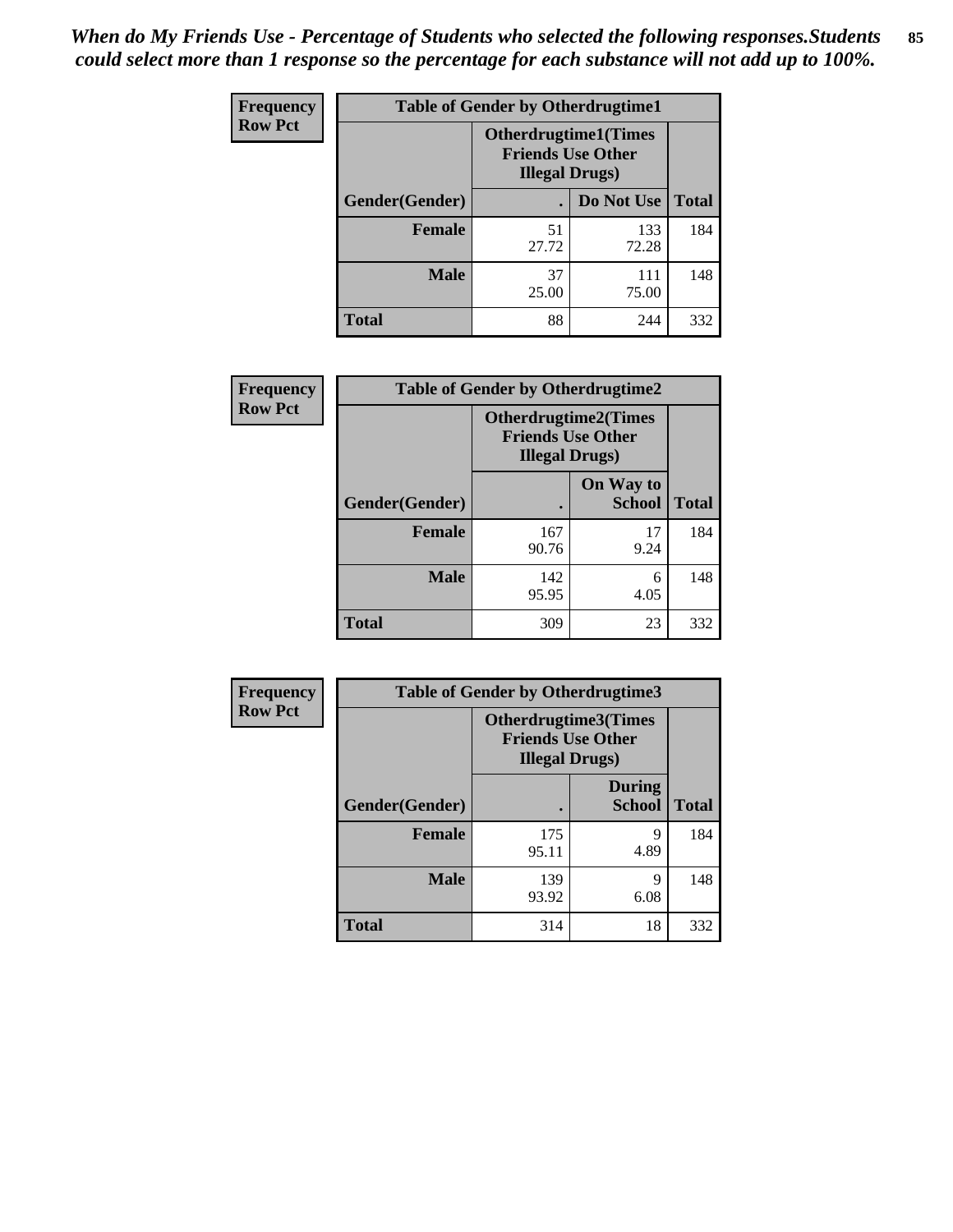*When do My Friends Use - Percentage of Students who selected the following responses.Students could select more than 1 response so the percentage for each substance will not add up to 100%.* **86**

| <b>Frequency</b> | <b>Table of Gender by Otherdrugtime4</b> |                                                                                   |                                                |              |
|------------------|------------------------------------------|-----------------------------------------------------------------------------------|------------------------------------------------|--------------|
| <b>Row Pct</b>   |                                          | <b>Otherdrugtime4(Times</b><br><b>Friends Use Other</b><br><b>Illegal Drugs</b> ) |                                                |              |
|                  | Gender(Gender)                           |                                                                                   | <b>On Way</b><br>Home<br>From<br><b>School</b> | <b>Total</b> |
|                  | Female                                   | 171<br>92.93                                                                      | 13<br>7.07                                     | 184          |
|                  | <b>Male</b>                              | 137<br>92.57                                                                      | 11<br>7.43                                     | 148          |
|                  | <b>Total</b>                             | 308                                                                               | 24                                             | 332          |

| Frequency      | <b>Table of Gender by Otherdrugtime5</b> |                                                                                    |                   |              |
|----------------|------------------------------------------|------------------------------------------------------------------------------------|-------------------|--------------|
| <b>Row Pct</b> |                                          | <b>Otherdrugtime5</b> (Times<br><b>Friends Use Other</b><br><b>Illegal Drugs</b> ) |                   |              |
|                | Gender(Gender)                           |                                                                                    | <b>Weeknights</b> | <b>Total</b> |
|                | <b>Female</b>                            | 149<br>80.98                                                                       | 35<br>19.02       | 184          |
|                | <b>Male</b>                              | 123<br>83.11                                                                       | 25<br>16.89       | 148          |
|                | <b>Total</b>                             | 272                                                                                | 60                | 332          |

| <b>Frequency</b> | <b>Table of Gender by Otherdrugtime6</b> |                                                                                   |             |              |
|------------------|------------------------------------------|-----------------------------------------------------------------------------------|-------------|--------------|
| <b>Row Pct</b>   |                                          | <b>Otherdrugtime6(Times</b><br><b>Friends Use Other</b><br><b>Illegal Drugs</b> ) |             |              |
|                  | Gender(Gender)                           |                                                                                   | Weekends    | <b>Total</b> |
|                  | <b>Female</b>                            | 132<br>71.74                                                                      | 52<br>28.26 | 184          |
|                  | <b>Male</b>                              | 110<br>74.32                                                                      | 38<br>25.68 | 148          |
|                  | <b>Total</b>                             | 242                                                                               | 90          | 332          |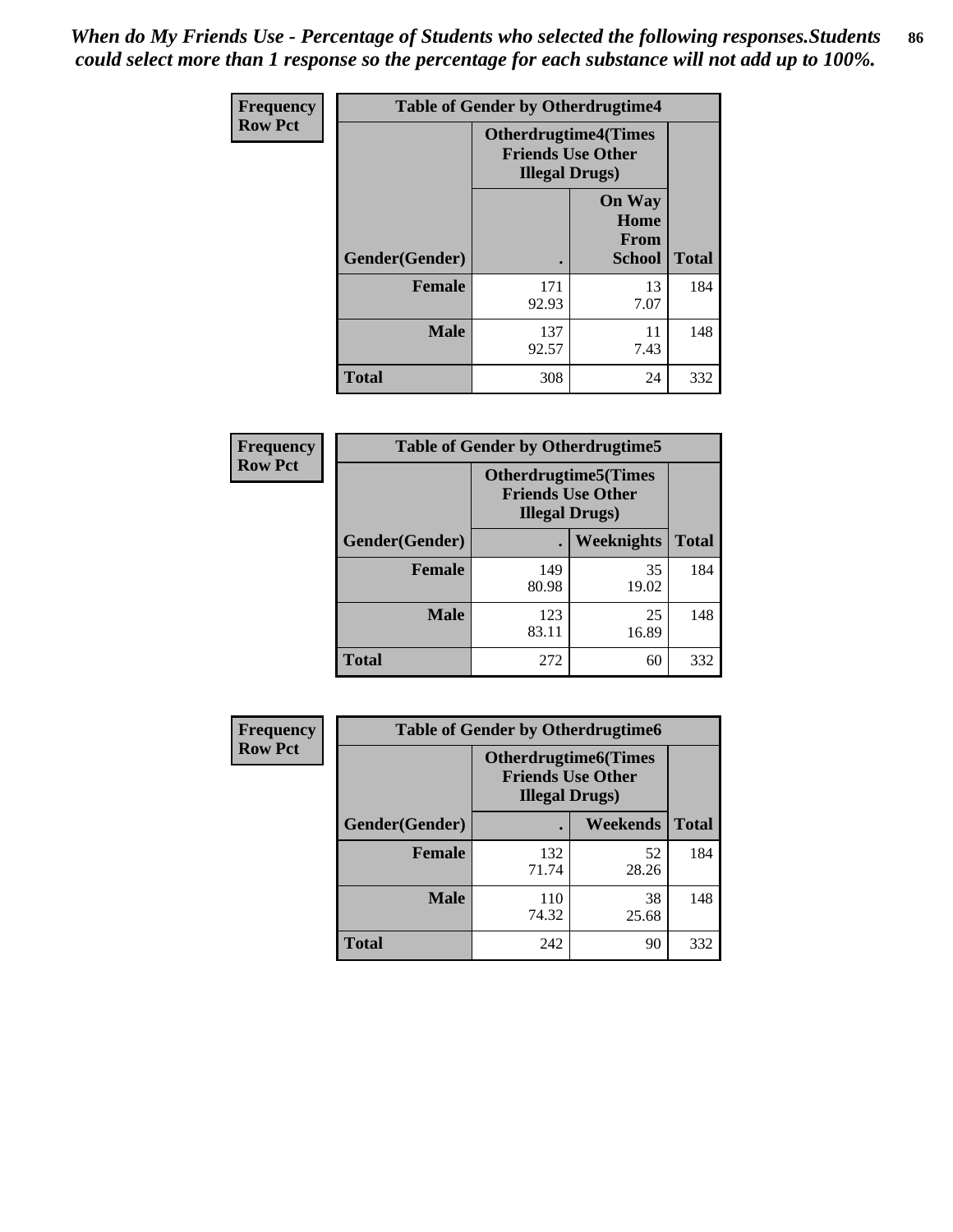# *Other Questions* **87**

| <b>Frequency</b> | <b>Table of Gender by Educationalcohol</b> |                                                                                                                                       |                |              |
|------------------|--------------------------------------------|---------------------------------------------------------------------------------------------------------------------------------------|----------------|--------------|
| <b>Row Pct</b>   |                                            | <b>Educationalcohol</b> (I<br>have been taught<br>about alcohol,<br>tobacco,<br>and other drugs<br>within the last year<br>at school) |                |              |
|                  | Gender(Gender)                             | <b>Yes</b>                                                                                                                            | N <sub>0</sub> | <b>Total</b> |
|                  | <b>Female</b>                              | 104<br>56.52                                                                                                                          | 80<br>43.48    | 184          |
|                  | <b>Male</b>                                | 95<br>64.19                                                                                                                           | 53<br>35.81    | 148          |
|                  | <b>Total</b>                               | 199                                                                                                                                   | 133            | 332          |

| Frequency      | <b>Table of Gender by Rodedrinking</b> |                                                                                                                     |              |              |  |
|----------------|----------------------------------------|---------------------------------------------------------------------------------------------------------------------|--------------|--------------|--|
| <b>Row Pct</b> |                                        | Rodedrinking(In<br>the past 30 days I<br>have ridden in a<br>car with a driver<br>who had been<br>drinking alcohol) |              |              |  |
|                | Gender(Gender)                         | Yes                                                                                                                 | $\bf No$     | <b>Total</b> |  |
|                | <b>Female</b>                          | 34<br>18.48                                                                                                         | 150<br>81.52 | 184          |  |
|                | <b>Male</b>                            | 14<br>9.46                                                                                                          | 134<br>90.54 | 148          |  |
|                | <b>Total</b>                           | 48                                                                                                                  | 284          | 332          |  |

| Frequency      | <b>Table of Gender by Drugsschool</b> |                                                                                                                                     |                |              |  |
|----------------|---------------------------------------|-------------------------------------------------------------------------------------------------------------------------------------|----------------|--------------|--|
| <b>Row Pct</b> |                                       | <b>Drugsschool</b> (During<br>the past 12 months,<br>I have been offered,<br>sold,<br>or given illegal drugs<br>on school property) |                |              |  |
|                | Gender(Gender)                        | Yes                                                                                                                                 | N <sub>0</sub> | <b>Total</b> |  |
|                | <b>Female</b>                         | 32<br>17.39                                                                                                                         | 152<br>82.61   | 184          |  |
|                | <b>Male</b>                           | 39<br>26.35                                                                                                                         | 109<br>73.65   | 148          |  |
|                | <b>Total</b>                          | 71                                                                                                                                  | 261            | 332          |  |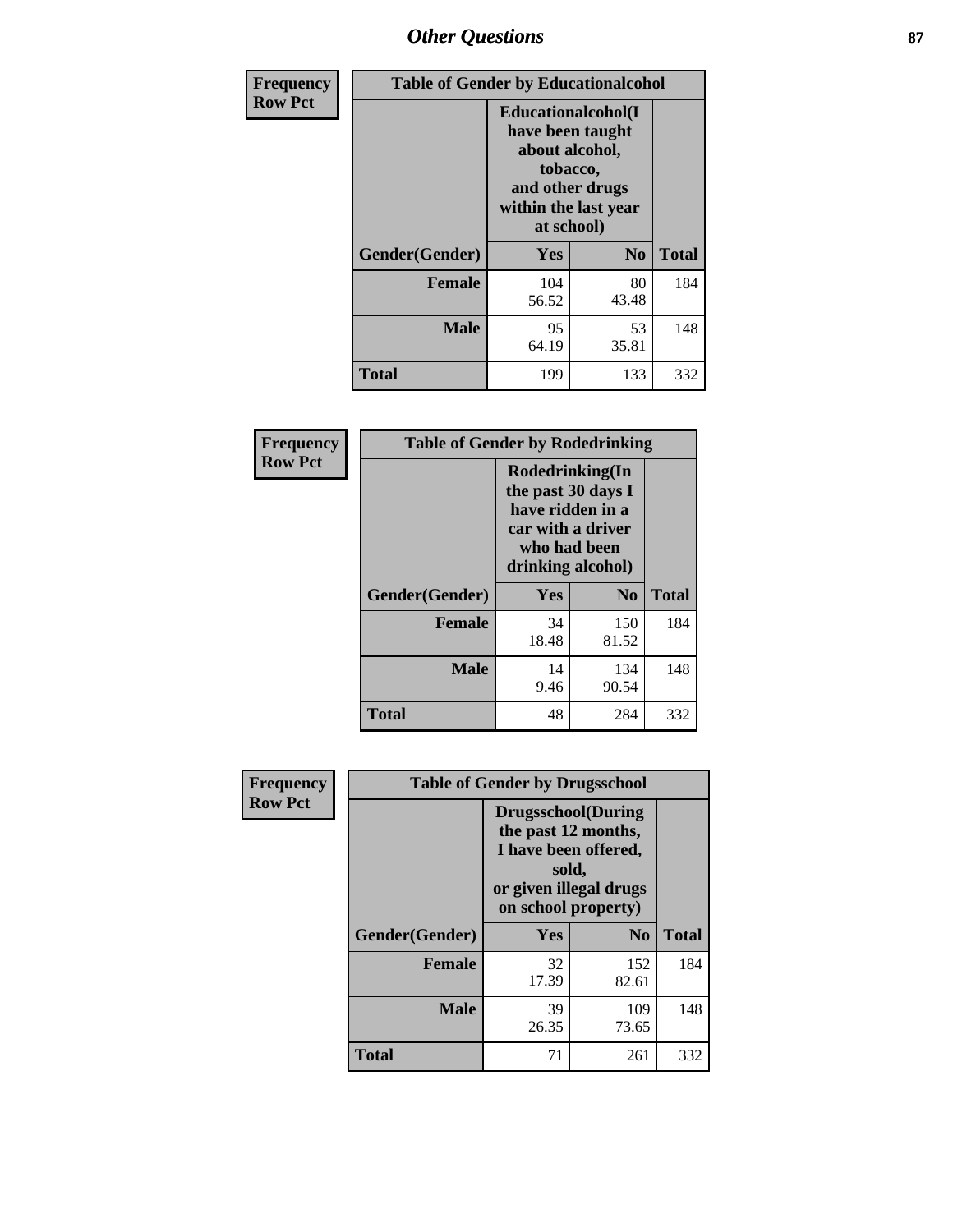## *Other Questions* **88**

**Frequency Row Pct**

| <b>Table of Gender by Bingedrinking</b> |                             |                                                                                                         |                   |                   |                        |                               |                   |              |
|-----------------------------------------|-----------------------------|---------------------------------------------------------------------------------------------------------|-------------------|-------------------|------------------------|-------------------------------|-------------------|--------------|
|                                         |                             | Bingedrinking(I have drunk five or more<br>drinks of alcohol at one sitting during the<br>last 30 days) |                   |                   |                        |                               |                   |              |
| <b>Gender</b> (Gender)                  | $\mathbf{0}$<br><b>Days</b> | 1 or<br>days                                                                                            | 3 to<br>5<br>days | 6 to<br>Q<br>days | 10<br>to<br>19<br>days | <b>20</b><br>to<br>29<br>days | All<br>30<br>days | <b>Total</b> |
| <b>Female</b>                           | 173<br>94.02                | 6<br>3.26                                                                                               | 2<br>1.09         | 0.00              | 0.54                   | 0.54                          | 0.54              | 184          |
| <b>Male</b>                             | 136<br>91.89                | 3<br>2.03                                                                                               | 3<br>2.03         | 0.68              | 4<br>2.70              | $\Omega$<br>0.00              | 0.68              | 148          |
| <b>Total</b>                            | 309                         | 9                                                                                                       | 5                 |                   | 5                      |                               | $\mathfrak{D}$    | 332          |

| Frequency      | <b>Table of Gender by Educationaids</b> |                                                                                                 |                |              |  |
|----------------|-----------------------------------------|-------------------------------------------------------------------------------------------------|----------------|--------------|--|
| <b>Row Pct</b> |                                         | <b>Educationaids</b> (I<br>have been taught<br>about HIV/AIDS<br>at school in the<br>past year) |                |              |  |
|                | Gender(Gender)                          | Yes                                                                                             | N <sub>0</sub> | <b>Total</b> |  |
|                | <b>Female</b>                           | 121<br>65.76                                                                                    | 63<br>34.24    | 184          |  |
|                | <b>Male</b>                             | 100<br>67.57                                                                                    | 48<br>32.43    | 148          |  |
|                | <b>Total</b>                            | 221                                                                                             | 111            | 332          |  |

| <b>Frequency</b> | <b>Table of Gender by Suicideconsider</b> |                 |                |              |  |
|------------------|-------------------------------------------|-----------------|----------------|--------------|--|
| <b>Row Pct</b>   |                                           | Suicideconsider |                |              |  |
|                  | Gender(Gender)                            | Yes             | N <sub>0</sub> | <b>Total</b> |  |
|                  | <b>Female</b>                             | 30<br>16.30     | 154<br>83.70   | 184          |  |
|                  | <b>Male</b>                               | 15<br>10.14     | 133<br>89.86   | 148          |  |
|                  | Total                                     | 45              | 287            | 332          |  |